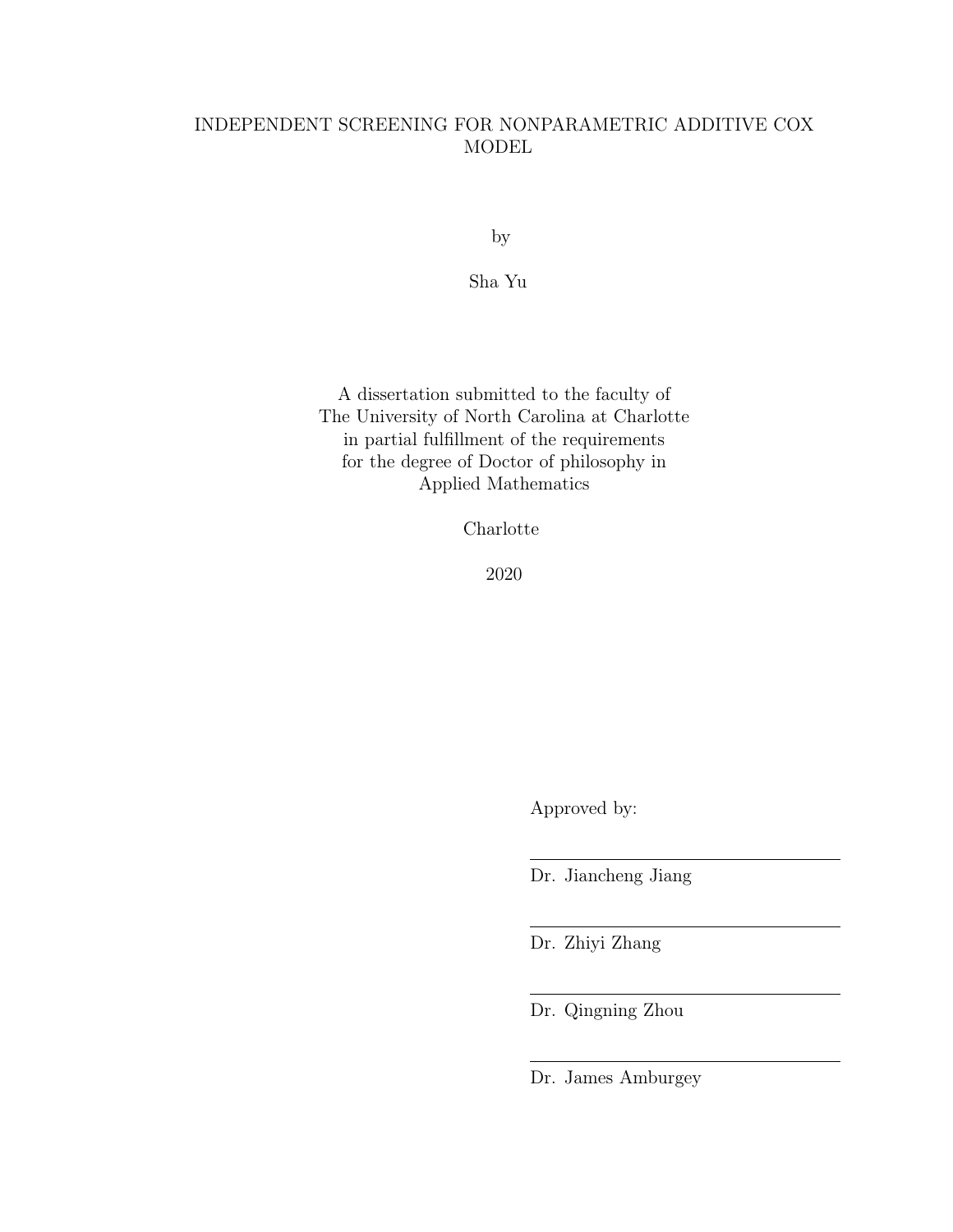c 2020 Sha Yu ALL RIGHTS RESERVED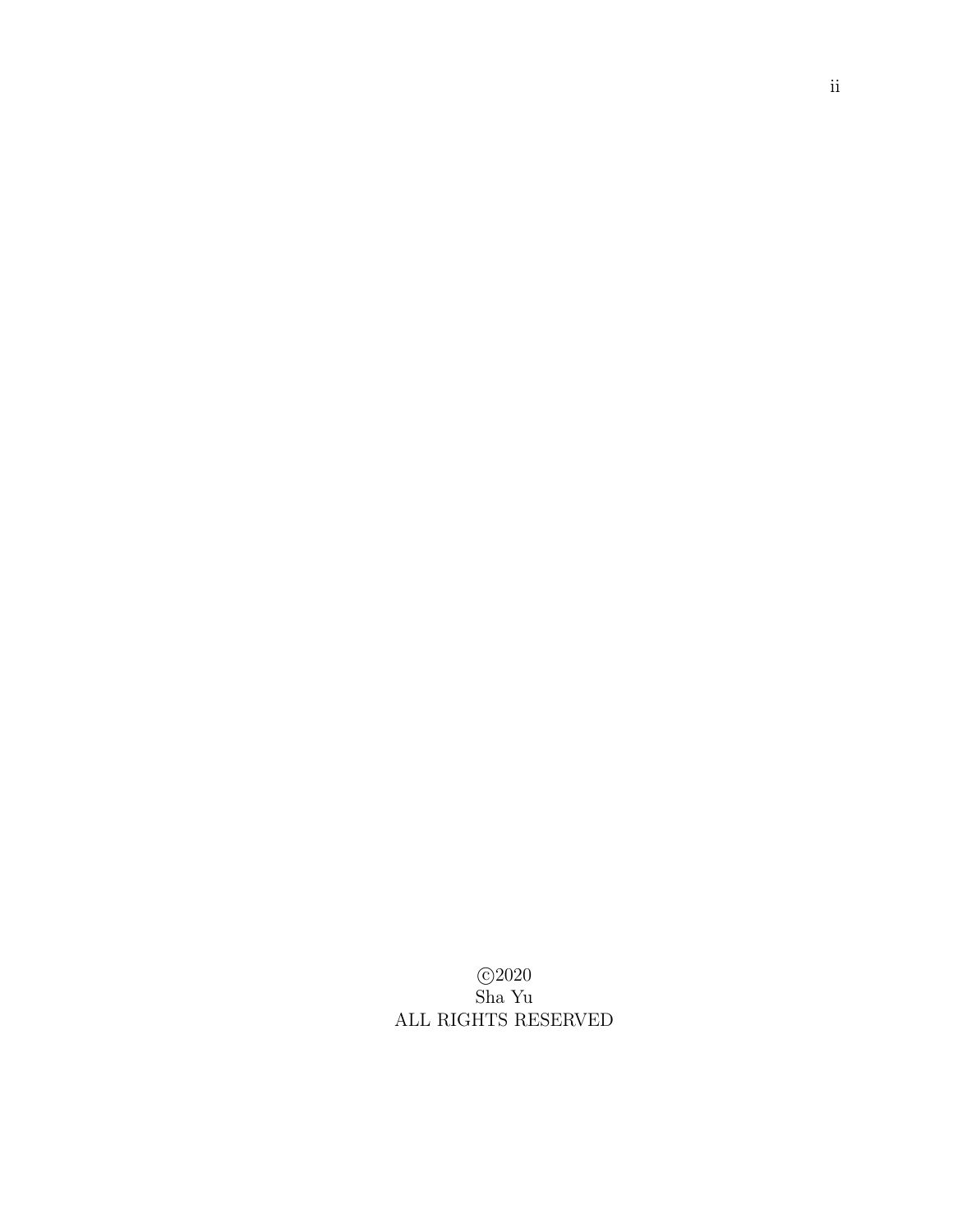#### Abstract

# SHA YU. INDEPENDENT SCREENING FOR NONPARAMETRIC ADDITIVE COX MODEL. (Under the direction of DR. JIANCHENG JIANG)

Survival data with ultrahigh dimensional covariates are increasingly common recently due to the rapid development in technologies. It is challenging to model them using survival models in order to understand the association between covariate information and clinical information. In this paper, we focus on the nonparametric additive Cox's proportional model and propose an independent screening method for ultrahigh dimensional data. The proposed screening method is based on the favored bandwidth of the local partial likelihood estimator. Moreover, we develop a two-step procedure to recover all important covariates. This procedure first captures important variables with nonlinear impacts, and then identifies important variables with linear impacts. We further prove that the nonlinear step screening achieves the model selection consistency. Monte Carlo simulations are carried out to evaluate the performance of the proposed screening procedure, which provides evidence supporting the theory. Furthermore, we demonstrate the proposed methodology via a real data example.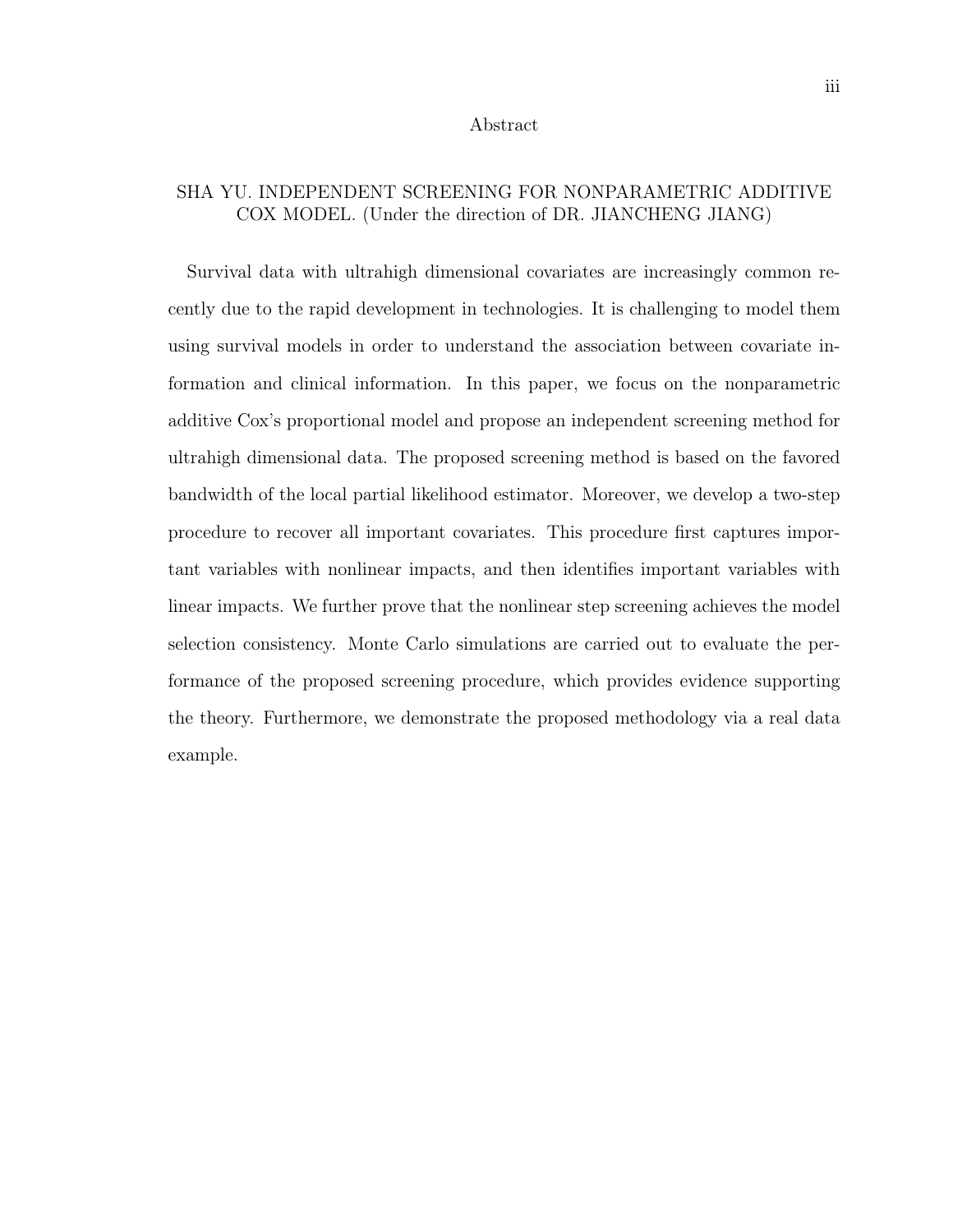#### ACKNOWLEDGEMENTS

First of all, I would like to express my deepest gratitude to my advisor Dr. Jiancheng Jiang for his consistent support throughout this long journey. I am so grateful for having him as my advisor and he has been a tremendous mentor for me.

I am deeply grateful for his guidance and patience for advising me, for his encouragement and inspiration. He navigated me to conquer the major tasks in my research. He inspired me to think and to learn. He watched me grow from a girl to a wife and to a mother. Beyond the academic support, he cares about my life, my family, and my daughter. Words can not express my gratitude. What I have learned from him will benefit me for the rest of my life.

Moreover, I would like to thank my committee members, Dr. Zhiyi Zhang, Dr. Qingning Zhou and Dr. James Amburgey, for their time and insightful comments.

I gratefully acknowledge the financial support received towards my Ph.D. from the Graduate School and Mathematics department. I would like to extend my thanks to my loving friends and all the people who help me throughout my Ph.D. journey.

Last but not the least, I would like to express my thanks to my family for their endless support.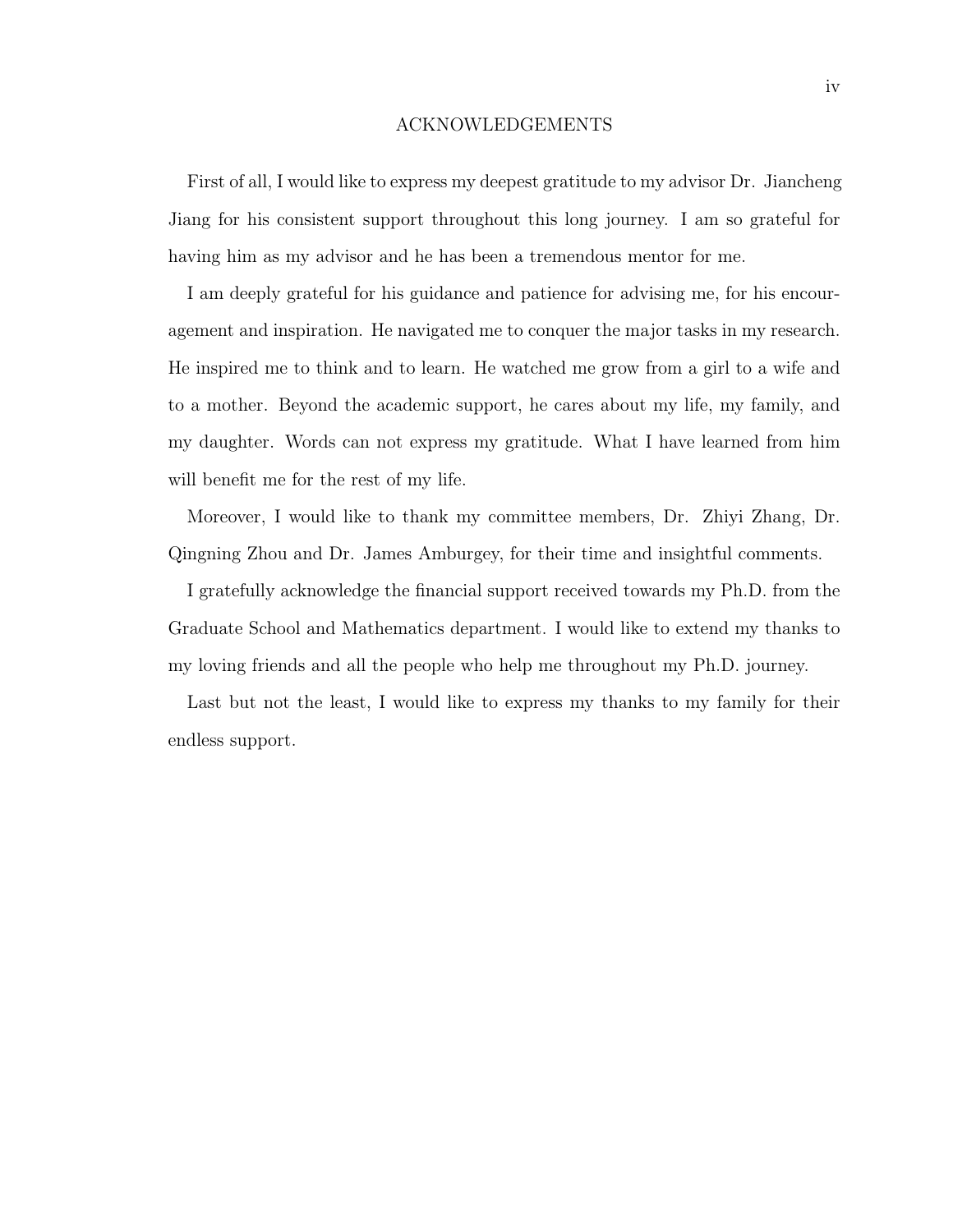| CHAPTER 1: INTRODUCTION                                                                  | $\mathbf{1}$   |
|------------------------------------------------------------------------------------------|----------------|
| <b>CHAPTER 2: METHODOLOGY</b>                                                            | $\overline{7}$ |
| 2.1. Local Partial Likelihood                                                            | 8              |
| 2.2. Maximum Local Partial Likelihood Estimator                                          | 11             |
| 2.3. Likelihood Cross Validation and Its Approximation                                   | 13             |
| Existing Method of Infinitesimal Perturbations for Lo-<br>2.3.1.<br>cal Likelihood Model | 14             |
| 2.3.2.<br>Method of Infinitesimal Perturbations for Nonpara-<br>metric Cox's Model       | 16             |
| 2.4. Information Criteria and Non-linearity Measure                                      | 20             |
| 2.5. Two-step Screening                                                                  | 23             |
| 2.6. Influence Function of Nonparametric Cox's Proportional Model                        | 24             |
| CHAPTER 3: ASYMPTOTIC PROPERTIES                                                         | 27             |
| 3.1. Notations                                                                           | 27             |
| 3.2. Asymptotic Properties                                                               | 29             |
| <b>CHAPTER 4: SIMULATIONS</b>                                                            | 33             |
| <b>CHAPTER 5: REAL EXAMPLE</b>                                                           | 39             |
| <b>CHAPTER 6: DISCUSSIONS</b>                                                            | 44             |
| Bibliography                                                                             | 45             |
| Appendix A: CONDITIONS                                                                   | 48             |
| Appendix B: PROOFS OF THEOREMS                                                           | 50             |
| Appendix C: DERIVATION OF THE INFLUENCE FUNCTION                                         | 75             |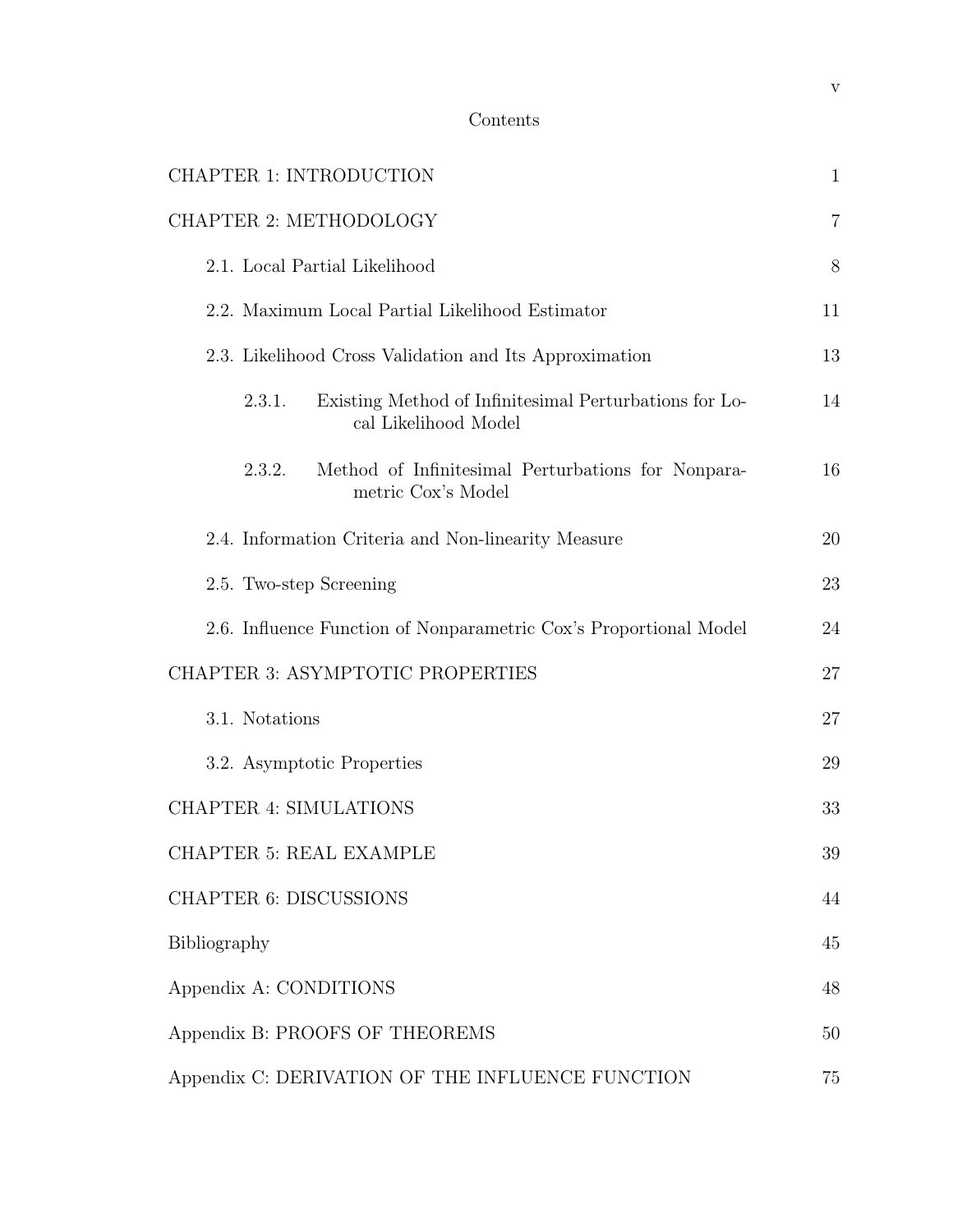| List of Tables                                                                                                                                                                 |    |
|--------------------------------------------------------------------------------------------------------------------------------------------------------------------------------|----|
| TABLE 4.1: Simulation results of Examples 1-4: Accuracy of proposed<br>two-step screening in including the true model $\{X_1\}$ .                                              | 35 |
|                                                                                                                                                                                |    |
| TABLE 4.2: Simulation results of Example 5 and 6.                                                                                                                              | 38 |
|                                                                                                                                                                                |    |
| TABLE 5.1: Probe site names of genes selected by step 1 screening.                                                                                                             | 40 |
|                                                                                                                                                                                |    |
| TABLE 5.2: Probe site names of genes selected by step 2 screening.                                                                                                             | 40 |
| TABLE 5.3: Probe site names of genes kept in the final model.                                                                                                                  | 40 |
|                                                                                                                                                                                |    |
| TABLE 5.4: Estimated parameters of selected covariates with linear im-<br>pact. LCI and UCI are the lower and upper bounds of the $95\%$<br>confidence interval, respectively. | 41 |
|                                                                                                                                                                                | 43 |
| TABLE 5.5: Partial likelihood and likelihood ratio test of removing se-<br>lected gene.                                                                                        |    |
|                                                                                                                                                                                |    |

vi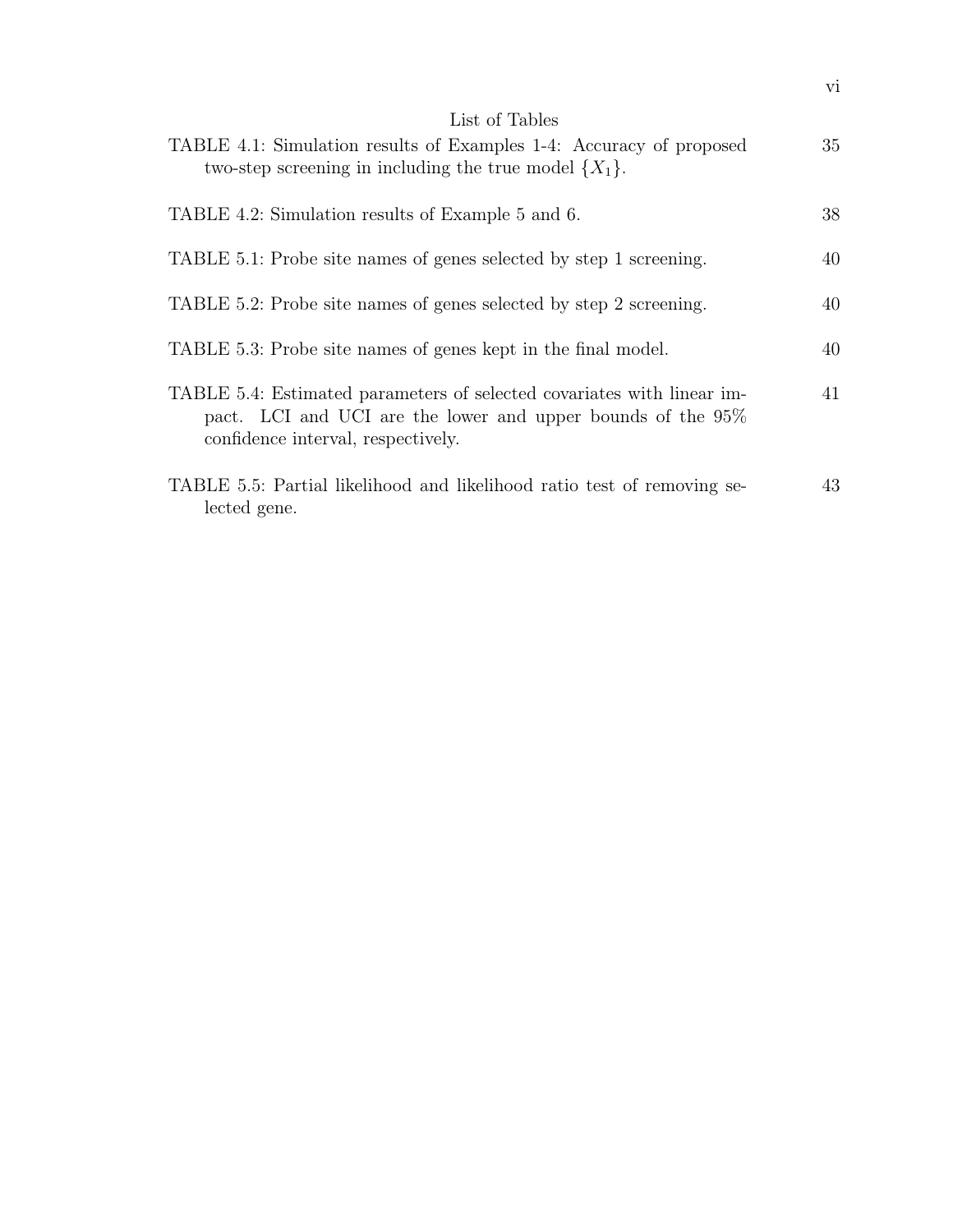| List of Figures                                                                                                                                                             |    |
|-----------------------------------------------------------------------------------------------------------------------------------------------------------------------------|----|
| FIGURE 4.1: Distribution of the smallest model size required to cover<br>the true model $\{X_1\}$ : Example 1 & 2.                                                          | 36 |
| FIGURE 4.2: Distribution of the Smallest model size required to cover<br>the true model $\{X_1\}$ : Example 3 & 4.                                                          | 37 |
| FIGURE 5.1: Estimated risk effect of selected nonlinear impact covariates.<br>Black solid lines are the estimates and blue dashed lines are $95\%$<br>confidence intervals. | 42 |

vii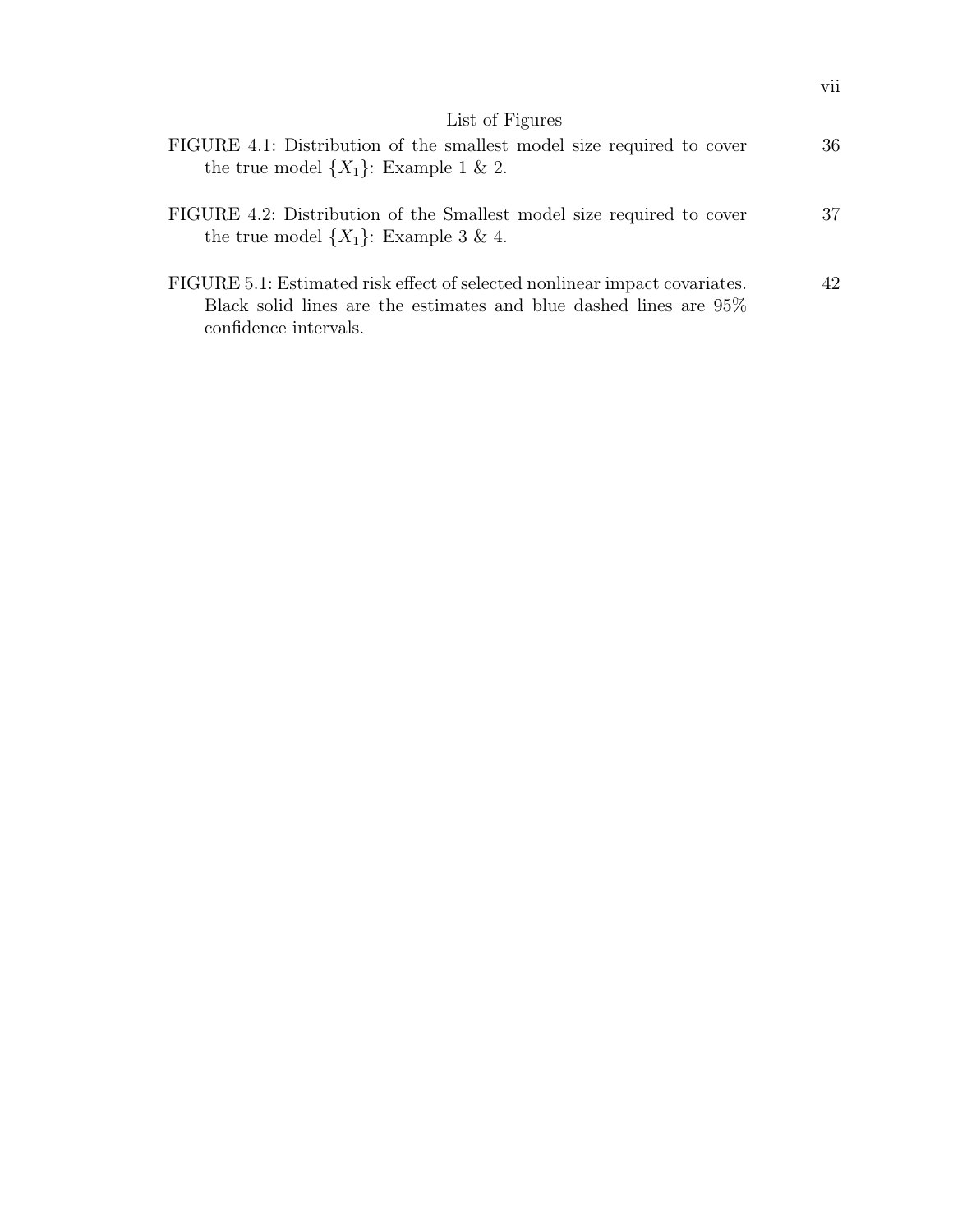### CHAPTER 1: INTRODUCTION

Due to the development of information technology, a massive amount of covariate information has been collected in survival analysis. However, it is likely that only a fraction of the covariates are associated with clinical time. In practice, a parsimonious model may be preferred for improving the predictability and interpretability of the model. Thus, how to select relevant covariates is crucial in modeling, which has paved the way for variable selection in survival analysis.

Survival analysis is used to analyze the time until an event of interest occurs. The time can be measured in years, months, weeks, etc, and it records the time duration starting from a predefined time point until an event occurs. This time variable is called survival time. The event of interest can refer to death, relapse, credit default, or any designated experience of interest that might happen. The main goal of survival analysis is to study the association between survival time  $T$  and a vector of covariate variables X. This goal is often achieved by studying the conditional hazard function of T given  $\mathbf{X} = \mathbf{x}$ , denoted by  $\lambda(t|\mathbf{x})$ . The definition of  $\lambda(t|\mathbf{x})$  is

$$
\lambda(t|\mathbf{x}) = \lim_{\Delta t \downarrow 0} \frac{P\{t \leq T < t + \Delta t | T \geq t, \mathbf{X} = \mathbf{x}\}}{\Delta t}.
$$

It gives the instantaneous hazard rate at time t conditionally on that the individual has survived up to time  $t$  and a given value of covariate.

The Cox model introduced by Cox (1972)[1] is the most widely used model in survival analysis. The model has a simple form and the convenience in dealing with censoring contributes to its popularity. The model is given by

$$
\lambda(t|\mathbf{x}) = \lambda_0(t)\Psi(\mathbf{x}).
$$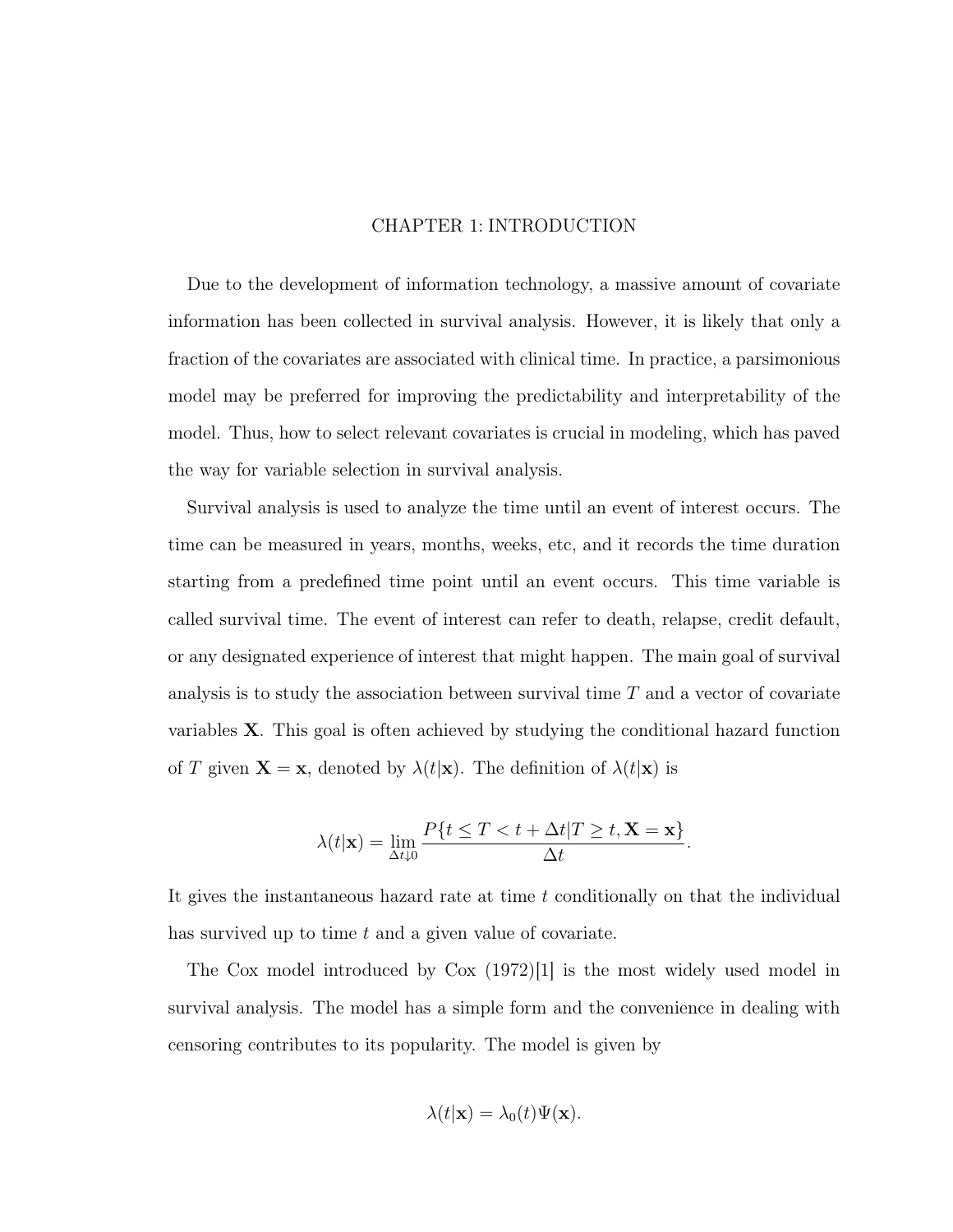The first factor  $\lambda_0(t)$  represents the baseline hazard function and it is the conditional function of T given  $\mathbf{X} = 0$  when  $\Psi(0) = 1$ . The second factor  $\Psi(\mathbf{x})$  is the covariate effect. The Cox model assumes that the ratio of the hazards for any two individuals is constant over time.

Taking the preparametrization  $\Psi(\mathbf{x}) = exp(\psi(\mathbf{x}))$ , Cox proposed the proportional hazards regression model

$$
\lambda(t|\mathbf{x}) = \lambda_0(t)exp(\psi(\mathbf{x})),\tag{1.1}
$$

where  $\psi(\mathbf{x})$  is referred as the risk function. See Fleming and Harrington (1991)[2], Anderson et al. (1993)[3] and references therein for more detailed literature review concerning this model. In this paper, we focus on the Cox proportional model.

Various methods have been developed for variable selection in survival analysis. For instance, Faraggi and Simon (1997)[4] worked on the Bayesian analysis of the Cox's proportional model to make inference about the parameters and proposed a variable selection method based on the Bayesian approach. Lee et al.  $(2011)[5]$  proposed a Bayesian variable selection scheme for a Bayesian semiparametric survival model. For the Bayesian variable selection procedure, it is computational intense to calculate the posterior probabilities in a high-dimensional setting. Many effective variable selection criterion are based on the penalization framework. Some classical variable selection techniques in linear regression models have been extended to survival analysis, such as AIC (Akaika, 1974[6]) and BIC (Schwartz[7]). In these methods, subset selection such as step wise selection and best subset selection are required. However, the subset selection suffers from the lack of stability (Breiman,1996[8]) and lack of interpretability in its theoretic properties. Tibshirani (1997)[9] extended the LASSO variable selection procedure to  $\cos$  model. Fan and Li  $(2001)|10|$  proposed a variable selection method with the smoothly clipped absolute deviation (SCAD) penalty based on a non-concave penalization likelihood and further extended it to Cox proportional model (Fan and LI, 2002[11]). In addition, they proved that the penalized likeli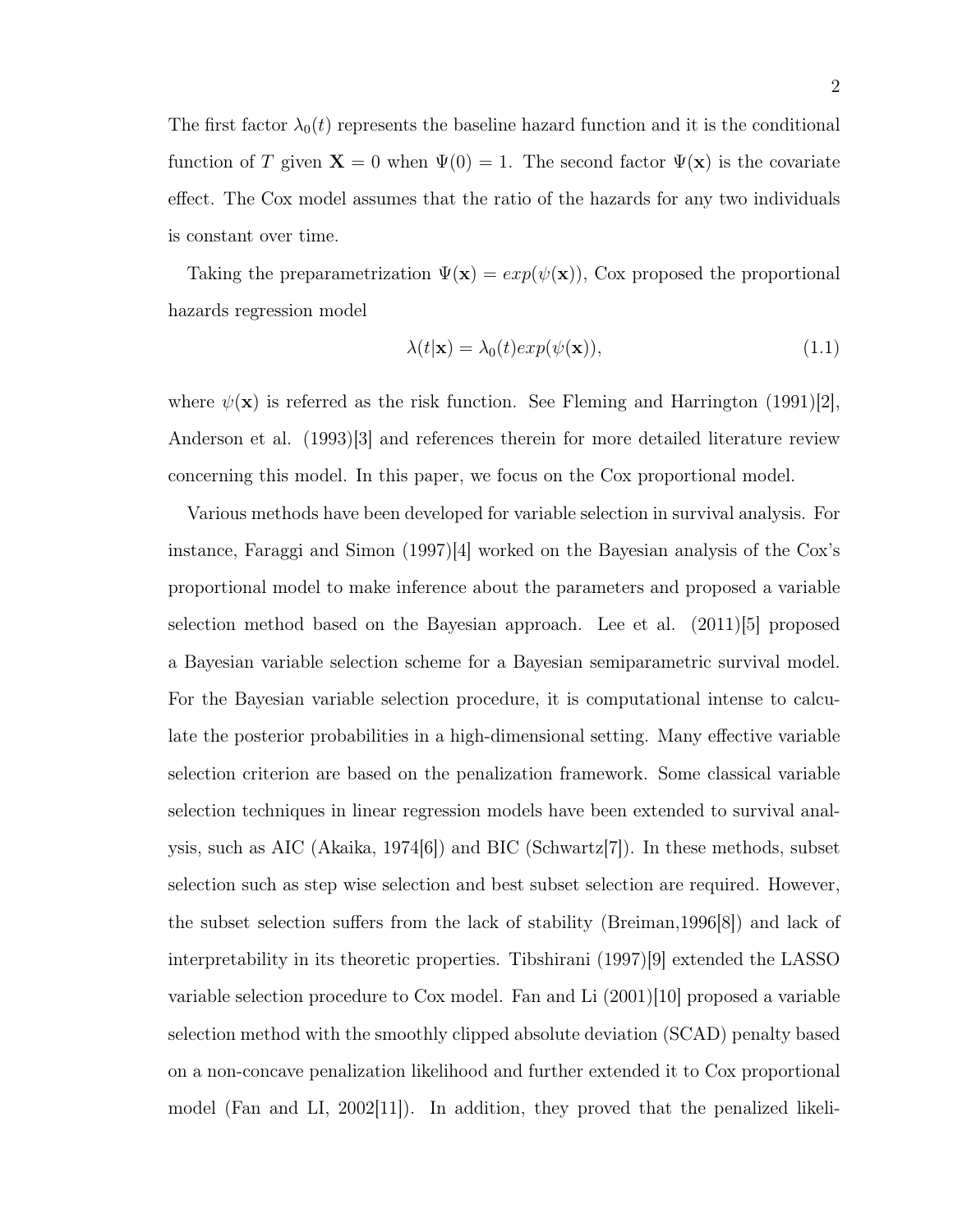hood estimator possesses the oracle property. Cai, Fan and Li (2005)[12] worked on variable selection for multivariate survival data. Zhang and Lu (2007)[13] further developed the adaptive LASSO for Cox's proportional model. These penalization-based

Many variable selection methods for Cox's proportional model relies on the linear assumption, which may be unrealistic in many practical situations. This motivates the research about Cox's proportional model with semi-parametric and nonparametric relative risk. Plenty of smoothing techniques, such as spline and local polynomial smoothing, have been applied to this model. Particularly, Fan, Gijbels and King (1997)[14] adopted the local polynomial smoothing methods and developed a local partial likelihood approach. Then risk function is obtained by maximizing the local partial likelihood. This approach is adopted in our work.

methods are showed to perform well in variable selection.

For Cox's proportional model with nonparametric risk function, it is rather challenging to deal with the variable selection. For nonparametric Cox model, Hastie and Tibshirani (1990)[15] modified the step-wise selection by considering several nonlinear model selection. Gray (1992, 1994 [16][17]) applied the spline smoothing technique to estimate the covariate effect and then performed model selection with hypothesis testing procedures. However, these approaches assume the Cox model with fixed dimensionality and thus cannot deal with ultrahigh dimensional data.

Due to the development of technology, high or ultrahigh dimensional data are increasingly common in many fields recently, and the demand for variable selection is more urgent. The definition of ultrahigh dimension introduced by Fan and Lv  $(2008)|18|$  is that the dimensionality grows exponentially with the sample size, i.e.  $log p = O(n^{\alpha})$  for some  $\alpha \in (0, 1/2)$ . To deal with the ultrahigh dimensional data, Bradic, Fan and Jiang (2011)[19] generalized the penalized partial likelihood method to Cox's proportional model. Huang, et al. (2013)[20] worked on the absolute penalized maximum partial likelihood estimator in sparse, high-dimensional Cox pro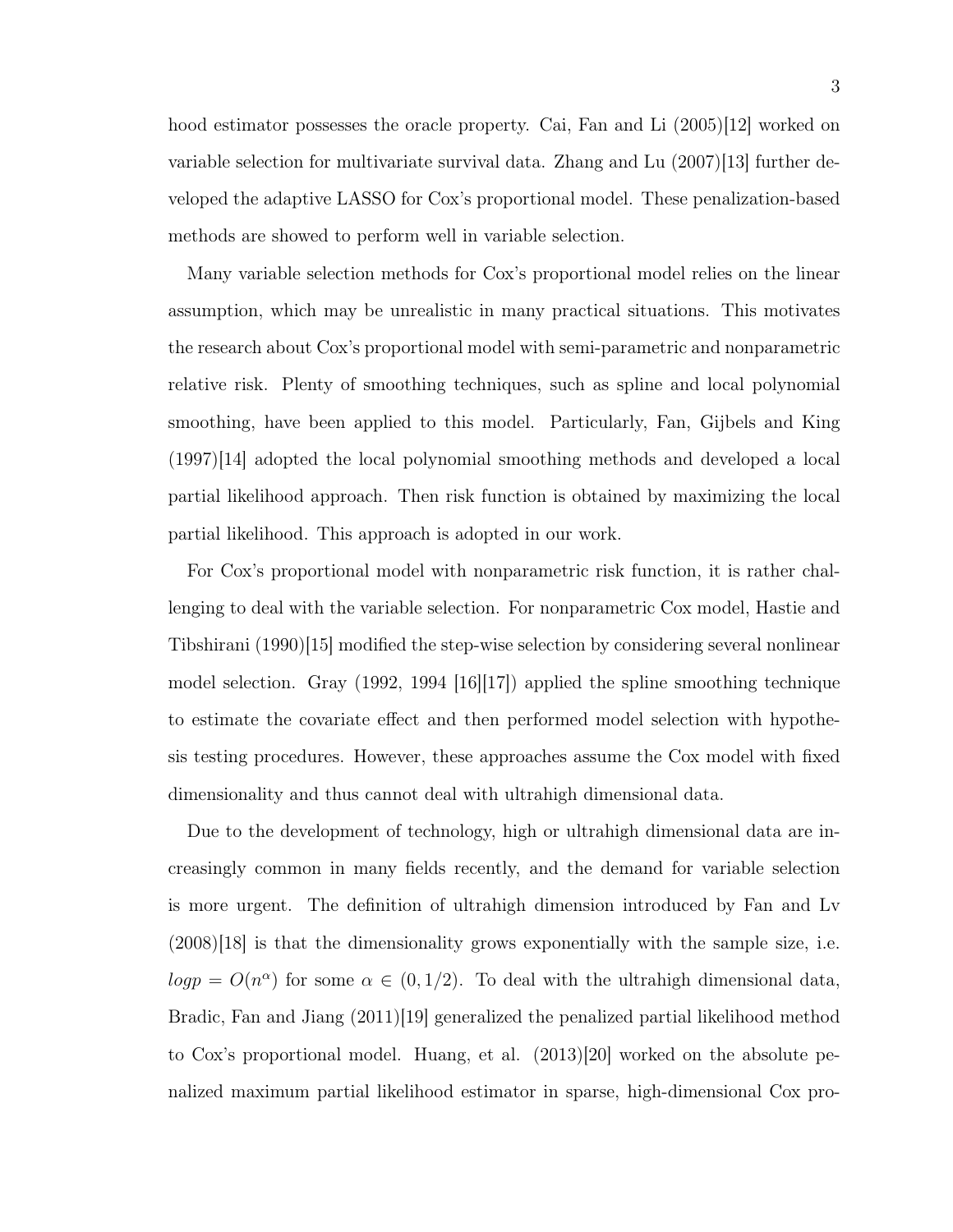portional hazards regression models. However, these variable selection methods may have problem in stability, accuracy and computation efficiency when dealing with ultrahigh dimensional data. This motivates the development of screening techniques, which can effectively reduce the number of covariates under consideration. Fan and Lv  $(2008)[18]$  proposed sure independent screening (SIS) for linear regression. They performed marginal regression on each predictor and ranked the variables based on the marginal correlation between each predictor and the response. They further proved that the SIS keeps all important predictor variables with the probability going to

one. This idea has been extended to plenty of more general settings including generalized linear model (Fan and Song, 2010[21]), additive model (Fan et al., 2011[22]), varying-coefficient model (Liu et al., 2014[23]), quantile regression (He, Wang, and Hong, 2013[24]; Wu and Yin 2015[25]) and so forth. Fan, Feng and Wu (2010)[21] also extended the SIS to Cox's proportional model with the linear risk effect model assumption. Still for Cox model, Zhao and Li (2012)[26] proposed a principled sure independent screening method, in which the importance of predictors are quantified by the t-value of the estimated coefficient obtained by maximizing the marginal partial likelihood. However, all of these procedures are proposed under linear or parametric assumptions. To the best of our knowledge, there is no work on screening for nonparametric additive Cox's model with high or ultrahigh dimensional data. This motivates us to develop a marginal screening procedure for nonparametric additive Cox's model.

In this dissertation, we introduce a penalization form statistic to quantify the nonlinearity impact of each covariate, and we call it information criteria (IC). This IC is inspired by the likelihood cross validation (LCV) [27]. In this method, we first perform the marginal nonparametric smoothing on each covariate and get the maximum local partial likelihood estimator. Then we get the estimate of global partial likelihood by evaluating the maximum local partial likelihood estimator at each observation and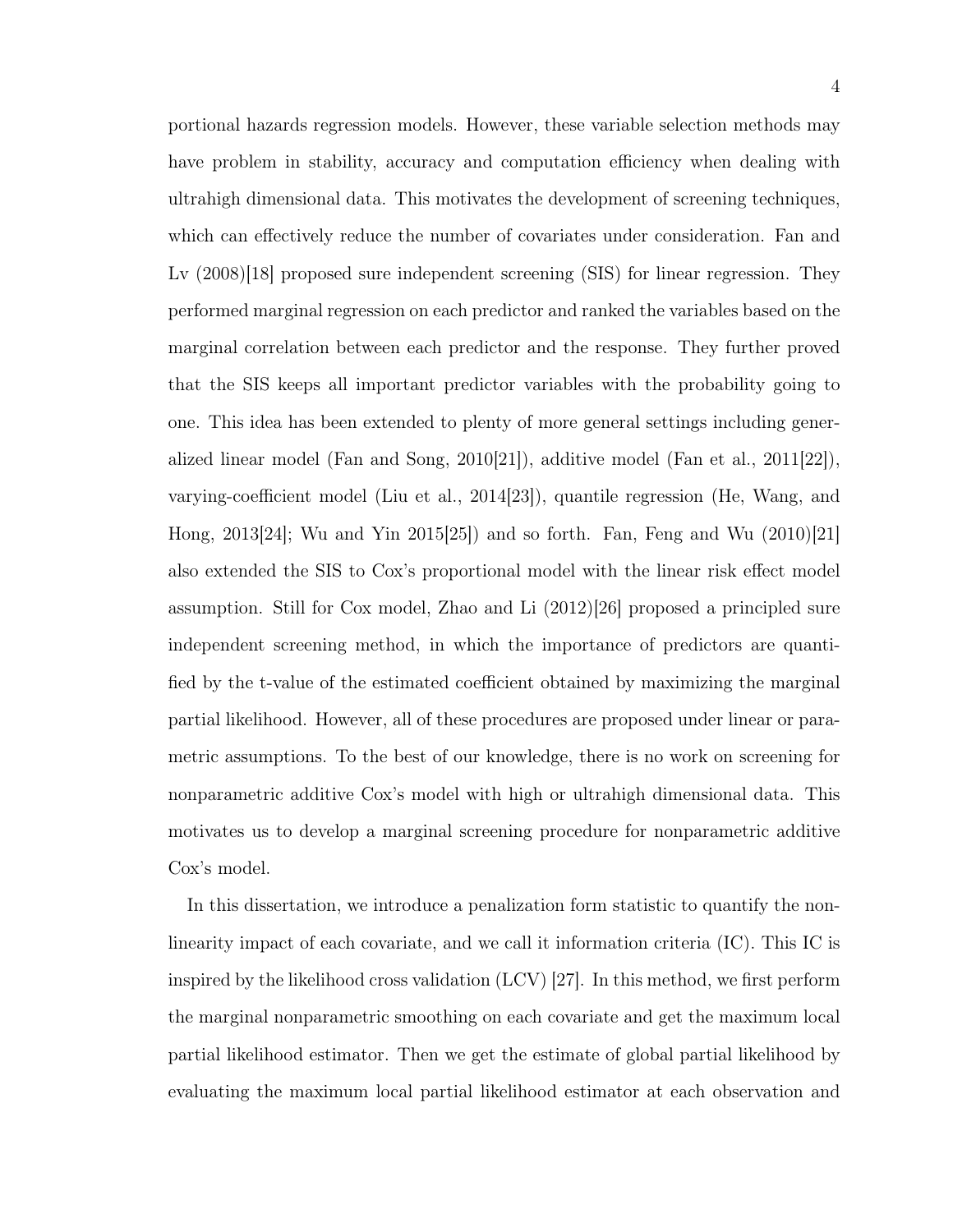the negative global partial likelihood serves as the first term in IC. The penalty term is especially desired to achieve the goal of distinguishing the covariates with nonlinear impact from those with linear impact. For each covariate, the favored bandwidth can be attained by minimizing this IC. Then we rank the covariate based on its favored bandwidth from the smallest to the largest and keep the top ones to recover the covariates with nonlinear impacts. For the covariate not selected in this step, we further fit a parametric cox model and get the estimate of the coefficient. Then we divide the estimated coefficient by its standard deviation and get the corresponding z value. Similarly, we rank the covariate by the estimated z value in descending order and keep the top-ranked covariates. Theses covariates are regarded as important variables with linear impact. Combining these two steps, we accomplish the goal of identifying all the important covariates.

The contribution of this paper arises in two aspects. First, we propose the information criteria (IC) to quantify the nonlinear impact of covariate for nonparametric additive Cox model. It is also proved that the screening step based on this information criteria (IC) achieves the model selection consistency. Second, we develop a two-step screening method to identify all the important covariates for nonparametric additive Cox model in ultrahigh dimensional case.

The remainder of the thesis is organized as follows. In section 2, we first introduce the local partial likelihood and the maximum local partial likelihood estimator of the Cox's proportional model. Then we derive an approximation form of the likelihood cross validation. After this, we propose the information criteria (IC) and non-linearity measure and then develop a two-step screening procedure. At last, we derive the influence function for nonparametric Cox's proportional model, which dramatically improve the computing efficiency of the proposed screening procedure. Five theorems are presented in Section 3 in order to establish the model selection consistency. In Section 4, we conduct extensive simulations to assess the performance of proposed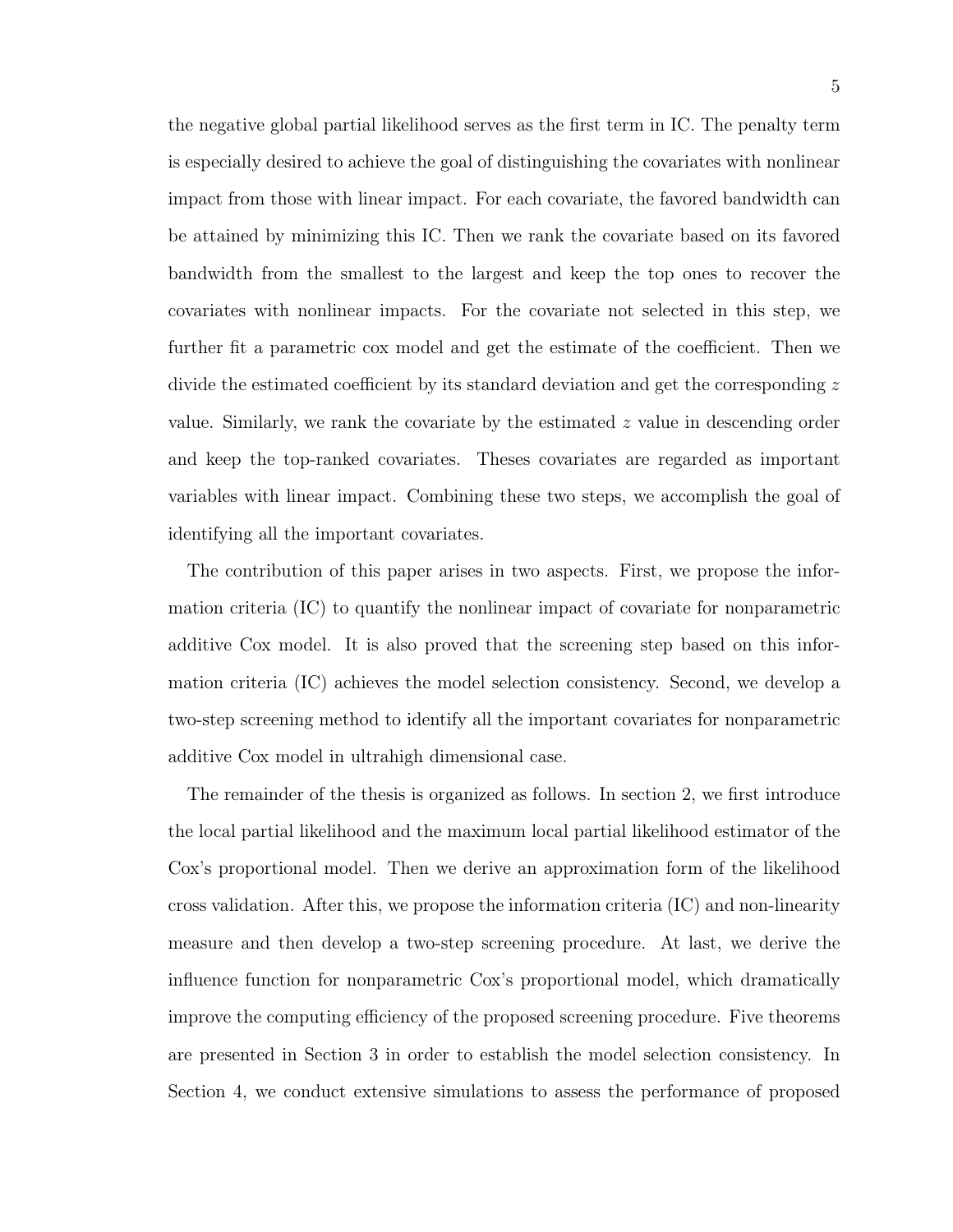procedure. We conclude this dissertation in Section 6. Proofs of the theorems and derivation of the influence function are relegated to the Appendix.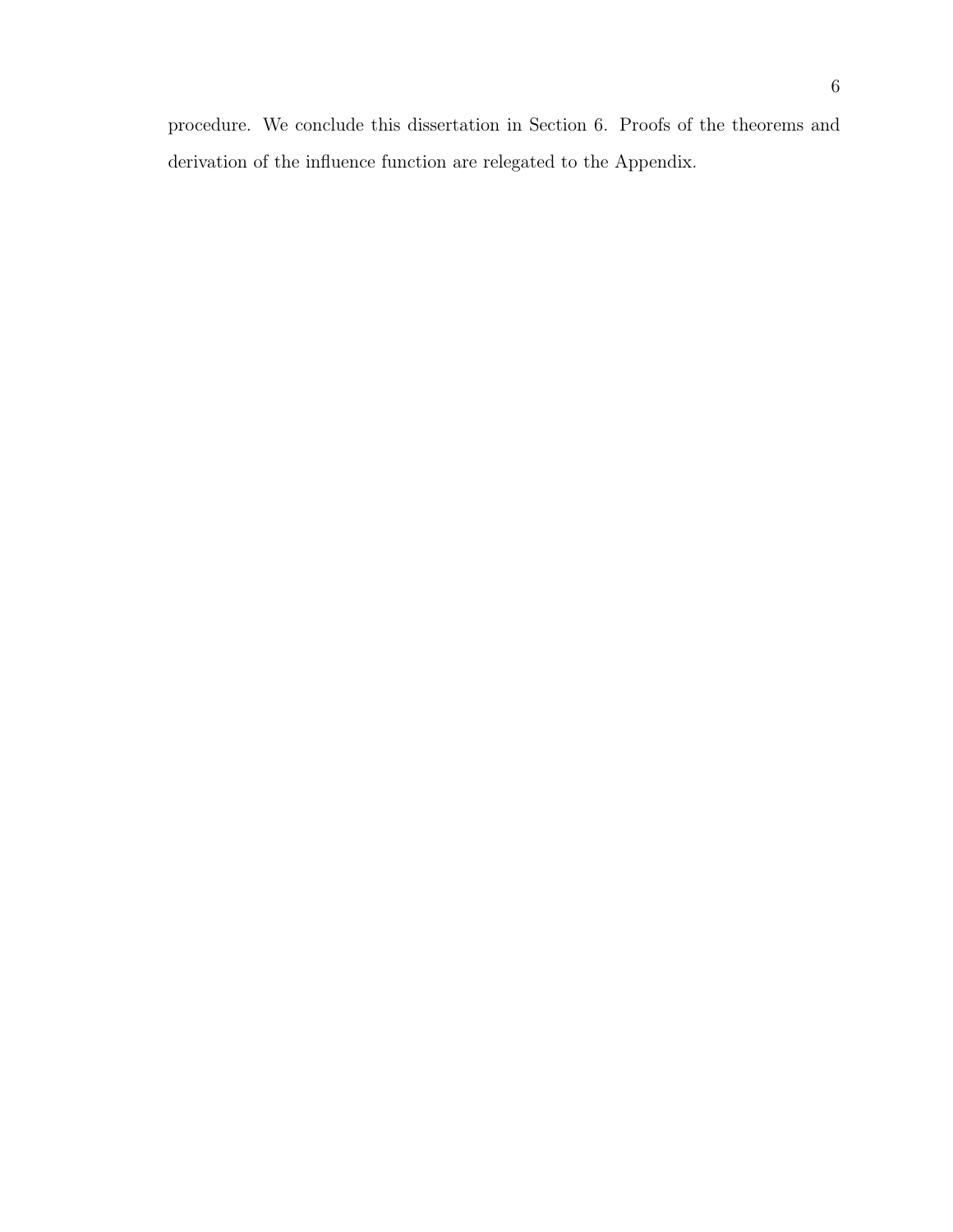# CHAPTER 2: METHODOLOGY

We consider the multivariate data set  $\{(\mathbf{X}_i, T_i) : i = 1, \ldots, n\}$ , which forms an i.i.d. sample from the population  $(X, T)$ , where  $X = (X_1, \dots, X_d)^T$  and  $X_i =$  $(X_{i1},\dots, X_{id})^T$  is a column vector of covariates for individual *i*. In practice, the survival times  $T_1, \dots, T_n$  are not fully observed for a variety of reasons, for instance, the termination of study or the lost of follow-up during the study period. We refer to this kind of incomplete observations as right censored. We consider the independent censoring scheme here. That is, we assume the censoring times  $C_1, \ldots, C_n$  are independent of the survival times  $T_1, \ldots, T_n$  given the covariates X. We denote the observed event time for individual i as  $Z_i = min(T_i, C_i)$  with a censoring indicator  $\delta_i = I\{T_i \leq C_i\}$ .  $\delta_i = 1$  means the survival time is observed and  $\delta_i = 0$  means the survival time is censored. Now we form the observed data as

$$
\{(\mathbf{X}_i, Z_i, \delta_i) : \mathbf{X}_i \in \mathbb{R}^d, \delta_i \in \{0, 1\}, i = 1, \ldots, n\},\
$$

which are i.i.d samples from the population

$$
(\mathbf{X}, \min(T, C), \mathcal{I}\{T \le C\}).
$$

In this paper, we assume that the random variables  $T$  and  $C$  are continuous. Without loss of generality, we assume that each continuous covariate is in the range of  $[0, 1]$ .

For the ultrahigh dimensional case, that is, d grows that an exponential rate of the sample size, we work on the univariate Cox's proportional model on covariate  $\mathbf{X}_k$  for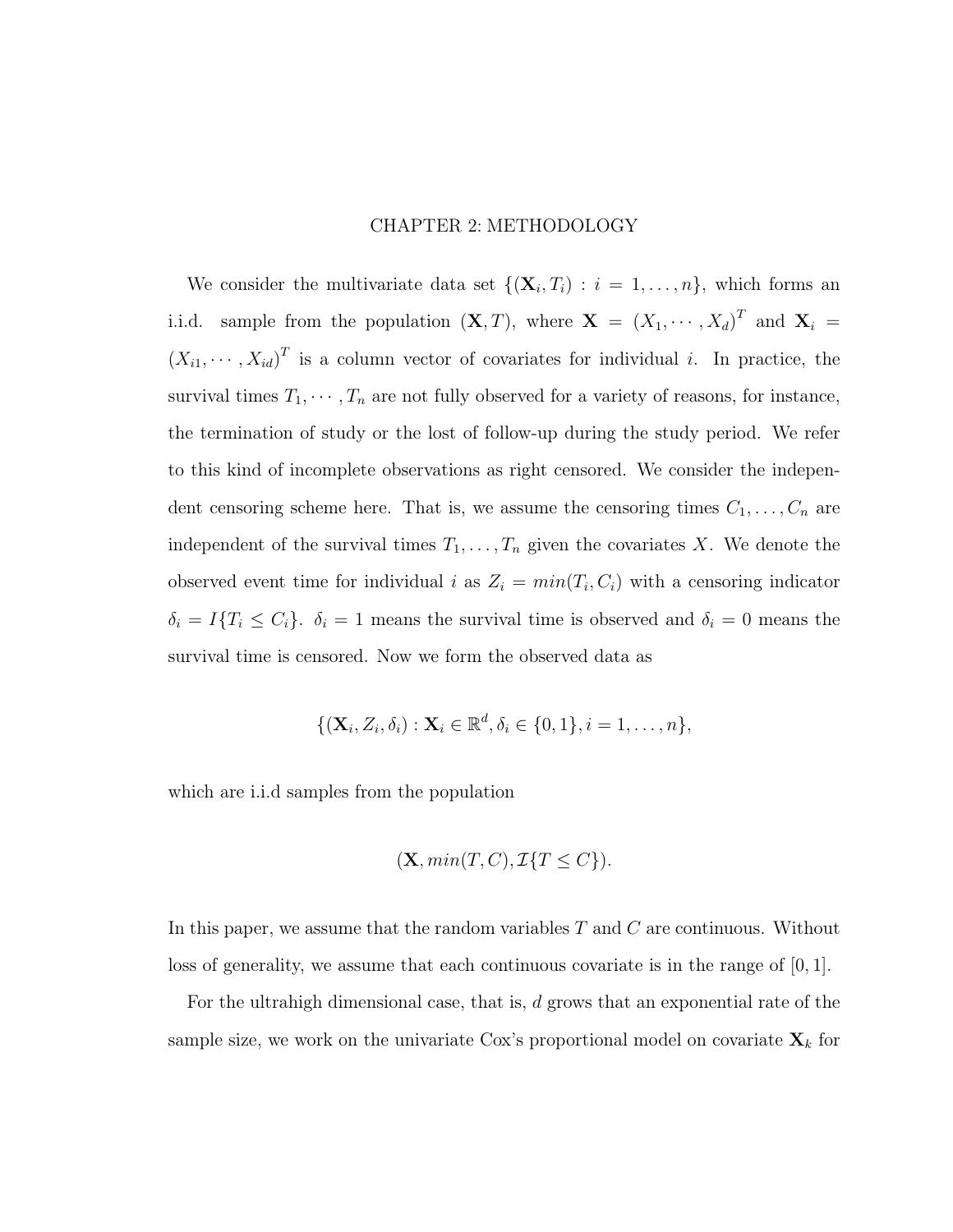$k=1,\ldots,d,$ 

$$
\lambda_k(t|\mathbf{X}_k) = \lambda_{0,k}(t) \exp{\{\psi_k(\mathbf{X}_k)\}},\tag{2.1}
$$

where  $\lambda_{0,k}(t)$  is the baseline hazard function. We do not assume any parametric form about the risk effect  $\psi_k(\cdot)$ .

Then by Fan, Gijbels and King (1997)[14], under the proportional model 2.1,

$$
\Psi_k(x) = \frac{E\{\delta|\mathbf{X}_k = \mathbf{x}_k\}}{E\{\Lambda_{0,k}(Z)|\mathbf{X}_k = \mathbf{x}_k\}},\tag{2.2}
$$

where  $\Lambda_{0,k}(t) = \int_0^t \lambda_{0,k}(u)du$  is the cumulative baseline hazard function. This indicates that the function  $\Psi_k(x)$  can be estimated using regression techniques if the baseline hazard function is known.

Consider for now the case  $\psi_k(\mathbf{x}_k) = \psi_k(\mathbf{x}_k; \boldsymbol{\beta}_k)$  and  $\lambda_{0,k}(t) = \lambda_{0,k}(t; \theta)$ , then the log likelihood for the proportional hazards model 2.1 is

$$
log L_k = \sum_{i=1}^{n} \left[ \delta_i \{ \lambda_{0,k}(Z_i; \theta) + \psi_k(X_{ik}; \beta_k) \} - \Lambda_{0,k}(Z_i; \theta) exp\{\psi_k(X_{ik}; \beta_k) \} \right].
$$
 (2.3)

However, for robustness of inference we do not consider this situation with known baseline. Instead we do not pre-assume knowing its parametric form. This leads us to consider the local partial likelihood estimation (Fan, Gijbels and King, 1997[14]).

#### 2.1 Local Partial Likelihood

For Cox's model, a standard approach to estimate the risk function  $\psi(x)$  is the partial likelihood method (Cox, 1975[28]). Let  $t_1^0 < \cdots < t_N^0$  denoted the ordered observed failure times and let  $(j)$  denote the label of the item failing at time  $t_j^0$ . Let  $\mathcal{R}_j$  be the risk set right before time  $t_j^0$ :  $\mathcal{R}_j = \{i : Z_i \ge t_j^0\}$ . The 'least informative' nonparametric modeling of  $\Delta_0(t)$  assumes that  $\Delta_0(t)$  has a jump of size  $\theta_j$  at time  $t_j^0$ :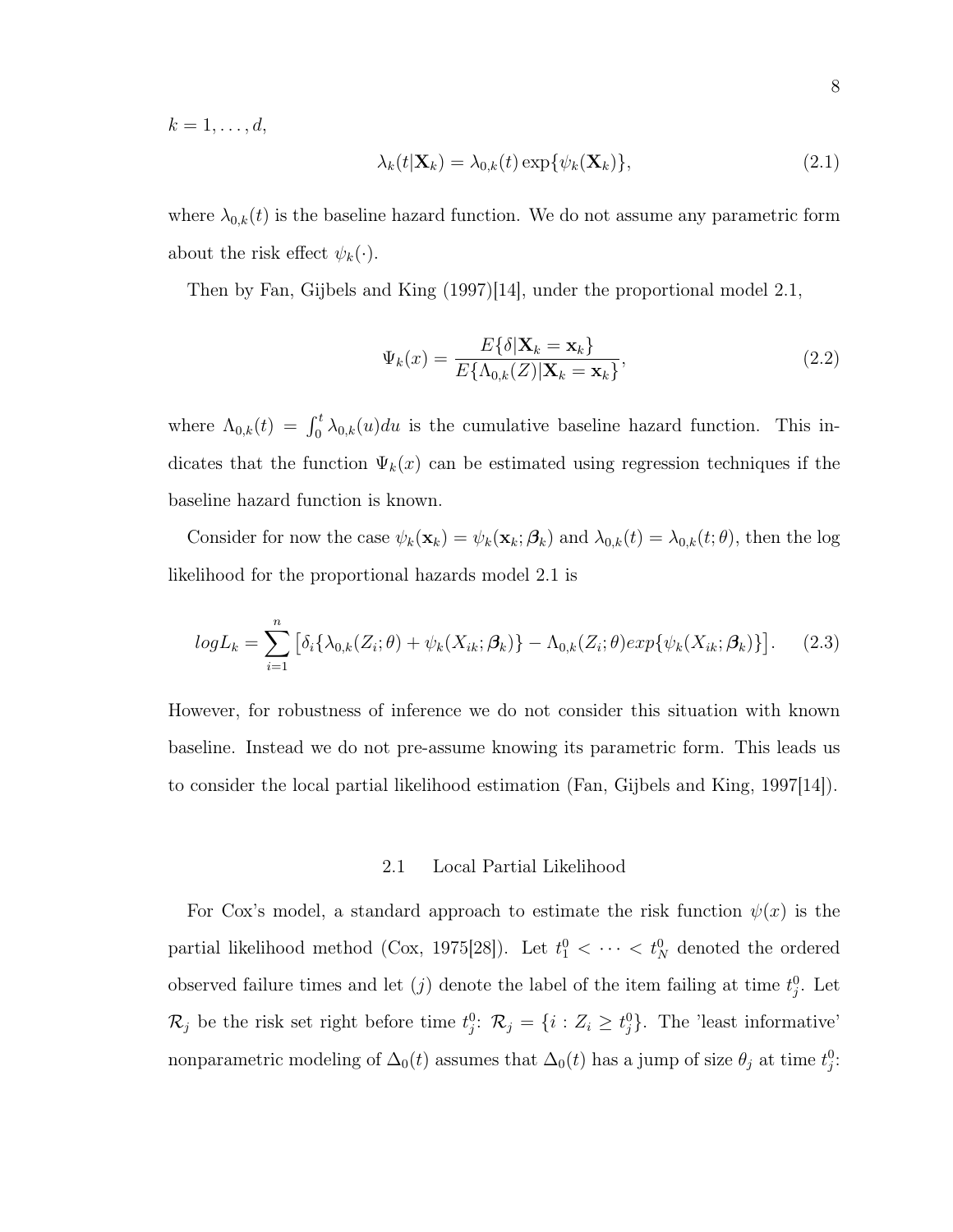$\Lambda_0(t; \theta) = \sum_{i=1}^N \theta_i \mathcal{I}\{t_j^0 \leq t\}.$  Then

$$
\Lambda_0(t; \theta) = \sum_{i=1}^N \theta_i \mathcal{I}\{i \in R_j\}.
$$
\n(2.4)

Using the Breslow estimator of the baseline hazard function (Breslow 1972[29])

$$
\hat{\theta}_j = \left[\sum_{i \in R_j} exp\{\psi_k(X_{ik}; \beta_k)\}\right]^{-1}.\tag{2.5}
$$

Substituting 2.4 and 2.5 into 2.3 leads to the log partial likelihood function (Cox 1975)

$$
\sum_{j=1}^{N} \left[ \psi_k \{ X_{(j)k}; \beta_k \} - \log \{ \sum_{i \in R_j} \exp(\psi_k \{ X_{ik}; \beta_k \}) \} \right].
$$
 (2.6)

Let  $Y_j(t) = \mathcal{I}(Z_j \ge t)$ , then 2.6 is equivalent to

$$
\sum_{i=1}^{n} \delta_i \left[ \psi_k \{ X_{ik}; \beta_k \} - \log \left\{ \sum_{j=1}^{n} Y_j(Z_i) \exp(\psi_k \{ X_{jk}; \beta_k \}) \right\} \right] \tag{2.7}
$$

Note the partial likelihood in 2.6 and 2.7 is a profile likelihood and it can be derived from the full likelihood with the least informative nonparametric modelling of the baseline hazard function in 2.4.

Now suppose the form of  $\psi_k(x)$  is unknown and the pth order derivative of  $\psi_k(x)$ at the point x exists. Then for X in the neighborhood of x, by pth order Taylor's expansion,

$$
\psi_k(X) \approx \psi_k(x) + \psi'_k(x)(X-x) + \cdots + \frac{\psi_k^{(p)}(x)}{p!}(X-x)^p.
$$

We further define

$$
\widetilde{\mathbf{X}}_k = \{1, X_k - x, \dots, (X_k - x)^p\}^T \text{ and } \widetilde{\mathbf{X}}_{ik} = \{1, X_{ik} - x, \dots, (X_{ik} - x)^p\}^T,
$$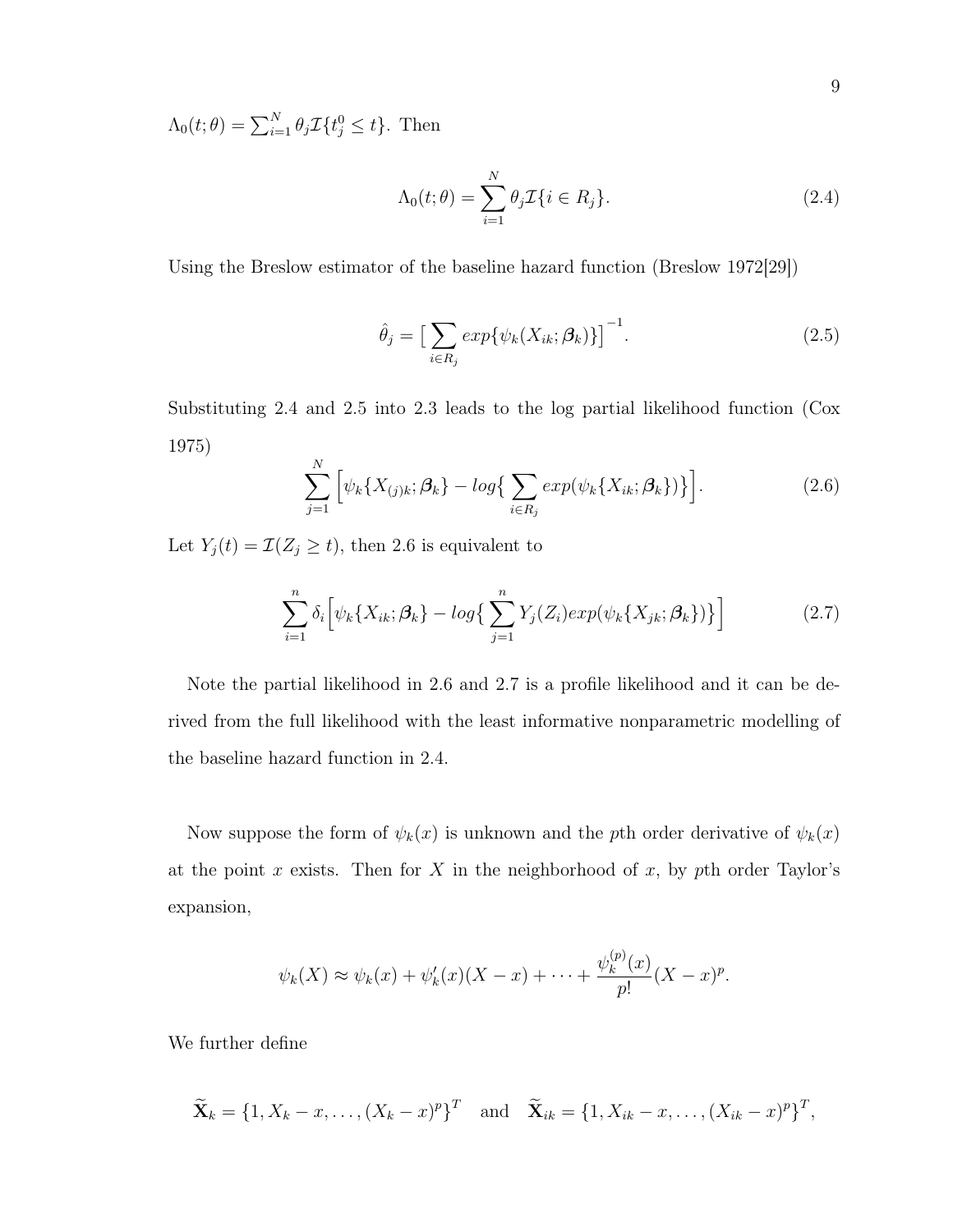where  $T$  denotes the transpose of a vector. Let  $h$  be the bandwidth parameter that controls the size of the local neighborhood and  $K(\cdot)$  be a kernel function with compact support. Then locally around x, as  $h \to 0$ ,

$$
\psi_k(X_k) \approx \widetilde{\mathbf{X}}_k^T \boldsymbol{\beta}_k, \tag{2.8}
$$

where

$$
\boldsymbol{\beta}_k = (\beta_{0k}, \dots, \beta_{pk})^T = \{ \psi_k(x), \dots, \frac{\psi_k^{(p)}(x)}{p!} \}^T.
$$

With the local approximation 2.8, for covariate  $X_k$ , Fan, Gijbels and King (1997)[14] introduced the local partial likelihood

$$
\mathcal{L}_x(\beta_k) = \frac{1}{n} \sum_{i=1}^n \delta_i K_h (X_{ik} - x) \Big[ \widetilde{\mathbf{X}}_{ik}^T \beta_k - \log \Big\{ \sum_{j=1}^n Y_j (Z_i) \exp(\widetilde{\mathbf{X}}_{jk}^T \beta_k) K_h (X_{jk} - x) \Big\} \Big],
$$
\n(2.9)

which is a localized version of the partial likelihood 2.7.

Let  $\hat{\beta_k}$  maximize 2.9 with respect to  $\beta_k = (\beta_{0k}, \ldots, \beta_{pk})^T$ . Since 2.9 does not contain the intercept  $\beta_{0k}$ , then  $\psi_k(x)$  cannot be directly estimated. Note that the derivative of  $\psi_k(x)$  is estimated by  $\hat{\beta}_{1k}$ , then we get the estimate of  $\psi_k(x)$ 

$$
\hat{\psi}_k(x) = \int_0^x \hat{\beta}_{1k}(t)dt.
$$

In practice, this integral can be approximated by Trapezoidal rule as suggested by Tibshirani and Hastie (1987)[30].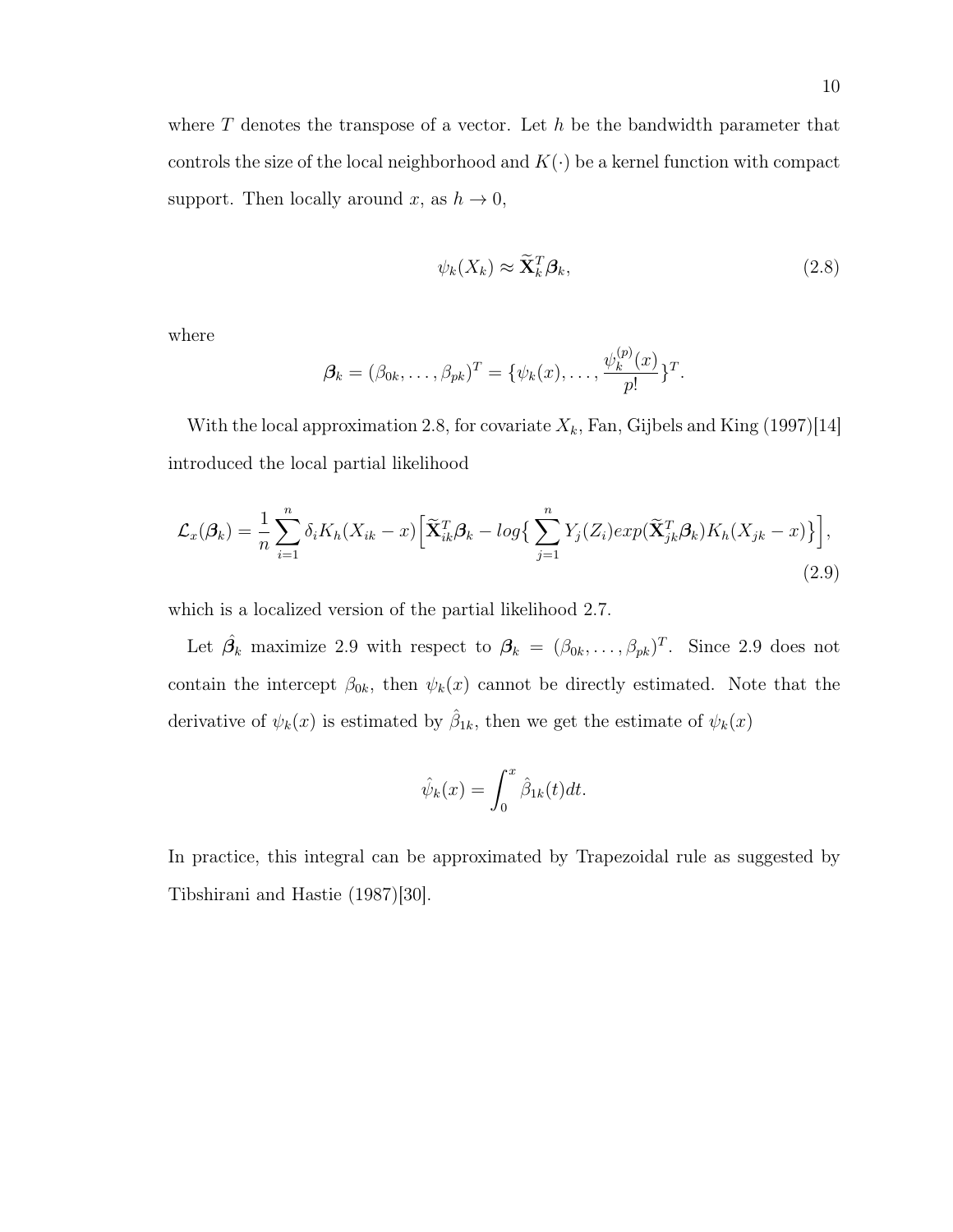# 2.2 Maximum Local Partial Likelihood Estimator

Recall the local partial likelihood 2.9 does not involve the intercept  $\beta_{0k} = \psi_k(x)$ , we now define

$$
\mathcal{B}_k^* = (\beta_{1k}, \dots, \beta_{pk})^T, \quad \hat{\mathcal{B}}_k^* = (\hat{\beta}_{1k}, \dots, \hat{\beta}_{pk})^T \text{ and}
$$

$$
\widetilde{\mathbf{X}}_{ik}^* = \{X_{ik} - x, \dots, (X_{ik} - x)^p\}^T.
$$

Then, let  $\hat{\beta}_k^*$  be the maximizer of the local partial likelihood

$$
\mathcal{L}_x(\beta_k^*) = \frac{1}{n} \sum_{i=1}^n \delta_i K_h(X_{ik} - x) \Big[ \widetilde{\mathbf{X}}_{ik}^{*T} \beta_k^* - \log \Big\{ \sum_{j=1}^n Y_j(Z_i) \exp(\widetilde{\mathbf{X}}_{jk}^{*T} \beta_k^*) K_h(X_{jk} - x) \Big\} \Big],\tag{2.10}
$$

where  $Y_j(t) = \mathcal{I}(Z_j \geq t)$ .

Tibshirani[9] applied the iterative reweighted least squares (IRLS) strategy to obtain the LASSO estimator of parametric Cox's model. We extend the idea to nonparametric Cox model and solve for the estimator  $\hat{\beta}_k^*$ . To this end we define

$$
\eta_{ik} = \widetilde{\mathbf{X}}_{ik}^{*T} \boldsymbol{\beta}_k^*, \quad \mathbf{W}_k = \left(\widetilde{X}_{1k}^*, \ldots, \widetilde{X}_{nk}^*\right)^T
$$

,and

$$
\boldsymbol{\eta}_k = \left(\eta_{1k}, \ldots, \eta_{nk}\right)^T = \mathbf{W}_k \boldsymbol{\beta}_k^*.
$$

Then

$$
\mathcal{L}'_x(\beta_k^*) = \frac{\partial \mathcal{L}_x(\beta_k^*)}{\partial \beta_k^*} = \mathbf{W}_k^T \frac{\partial \mathcal{L}_x(\eta_k)}{\partial \eta_k} \equiv \mathbf{W}_k^T \mathbf{B}_k,
$$
  

$$
\mathcal{L}_x''(\beta_k^*) = \mathbf{W}_k^T \frac{\partial^2 \mathcal{L}_x(\eta_k)}{\partial \eta_k \partial \eta_k^T} \mathbf{W}_k \equiv \mathbf{W}_k^T \mathbf{A}_k \mathbf{W}_k,
$$

where  $\mathbf{B}_k = \frac{\partial \mathcal{L}_x(\eta_k)}{\partial \eta_k}$  $\frac{\mathcal{L}_x(\bm{\eta}_k)}{\partial \bm{\eta}_k}$  and  $\mathbf{A}_k = -\frac{\partial \mathcal{L}_x^2(\bm{\eta}_k)}{\partial \bm{\eta}_k \partial \bm{\eta}_k^T}$  $\frac{\partial \mathcal{L}^{\text{x}}_x(\boldsymbol{\eta}_k)}{\partial \boldsymbol{\eta}_k \partial \boldsymbol{\eta}_k^T}.$ 

Obviously, the maximum local likelihood estimator  $\hat{\beta}_k^*$  is attained by solving the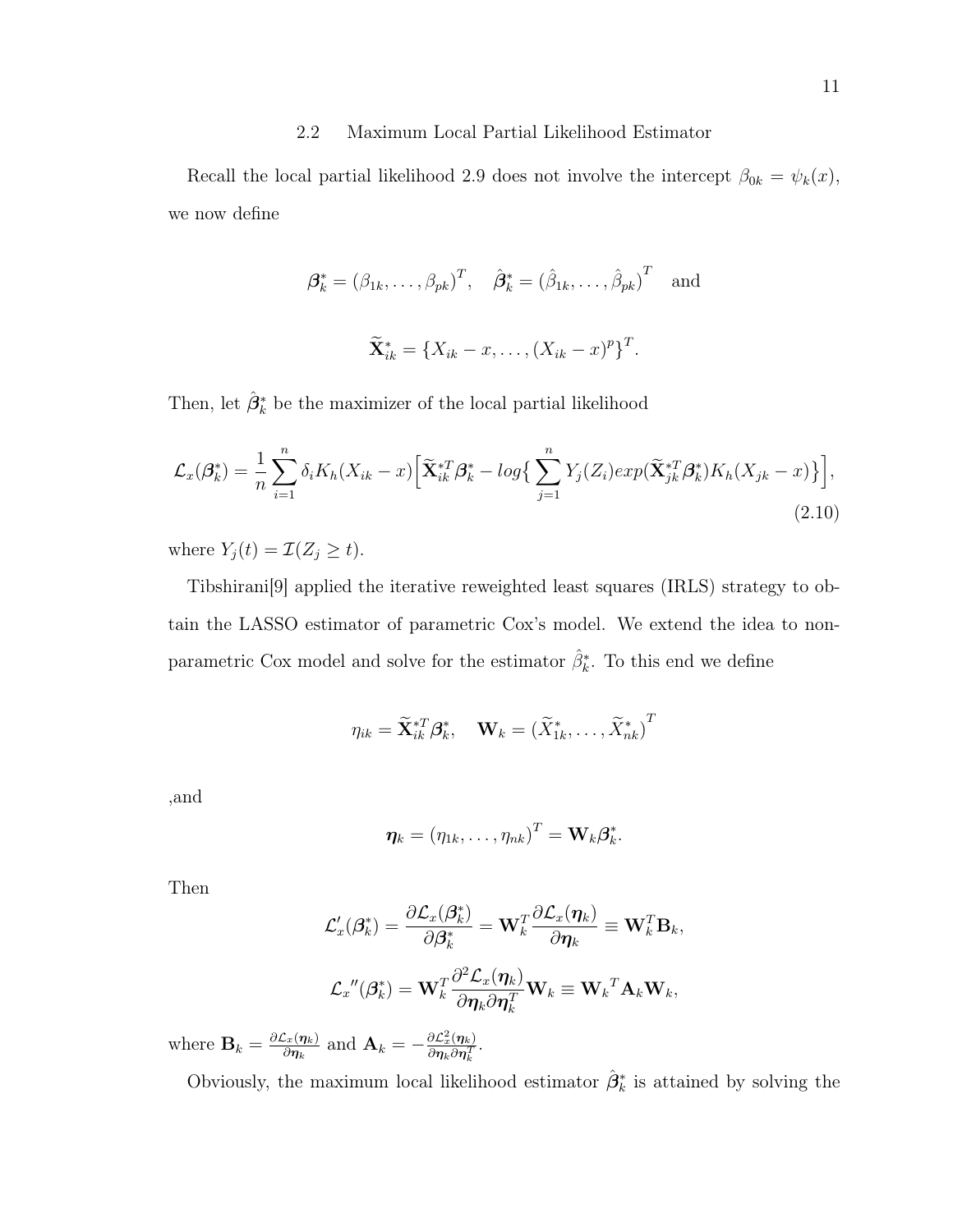equation  $\mathcal{L}'_n(\hat{\beta}_k^*) = 0$ . Applying the first order Taylor expansion of  $\mathcal{L}'_n(\beta_k^*)$  for a given initial value  $\beta_k^0$ , we obtain that

$$
0 = \mathcal{L}'_x(\beta_k^*) \approx \mathcal{L}'_x(\widetilde{\beta}_k^0) + \mathcal{L}_x''(\widetilde{\beta}_k^0)(\hat{\beta}_k^* - \widetilde{\beta}_k^0)
$$
  
=  $\mathbf{W}_k^T \mathbf{B}_k - \mathbf{W}_k^T \mathbf{A}_k \mathbf{W}_k(\hat{\beta}_k^* - \widetilde{\beta}_k^0),$ 

which is equivalent to

$$
\hat{\boldsymbol{\beta}}_k^* = \tilde{\boldsymbol{\beta}}_k^0 + (\mathbf{W}_k^T \mathbf{A}_k \mathbf{W}_k)^{-1} \mathbf{W}_k^T \mathbf{B}_k \equiv (\mathbf{W}_k^T \mathbf{A}_k \mathbf{W}_k)^{-1} \mathbf{W}_k^T \mathbf{A}_k \mathbf{C}_k, \qquad (2.11)
$$

where  $\mathbf{C}_k = \boldsymbol{\eta}_k + \mathbf{A}_k^{-1} \mathbf{B}_k$ . Therefore,  $\hat{\boldsymbol{\beta}}_k^*$  minimizes  $(\mathbf{C}_k - \boldsymbol{\eta}_k)^T \mathbf{A}_k (\mathbf{C}_k - \boldsymbol{\eta}_k)$ .

The procedures for solving  $\hat{\beta}_k^*$  are described as follows:

- 1. Fix h and initialize  $\beta_k^0$ .
- 2. Compute  $\eta_k$ ,  $\mathbf{A}_k$ ,  $\mathbf{B}_k$  and  $\mathbf{C}_k$  based on  $\beta_k^0$ .
- 3. Minimize  $(\mathbf{C}_k \boldsymbol{\eta}_k)^T \mathbf{A}_k (\mathbf{C}_k \boldsymbol{\eta}_k)$  and update  $\hat{\beta_k}^*$ .
- 4. Repeat step 2 and step 3 until  $\hat{\beta_k}^*$  does not change. At convergence,  $\mathbf{A}_k$ ,  $\mathbf{B}_k$ and  $\mathbf{C}_k$  are calculated at  $\hat{\beta_k}^*$ .

It could be time consuming to compute the n by n full matrix  $A_k$  and its inverse in above procedures. As suggested by Tibshirani (1997)[9], we replace the matrix  $A_k$  with a diagonal matrix, which has the same diagonal elements of  $A_k$  to ease the computation burden. Hastie and Tibishirani (1990)[15] argued that this modification has little impact on the performance.

Since  $\hat{\psi}'_k(x) = \hat{\beta}_{1k} = e_1^T \hat{\beta}_k^*$ , where  $e_1 = (1, 0, \dots, 0)^T \in \mathbb{R}^p$ . Assume  $\psi_k(0) = 0$  and  $X_{1k}, \ldots, X_{nk}$  in [0, 1], then we obtain

$$
\hat{\psi}_k(X_{ik}) = \int_0^{X_{ik}} \hat{\beta}_k(t)dt = \int_0^{X_{ik}} e_1^T \hat{\beta}_k^*(t)dt
$$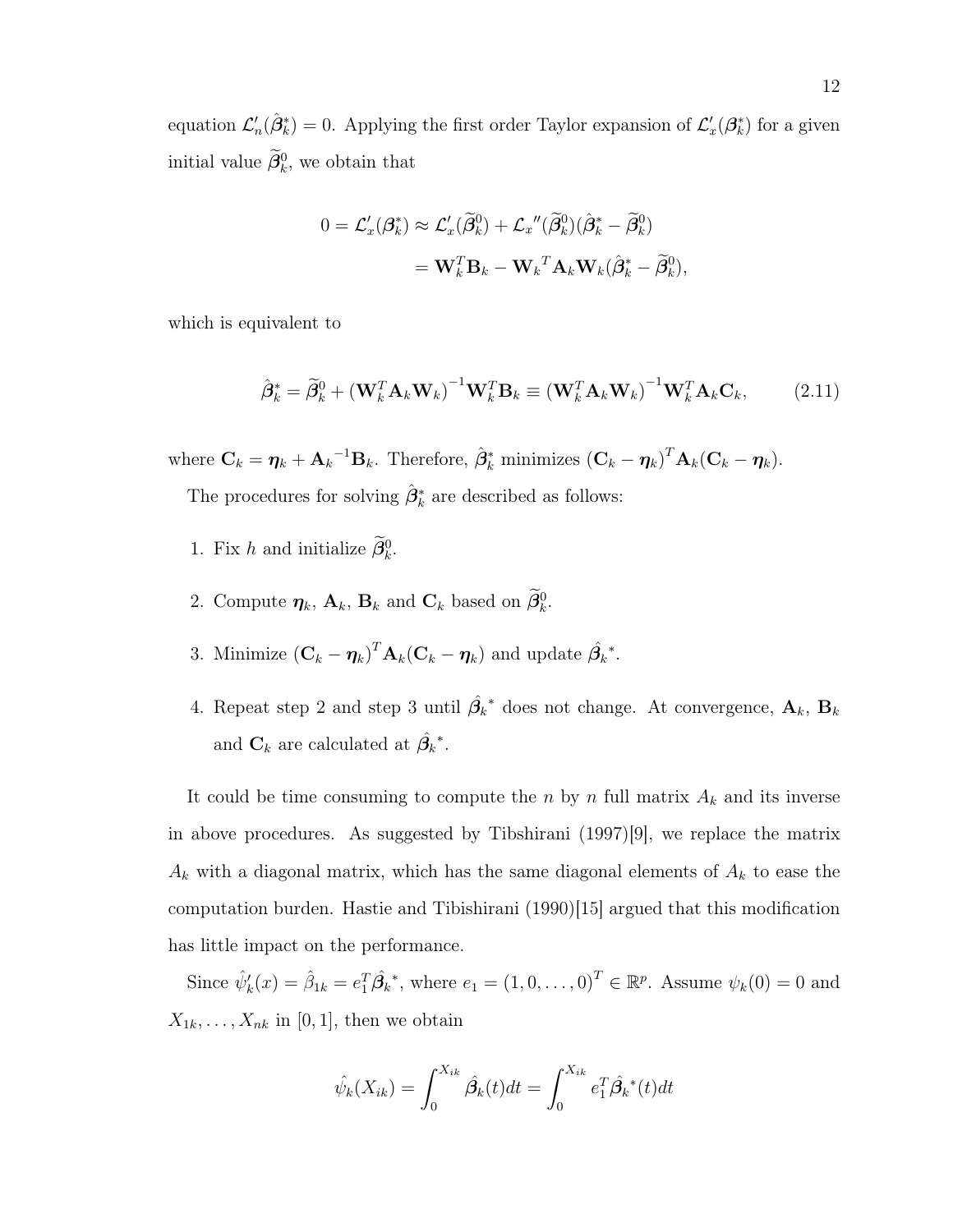for  $j = 1, ..., n$  for predictor  $X_k$ .

## 2.3 Likelihood Cross Validation and Its Approximation

One major problem in local likelihood estimation is the choice of the bandwidth. One possible approach is to maximize the likelihood cross validation. We introduce the likelihood cross validation in this section and derive its approximation. The likelihood cross validation is the extension of cross validation and it is natural to be considered for the methods based on likelihood.

Deviance is a measure of goodness of fit and can be constructed by the likelihood. Now define the parameter vector  $\hat{\psi}_k = (\hat{\psi}_k(X_{1k}), \dots, \hat{\psi}_k(X_{nk}))^T$ , and let  $\mathcal{L}(\hat{\psi}_k)$  denoted the averaged log partial likelihood for predictor  $X_k$  as defined in 2.7. Then, we have

$$
\mathcal{L}(\hat{\psi}_k) = \frac{1}{n} \sum_{i=1}^n l(\delta_i, z_i, \hat{\psi}_k(X_{ik})) = \frac{1}{n} \sum_{i=1}^n \delta_i \Big[ \hat{\psi}_k(X_{ik}) - \log \Big\{ \sum_{j=1}^n Y_j(Z_i) \exp(\hat{\psi}_k(X_{jk})) \Big\} \Big].
$$
\n(2.12)

The deviance is introduced to measure the difference of the log-likelihood between the fitted model and the saturated model. For a singe observation  $(X_{ik}, \delta_i, z_i)$ , the deviance is defined as [31]

$$
D(\delta_i, z_i, \hat{\psi}_k(X_{ik})) = 2\Big(\sup_{\psi_k} l(\delta_i, z_i, \psi_k(X_{ik})) - l(\delta_i, z_i, \hat{\psi}_k(X_{ik}))\Big).
$$

Since the partial likelihood of fitted model  $l(\delta_i, z_i, \hat{\psi}_k(X_{ik}))$  is always smaller than the partial likelihood of saturated model. As a consequence, the deviance is always non-negative. The total deviance is defined by

$$
\sum_{i=1}^{n} D(\delta_i, z_i, \hat{\psi}_k(X_{ik})).
$$
\n(2.13)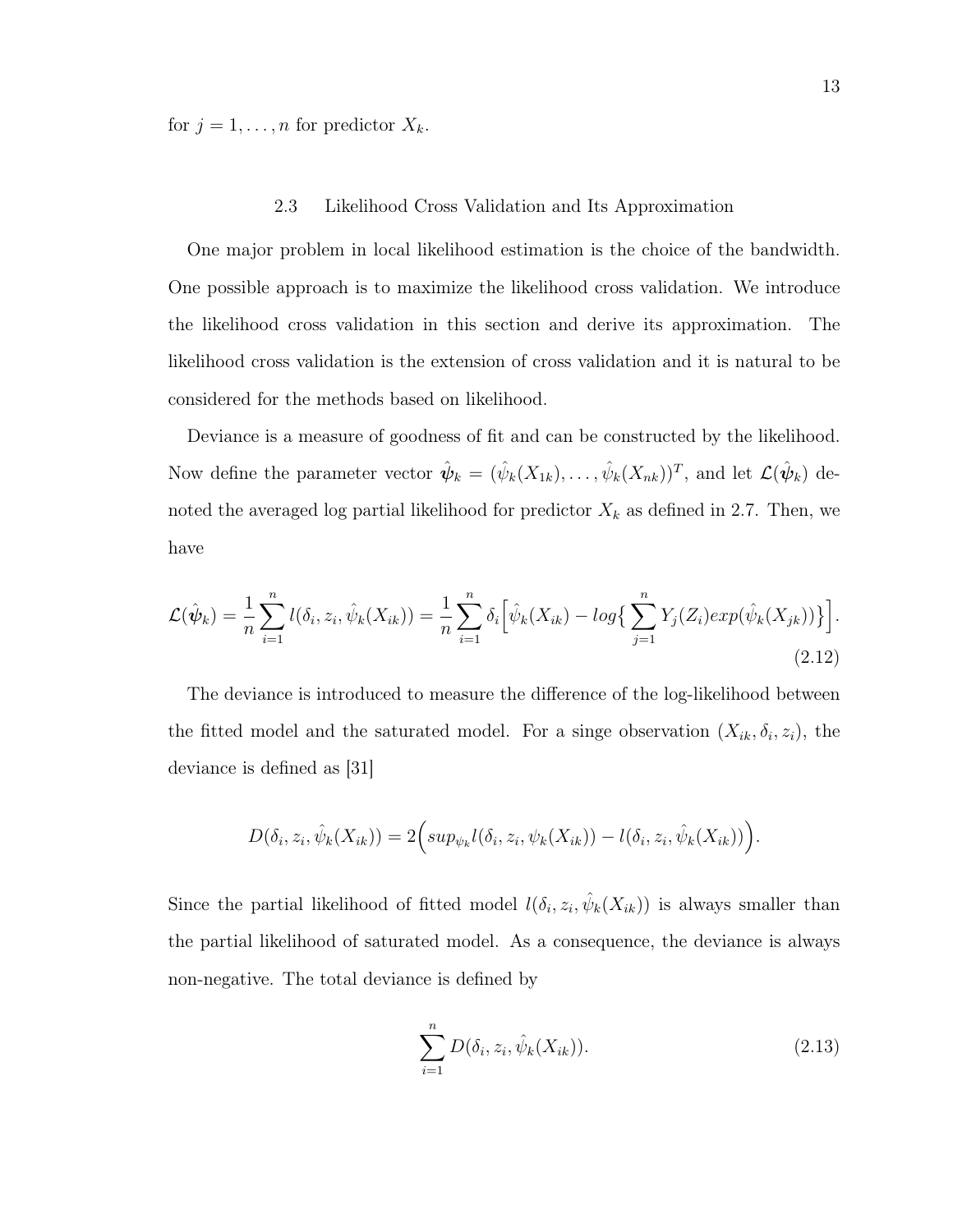It is a generalization of the residual sum of squares for regression models [32].

Now we introduce the definition of likelihood cross validation (LCV) proposed by Habbema et al. (1974) [27]. The likelihood cross validation criterion is defined by substituting the leave- $x_i$ -out estimate  $\hat{\psi}_{k,-i}(X_{ik})$  in the total deviance 2.13,

$$
LCV(\hat{\psi}_k) = \sum_{i=1}^n D(\delta_i, z_i, \hat{\psi}_{k,-i}(X_{ik}))
$$
  
=  $C - 2 \sum_{i=1}^n l(\delta_i, z_i, \hat{\psi}_{k,-i}(X_{ik})),$  (2.14)

where C depends on the observations  $(\delta_i, z_i)$ , but not the estimate  $\hat{\psi}_k(X_{ik})$  and hence not the bandwidth.

It could be time consuming to compute the n leave- $x_i$ -out estimates and thus approximations must be developed. One possible approach is to build connection between  $l(\delta_i, z_i, \hat{\psi}_{k,-i}(X_{ik}))$  and  $l(\delta_i, z_i, \hat{\psi}_k(X_{ik}))$ . This is referred to as the method of infinitesimal perturbations and was first studied by Cook (1997)[33] for linear models. Next we first review the existing method of infinitesimal perturbations for local likelihood model and then propose our approach for nonparametric Cox's model.

## 2.3.1 Existing Method of Infinitesimal Perturbations for Local Likelihood Model

Loader[32] considered the likelihood regressing model, in which each response variable is assumed to have a density

$$
Y_i \sim f(y, \theta(x_i)),
$$

where  $\theta(x_i)$  is an unknown function of the covariate  $x_i$ .

For local likelihood model,  $\theta(x)$  is not assumed to have a parametric form and a polynomial is fitted locally instead. Let  $l(y, \theta) = log(f(y, \theta))$ , then the local polynomial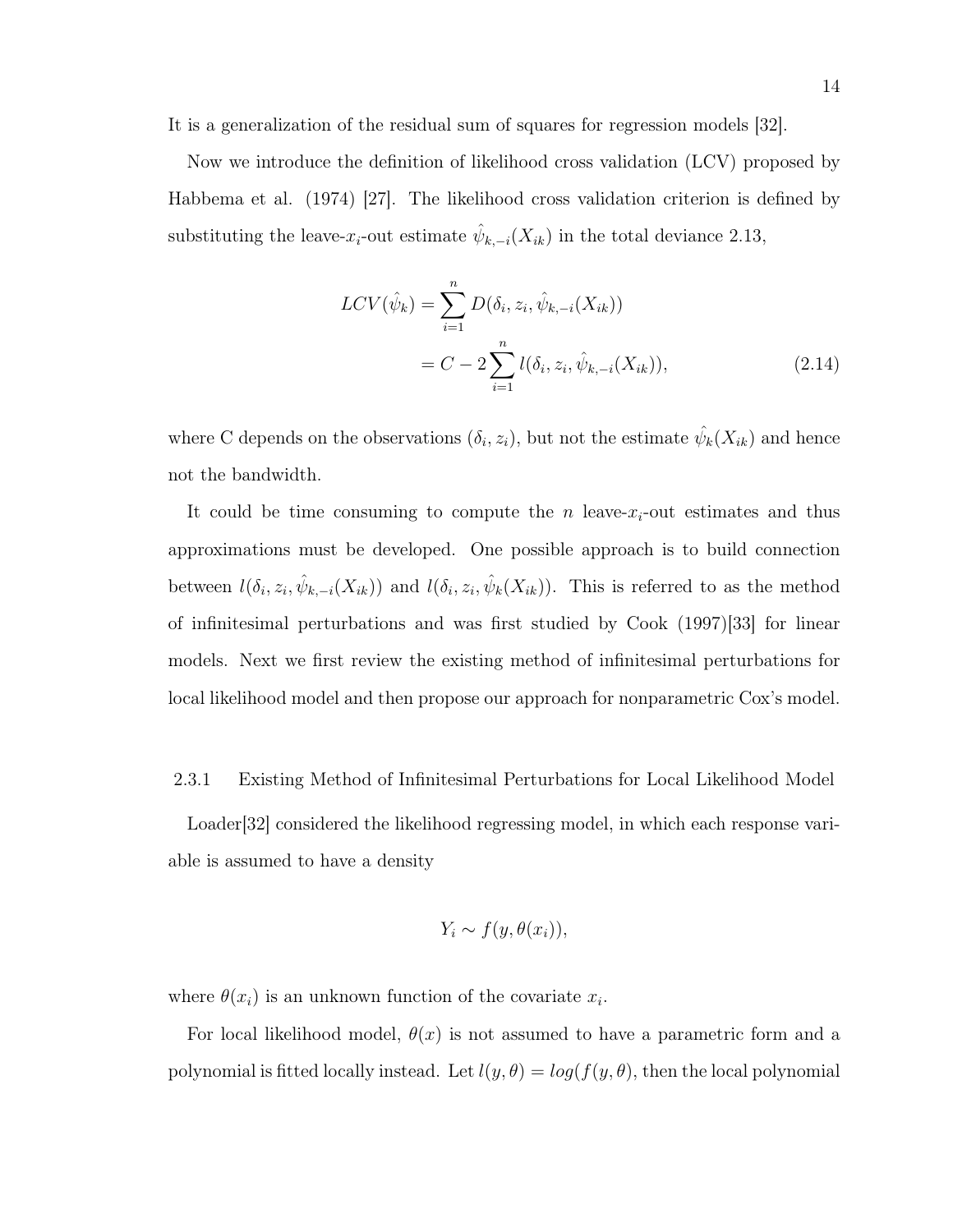log-likelihood is defined as[32]:

$$
\mathcal{L}_x(a) = \sum_{i=1}^n w_i(x) l(Y_i, < a, A(x_i - x) >),
$$

where a is the coefficient vector,  $A(\cdot)$  denotes a vector of fitting functions and  $w_i(x) =$  $W\left(\frac{x_i-x}{b}\right)$  $\frac{-x}{h}$  with a weight function  $W(\cdot)$  and a bandwidth h. Then the estimate  $\hat{a}$  is attained by maximizing the above equation.

Now define

$$
\mathbf{X} = (A(x_1 - x), \dots, A(x_n - x))^T,
$$
  

$$
\mathbf{W} = diag(w_1(x), \dots, w_n(x)) \text{ and } \mathbf{Y} = (Y_1, \dots, Y_n)^T.
$$

Loader [32] worked on the modified local likelihood equation

$$
\mathbf{X}^T \mathbf{W} i(Y, \mathbf{X}a) - \lambda W(0) e_1 i(Y_i, < a, A(0) >) = 0,\tag{2.15}
$$

where  $\dot{l}(y,\theta)$  denotes the first partial derivative of  $l(y,\theta)$  with respect to  $\theta$ . According to above equation,  $\hat{a}$  is a function of  $\lambda$ , denoted as  $\hat{a}(\lambda)$ . Specifically,  $\hat{a}(0)$  is local likelihood estimator with all observations and  $\hat{a}(1)$  is estimated by eliminating  $x_i$ .

Equation 2.15 is essentially the partial derivative of the full local likelihood subtracted by the ith observation's contribution to the local likelihood. This approach cannot be directly applied to Cox's model since the contribution of the ith observation is related to others and thus cannot be isolated. Next, we propose a new method to approximate the leave- $x_i$ -out estimate with the full estimate for nonparametric Cox's model.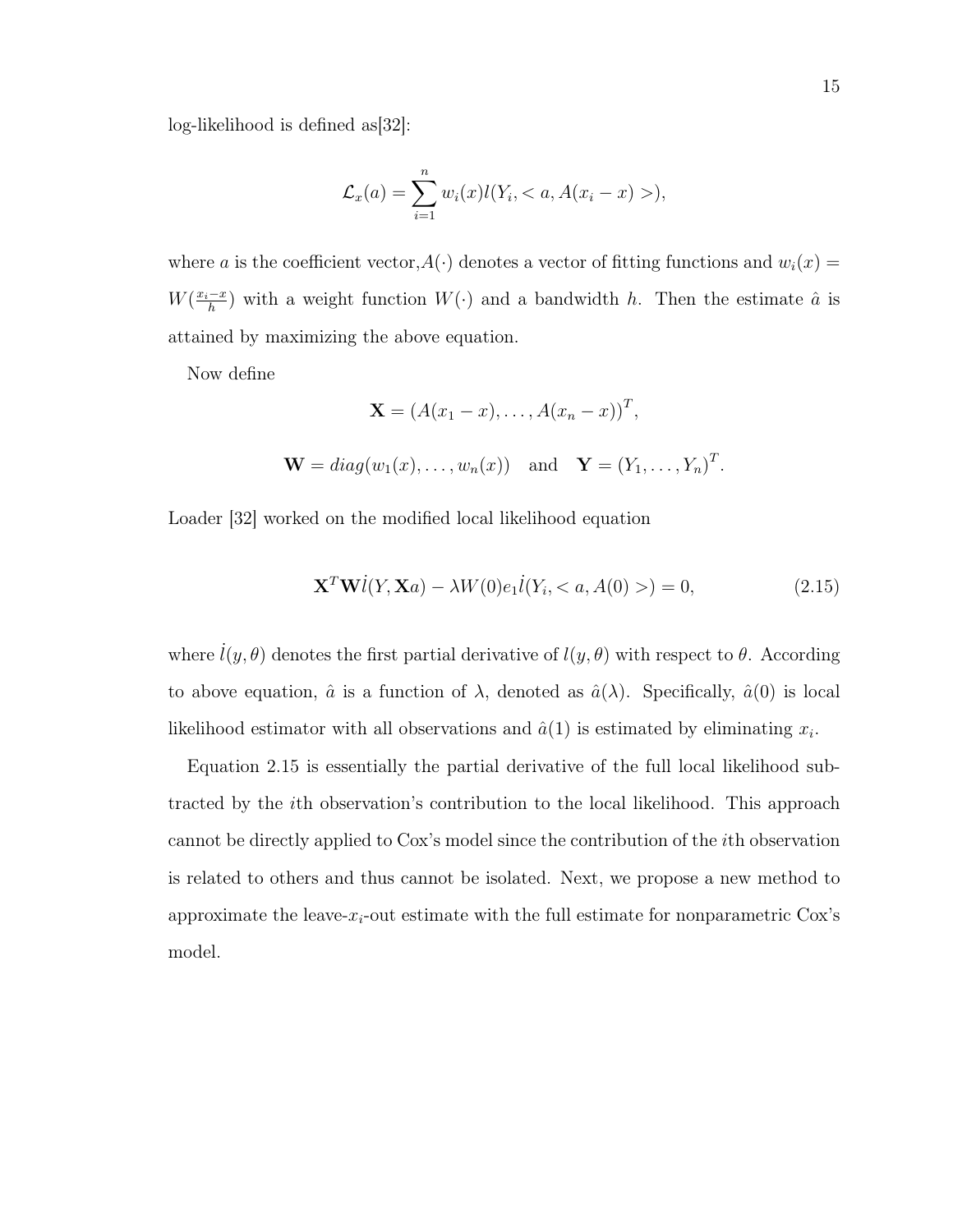# 2.3.2 Method of Infinitesimal Perturbations for Nonparametric Cox's Model

Next, we work on method of infinitesimal perturbations for nonparametric Cox's model, that is, relate the estimate  $\hat{\psi}_{k,-i}(X_{ik})$  with the estimate  $\hat{\psi}_k(X_{ik})$ .

Following the same notations as in Fan, Gijbels and King (1997)[14], we define

$$
\boldsymbol{\beta}_k^0 = \{ \psi_k'(x), \dots, \psi_k^{(p)}(x) \}^T, \quad \hat{\boldsymbol{\alpha}}_k = H^*(\hat{\boldsymbol{\beta}}_k^* - \boldsymbol{\beta}_k^0) \quad \text{and} \quad \mathbf{U}_{ik} = (H^*)^{-1} \widetilde{\mathbf{X}}_{ik}^{*T},
$$

where  $H^* = diag(h, \ldots, h^P)$ . Then, by 2.10,  $\hat{\boldsymbol{\alpha}}_k$  maximizes

$$
\mathcal{L}_x(\boldsymbol{\alpha}_k) = \frac{1}{n} \sum_{i=1}^n \delta_i K_h (X_{ik} - x) \Big[ \widetilde{\mathbf{X}}_{ik}^{*T} \boldsymbol{\beta}_k^0 + \mathbf{U}_{ik}^T \boldsymbol{\alpha}_k - log \Big\{ \sum_{j=1}^n Y_j (Z_i) exp(\widetilde{\mathbf{X}}_{ik}^{*T} \boldsymbol{\beta}_k^0 + \mathbf{U}_{ik}^T \boldsymbol{\alpha}_k) K_h (X_{jk} - x) \Big\} \Big]
$$
(2.16)

with respect to  $\alpha_k$ . We now propose a more general form. Let  $\alpha_k$  maximizes

$$
\mathcal{L}_x(\boldsymbol{\alpha}_k, \tau) = \frac{1}{n} \sum_{i=1}^n \delta_i K_h(X_{ik} - x) \mathcal{I}\{Z_i \leq \tau\} \Big[ \widetilde{\mathbf{X}}_{ik}^{*T} \boldsymbol{\beta}_k^0 + U_{ik}^T \boldsymbol{\alpha}_k - log\Big\{ \sum_{j=1}^n Y_j(Z_i) exp(\widetilde{\mathbf{X}}_{ik}^{*T} + \mathbf{U}_{ik}^T \boldsymbol{\alpha}_k) K_h(X_{jk} - x) \Big\} \Big],
$$

where  $\tau$  denotes the observation ending time. Then in our case,  $\tau = \infty$ .

To simply the notation, we define

$$
N_i(u) = \mathcal{I}\{Z_i \le u, \delta_i = 1\}, \quad Y_i(u) = \mathcal{I}\{Z_i \ge u\},
$$
  

$$
S_{nk}^{(0)}(\boldsymbol{\alpha}_k, u) = \frac{1}{n} \sum_{i=1}^n Y_i(u) exp(\tilde{\mathbf{X}}_{ik}^{*T} \boldsymbol{\beta}_k^0 + \mathbf{U}_{ik}^T \boldsymbol{\alpha}_k) K_h(X_{ik} - x),
$$
  

$$
S_{nk}^{(1)}(\boldsymbol{\alpha}_k, u) = \frac{1}{n} \sum_{i=1}^n Y_i(u) exp(\tilde{\mathbf{X}}_{ik}^{*T} \boldsymbol{\beta}_k^0 + \mathbf{U}_{ik}^T \boldsymbol{\alpha}_k) K_h(X_{ik} - x) \mathbf{U}_{ik},
$$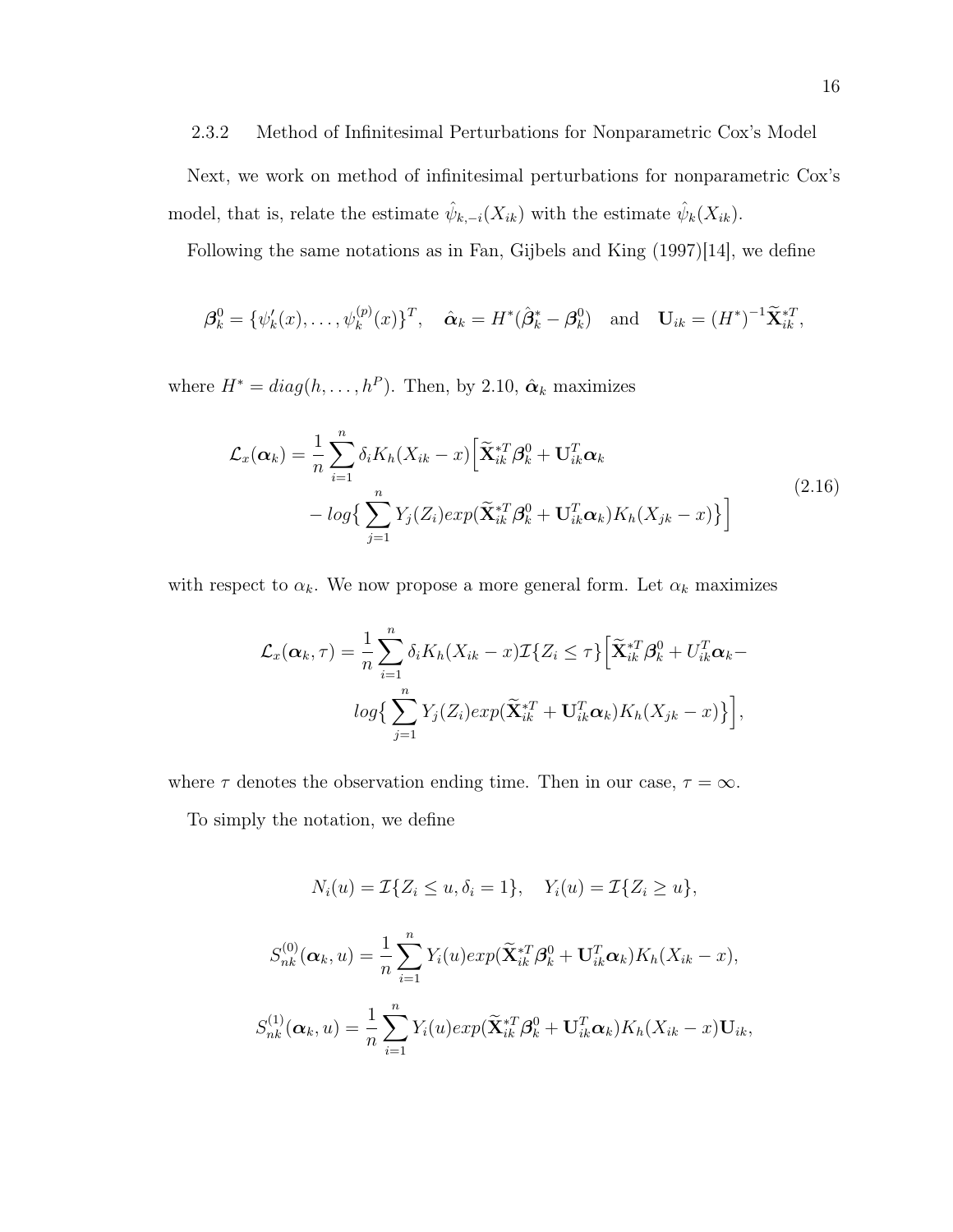and

$$
S_{nk}^{(2)}(\boldsymbol{\alpha}_k, u) = \frac{1}{n} \sum_{i=1}^n Y_i(u) exp(\widetilde{\mathbf{X}}_{ik}^{*T} \boldsymbol{\beta}_k^0 + \mathbf{U}_{ik}^T \boldsymbol{\alpha}_k) K_h(X_{ik} - x) \mathbf{U}_{ik} \mathbf{U}_{ik}^T.
$$

Using the notation of counting process, we get the local partial likelihood

$$
\mathcal{L}_x(\boldsymbol{\alpha}_k, \tau) = \frac{1}{n} \int_o^{\tau} \sum_{i=1}^n K_h(X_{ik} - x) \left[ \widetilde{\mathbf{X}}_{ik}^{*T} \boldsymbol{\beta}_k^0 + \mathbf{U}_{ik}^T \boldsymbol{\alpha}_k - \log \left\{ n S_{nk}^{(0)}(\boldsymbol{\alpha}_k, u) \right\} \right] dN_i(u).
$$
\n(2.17)

To evaluate influence of perturbing the ith observation to the local likelihood, we consider the modified local likelihood equation,

$$
(1 - \lambda) \frac{\partial}{\partial \alpha_k} \mathcal{L}(\alpha_k, \tau) + \lambda \frac{\partial}{\partial \alpha_k} \mathcal{L}_{x, -i}(\alpha_k, \tau) = 0, \qquad (2.18)
$$

where  $\mathcal{L}_{x,-i}(\alpha_k, \tau)$  denotes the local partial likelihood with  $X_{ik}$  left out and  $\lambda$  is a parameter and the solution is  $\hat{\alpha}_k(\lambda)$ . Note that  $\hat{\alpha}_k(0)$  is the full local partial loglikelihood estimate, while  $\hat{\alpha}_k(1)$  is the leave- $x_i$ -out estimate. Taking derivative over  $\lambda$  on both sides of 2.18, we get

$$
-\frac{\partial}{\partial \hat{\alpha}_k} \mathcal{L}(\hat{\alpha}_k, \tau) + (1 - \lambda) \frac{\partial^2}{\partial \hat{\alpha}_k \partial \hat{\alpha}_k^T} \mathcal{L}_x(\hat{\alpha}_k, \tau) \frac{\partial}{\partial \lambda} \hat{\alpha}_k(\lambda) + \frac{\partial}{\partial \hat{\alpha}_k} \mathcal{L}_{x, -i}(\hat{\alpha}_k, \tau)
$$

$$
\lambda \frac{\partial^2}{\partial \hat{\alpha}_k \partial \hat{\alpha}_k^T} \mathcal{L}_{x, -i}(\hat{\alpha}_k, \tau) \frac{\partial}{\partial \lambda} \hat{\alpha}_k(\lambda) = 0.
$$

Letting  $\lambda = 0$ , we get

$$
\frac{\partial}{\partial \hat{\alpha}_k} [\mathcal{L}_{x,-i}(\hat{\alpha}_k, \tau) - \mathcal{L}_x(\hat{\alpha}_k, \tau)] + \frac{\partial^2}{\partial \hat{\alpha}_k \partial \hat{\alpha}_k^T} \mathcal{L}_x(\hat{\alpha}_k, \tau) \frac{\partial}{\partial \lambda} \hat{\alpha}_k(\lambda)|_{\lambda=0} = 0.
$$
 (2.19)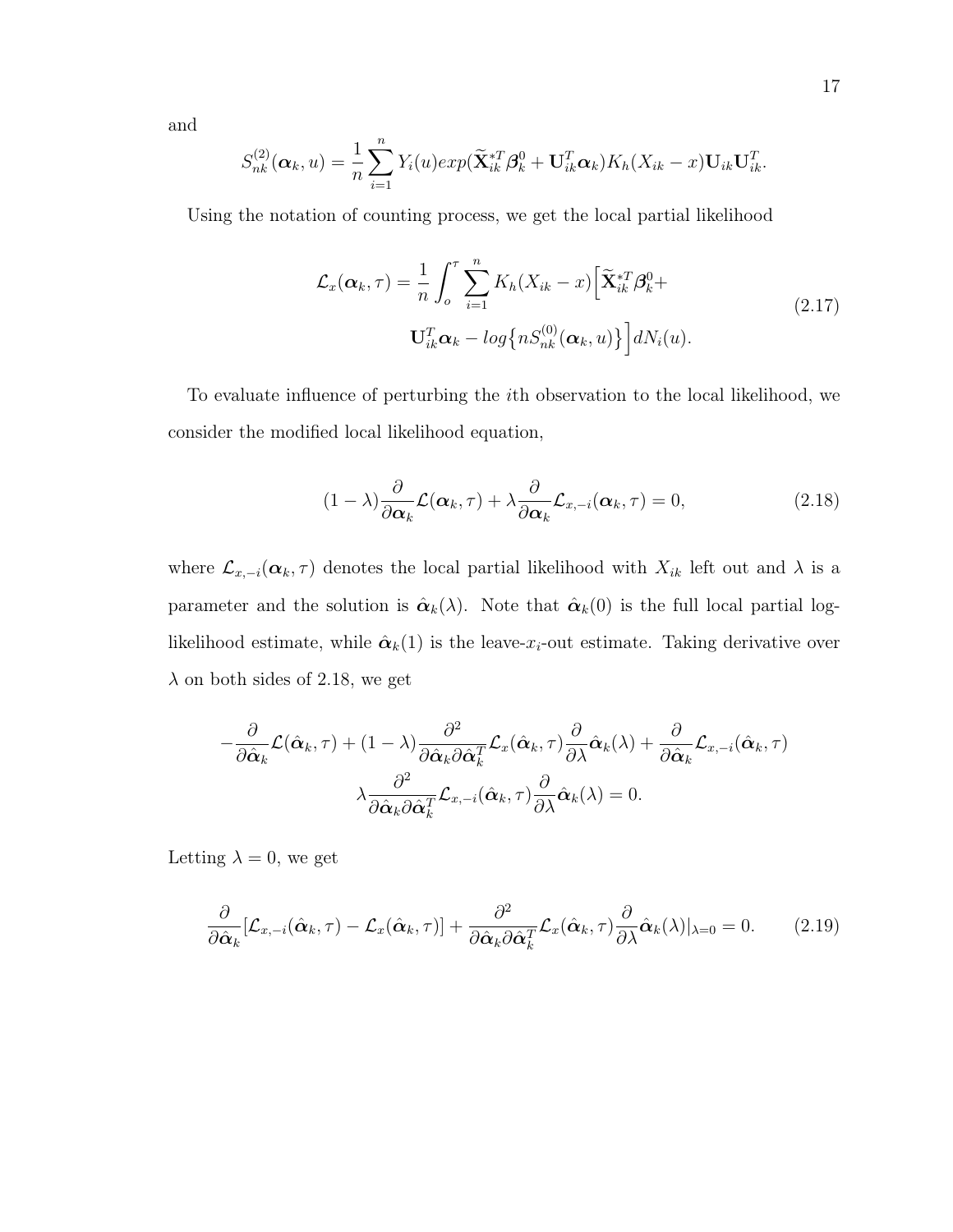Note that

$$
\frac{\partial^2}{\partial \boldsymbol{\alpha}_k \partial \boldsymbol{\alpha}_k^T} \mathcal{L}_x(\boldsymbol{\alpha}_k, \tau) \equiv \mathcal{L}_x''(\boldsymbol{\alpha}_k, \tau) = -\int_0^{\tau} \frac{S_{nk}^{(2)}(\boldsymbol{\alpha}_k, \tau) S_{nk}^{(0)}(\boldsymbol{\alpha}_k, \tau) - S_{nk}^{(1)}(\boldsymbol{\alpha}_k, \tau)^{\otimes 2}}{S_{nk}^{(0)}(\boldsymbol{\alpha}_k, \tau)^{\otimes 2}} \\ \frac{1}{n} \sum_{i=1}^n K_h(X_{ik} - x) dN_i(u),
$$

where  $\otimes$  denotes the kronecker product.

We now define

$$
Q_{ik}(x,\tau) = \frac{\partial}{\partial \alpha_k} \left[ \mathcal{L}_x(\alpha_k, \tau) - \mathcal{L}_{x,-i}(\alpha_k, \tau) \right] |_{\alpha_k = \hat{\alpha}_k}
$$
  
\n
$$
= \frac{1}{n} \int_0^{\tau} \sum_{l=1}^n K_h(X_{lk} - x) \left[ \mathbf{U}_{lk} - \frac{S_{nk}^{(1)}(\alpha_k, \tau)}{S_{nk}^{(0)}(\alpha_k, \tau)} \right] dN_l(u) -
$$
  
\n
$$
- \frac{1}{n} \int_0^{\tau} \sum_{l=1, l \neq i}^n K_h(X_{lk} - x) \left[ \mathbf{U}_{lk} - \frac{S_{nk, -i}^{(1)}(\alpha_k, \tau)}{S_{nk, -i}^{(0)}(\alpha_k, \tau)} \right] dN_l(u)
$$
  
\n
$$
= \frac{1}{n} \delta_i K_h(X_{ik} - x) \mathbf{U}_{ik} - \frac{1}{n} \int_0^{\tau} \sum_{l=1, l \neq i}^n K_h(X_{lk} - x) \left[ \frac{S_{nk}^{(1)}(\alpha_k, \tau)}{S_{nk}^{(0)}(\alpha_k, \tau)} \right] dN_l(u)
$$
  
\n
$$
+ \frac{1}{n} \int_0^{\tau} \sum_{l=1, l \neq i}^n K_h(X_{lk} - x) \left[ \frac{S_{nk, -i}^{(1)}(\alpha_k, \tau)}{S_{nk, -i}^{(0)}(\alpha_k, \tau)} \right] dN_l(u),
$$

where

$$
S_{nk,-i}^{(0)}(\boldsymbol{\alpha}_k, u) = \frac{1}{n} \sum_{l=1, l \neq i}^{n} Y_l(u) exp(\widetilde{\mathbf{X}}_{lk}^{*T} \boldsymbol{\beta}_k^0 + \mathbf{U}_{lk}^T \boldsymbol{\alpha}_k) K_h(X_{lk} - x)
$$
 and

$$
S_{nk,-i}^{(1)}(\boldsymbol{\alpha}_k, u) = \frac{1}{n} \sum_{l=1, l \neq i}^n Y_l(u) exp(\widetilde{\mathbf{X}}_{lk}^{*T} \boldsymbol{\beta}_k^0 + \mathbf{U}_{lk}^T \boldsymbol{\alpha}_k) K_h(X_{lk} - x) \mathbf{U}_{lk}.
$$

We also define  $H_k(x,\tau) \equiv -\mathcal{L}_x''(\alpha_k,\tau)|_{\alpha_k=\hat{\alpha}_k}$ . Then from equation 2.19, we have

$$
\frac{\partial}{\partial \lambda} \hat{\boldsymbol{\alpha}}_k(\lambda)|_{\lambda=0} = -H_k(x,\tau)^{-1} Q_{ik}(x,\tau).
$$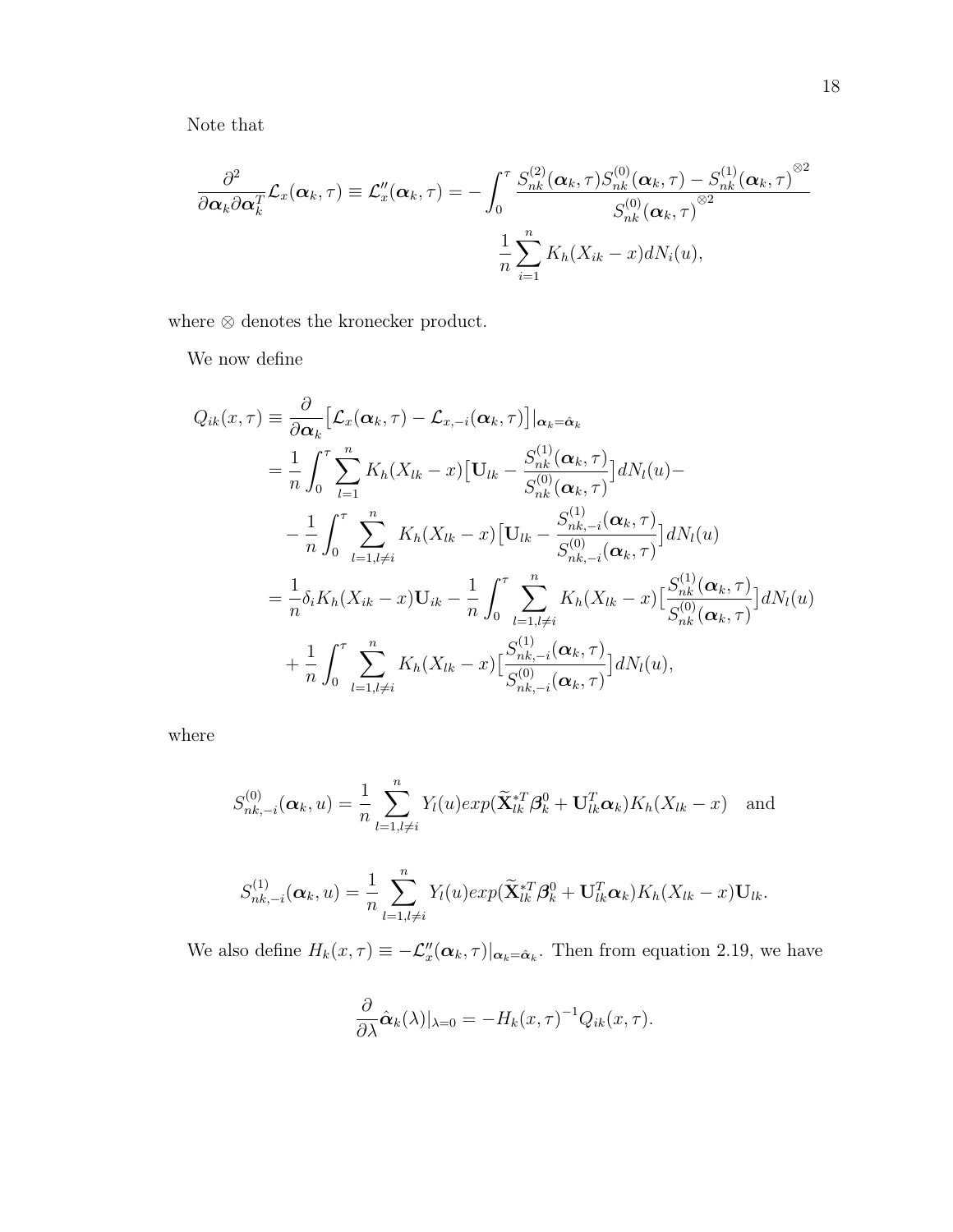Using the first order Taylor expansion, we get

$$
\hat{\boldsymbol{\alpha}}_k(1) \approx \hat{\boldsymbol{\alpha}}_k(0) + \frac{\partial}{\partial \lambda} \hat{\boldsymbol{\alpha}}_k(\lambda)|_{\lambda=0}.
$$

That is,

$$
\hat{\boldsymbol{\alpha}}_{k,-i}(x) \approx \hat{\boldsymbol{\alpha}}_k(x) - H_k(x,\tau)^{-1} Q_{ik}(x,\tau). \tag{2.20}
$$

For the case  $p = 1$ , we have

$$
\hat{\alpha}_k(x) = h(\hat{\beta}_k^*(x) - \beta_k^0(x)) = h(\hat{\psi}_k'(x) - \psi_k'(x)).
$$
\n(2.21)

Define

$$
r_{ik}(x,\tau) = \int_0^x H_k(t,\tau)^{-1} Q_{ik}(t,\tau) dt.
$$
 (2.22)

In our case,  $\tau = \infty$ . To simply the notation, denote  $r_{ik}(x) \equiv r_{ik}(x, \infty)$ . Then combining 2.20, 2.21 and 2.22 gives

$$
\hat{\psi}_{k,-i}(X_{ik}) = \hat{\psi}_k(X_{ik}) - \frac{1}{h} \int_0^{X_{ik}} H_k(t,\tau)^{-1} Q_{ik}(t,\tau) dt
$$
\n
$$
\equiv \hat{\psi}_k(X_{ik}) - \frac{1}{h} r_{ik}(X_{ik}).
$$
\n(2.23)

Note that equation 2.23 helps achieve the goal of approximating the estimate  $\hat{\psi}_{k,-i}(X_{ik})$  with the estimate  $\hat{\psi}_k(X_{ik})$ . And this significantly improves the computation efficiency. Since at each observation  $X_{ik}$ , the risk function is estimated by  $\hat{\psi}_k(X_{ik}) = \int_0^{X_{ik}} \hat{\beta}_k(t) dt$ . We apply trapezoidal rule to approximate this integral using the observation  $\{X_{jk} : j = 1, ..., n \text{ and } X_{jk} \le X_{ik}\}\$ as the grid points. Before the approximation, we need to go through the iterative procedure as described in Section 2.1 multiple times to obtain the estimate  $\hat{\beta}_{k,-i}(X_{jk})$  for all  $j=1,\ldots,n$  such that  $X_{jk} \leq X_{ik}$ . But using the approximation 2.23, theses estimates can be approximated by  $\hat{\beta}_k(X_{jk})$  directly without going through the iterative procedure.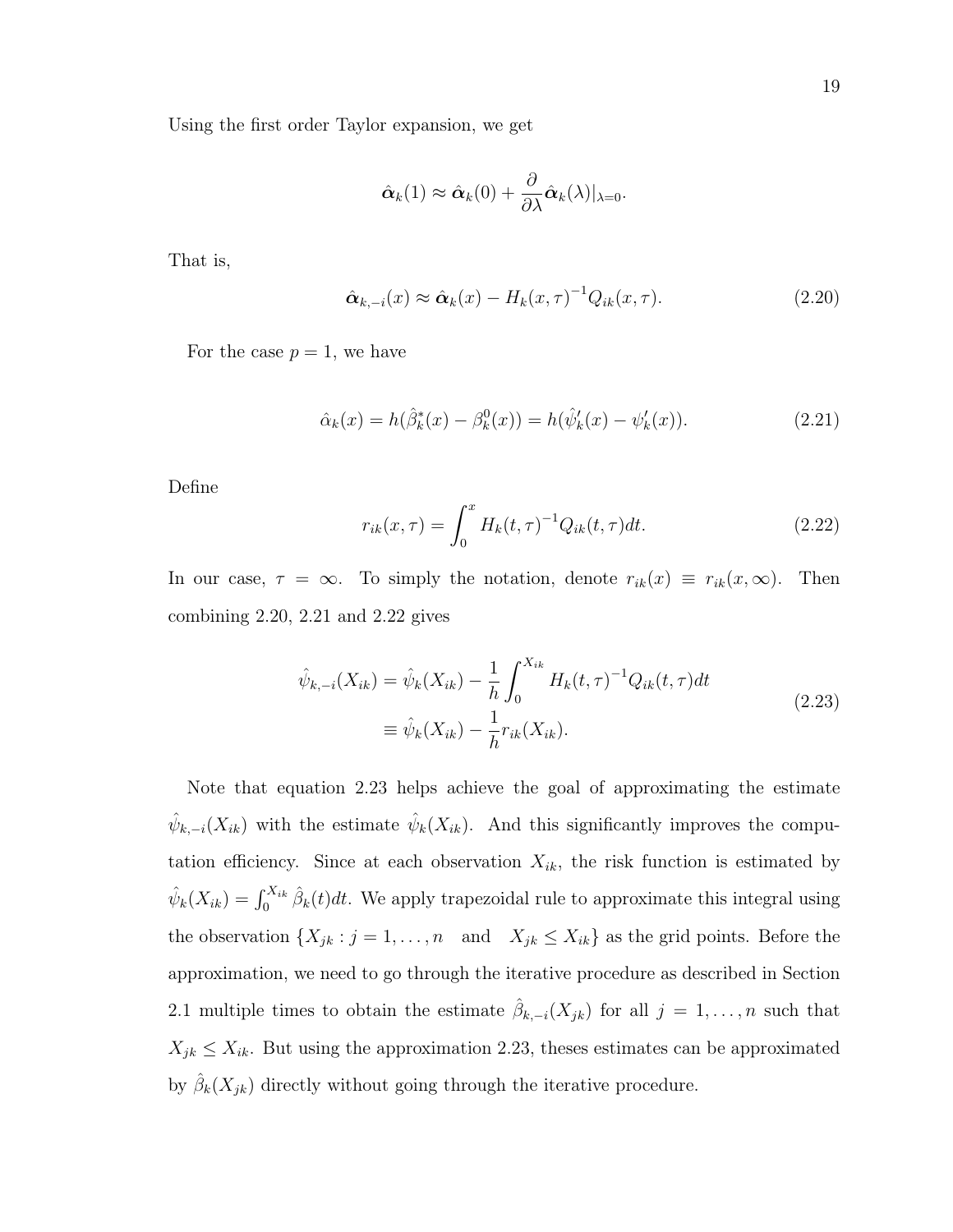Substituting 2.23 into  $l(\delta_i, z_i, \hat{\psi}_{k,-i}(X_{ik}))$  gives

$$
l(\delta_i, z_i, \hat{\psi}_{k,-i}(X_{ik})) = \delta_i \Big[ \hat{\psi}_{k,-i}(X_{ik}) - \log \Big\{ \sum_{j=1}^n Y_j(Z_i) \exp(\hat{\psi}_{k,-i}(X_{jk})) \Big\} \Big]
$$
  
= 
$$
\delta_i \Big[ \hat{\psi}_k(X_{ik}) - \frac{1}{h} r_{ik}(X_{ik}) - \log \Big\{ \sum_{j=1}^n Y_j(Z_i) e^{\hat{\psi}_k(X_{jk})} e^{-\frac{1}{h} r_{ik}(X_{jk})} \Big\} \Big].
$$

Since  $\hat{\psi}_{k,-i}(X_{ik}) \to \hat{\psi}_k(X_{ik})$  as  $n \to \infty$ . Then by Taylor expansion of  $r_{ik}(x)$  in the neighborhood of 0, we have

$$
e^{-r_{ik}(x)} \approx 1 - r_{ik}(x).
$$

Thus when  $n$  is large enough,

$$
l(\delta_i, z_i, \hat{\psi}_{k,-i}(X_{ik})) \approx l(\delta_i, z_i, \hat{\psi}_k(X_{ik})) - \delta_i \left[ \frac{1}{h} r_{ik}(X_{ik}) + \log\left(1 - \frac{\sum_{j=1}^n Y_j(Z_i) \exp(\hat{\psi}_k(X_{jk}) r_{ik}(X_{jk}))}{h \sum_{j=1}^n Y_j(Z_i) \exp(\hat{\psi}_k(X_{jk}))} \right) \right].
$$
\n(2.24)

As a result, we could approximate  $LCV_k$  by

$$
LCV_k(h) \approx C - 2n\mathcal{L}(\hat{\psi}_k) + 2\sum_{i=1}^n \delta_i \Big[ \frac{1}{h} r_{ik}(X_{ik}) +
$$

$$
log\Big\{1 - \frac{\sum_{j=1}^n Y_j(Z_i) exp(\hat{\psi}_k(X_{jk}) r_{ik}(X_{jk}))}{h \sum_{j=1}^n Y_j(Z_i) exp(\hat{\psi}_k(X_{jk}))}\Big\}\Big].
$$

# 2.4 Information Criteria and Non-linearity Measure

Inspired by the likelihood cross validation, we now introduce the following statistic to extract the information from data concerning the optimal bandwidth. We name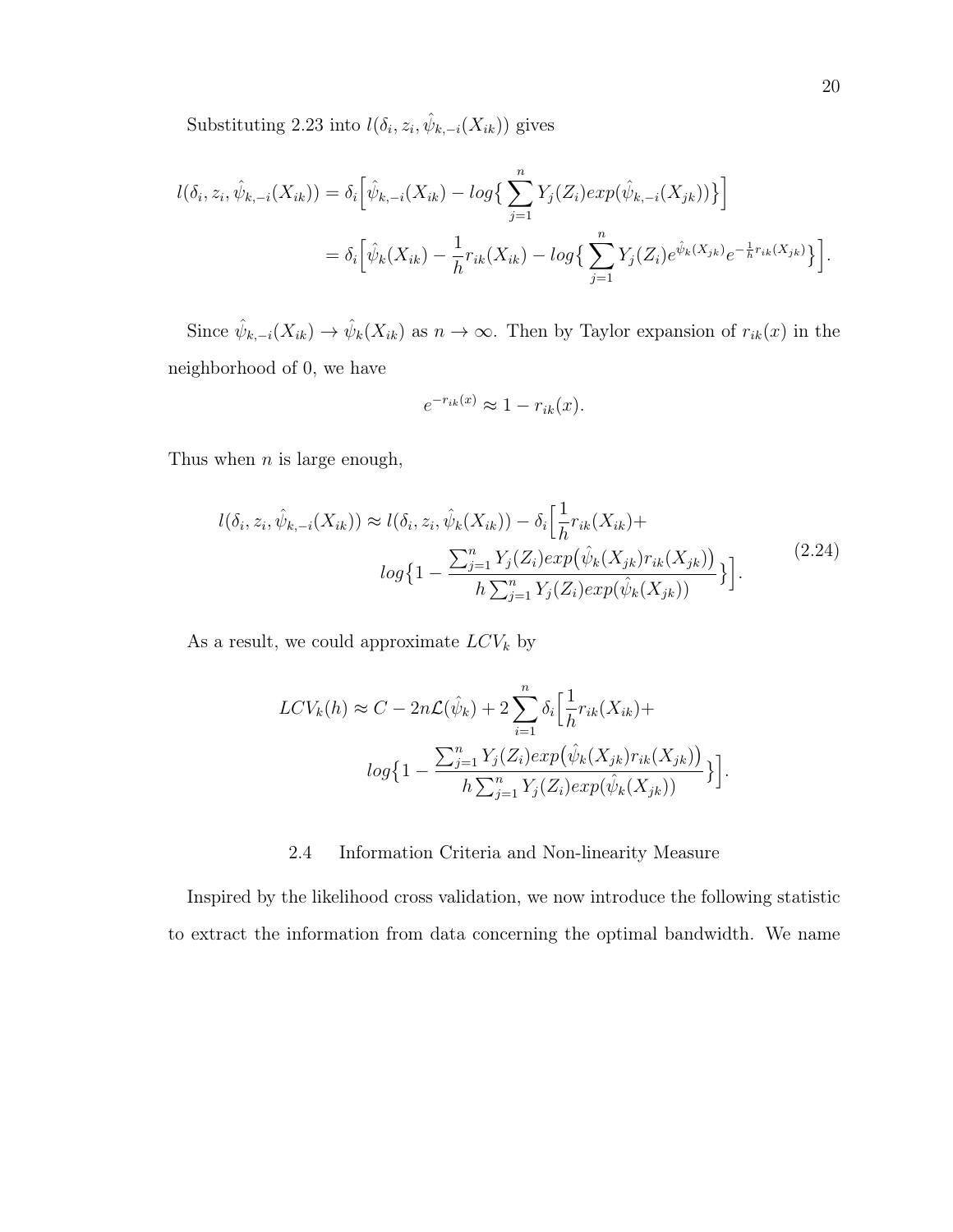the proposed statistic as information formation criteria (IC) and it is defined as

$$
IC_k(h) = -\mathcal{L}(\hat{\psi}_k) + \frac{1}{n} \sum_{i=1}^n \delta_i \Big[ \frac{1}{h} r_{ik}(X_{ik}) +
$$
  

$$
log\Big\{1 - \frac{\sum_{j=1}^n Y_j(Z_i) exp(\hat{\psi}_k(X_{jk}) r_{ik}(X_{jk}))}{h \sum_{j=1}^n Y_j(Z_i) exp(\hat{\psi}_k(X_{jk}))}\Big\} \Big] \tau(\frac{nlogd}{h})^{\frac{1}{2}},
$$
\n(2.25)

where  $\tau$  is imposed to control the penalty level. And this specific penalty is specially designed to help group the covariates with small favored bandwidth and those with infinite favored bandwidth. The order in the penalty term is specially designed to represent the uniform property across d predictors. We will establish the theoretical property of IC in Section 3.

For each predictor  $X_k$ , we obtain the favored bandwidth according to  $IC_k(h)$  as follows

$$
\hat{h}_k = \operatorname*{argmin}_{h} IC_k(h).
$$

When  $h = \infty$ , to get the estimator  $\hat{\psi}_k$ , we need to maximize the local partial likelihood 2.10. Consider the case  $p = 1$ , then the local partial likelihood becomes

$$
\frac{1}{nh\sqrt{2\pi}}\sum_{i=1}^n\delta_i\Big[X_{ik}\beta^*_k - \log\Big\{\sum_{j=1}^nY_j(Z_i)\mathcal{R}_i\exp(X_{jk}\beta^*_k)\Big\}\Big] + \frac{\log(h\sqrt{2\pi})}{nh\sqrt{2\pi}}\sum_{i=1}^n\delta_i.
$$

Maximizing the above equation is equivalent to maximize the global partial likelihood of Cox model with parametric risk effect since the local term cancels out. The estimated coefficient is a constant and we denote it by  $\widetilde{\beta}_k$ . As a result, the corresponding risk function, denoted by  $\widetilde{\psi}_k$ , is a linear function of the predictor. That is,  $\widetilde{\psi}_k(x) = \widetilde{\beta}_k x$ . Now we define  $\widetilde{\psi}_k$  as

$$
\widetilde{\psi}_k = (\psi_k(X_{1k}), \dots, \psi_k(X_{nk}))^T
$$

$$
= (\widetilde{\beta}_k X_{1k}, \dots, \widetilde{\beta}_k X_{nk})^T.
$$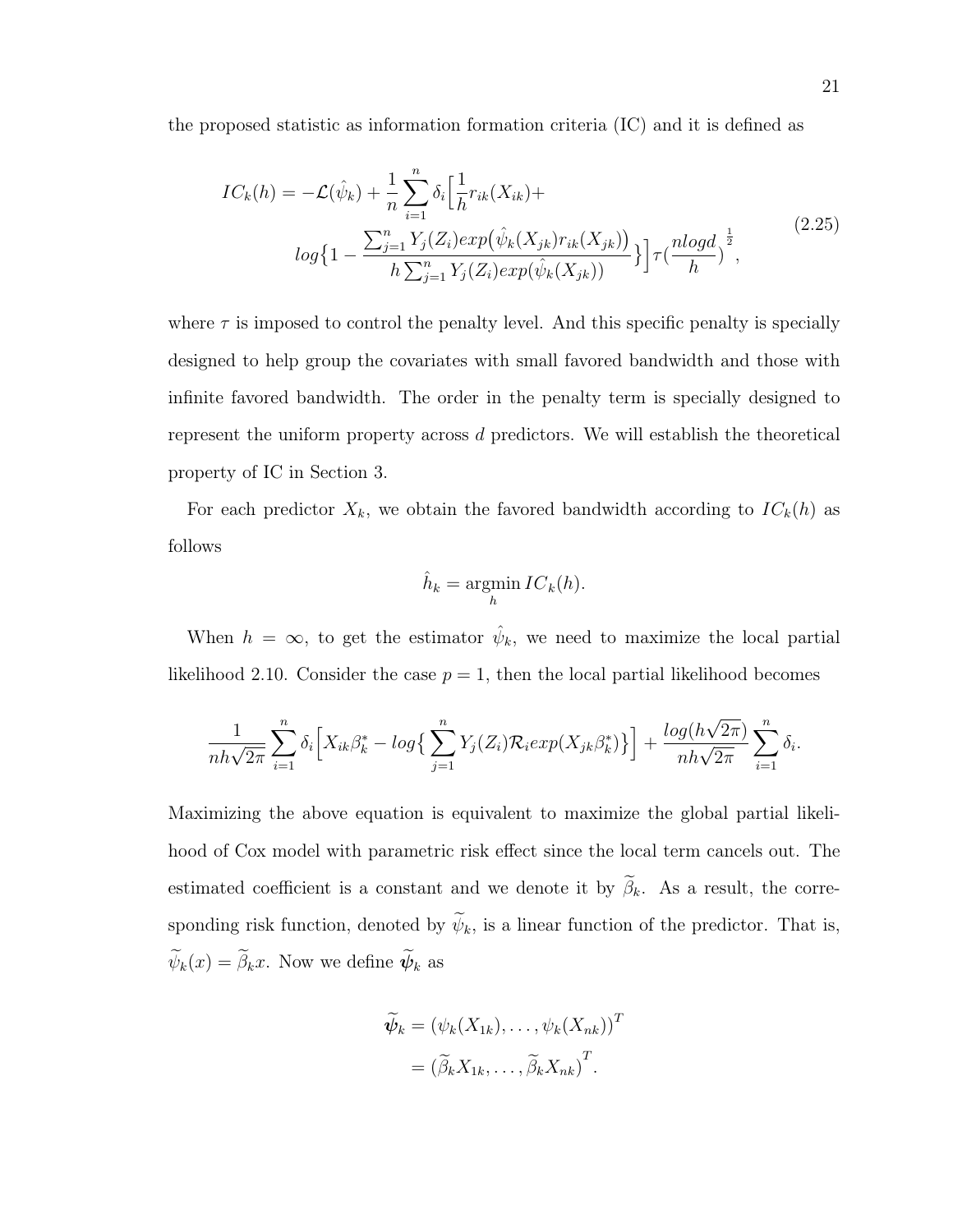Then we take a look at the penalty term in the definition of  $IC_k$  and it equals 0 when  $h = \infty$ . Thus, we get

$$
IC_k(\infty) = -\mathcal{L}(\widetilde{\psi}_k) = -\frac{1}{n} \sum_{i=1}^n \delta_i \Big[ \widetilde{\psi}_k(X_{ik}) - \log \Big\{ \sum_{j=1}^n Y_j(Z_i) \exp(\widetilde{\psi}_k(X_{jk})) \Big\} \Big]. \tag{2.26}
$$

Since the first term in  $IC_k(h)$  is the likelihood and it is a measurement of the goodness of fit for the local partial likelihood estimator  $\hat{\varphi}_k(\cdot)$ . If the variable  $X_k$ has nonlinear impact, then the likelihood will decrease as h increases since a larger smoothing bias is yielded with a bigger smoothing bandwidth. This in fact implies that variables with nonlinear impact favor small bandwidth. On the other hand, the likelihood is not expected to present a big change as h varies if the variable has a linear impact. And an infinite bandwidth is preferred for these variables. Intuited by this, we can rank the variables by the favored bandwidth from smallest to the largest and keep those with small favored bandwidth. This proposed information criteria is inspired by Feng et al.[34]. They worked on the general nonparametric model and proposed a penalized log residual sum of squares with the Nadaraya-Waston (NW) estimator such that the optimal bandwidth obtained by minimizing this statistic can be treated as a measure of the variable importance. However, their approach cannot be applied to the Cox's proportional model. In our research, the information criteria is based on the likelihood cross validation with the local partial likelihood estimator. This IC involves the first and second derivative of the local partial likelihood of the Cox's proportional model, which have a much more complex form and thus brings challenge in establishing the theoretic results.

It could be time consuming to search over all possible values of h to get the optimal one for all predictors.Therefore, as suggest in Feng et al. (2018)[34], we evaluate the  $IC_k(h)$  at two candidate values  $h = h^* = \left(\frac{\log p}{n}\right)^{1/5}$  and  $h = \infty$  for all predictors. Then the estimated index set is defined as  $\hat{S} = \{k | IC_k(h^*) \langle IC_k(\infty) \}$ . The theoretical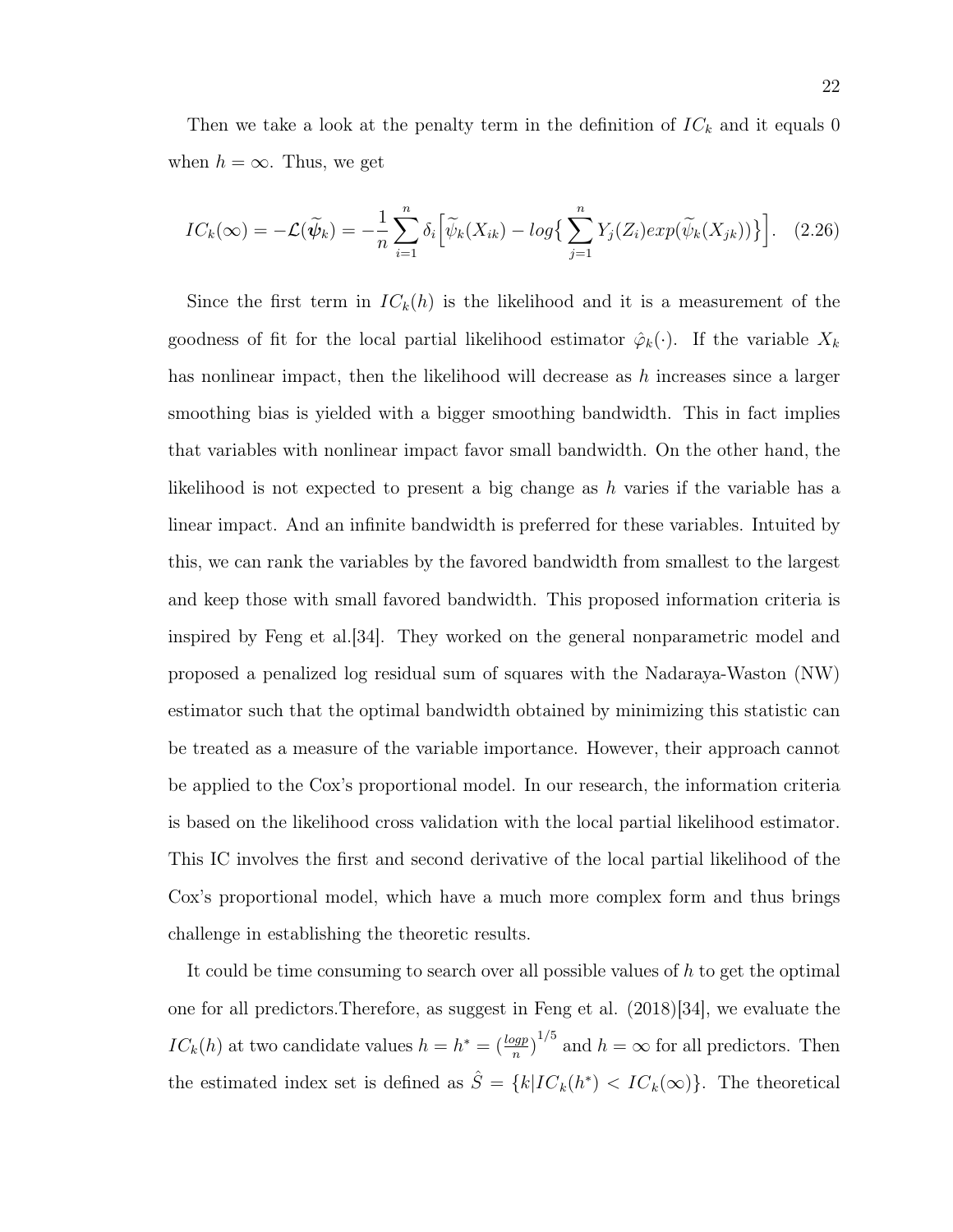property will be studied in Section 3.

Note that the super parameter  $\tau$  in  $IC_k(h)$  needs to be set properly and it is challenging in practice. Motivated by this, we propose the non-linearity measure  $N_L$ for each predictor  $X_k$ ,

$$
N_L(k) = \frac{\mathcal{L}(\hat{\psi}_{k,h^*}(X_{ik})) - \mathcal{L}(\tilde{\psi}_k(X_{ik}))}{\frac{1}{n}\sum_{i=1}^n \delta_i \left[\frac{1}{h^*}r_{ik}(X_{ik}) + \log\left\{1 - \frac{\sum_{j=1}^n Y_j(Z_i)e^{\hat{\psi}_k(X_{jk})}r_{ik}(X_{jk})}{h^*\sum_{j=1}^n Y_j(Z_i)e^{\hat{\psi}_k(X_{jk})}}\right\}\right] \left(\frac{n\log p}{h}\right)^{\frac{1}{2}}},
$$
(2.27)

where  $\hat{\psi}_{k,h^*}(\cdot)$  is the corresponding local partial likelihood estimator estimated at the bandwidth  $h = c \left( \frac{log d}{n} \right)$  $\left(\frac{qgd}{n}\right)^{\frac{1}{5}}$ , where c is a constant. The numerator measures the difference of global partial likelihood between two choices of bandwidth. The denominator is designed to adjust the numerator by taking into account of the degrees of freedom. This non-linearity measure can be used to rank the non-linearity impact of the predictor. The larger the  $N_L(k)$ , the more non-linearity impact the predictor has.

# 2.5 Two-step Screening

With the definition of non-linearity measure, we now propose a two-step screening method to perform screening for Cox's proportional model with nonlinear risk effect. The two-step screening procedure is implemented is described as follows.

- 1. For each predictor, compute non-linearity measure  $N_L(k)$ . Rank the predictors by the value of  $N_L(k)$  from the largest to the smallest. Keep the top ranked predictors using the threshold  $|n/log(n)|$  as suggested by Fan and Lv (2008). These predictors are regarded as the important variables with nonlinear impact;
- 2. For the variables not selected in step 1, fit marginal parametric Cox model for each predictor to get parameter estimate  $\tilde{\beta}$  and variance estimate  $I(\tilde{\beta})^{-1}$ . Then we compute the absolute z value for each predictor as  $I(\tilde{\beta})^{1/2}|\tilde{\beta}|$  and rank the covariates by the absolute z values from the largest to the smallest. Keep the  $\lfloor n/log(n)\rfloor$  top ranked covariates. These predictors are regarded as important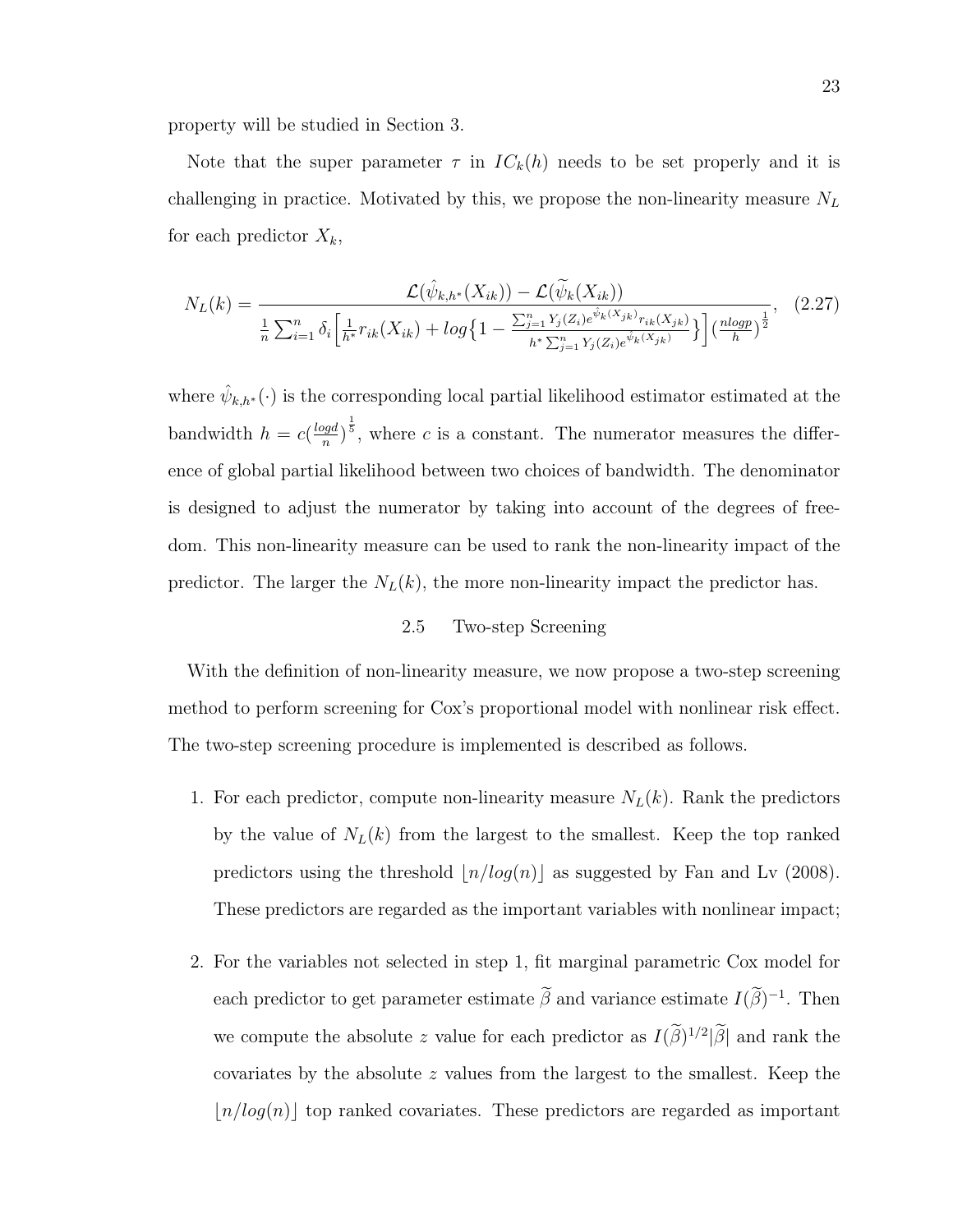variables with linear impact.

2.6 Influence Function of Nonparametric Cox's Proportional Model

Influence function is a useful tool in identifying the influence of the observations. It can be used to quantify the effect of removing an observation of a statistic without recalculating it. N. Reid and H. Crepeau (1985)[35] presented the influence function for Cox's proportional model with linear from of risk effect. In this section, we present the influence function for nonparametric Cox's proportional model. It is useful for calibrating the influence of each observation to estimating the nonparametric Cox model. Further, it can be used to approximate the  $r_{ik}$  defined in 2.22 and thus tremendously improve the computation efficiency of computing the proposed nonlinearity measure  $N_L$ .

The flow of the derivation is first to rewrite the local partial likelihood as a function of the empirical cumulative distribution function and then get the gateaux derivative of the function. The detailed works are presented in Appendix C.

The empirical influence function of nonparametric Cox model at the observation  $(t_i, X_{ik}, \delta_i)$  at the point  $x_0$  is obtained by solving the following equation,

$$
A^*(\hat{\beta}_k^*)I\hat{F}_{ik} = \delta_i K_h(X_{ik} - x_0) \left[ \tilde{X}_{ik}^* - \frac{\sum_{j=1}^n Y_j(Z_i) K_h(X_{jk} - x_0) \exp(\tilde{X}_{jk}^{*T} \hat{\beta}_k^*) \tilde{X}_{jk}^*}{\sum_{j=1}^n Y_j(Z_i) K_h(X_{jk} - x_0) \exp(\tilde{X}_{jk}^{*T} \hat{\beta}_k^*)} \right] + C_i^*(\hat{\beta}_k^*),
$$
\n(2.28)

where

$$
A^*(\hat{\beta}_k^*) = \frac{1}{n} \sum_{i=1}^n \delta_i K_h (X_{ik} - x_0) \left[ \frac{\sum_{j=1}^n Y_j(Z_i) K_h (X_{jk} - x_0) exp(\tilde{X}_{jk}^* \hat{\beta}_k^*) \tilde{X}_{jk}^* \tilde{X}_{jk}^{*T}}{\sum_{j=1}^n Y_j(Z_i) K_h (X_{jk} - x_0) exp(\tilde{X}_{jk}^* \hat{\beta}_k^*)} \right] - \left( \frac{\sum_{j=1}^n Y_j(Z_i) K_h (X_{jk} - x_0) exp(\tilde{X}_{jk}^* \hat{\beta}_k^*) \tilde{X}_{jk}^*}{\sum_{j=1}^n Y_j(Z_i) K_h (X_{jk} - x_0) exp(\tilde{X}_{jk}^* \hat{\beta}_k^*)} \right),
$$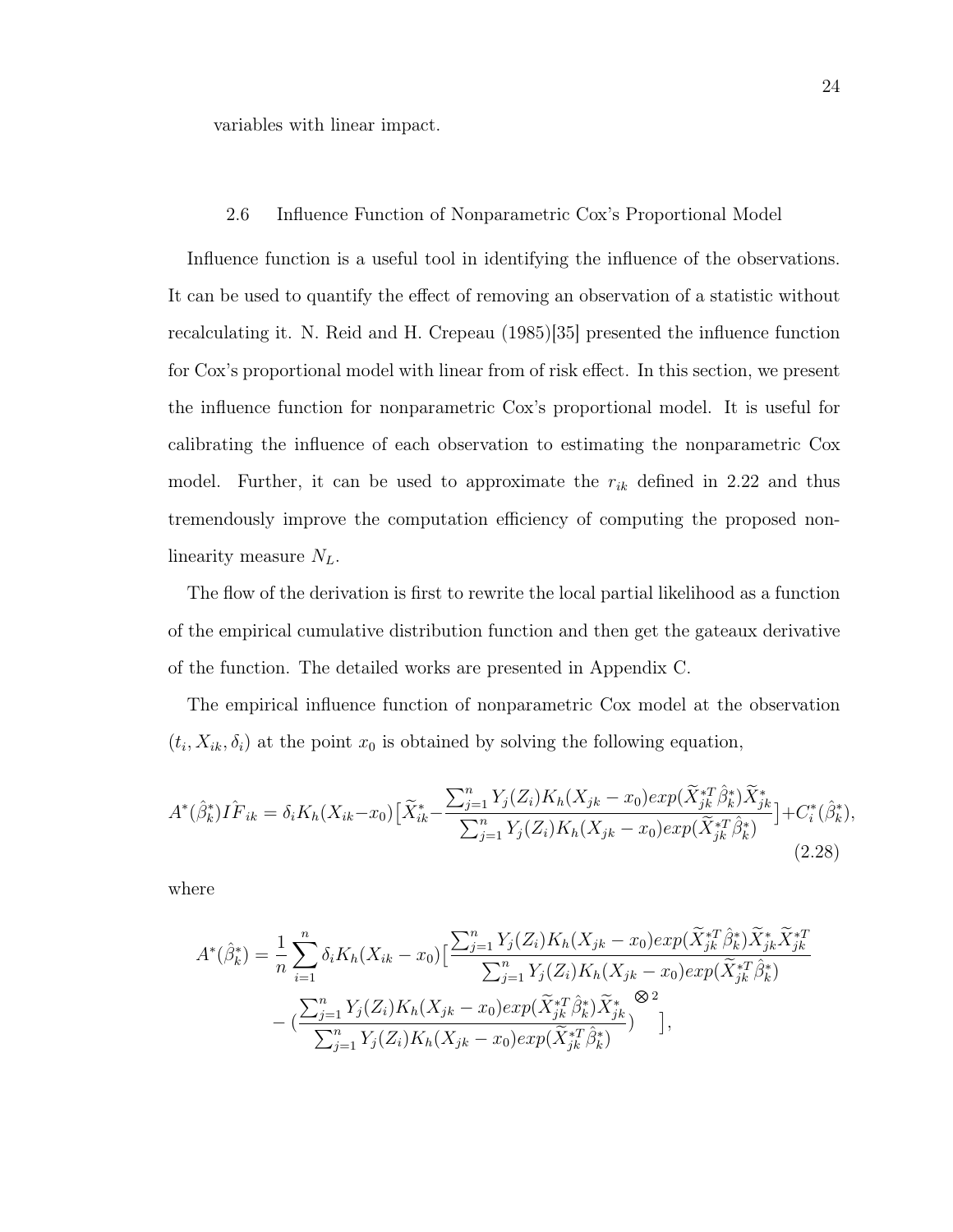and

$$
C_{i}^{*}(\hat{\beta}_{k}^{*}) = K_{h}(X_{ik} - x_{0})exp(\tilde{X}_{ik}^{*T}\hat{\beta}_{k}^{*})\left[-\tilde{X}_{ik}^{*}\sum_{z_{j} \leq z_{i}} \frac{\delta_{j}K_{h}(X_{jk} - x_{0})}{\sum_{l=1}^{n}Y_{l}(Z_{j})K_{h}(X_{lk} - x_{0})exp(\tilde{X}_{lk}^{*T}\hat{\beta}_{k}^{*})}\right] + \sum_{z_{j} \leq z_{i}} \frac{\delta_{j}K_{h}(X_{jk} - x_{0})\sum_{l=1}^{n}Y_{l}(Z_{j})K_{h}(X_{lk} - x_{0})exp(\tilde{X}_{lk}^{*T}\hat{\beta}_{k}^{*})\tilde{X}_{lk}^{*}}{\left\{\sum_{l=1}^{n}Y_{l}(Z_{j})K_{h}(X_{lk} - x_{0})exp(\tilde{X}_{lk}^{*T}\hat{\beta}_{k}^{*})\right\}^{2}}\right].
$$

For parametric Cox model, N. Reid and H. Crepeau (1985)[35] stated the connection among influence function, full parameter  $\hat{\beta}$  and leave- $x_i$ -out estimate  $\hat{\beta}_{-i}$  as  $I\widehat{F}_{-i} \approx (n-1)(\widehat{\beta}-\widehat{\beta}_{-i}).$  But the detailed verification were not provided in their work. We show that the similar conclusion holds for local likelihood estimator of nonparametric Cox's model, that is,

$$
\hat{IF}_{ik} \approx (n-1)(\hat{\beta}_k^* - \hat{\beta}_{k,-i}^*),\tag{2.29}
$$

where  $\hat{\beta}_{k,-i}^*$  is the estimate of  $\beta_k^*$  obtained when eliminating the *i*th observation. The details are included in Appendix C. And the computational cost of computing influence function is much less than that of  $\hat{\beta}_{k,-i}^*$ .

Based on 2.29, when  $p = 1$ , we get

$$
\hat{\psi}_k(x) - \hat{\psi}_{k,-i} \approx \frac{1}{n-1} \int_0^x I \hat{F}_{ik}(t) dt.
$$

Together with 2.23, we have

$$
r_{ik}(x) \approx \frac{h}{n-1} \int_0^x I \hat{F}_{ik}(t) dt.
$$
 (2.30)

For predictor  $X_k$ , in order to compute  $r_{ik}(X_{jk})$  for  $i = 1, \ldots, n$  and  $j = 1, \ldots, n$ , we first form the order statistic  $(X_{(1)k},...,X_{(n)k})$ . Then we apply the following equation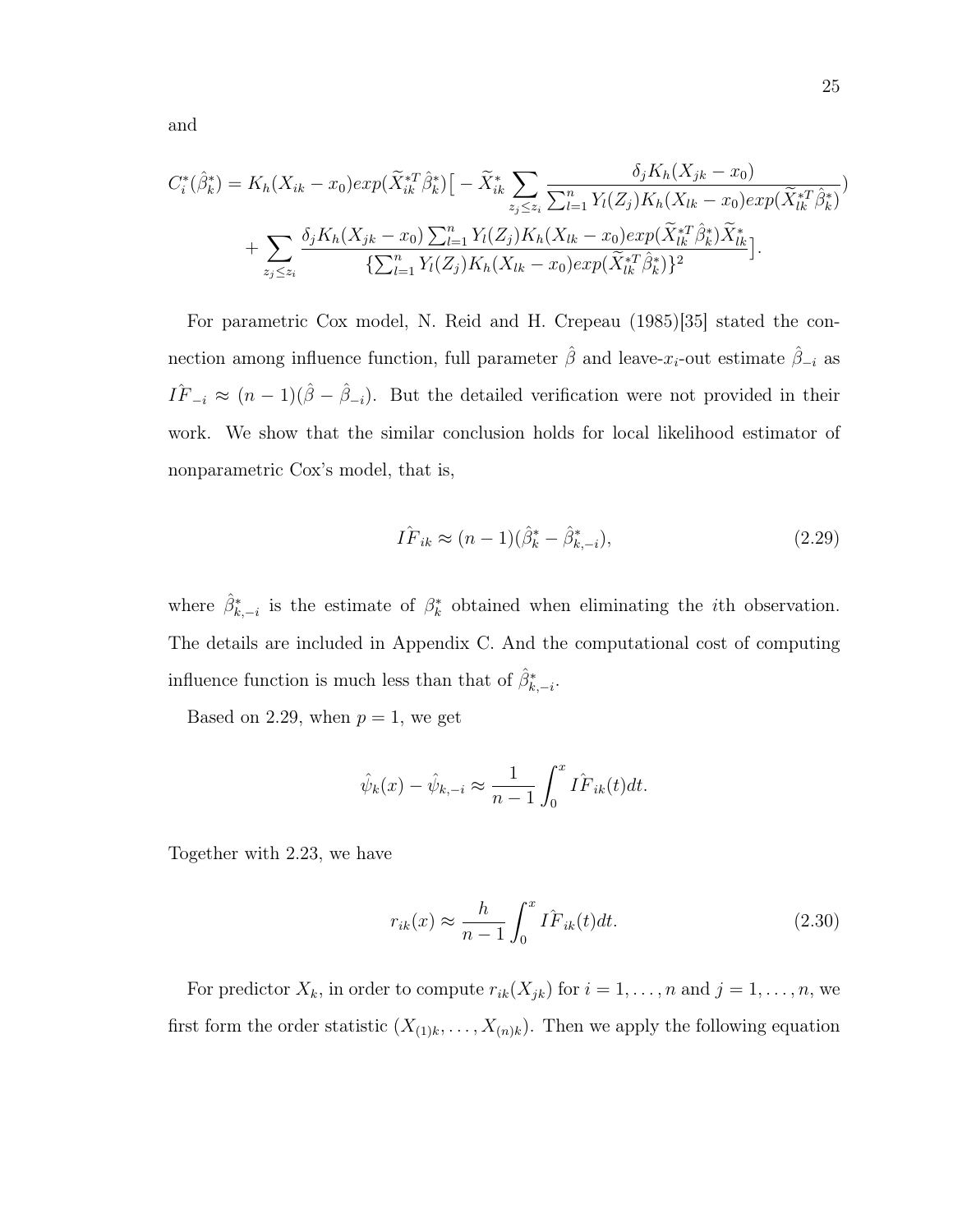to speed up the computation

$$
r_{ik}(X_{(j)k}) = r_{ik}(X_{(j-1)k}) + \int_{X_{(j-1)k}}^{X_{(j)k}} \hat{IF}_{ik}(t)dt.
$$
 (2.31)

Now we study the computation efficiency between ?? and 2.22. Using 2.30, for each predictor  $X_k$ , we need to obtain the matrix

$$
\hat{IF}_k = \begin{pmatrix} \hat{IF}_1(X_{1k}) & \dots & \hat{IF}_1(X_{nk}) \\ \vdots & & \vdots \\ \hat{IF}_n(X_{1k}) & \dots & \hat{IF}_n(X_{nk}). \end{pmatrix}
$$

This matrix can be computed column by column since for each column, the local likelihood estimator  $\hat{\beta}_k$  is the same and a whole column of  $C_i$  can be attained with one computation. However, with 2.22,  $r_{ik}$  need to be computed element-wise. As a result, the computational complexity is reduced from  $n^2$  to n. Next we compare the computational cost between 2.31 and 2.30. Since the integral is approximated by the Trapezoidal rule, for each given  $X_{ik}$ , the observations  $\{X_{jk} : j = 1, \ldots, n \text{ and } X_{jk} \leq$  $X_{ik}$ } are taken as the grid points. With 2.30, we need to solve the local likelihood estimator  $\hat{\beta}$  totally  $n(n + 1)/2$  times for each predictor. However, we only need n such computations with 2.31 and this further improves the computation efficiency. Together, computing  $r_{ik}(x)$  with 2.31 is much faster than using 2.22 and thus can significantly improve the computing efficiency of the non-linearity measure  $N_L(k)$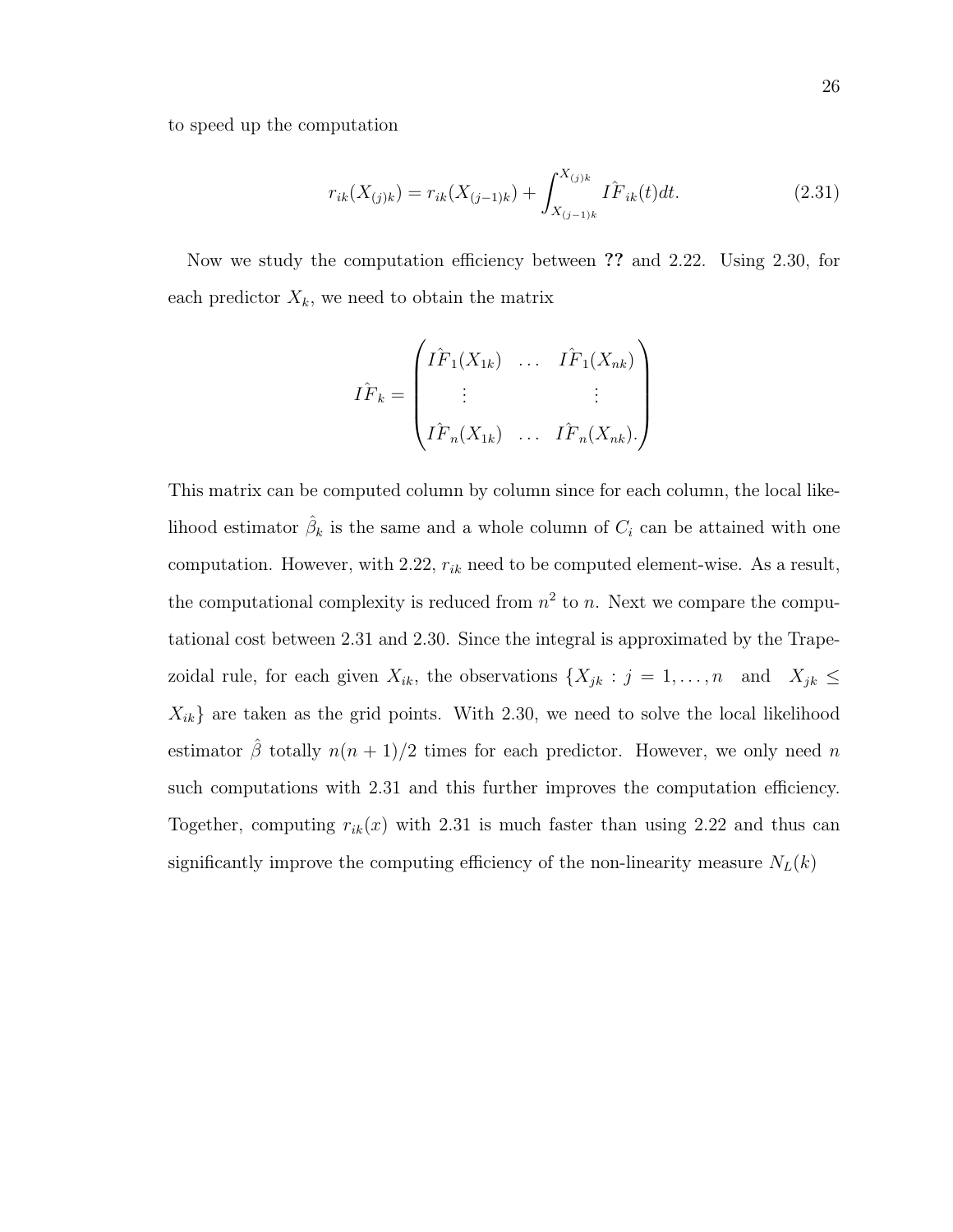# CHAPTER 3: ASYMPTOTIC PROPERTIES

In Chapter 2, we introduce the non-linearity measure  $N_L(k)$  to quantify the nonlinear impact of predictor  $X_k$  and propose the two-step screening method. In this chapter, we illustrate the sure independent screening property for the proposed method. Chapter 3 are organized as follows. In Section 1, we define related notations. Section 2 presents all theorems that we establish concerning the asymptotic properties of our estimator.

### 3.1 Notations

- Define  $N_i(u) = \mathcal{I}\{Z_i \leq u, \delta_i = 1\}$  and  $Y_i(u) = \mathcal{I}\{Z_i \geq u\}.$
- Put  $P(u|x) = P\{Z \ge u | X = x\}, \Lambda(t,x) = \int_0^t P(u|x)\lambda_0(u)du$ , and  $\Lambda_k(\tau,x) =$  $\int_0^{\tau} P(Z \ge z | X = x_k) \lambda_0(u) du.$
- Let  $\mu_1 = \int uK(u)du$  and  $v_1 = \int u^2K(u)du \mu_1^2$ .
- Denote

$$
\Sigma_k(\tau, x) = f_k(x)\Psi_k(x)\Lambda_k(\tau, x)\int K^2(u)du
$$

and

$$
\widetilde{\Sigma}_k(\tau, x) = v_1 f_k(x) \Psi_k(x) \Lambda_k(x).
$$

• Let the filtration  $\mathcal{F}_{ik}$  be the statistical information accruing during the time  $[0, \tau]$ , that is,

$$
\mathcal{F}_{ik} = \sigma\{X_{ik}, N_i(u), Y_i(u), i = 1, \ldots, n, 0 \le u \le \tau\}.
$$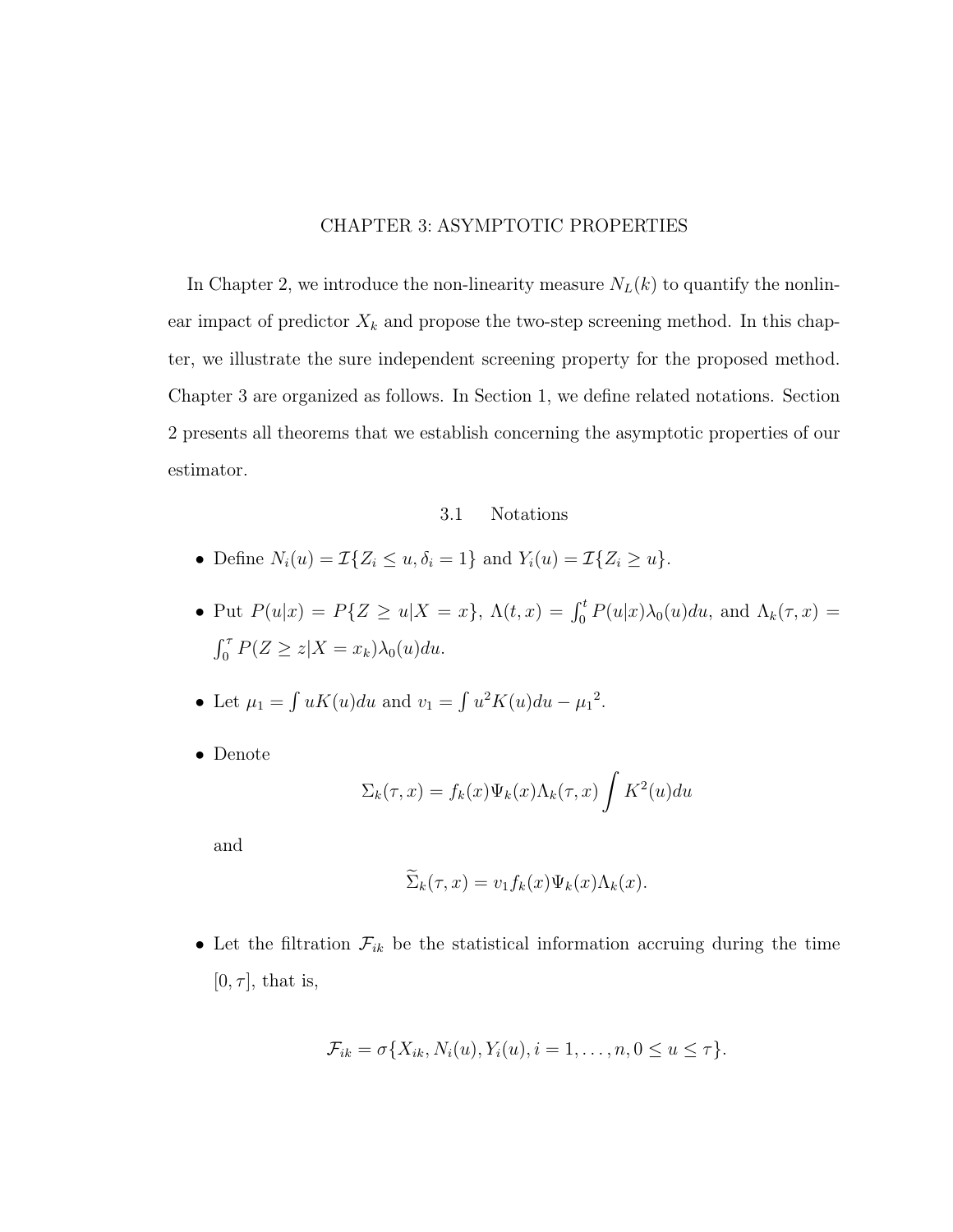$\bullet\,$  Under the independent censoring scheme,

$$
M_{ik}(u) = N_i(u) - \int_0^{\tau} Y_i(u) \exp{\{\psi_k(X_{ik})\}} \lambda_0(u) du
$$

is an orthogonal local square integrable martingale with respect to  $\mathcal{F}_{ik}.$ 

 $\bullet\,$  Let

$$
S_{nk}^{(0)}(\boldsymbol{\alpha}_k, u) = \frac{1}{n} \sum_{i=1}^n Y_i(u) exp(\widetilde{\mathbf{X}}_{ik}^{*T} \boldsymbol{\beta}_k^0 + \mathbf{U}_{ik}^T \boldsymbol{\alpha}_k) K_h(X_{ik} - x),
$$
  

$$
S_{nk}^{(1)}(\boldsymbol{\alpha}_k, u) = \frac{1}{n} \sum_{i=1}^n Y_i(u) exp(\widetilde{\mathbf{X}}_{ik}^{*T} \boldsymbol{\beta}_k^0 + \mathbf{U}_{ik}^T \boldsymbol{\alpha}_k) K_h(X_{ik} - x) \mathbf{U}_{ik},
$$
  

$$
S_{nk}^{(2)}(\boldsymbol{\alpha}_k, u) = \frac{1}{n} \sum_{i=1}^n Y_i(u) exp(\widetilde{\mathbf{X}}_{ik}^{*T} \boldsymbol{\beta}_k^0 + \mathbf{U}_{ik}^T \boldsymbol{\alpha}_k) K_h(X_{ik} - x) \mathbf{U}_{ik} \mathbf{U}_{ik}^T.
$$

• Define

$$
E_{nk}(\boldsymbol{\alpha}_k, u) = \frac{S_{nk}^{(1)}(\boldsymbol{\alpha}_k, u)}{S_{nk}^{(0)}(\boldsymbol{\alpha}_k, u)},
$$

$$
V_{nk}(\boldsymbol{\alpha}_k, u) = \frac{S_{nk}^{(2)}(\boldsymbol{\alpha}_k, u)}{S_{nk}^{(0)}(\boldsymbol{\alpha}_k, u)} - E_{nk}(\boldsymbol{\alpha}_k, u)^{\otimes 2}.
$$

• Let 
$$
\xi_k(x) = \sum_{i=1}^n \int_0^{\tau} K_h(X_{ik} - x) \{ \mathbf{U}_{ik} - E_{nk}(0, u) \} dM_{ik}(u).
$$

• Put

$$
g_{nk}(Z_i, X_{ik}) = \frac{1}{n-1} \sum_{j=1, j \neq i}^{n} Y_j(Z_i) exp(\psi_k(X_{jk}) \int_0^{(X_{ik} - X_{jk})/h} (\mu_1 - u) K(u) du,
$$

and

$$
d_{nk}(Z_i) = \frac{1}{n-1} \sum_{j=1, j \neq i}^{n} Y_j(Z_i) exp(\psi_k(X_{jk})).
$$

• Let  $D_{ik} = E\{d_{nk}(Z_i)|Z_i\}$  and  $G_{ik} = E\{g_{nk}(Z_i, X_{ik})|Z_i\}$ . Define

$$
\Omega_k = E\left\{\frac{1}{n}\sum_{i=1}^n \delta_i \widetilde{\Sigma}_k(\tau, X_{ik})^{-1} G_{ik}/D_{ik}\right\}.
$$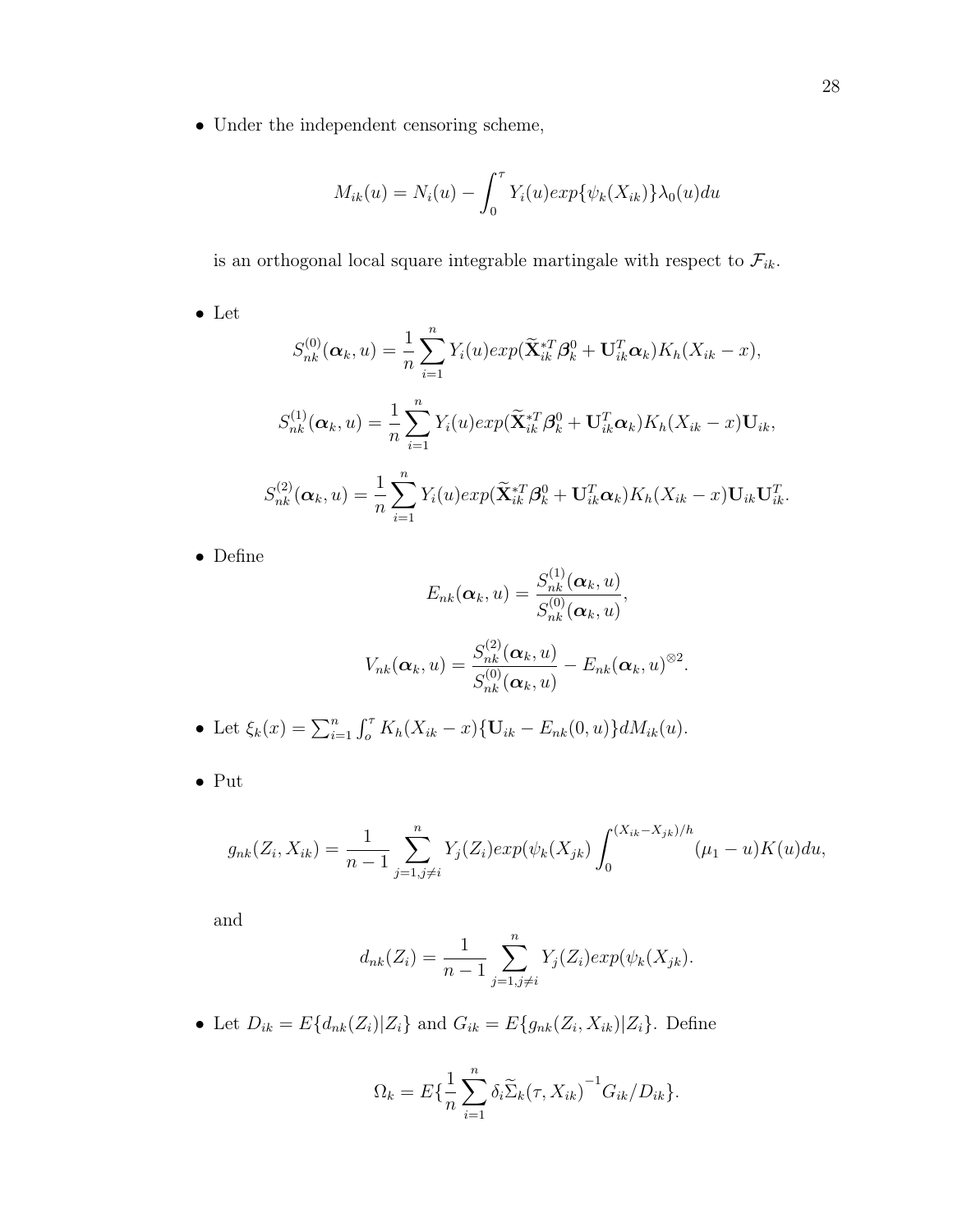#### 3.2 Asymptotic Properties

In this section, we establish the asymptotic properties for the proposed screening procedure. We prove that the screening step to identify the nonlinear impact predictors possesses the model selection consistency. We impose some technical conditions for asymptotic properties and the conditions are presented in Appendix A. The proofs for lemmas, propositions and theorems are presented in the Appendix B.

Since the nonlinear impact predictors are captured based on the value of IC. The main challenges arise in how to develop the uniform deviation results of IC over all  $k$ predictors for ultrahigh dimensional data. We first present a Bahadur representation of the local likelihood estimator for nonparametric Cox model in Theorem 1. And then introduce a uniform exponential inequality for the martingale in the representation in Theorem 2. After this, we investigate the uniform deviation results of the local partial likelihood estimator  $\hat{\psi}_k(\cdot)$  as in Theorem 3 based on the results of Theorem 1 and Theorem 2. Then we derive the uniform property of the second term in IC as in Theorem 4. Finally we show the model selection consistency property in Theorem 5. For  $p=1$ , we have

$$
\hat{\psi}_k(x) - \psi_k(x) = \int_0^x \frac{1}{h} \hat{\alpha}_k(t) dt.
$$

To work on the uniform result of  $\hat{\psi}_k$  towards its limit, we first express the  $\hat{\alpha}_k(x)$  as the sum of a martingales summation and a bias term based on the asymptotic results of  $\hat{\alpha}_k(x)$  proved by Fan and Gijbels (1997)[14]. And the result is summarized in the following Theorem 1.

**Theorem 1.** Assume the Conditions 1-5 hold. Then for  $p = 1$ , we have

$$
\hat{\alpha}_k = \frac{1}{n} \widetilde{\Sigma}_k(\tau, x)^{-1} \xi_k(x) + B_{2k}(\tau, x),
$$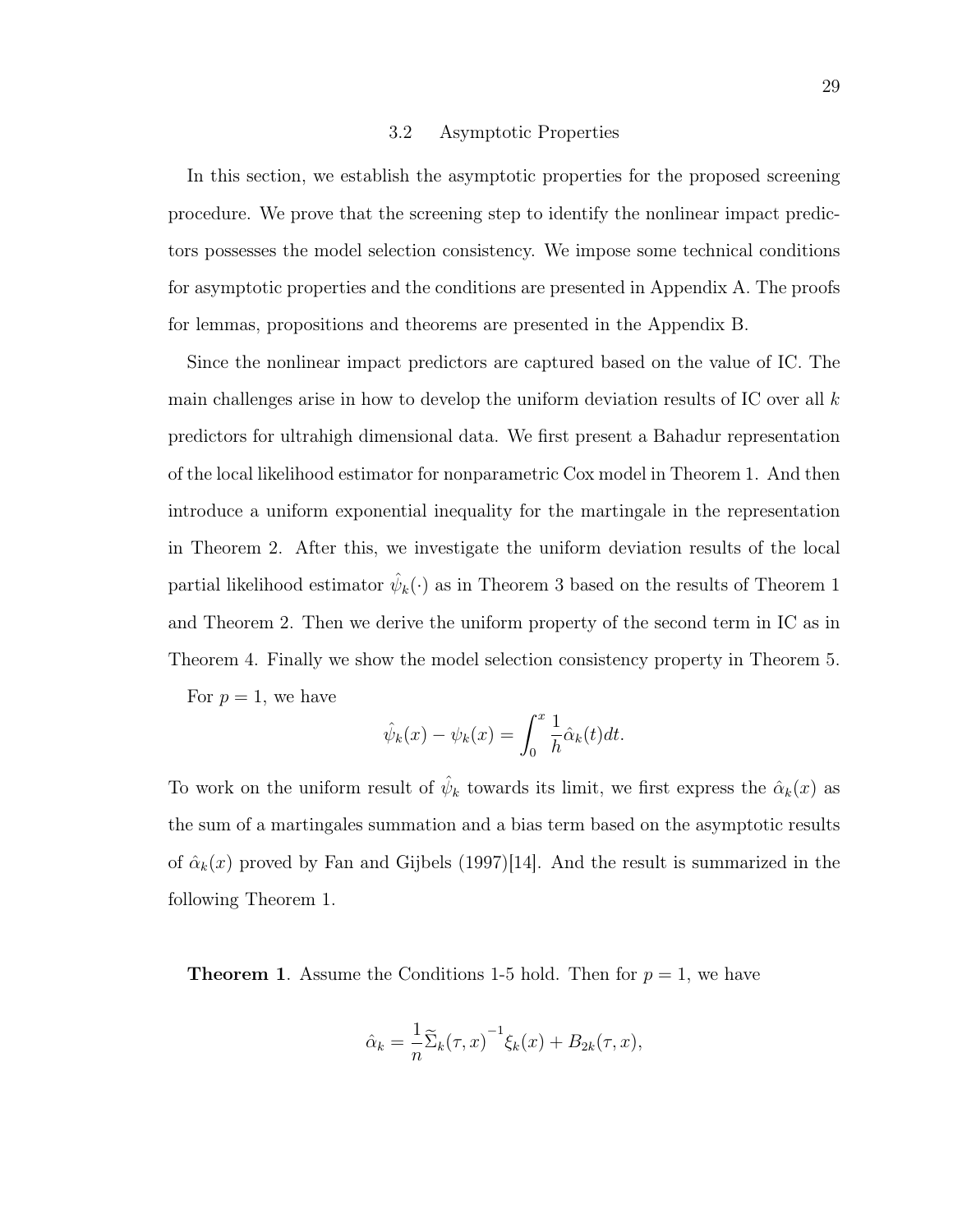where

$$
\xi_k(x) = \sum_{i=1}^n \int_0^{\tau} K_h(X_{ik} - x) \{ U_{ik} - E_{nk}(0, u) \} dM_{ik}(u),
$$
  

$$
B_{2k}(\tau, x) = f_k(x) \Psi_k(x) \frac{\psi_k^{(2)}(x)}{2} \Lambda_k(\tau, x) \int K^2(u) (u - \mu_1) u^2 du h^2 + o_p(h^2),
$$
  

$$
\widetilde{\Sigma}_k(\tau, x) = v_1 f_k(x) \Psi_k(x) \Lambda_k(x).
$$

and  $\Sigma_k(\tau, x) = v_1 f_k(x) \Psi_k(x) \Lambda_k(x)$ .

In Theorem 1, the first term in  $\hat{\alpha}_k$  is the variance term and the second term represents the bias. Note that  $\widetilde{\Sigma}_k(\tau, x)$  is a constant. In the following, we work on deriving the uniform deviation of  $\xi_k$  over k predictors. The result is presented in Theorem 2. For multivariate data case, Bradic, Fan and Jiang (2011)[19] proved the uniform deviation of the score vector of the penalized log partial likelihood function. Inspired by their approach, we prove the following theorem.

Theorem 2. Assume conditions 1 to 7 in Appendix A hold. For any given positive sequence  $u_n$  bounded away from 0, we have

$$
P(|\xi_k(\tau, x)| > n^{\frac{1}{2}}h^{-\frac{1}{2}}u_n) \le c_0 \exp\{-c_1 u_n\}
$$

uniformly over k for given x, where  $c_0$  and  $c_1$  are positive constants. Further more,

$$
\sup_{k=1,\dots,d} |\xi_k| = O_p(a_n),
$$

where  $a_n = \left(\frac{n \log p}{n}\right)^{\frac{1}{2}}$ .

We have established a uniform exponential inequality for martingales in Theorem 2. This result plays a crucial role in establishing the model selection consistency for ultrahigh dimensional data. Next we form the uniform deviation result of the local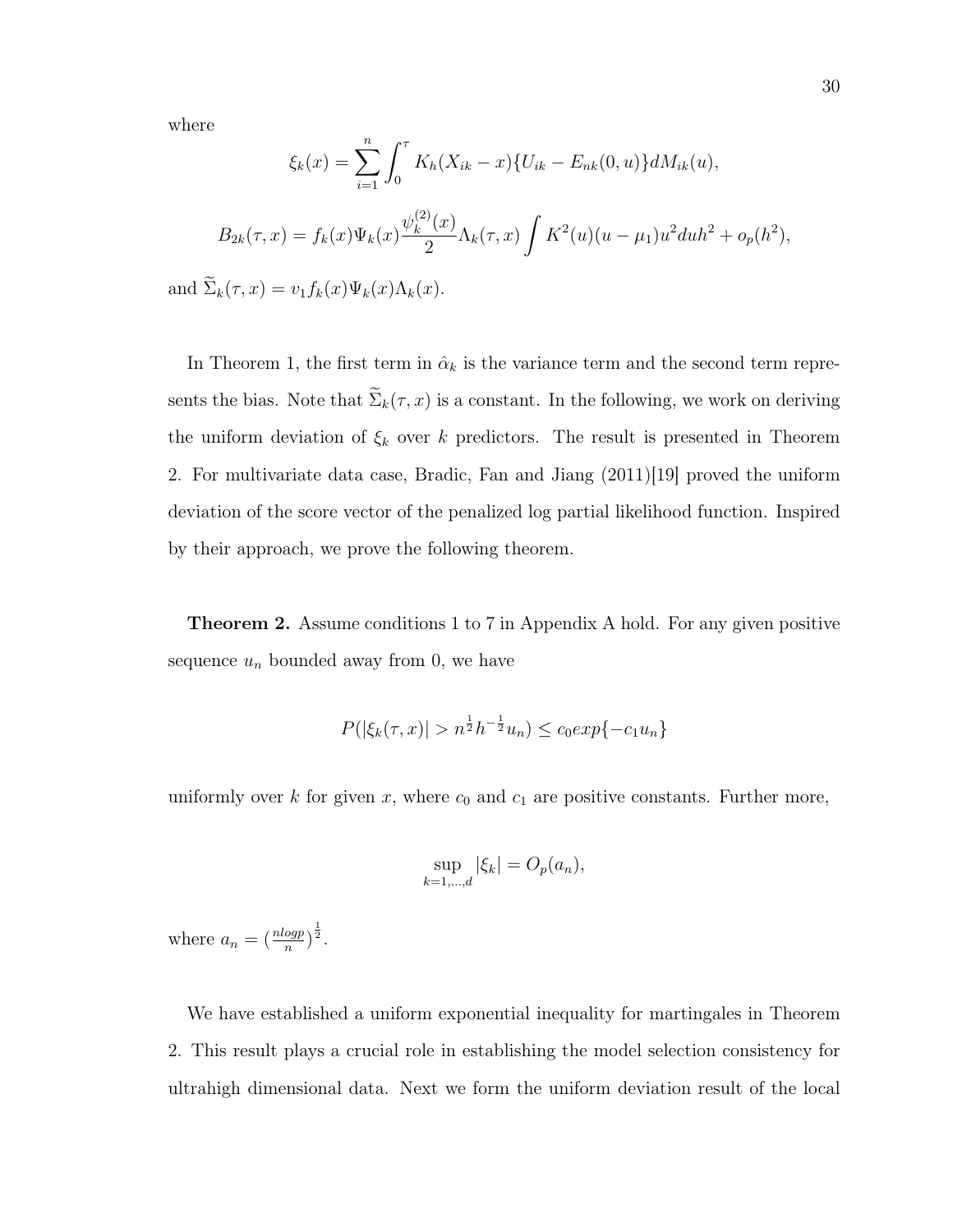log partial likelihood estimator  $\hat{\psi}_k$  over all predictors and the domain of x.

Theorem 3. Under the conditions of Theorem 2, we have

$$
\sup_{x \in [0,1]} \sup_{k=1,\dots,d} |\hat{\psi}_k(x) - \psi_k(x)| = O_p(a_n^*),
$$

where  $a_n^* = \left(\frac{log p}{nh^3}\right)^{\frac{1}{2}} + h$ .

Theorem 4 characterizes the uniform order of the  $P_k$  over k predictors, which contributes in building the uniform deviation property of the penalty term in IC. Theorem 4. Assume Conditions 1 to 8 in Appendix A are satisfied. To simply the notations, we define

$$
P_k = \frac{1}{n} \sum_{i=1}^n \delta_i \Big[ \frac{1}{h} r_{ik}(X_{ik}) + \log \Big\{ 1 - \frac{\sum_{j=1}^n Y_j(Z_i) e^{\hat{\psi}_k(X_{jk})} r_{ik}(X_{jk})}{h \sum_{j=1}^n Y_j e^{\hat{\psi}_k(X_{jk})}} \Big\} \Big]
$$

then  $IC_k(h)$  in (2.24) can be written as

$$
IC_k(h) = -\mathcal{L}(\hat{\psi}_k) + P_k \tau(\frac{nlogp}{h})^{\frac{1}{2}}.
$$

Then we have the following result,

$$
\sup_{k=1,\dots,d}|P_k - \frac{\Omega_k}{nh}| \xrightarrow{\mathbf{P}} 0,
$$

where  $\Omega_k = E\{\frac{1}{n}\}$  $\frac{1}{n}\sum_{i=1}^{n}\sum_{k}(\tau, X_{ik})^{-1}G_{ik}/D_{ik}$  with  $G_{ik}$  and  $D_{ik}$  as defined in Section 3.1.

Now we present the selection consistency result in Theorem 5.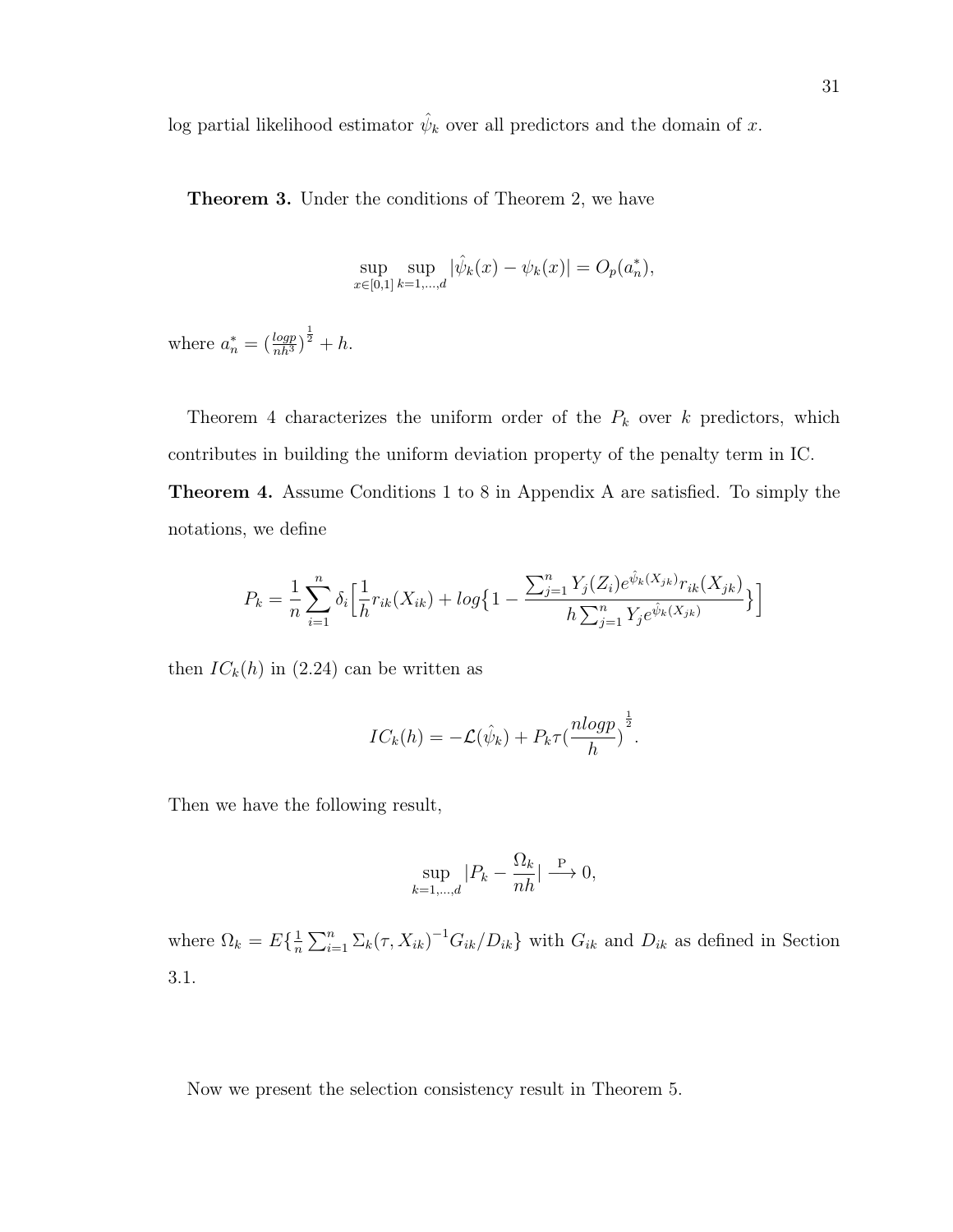**Theorem 5.** Assume Conditions 1 to 9 in Appendix A are satisfied. Let  $\hat{S} = \{k :$  $IC_k(h^*) < IC_k(\infty)$ . Let  $S \subset \{1, ..., d\}$  be the index set of predictors with nonlinear impact. Then,

$$
P(\hat{S} = S) \to 1
$$
 as  $n \to \infty$ .

From Theorem 5, we conclude that the non-linearity screening step possesses the sure screening property. More specifically, by sure screening we mean a property that all the important variables survive after variable screening with probability tending to one. It is desired for a screening method. The proofs are attached in the Appendix.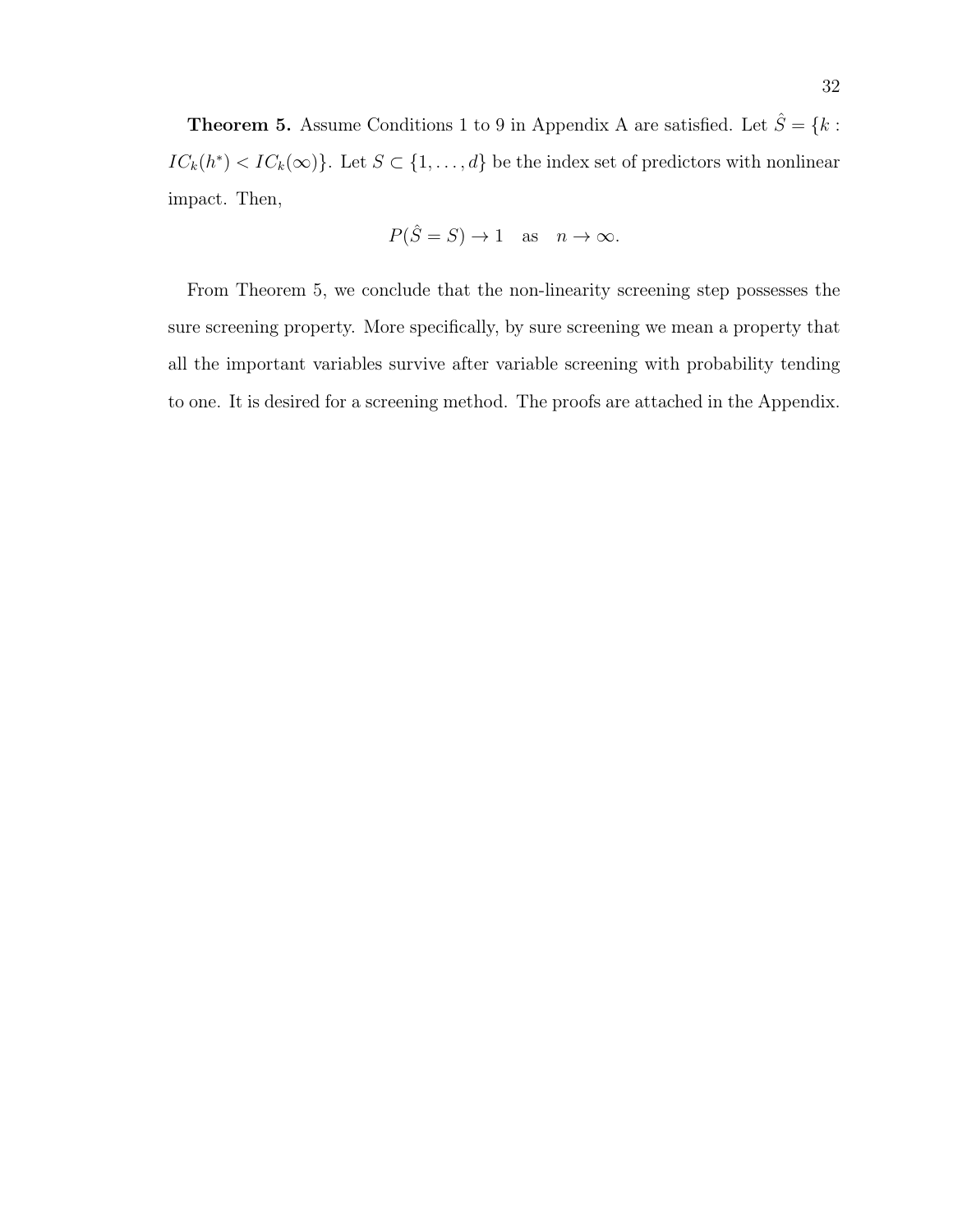#### CHAPTER 4: SIMULATIONS

In this section, we conduct numerical simulations to evaluate the performance of proposed independent screening method for nonparametric addititive Cox's proportional model. The event time T is generated from the following transformed regression model (Fan, Gijbels and King, 1997[14]):

$$
\log \Lambda_0(T) = -\psi(X) + \epsilon
$$

where  $\epsilon$  has standard exponential distribution. It is easy to generate data for Cox model using above model. We use the Weibull baseline hazard function of the form  $\lambda_0(t) = 3\lambda t^2$  with  $\lambda = \frac{1}{3}$  $\frac{1}{3}$ .

In the simulation,  $X$  is taken to be marginally uniform distributed over [0, 1]. The correlation among the d covariates are designed following the autoregressive structure. More specifically, we first generate multivariate normally distributed variables  $(\tilde{Z}_1, \ldots, \tilde{Z}_d)^T$  with mean  $(0, \ldots, 0)^T$  and correlation structure as  $\Sigma_{ij} = \rho^{|i-j|}$ . Then the cumulative distribution function of the variables  $\widetilde{Z}_k$  with  $k = 1, \ldots, d$  follows uniform distribution [0, 1].

We denote

$$
\psi_1(x) = 5\sin(2\pi x - \frac{\pi}{2}) + 5,
$$
  

$$
\psi_2(x) = \frac{5\sin(4\pi x)}{1.1 - \sin(4\pi x)} + 8(x - 0.5)^2 - 2 \text{ and } \psi_3(x) = \frac{1}{2}x.
$$

The censoring time C is simulated from an exponential distribution with mean  $U * exp(\psi(x))$ , where U is randomly generated from uniform distribution on [1, c] and the constant c is chosen such that the total censoring rate is about  $20\%$  -  $30\%$ . The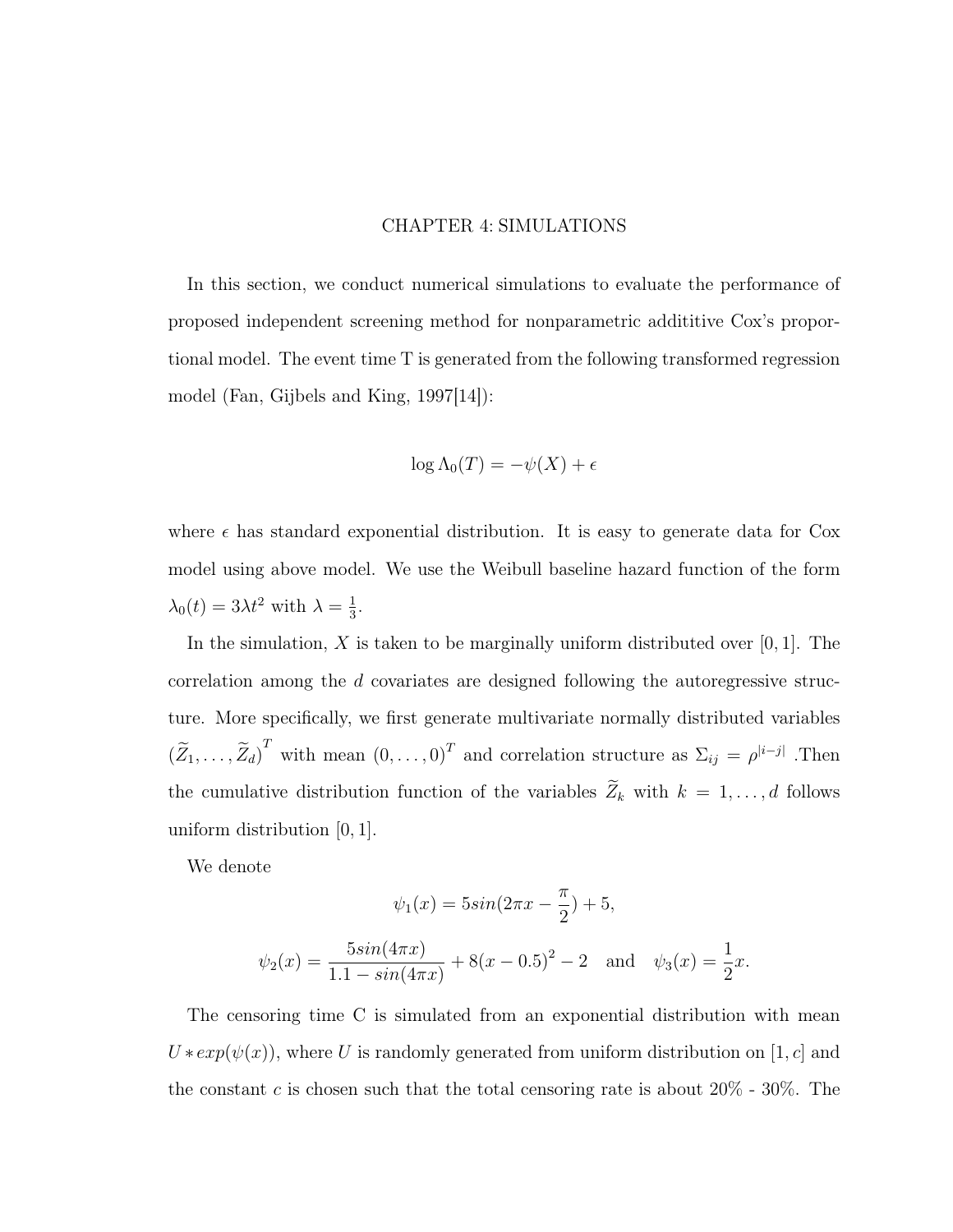Gaussian kernel is used for all simulations. We consider two correlation cases with  $\rho = 0.25$  and  $\rho = 0.5$ . We fix  $d = 100$  and run 100 simulations with sample size  $n = 100$  for each example. Example 1-4 are designed to evaluate the performance of screening variables with nonlinear-impact with the proposed non-linearity measure. Example 5 and 6 are designed to evaluate the total performance of the proposed two-step screening procedure.

Example 1. Generate data from the following model:

$$
\psi(x) = \psi_1(X_1)
$$

with  $\rho = 0.25$ .

**Example 2.** The setting is the same as Example 1 but with  $\rho = 0.5$ . Example 3. Generate data from the following model:

$$
\psi(x) = \psi_2(X_1)
$$

with  $\rho = 0.25$ .

**Example 4.** The setting is the same as Example 3 but with  $\rho = 0.5$ .

Example 5. Generate data from the following model:

$$
\psi(x) = 2\psi_1(X_1) + 1.2\psi_2(X_2) + 3\psi_3(X_3)
$$

with  $\rho = 0.25$ .

**Example 6.** The setting is the same as Example 5 but with  $\rho = 0.5$ .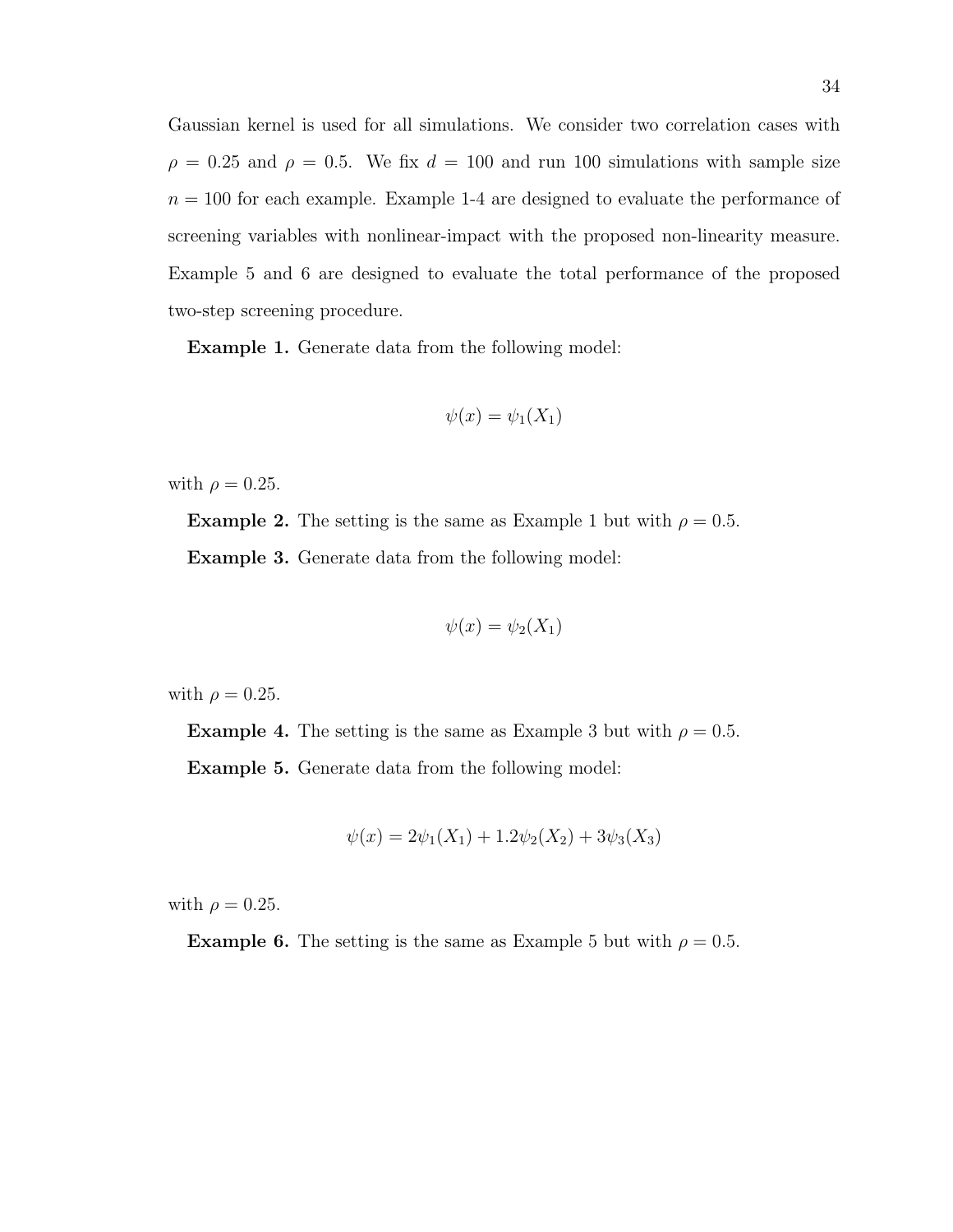| Example         | $\mathbf n$ | a   | ρ    | Probability |
|-----------------|-------------|-----|------|-------------|
| Ex <sub>1</sub> | 100         | 100 | 0.25 | 1.00        |
| Ex <sub>2</sub> | 100         | 100 | 0.5  | 0.93        |
| Ex <sub>3</sub> | 100         | 100 | 0.25 | 1.00        |
| Ex <sub>4</sub> | 100         | 100 | 0.5  | 1.00        |

Table 4.1: Simulation results of Examples 1-4: Accuracy of proposed two-step screening in including the true model  $\{X_1\}$ .

For Example 1-4, the only effect variable in the model has a nonlinear impact. Thus we only perform step 1 in the proposed two-step screening procedure. We compute the nonlinearity measure  $N_L$  for each covariate in each model. Then we rank the values of  $N_L$  from smallest to the largest and select the top  $\lfloor n/log(n)\rfloor = 21$  covariate. We evaluate the performance of the method by computing the accuracy in including the true model  $\{X_1\}$  and the results are summarized in Table 4.1. It shows that our method performs very well in capturing the important variables. More pertinently, the proposed non-linearity measure  $N_L$  identifies the nonlinear impact variable with high probability. Apart from the table, we also present the distribution of the smallest model size required to include the true model  $\{X_1\}$  in Figure 4.1 and Figure 4.2. It is clear that reducing the dimensionality to  $|n/log(n)|$  covariates can still retain the information in the model. For instance, for example 1, we can reduce the the model with 100 covariates to only 4 covariates to include the true model with probability 1. And for example 2, reducing the model size to  $n/log(n)$  contains the true model with high probability.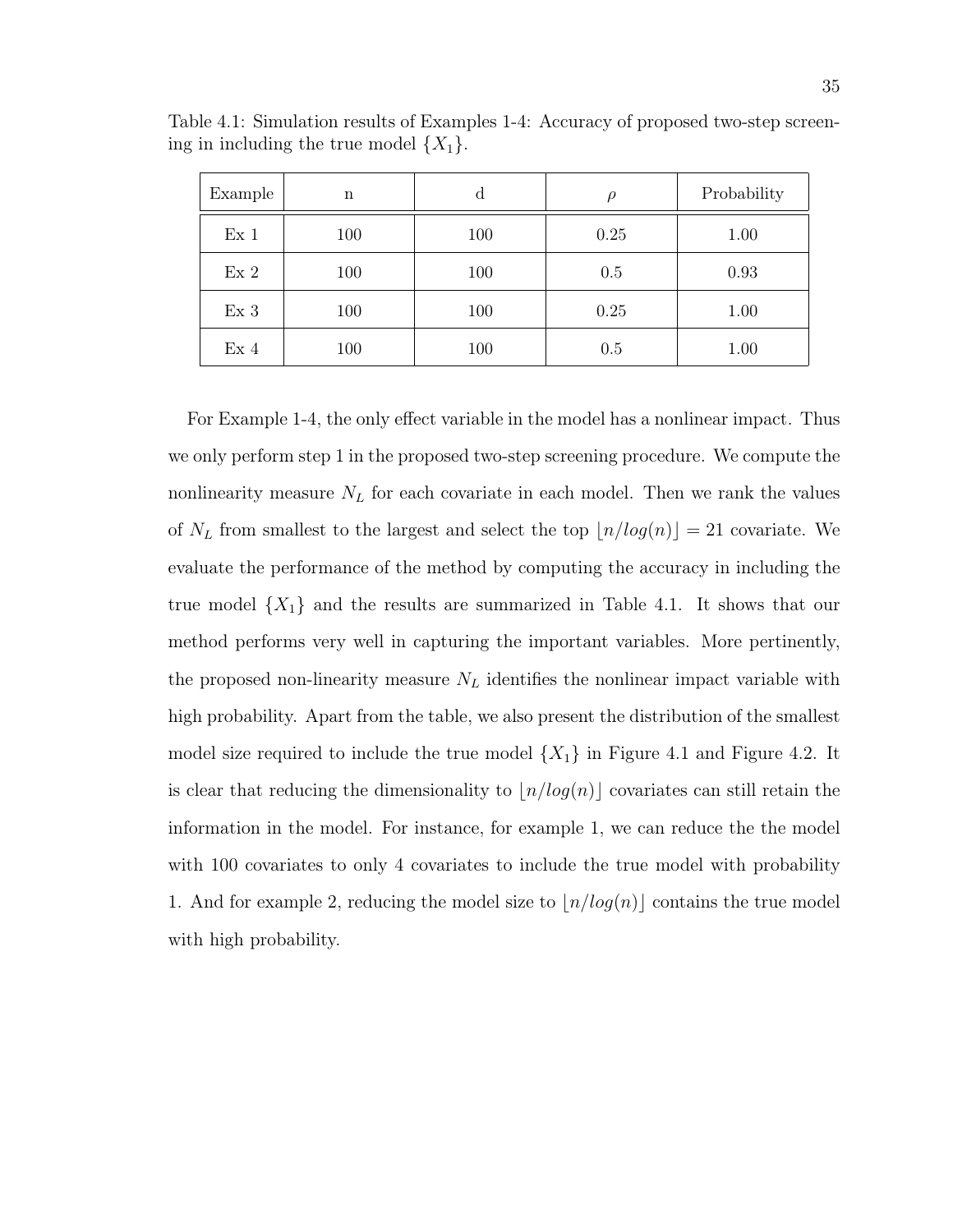

(a) Frequency vs. Smallest model size to cover the true model: Example 1



(b) Frequency vs. Smallest model size required to cover the true model: Example 2

Figure 4.1: Distribution of the smallest model size required to cover the true model  $\{X_1\}$ : Example 1 & 2.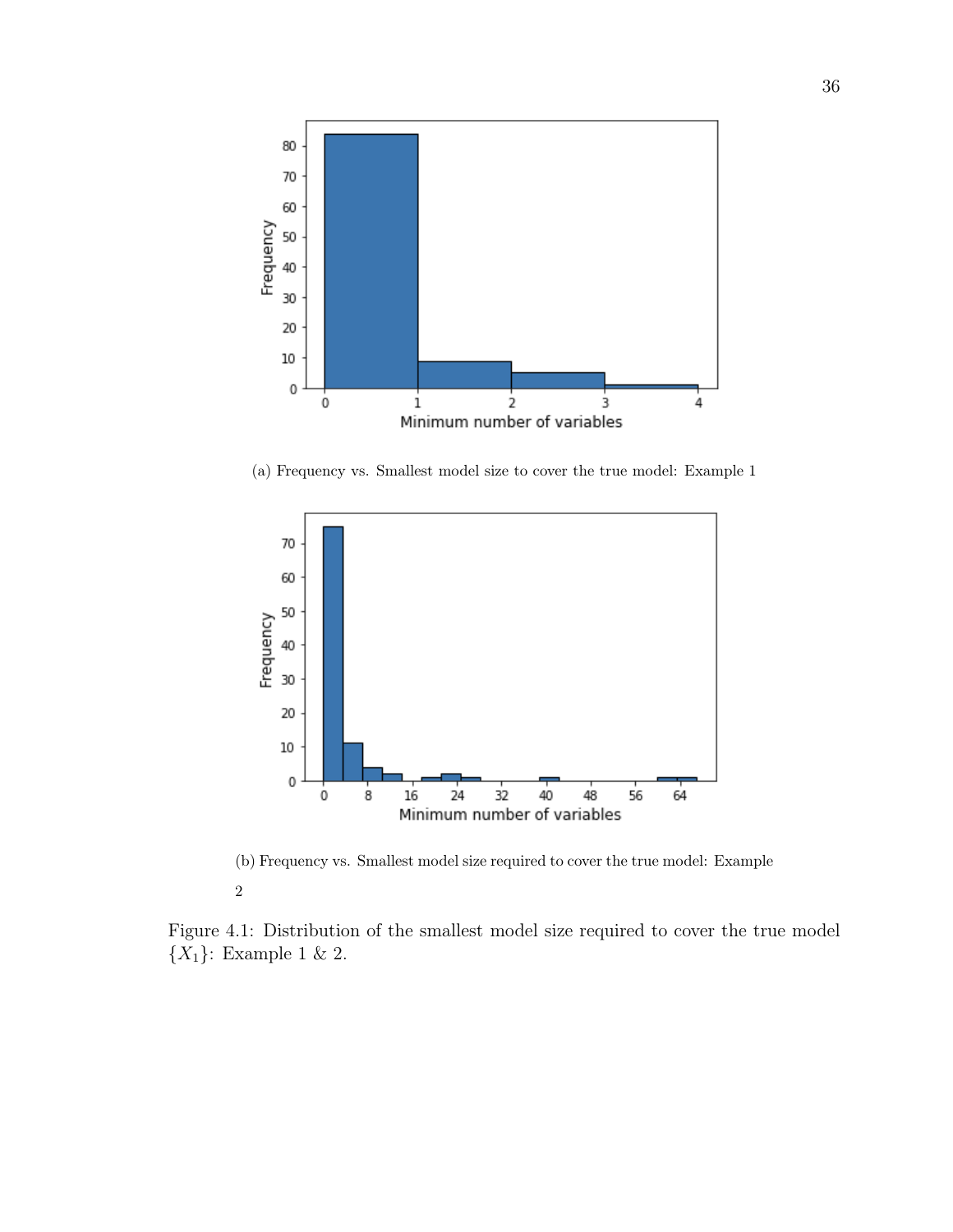

(a) Frequency vs. Smallest model size to cover the true model: Example 3



(b) Frequency vs. Smallest model size to cover the true model: Example 4

Figure 4.2: Distribution of the Smallest model size required to cover the true model  ${X_1}$ : Example 3 & 4.

Next, we discuss the simulation results of example 5 and 6. The true model in these examples consists of two nonlinear impact covariates  $\{X_1, X_2\}$  and one linearimpact covariate  $X_3$ . The performance of the screening procedure is evaluated by the following two terms: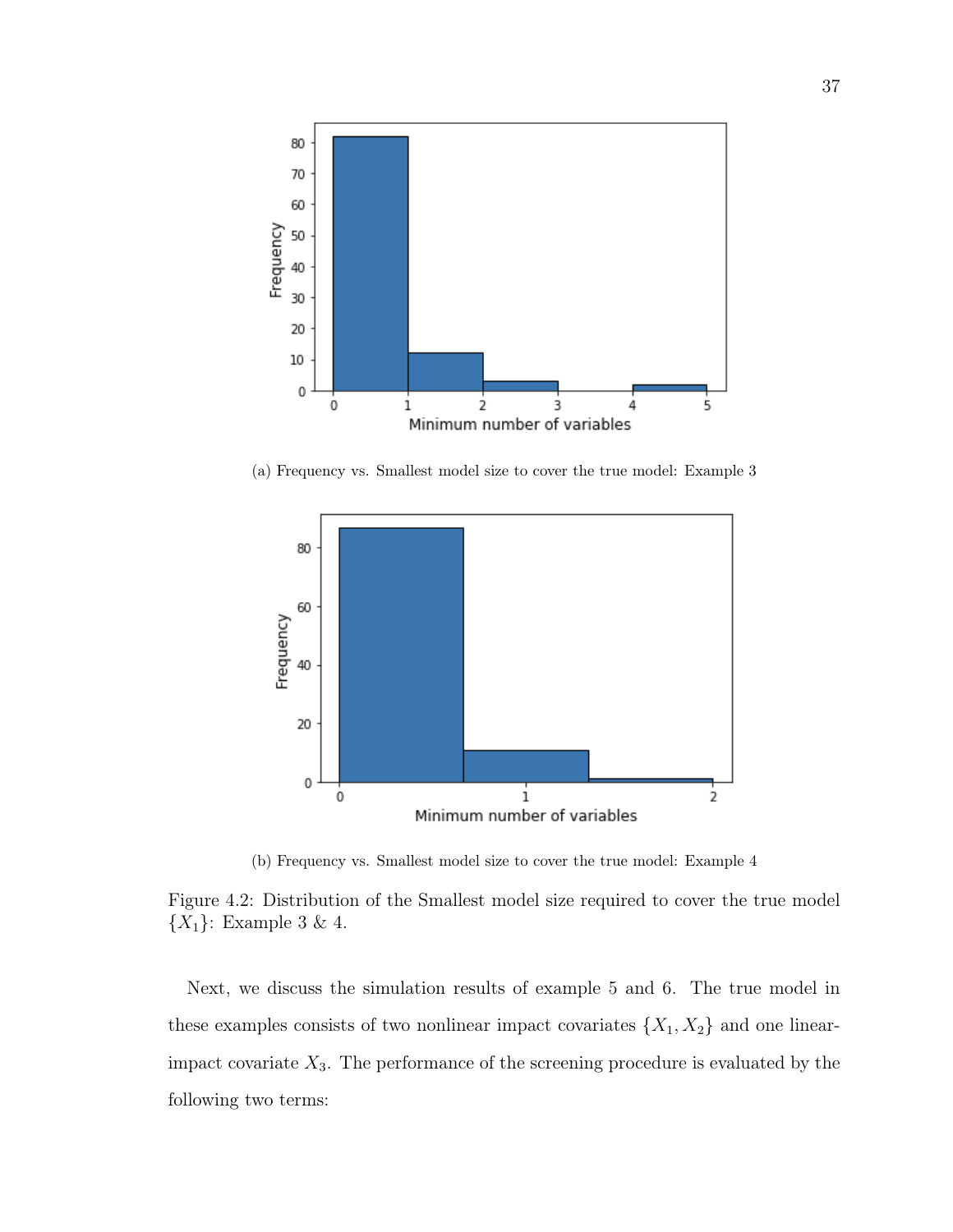- 1.  $P_I$ : the proportion that the individual important covariate is selected among the 100 simulations.
- 2. PA: the proportion that all the important covariates are selected among the 100 simulations.

Table 4.2 indicates that the proposed screening procedure captures the important covariates with high probability. The correlation among the correlation impact the accuracy of screening. Specially, we observe a decrease in the screening accuracy as the correlation increases.

|                   |     |             |                       | $P_I$ |                      |  | $P_A$ |
|-------------------|-----|-------------|-----------------------|-------|----------------------|--|-------|
| Example $\vert$ n |     | $\mathbf d$ | $\rho$                |       | $X_1$ $X_2$ $X_3$    |  | all   |
| Ex <sub>5</sub>   | 100 | 100         | $0.25$ 0.94 0.96 0.90 |       |                      |  | 0.88  |
| Ex 6              | 100 | 100         | 0.5                   |       | $0.89$ $0.90$ $0.88$ |  | 0.85  |

Table 4.2: Simulation results of Example 5 and 6.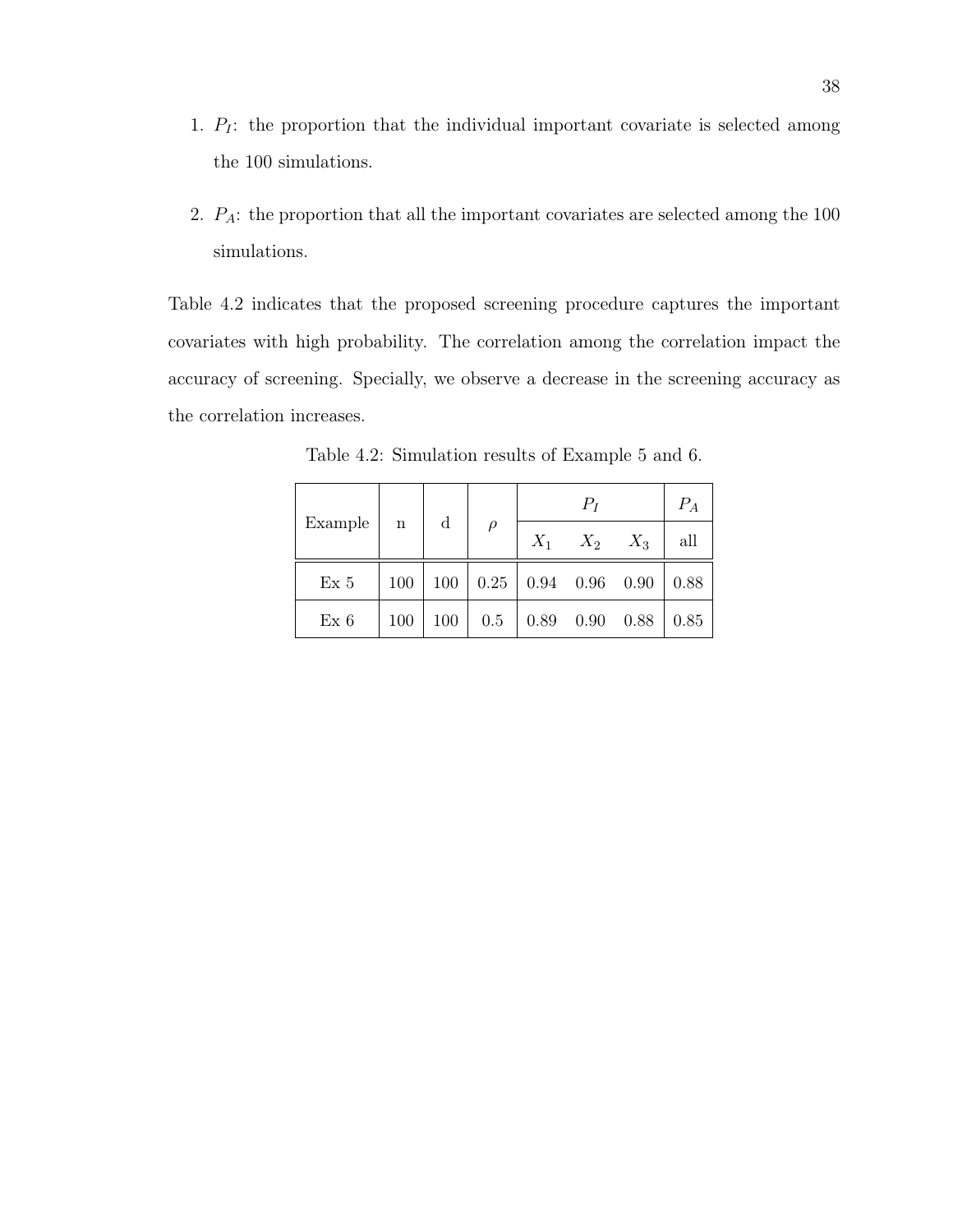# CHAPTER 5: REAL EXAMPLE

In this section, we use a real data to demonstrate the performance of the proposed method. We adopt the Neuroblastoma data set in Oberthuer et al (2006)[36]. Neuroblastoma counts for up to 6% of all children cancer in the United States and it is the third most common type of cancer in children. Each year, there are about 800 new diagnostics of neuroblastoma in the United States. The average age of children when they are diagnosed is between 1 and 2 years. The data set was obtained from the MicroArray Quality Control phase-II (MAQC-II) project.

This data set contains 130 patients and the gene expression at 10,167 probe sites. The minimum age of all the patients is 3 days and the maximum age is 8983 days. The median of the age among all patients is 487 days. The clinical information including event free survival and overall survival is also available. In our study, we focus on the overall survival. Among the 130 patients, 87 of them are censored, which makes the censoring rate as high as about 67%.

The scale each predictor to make the value be between 0 and 1. Then we apply the proposed two-step screening method to the scaled data. To identify the covariate with nonlinear impact, we perform step 1 and keep the  $\lfloor n/log(n)\rfloor = 26$  top variables. The selected genes with probe site names are summarized in Table 5.1. Then we perform the second step to screen the covariates with linear impact and the selected genes with probe site names are displayed in Table 5.2.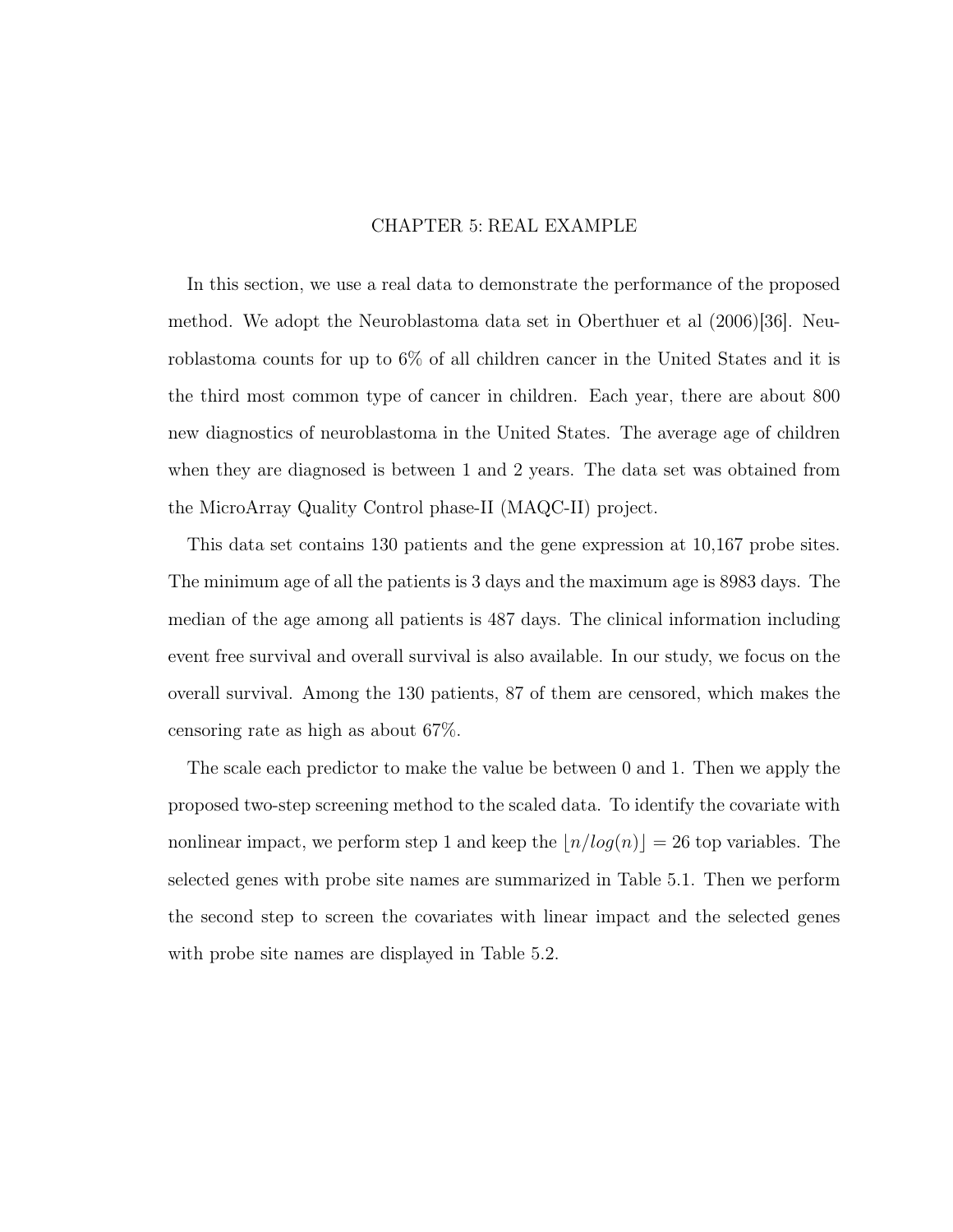| AF275813 | RNASEP1     | NDUFA1         | AL133022 |
|----------|-------------|----------------|----------|
| FLJ20516 | I 960852    | AB075859       | LOC93081 |
| MRPL3    | LOC134492   | SPINK2         | WDR12    |
| I 959809 | AF060511    | Hs94090.1      | EEF1E1   |
| Hs406351 | PRDX4       | <b>MGC5528</b> | MMP7     |
| ARL2     | <b>GMNN</b> | UBL1           | QRSL1    |
| GA.J     | E2F3        |                |          |

Table 5.1: Probe site names of genes selected by step 1 screening.

Table 5.2: Probe site names of genes selected by step 2 screening.

| NNG1 exon5 | NUDT <sub>5</sub> | SLC25A5         | <b>AHCY</b>  |
|------------|-------------------|-----------------|--------------|
| STK6       | MCTS1             | C14 or f 166    | NM 017669    |
| AF117235   | AL133641          | ENST00000317847 | SSRP1        |
| Nup37      | HSPC163           | NOLA1           | <b>PAICS</b> |
| BC006406   | <b>SNRPE</b>      | <b>SNRPG</b>    | Hs155462.1   |
| Hs108854.8 | AHCY.1            | SSR4            | <b>PX19</b>  |
| PPAT.1     | AK057899          |                 |              |

We apply LASSO method for Cox's proportional model (Tibshirani, 1997) with the covariates selected in the two-step screening. Table 5.3 reports the 8 genes with probe site names that are kept in the final model.

Table 5.3: Probe site names of genes kept in the final model.

| SLC25A5 |                   | NUDT5 NM 017669 AF117235 |                        |
|---------|-------------------|--------------------------|------------------------|
|         | FLJ20516 LOC93081 | MRPL3                    | H <sub>s</sub> 94090.1 |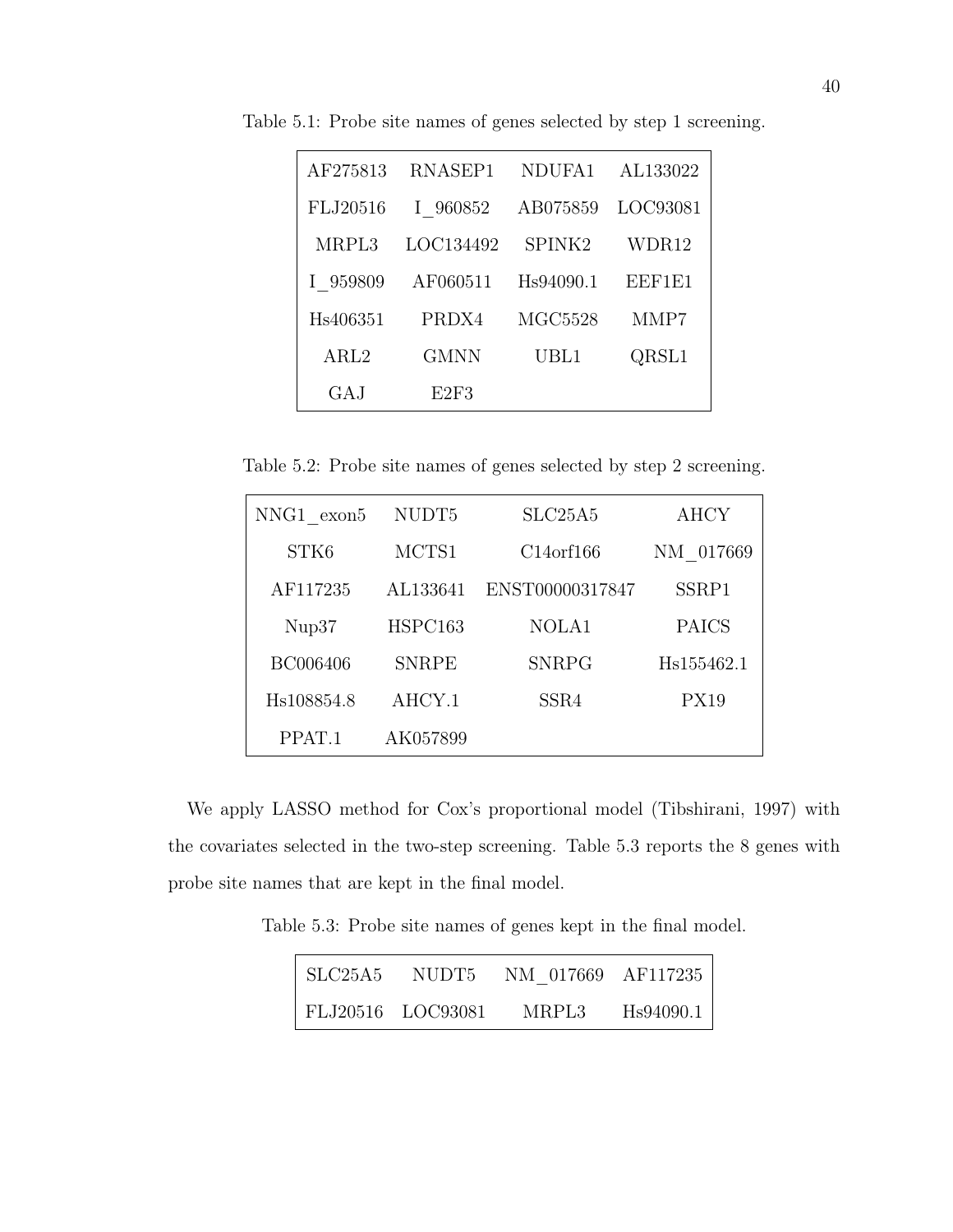To obtain the confidence intervals of parameters, we take 1000 bootstrap samples from the empirical cumulative distribution of the sample (Burr, 1994)[37] The consistency of this approach was proved by Jiang  $(2011)|38|$ . That is, each time we randomly select n indexes with replacement from  $\{1, \ldots, n\}$ , denoted by  $B^*$ , and form the corresponding bootstrap sample  $\{T_l, \delta_l, X_{lk}\}_{l \in B^*}$  based on the index. For the covariates with linear impacts, we calculate the standard deviations of the estimators of the coefficients and construct the confidence intervals as shown in Table 5.4. For the covariates with nonlinear impacts, we construct the 95% CIs for the estimation of the risk function  $\psi(\cdot)$ . The estimated risk effect along with the 95% point-wise confidence interval for each selected gene is plotted in Figure 5.1. We can tell that the hazard does not present a linear combination of the covariates. These plots indicate that the nonparametric estimate and the standard error estimates achieve satisfactory performance.

| Probe ID                         | Estimated   | Standard error | LCI       | <b>UCI</b> |
|----------------------------------|-------------|----------------|-----------|------------|
|                                  | coefficient |                |           |            |
| SLC <sub>25</sub> A <sub>5</sub> | 4.1958      | 0.3782         | 3.4546    | 4.9371     |
| NUDT <sub>5</sub>                | 2.4012      | 0.3452         | 1.7246    | 3.0778     |
| NM 017669                        | 2.9499      | 0.2764         | 2.4082    | 3.4916     |
| AF117235                         | $-0.1726$   | 0.2926         | $-0.7461$ | 0.4009     |

Table 5.4: Estimated parameters of selected covariates with linear impact. LCI and UCI are the lower and upper bounds of the 95% confidence interval, respectively.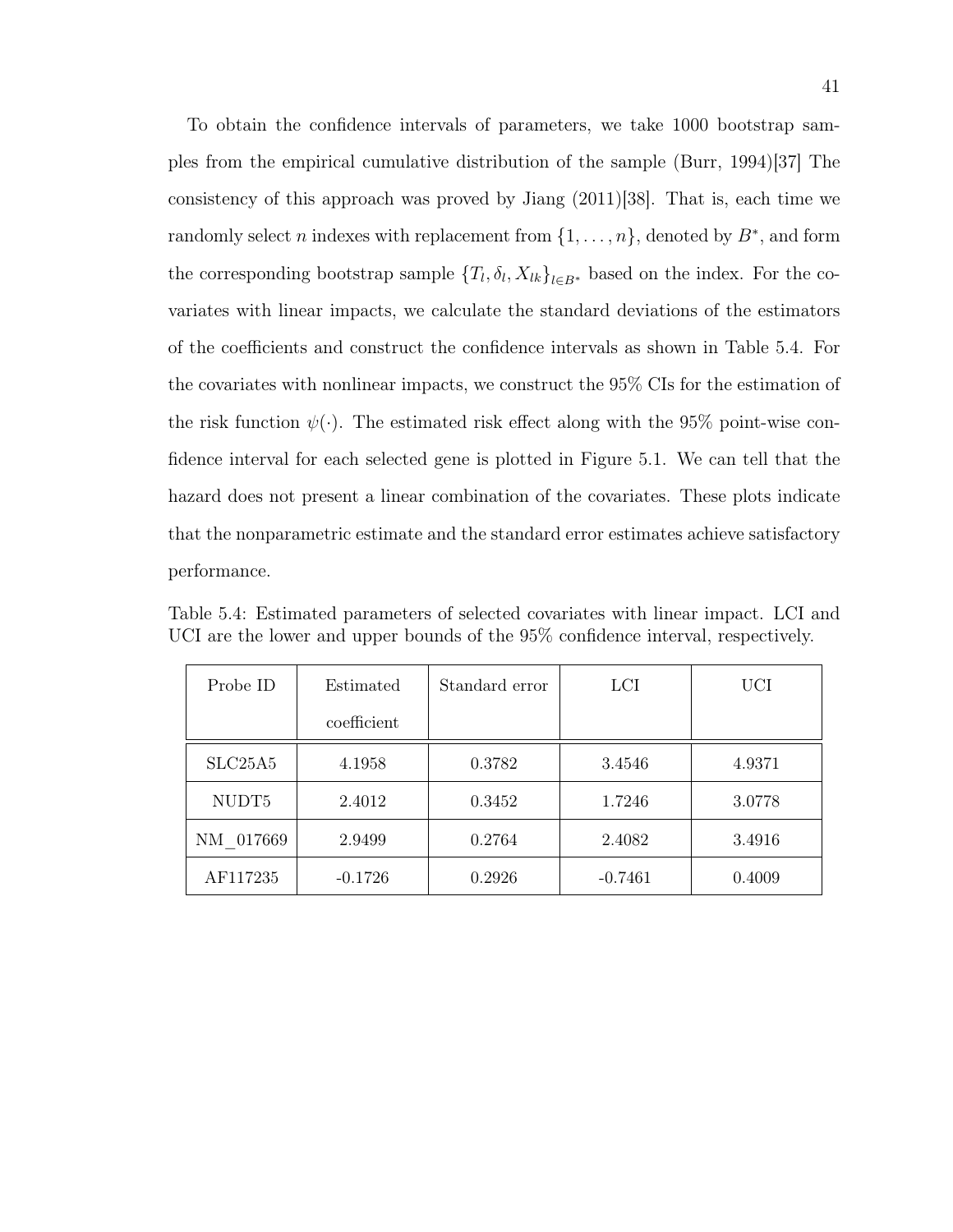

Figure 5.1: Estimated risk effect of selected nonlinear impact covariates. Black solid lines are the estimates and blue dashed lines are 95% confidence intervals.

Next, we try to provide more insight into the importance of the eight selected genes. The log partial likelihood of Cox's proportional model fitted with the eight genes is -130.4526. We remove one gene at each time, refit the Cox's proportional model, and compute the log partial likelihood of the refit model. The results together with the corresponding likelihood ratio test are summarized in Table 5.5. All the likelihood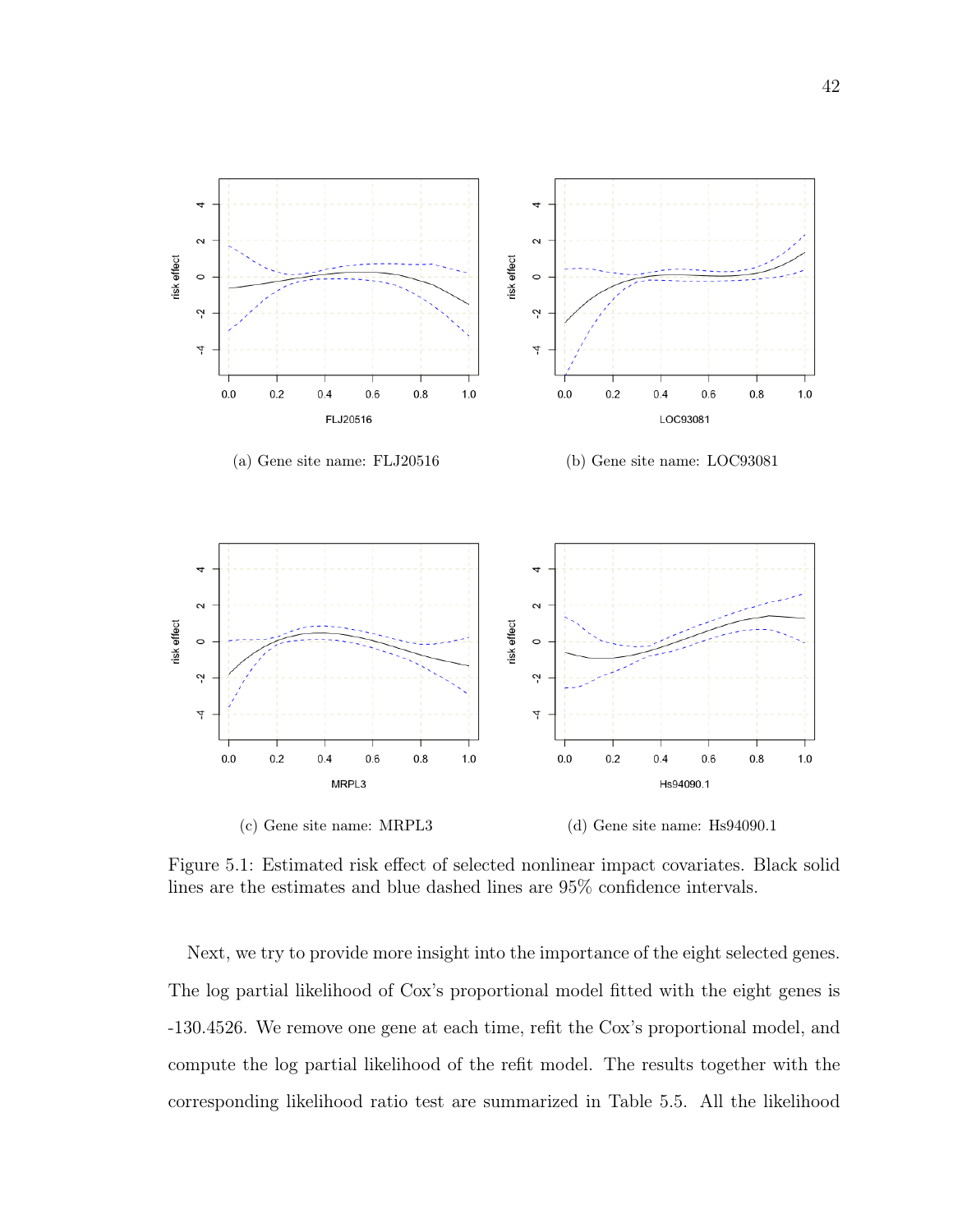ratio test values are significantly greater than the critical value 3.841, the  $\chi^2$  square value with degree of freedom 1 and 5% significance level and we conclude that the selected 8 genes are very important.

| Probe ID of removed gene | Log partial | Likelihood |
|--------------------------|-------------|------------|
|                          | likelihood  | ratio test |
| SLC25A5                  | -135.6423   | 10.379298  |
| NUDT <sub>5</sub>        | $-137.2219$ | 13.538451  |
| NM 017669                | $-136.0623$ | 11.219315  |
| AF117235                 | -133.9759   | 7.046618   |
| FLJ20516                 | -135.9180   | 10.930835  |
| LOC93081                 | -138.4352   | 15.965157  |
| MRPL3                    | $-134.7404$ | 8.575468   |
| Hs94090.1                | $-134.7404$ | 7.046010   |

Table 5.5: Partial likelihood and likelihood ratio test of removing selected gene.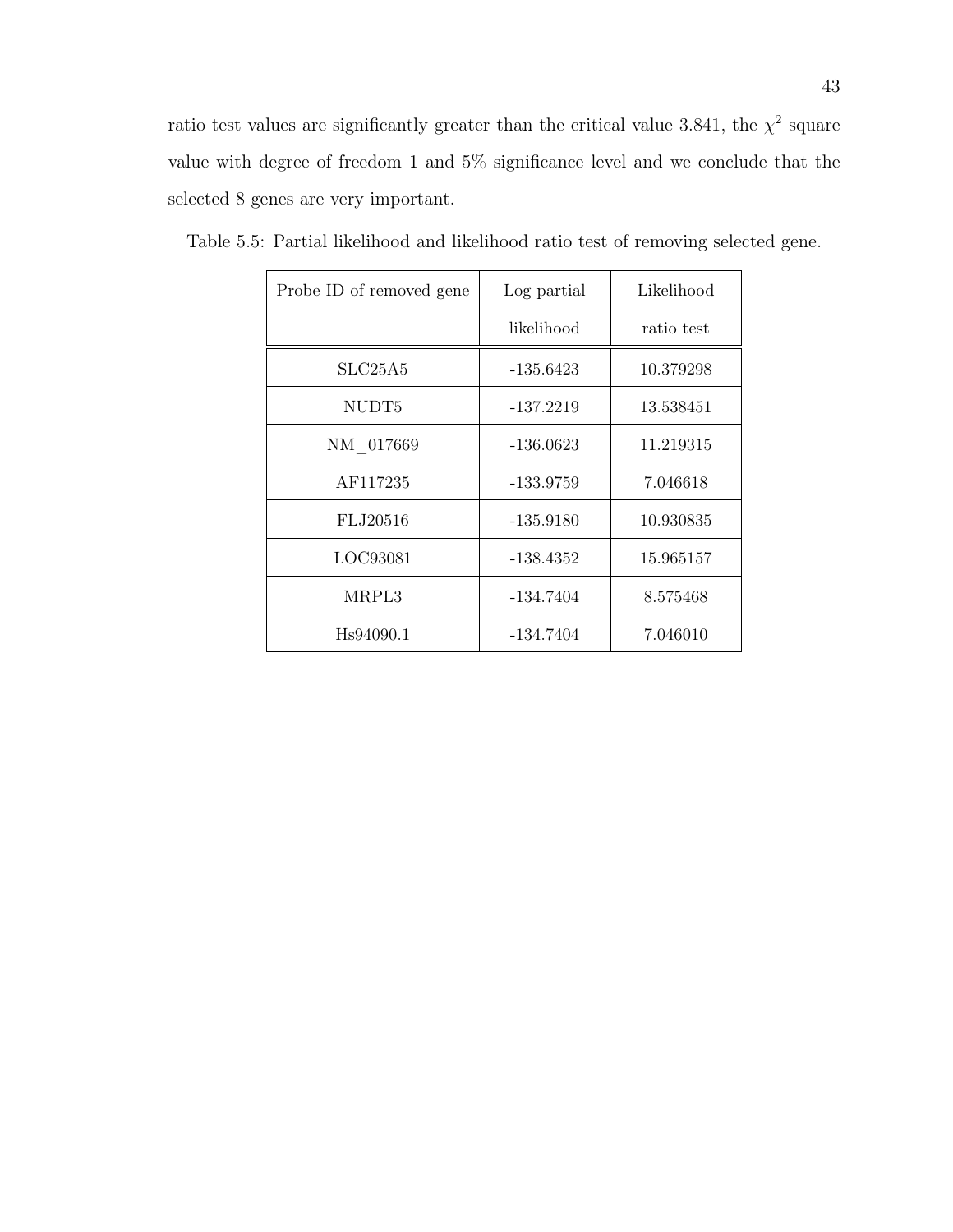# CHAPTER 6: DISCUSSIONS

In this research, we propose a non-linearity measure to quantify the nonlinear impact of the covariates for Cox's proportional model with nonparametric additive risk effect. Then we introduce a two-step screening procedure to quickly reduce the dimensionality for ultra high dimensional data. We further establish the theoretical property that the nonlinear step screening possesses the sure independent screening property. Moreover, we derive the influence function for nonparametric Cox's proportional model and it can speed up the screening process dramatically. Simulation studies are carried out to assess the performance of the proposed screening procedure. We also use the Neuroblastoma data to shed more light on the application of the proposed screening method on real data.

Our future research work includes but not limited to the following two aspects. First, we can develop an IC for the 2nd step screening and compare it with the current one. Further, we can establish the theoretical result of the whole two-step screening. Second, it is interesting to investigate the post-selection statistical inference of the selected model. Some key works about this topic are Fithian et al. (2015)[39] and Tibshirani et al. (2016)[40].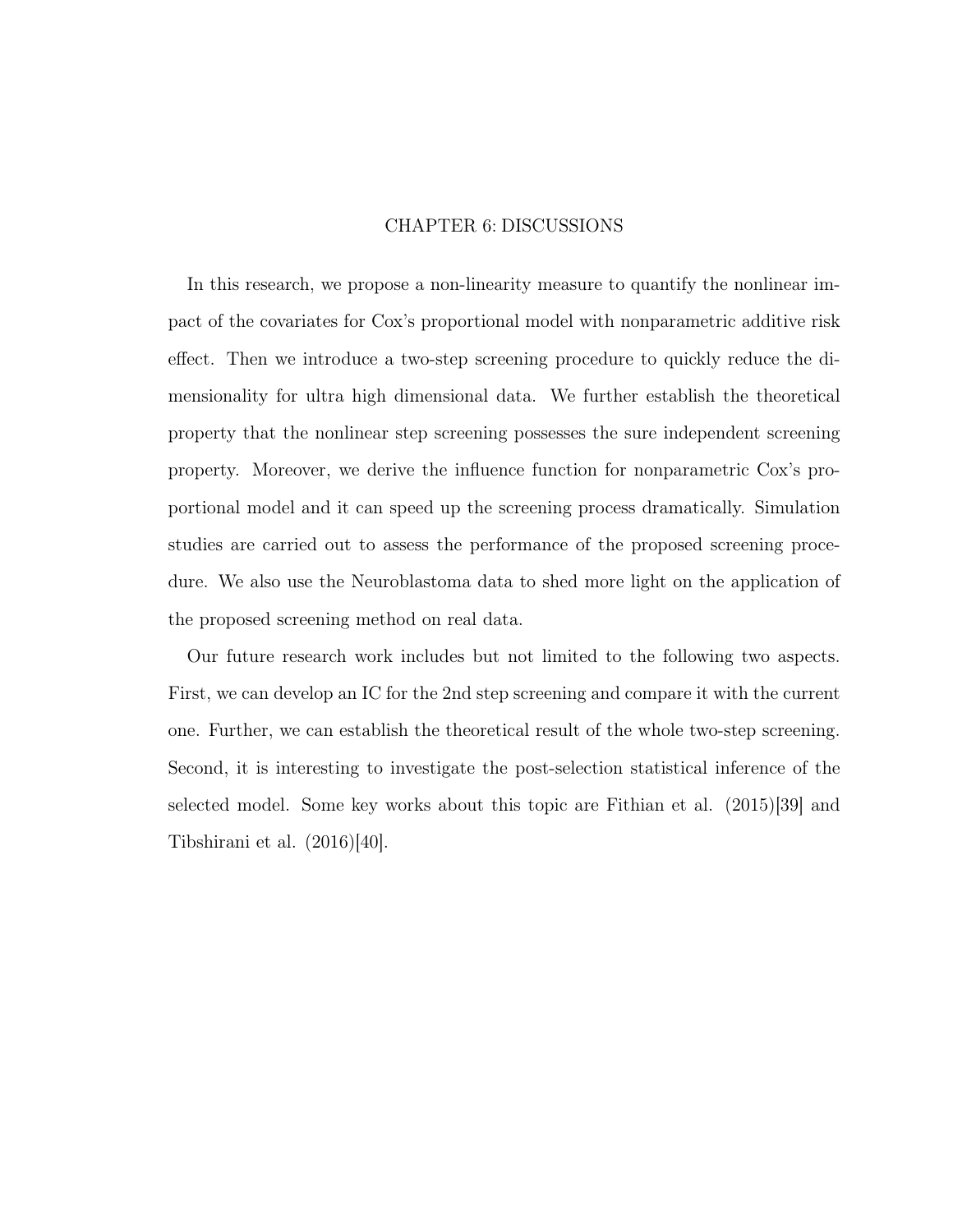## Bibliography

- [1] D. R. Cox, "Regression models and life-tables," Journal of the Royal Statistical Society: Series B (Methodological), vol. 34, no. 2, pp. 187–202, 1972.
- [2] T. Fleming and D. Harrington, "Counting processes and survival analysis john wiley  $\&$  sons," Inc. New York, 1991.
- [3] P. Anderson, Ø. Borgan, R. Gill, and N. Keiding, "Statistical models based on counting processes," Biometrics, vol. 24, pp. 100–101, 1993.
- [4] D. Faraggi and R. Simon, "Large sample bayesian inference on the parameters of the proportional hazard models," Statistics in medicine, vol. 16, no. 22, pp. 2573– 2585, 1997.
- [5] K. H. Lee, S. Chakraborty, J. Sun, et al., "Bayesian variable selection in semiparametric proportional hazards model for high dimensional survival data," The International Journal of Biostatistics, vol. 7, no. 1, pp. 1–32, 2011.
- [6] H. Akaike, "A new look at the statistical model identification," IEEE transactions on automatic control, vol. 19, no. 6, pp. 716–723, 1974.
- [7] G. Schwarz *et al.*, "Estimating the dimension of a model," The annals of statistics, vol. 6, no. 2, pp. 461–464, 1978.
- [8] L. Breiman, "Bagging predictors," Machine learning, vol. 24, no. 2, pp. 123–140, 1996.
- [9] R. Tibshirani, "The lasso method for variable selection in the cox model," Statistics in medicine, vol. 16, no. 4, pp. 385–395, 1997.
- [10] J. Fan and R. Li, "Variable selection via nonconcave penalized likelihood and its oracle properties," Journal of the American statistical Association, vol. 96, no. 456, pp. 1348–1360, 2001.
- [11] J. Fan and R. Li, "Variable selection for cox's proportional hazards model and frailty model," Annals of Statistics, pp. 74–99, 2002.
- [12] J. Cai, J. Fan, R. Li, and H. Zhou, "Variable selection for multivariate failure time data," Biometrika, vol. 92, no. 2, pp. 303–316, 2005.
- [13] H. H. Zhang and W. Lu, "Adaptive lasso for cox's proportional hazards model," Biometrika, vol. 94, no. 3, pp. 691–703, 2007.
- [14] J. Fan, I. Gijbels, M. King, et al., "Local likelihood and local partial likelihood in hazard regression," The Annals of Statistics, vol. 25, no. 4, pp. 1661–1690, 1997.
- [15] T. Hastie and R. Tibshirani, "Exploring the nature of covariate effects in the proportional hazards model," Biometrics, pp. 1005–1016, 1990.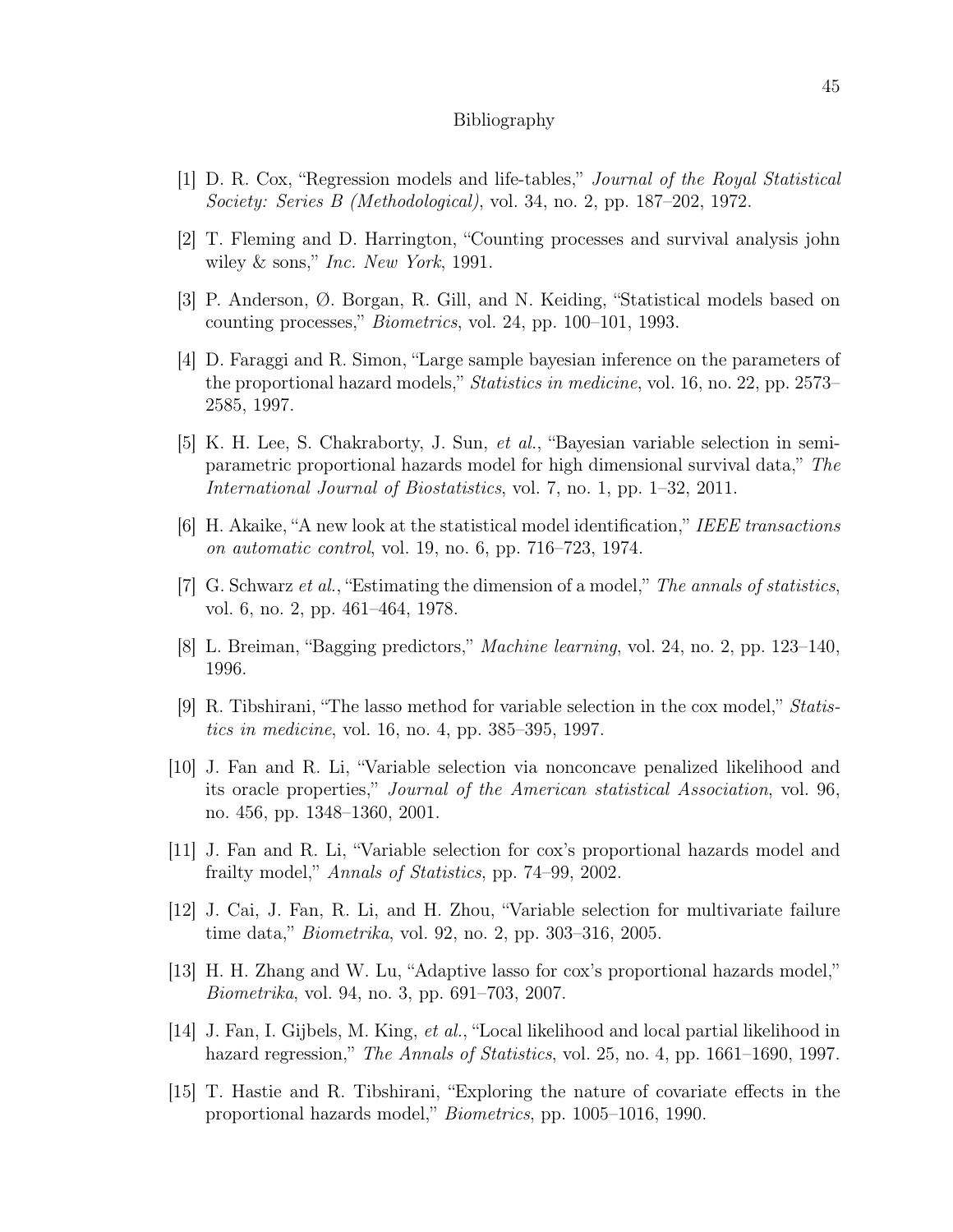- [16] R. J. Gray, "Flexible methods for analyzing survival data using splines, with applications to breast cancer prognosis," Journal of the American Statistical Association, vol. 87, no. 420, pp. 942–951, 1992.
- [17] R. J. Gray, "Spline-based tests in survival analysis," Biometrics, pp. 640–652, 1994.
- [18] J. Fan and J. Lv, "Sure independence screening for ultrahigh dimensional feature space," Journal of the Royal Statistical Society: Series B (Statistical Methodol $oqy$ , vol. 70, no. 5, pp. 849–911, 2008.
- [19] J. Bradic, J. Fan, and J. Jiang, "Regularization for cox's proportional hazards model with np-dimensionality," Annals of statistics, vol. 39, no. 6, p. 3092, 2011.
- [20] J. Huang, T. Sun, Z. Ying, Y. Yu, and C.-H. Zhang, "Oracle inequalities for the lasso in the cox model," Annals of statistics, vol. 41, no. 3, p. 1142, 2013.
- [21] J. Fan, R. Song, et al., "Sure independence screening in generalized linear models with np-dimensionality," The Annals of Statistics, vol. 38, no. 6, pp. 3567–3604, 2010.
- [22] J. Fan, Y. Feng, and R. Song, "Nonparametric independence screening in sparse ultra-high-dimensional additive models," Journal of the American Statistical Association, vol. 106, no. 494, pp. 544–557, 2011.
- [23] J. Liu, R. Li, and R. Wu, "Feature selection for varying coefficient models with ultrahigh-dimensional covariates," Journal of the American Statistical Association, vol. 109, no. 505, pp. 266–274, 2014.
- [24] X. He, L. Wang, H. G. Hong, et al., "Quantile-adaptive model-free variable screening for high-dimensional heterogeneous data," The Annals of Statistics, vol. 41, no. 1, pp. 342–369, 2013.
- [25] Y. Wu and G. Yin, "Conditional quantile screening in ultrahigh-dimensional heterogeneous data," *Biometrika*, vol. 102, no. 1, pp. 65–76, 2015.
- [26] S. D. Zhao and Y. Li, "Principled sure independence screening for cox models with ultra-high-dimensional covariates," Journal of multivariate analysis, vol. 105, no. 1, pp. 397–411, 2012.
- [27] J. Habbema, H. JDF, K. Van den Broek, et al., "A stepwise discriminant analysis program using density estimation.," 1974.
- [28] D. R. Cox, "Partial likelihood," Biometrika, vol. 62, no. 2, pp. 269–276, 1975.
- [29] N. Breslow, "Covariance analysis of censored survival data," Biometrics, pp. 89– 99, 1974.
- [30] R. Tibshirani and T. Hastie, "Local likelihood estimation," Journal of the American Statistical Association, vol. 82, no. 398, pp. 559–567, 1987.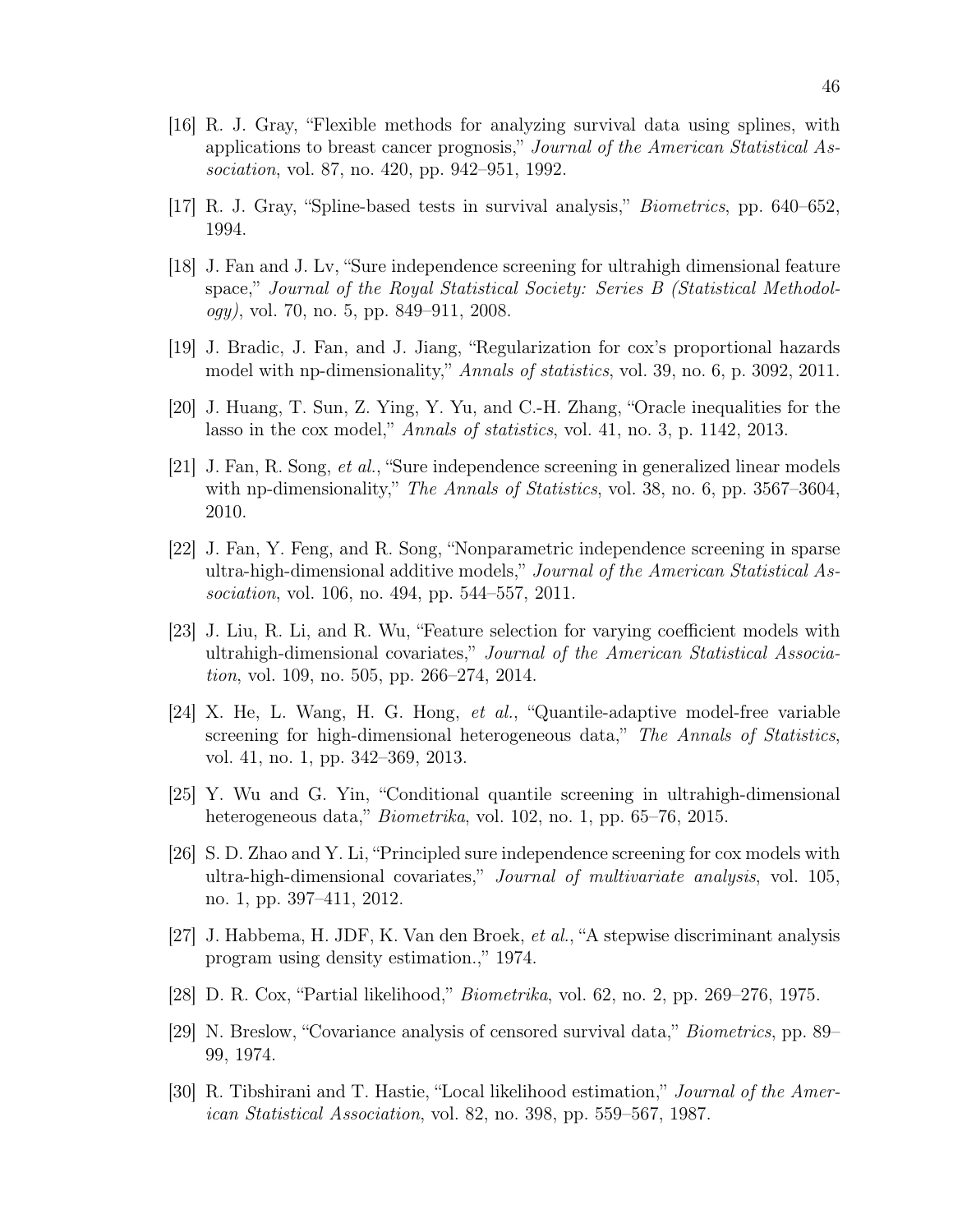- [31] J. A. Nelder and R. W. Wedderburn, "Generalized linear models," Journal of the Royal Statistical Society: Series A (General), vol. 135, no. 3, pp. 370–384, 1972.
- [32] C. Loader, Local regression and likelihood. Springer Science & Business Media, 2006.
- [33] R. D. Cook, "Detection of influential observation in linear regression," Technometrics, vol. 19, no. 1, pp. 15–18, 1977.
- [34] Y. Feng, Y. Wu, and L. A. Stefanski, "Nonparametric independence screening via favored smoothing bandwidth," Journal of Statistical Planning and Inference, vol. 197, pp. 1–14, 2018.
- [35] N. Reid and H. Crépeau, "Influence functions for proportional hazards regression," Biometrika, vol. 72, no. 1, pp. 1–9, 1985.
- [36] A. Oberthuer, F. Berthold, P. Warnat, B. Hero, Y. Kahlert, R. Spitz, K. Ernestus, R. Konig, S. Haas, R. Eils, et al., "Customized oligonucleotide microarray gene expression–based classification of neuroblastoma patients outperforms current clinical risk stratification," Journal of clinical oncology, vol. 24, no. 31, pp. 5070–5078, 2006.
- [37] D. Burr, "A comparison of certain bootstrap confidence intervals in the cox model," Journal of the American Statistical Association, vol. 89, no. 428, pp. 1290–1302, 1994.
- [38] J. Jiang and X. Jiang, "Inference for partly linear additive cox models," Statistica Sinica, pp. 901–921, 2011.
- [39] W. Fithian, D. Sun, and J. Taylor, "Optimal inference after model selection," arXiv preprint arXiv:1410.2597, 2014.
- [40] R. J. Tibshirani, J. Taylor, R. Lockhart, and R. Tibshirani, "Exact post-selection inference for sequential regression procedures," Journal of the American Statistical Association, vol. 111, no. 514, pp. 600–620, 2016.
- [41] A. W. Van Der Vaart and J. A. Wellner, "Weak convergence," in Weak convergence and empirical processes, pp. 16–28, Springer, 1996.
- [42] S. van de Geer, "Exponential inequalities for martingales, with application to maximum likelihood estimation for counting processes," The Annals of Statistics, pp. 1779–1801, 1995.
- [43] W. S. Krasker and R. E. Welsch, "Efficient bounded-influence regression estimation," Journal of the American statistical Association, vol. 77, no. 379, pp. 595– 604, 1982.
- [44] F. R. Hampel, "The influence curve and its role in robust estimation," Journal of the american statistical association, vol. 69, no. 346, pp. 383–393, 1974.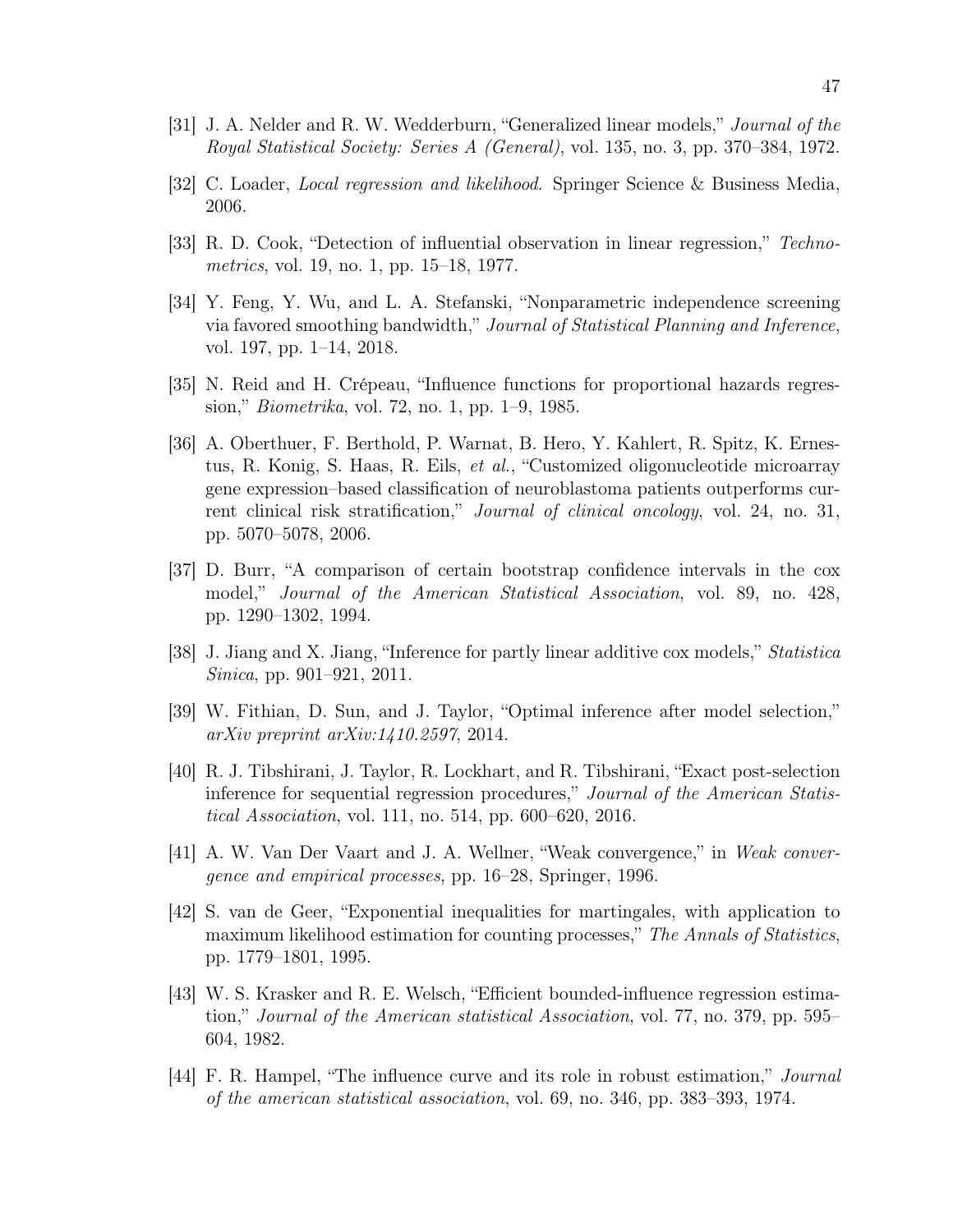# APPENDIX A: CONDITIONS

The following regularity conditions are needed for our asymptotic results. Note that conditions 1 to 5 are similar to those in Fan and Gijbels  $(1997)|14|$ . Conditions 6 and 7 are imposed to facilitate the development of the uniform deviation results of  $\xi_k$ , which is summarized in Theorem 2. Specifically, condition 7 is the consequence of martingale representation of the score function for the Cox model. Condition 8 is needed to establish the uniform deviation result of the penalty term in IC. Condition 9 assures that the signals of the covariates with nonlinear impact and those of the covariates with linear impact are separable.

**Condition 1.** The kernel function  $K(\cdot) \geq 0$  is a bounded density function with compact support. Let  $\mu_1 = \int uK(u)du$  and  $v_1 = \int u^2k(u)du - \mu_1^2$ .

**Condition 2.** The function  $\psi(\cdot)$  has a continuous second-order derivative around the point  $x$ .

**Condition 3.** The density function  $f(\cdot)$  of X is continuous as at the point x and  $f(x) > 0.$ 

**Condition 4.** The conditional probability  $P(u|\cdot)$  is equi-continuous at point x.

**Condition 5.** Bandwidth h satisfies  $nh \to \infty$  and  $nh^5$  is bounded.

**Condition 6.** There exists a compact neighborhood  $\beta$  of 0 that satisfies each of the conditions.

1) On  $\mathcal{B} \times [0, \tau] \times [0, 1]$ , there exists scalar, vector and matrix function  $s_k^{(l)}$  $\binom{l}{k}$  such that,

$$
\sup_{0 \le u \le \tau} \sup_{\alpha \in \mathcal{B}_1} \left\| S_{nk}^{(l)}(\boldsymbol{\alpha}_k, u) - s_k^{(l)}(\boldsymbol{\alpha}_k, u) \right\| \to 0
$$

as  $n \to \infty$  for  $\alpha_k \in \mathcal{B}_1$ ,  $\mathcal{B}_1 \in \mathcal{B}$ ,  $l = 0, 1, 2$ .

2) Suppose that  $C_{nk} = \sup_{0 \le u \le \tau} |E_{nk}(0, u) - \mu_1|$ , then there exits constant c such that  $\sup_k C_{nk} < c$  almost surely.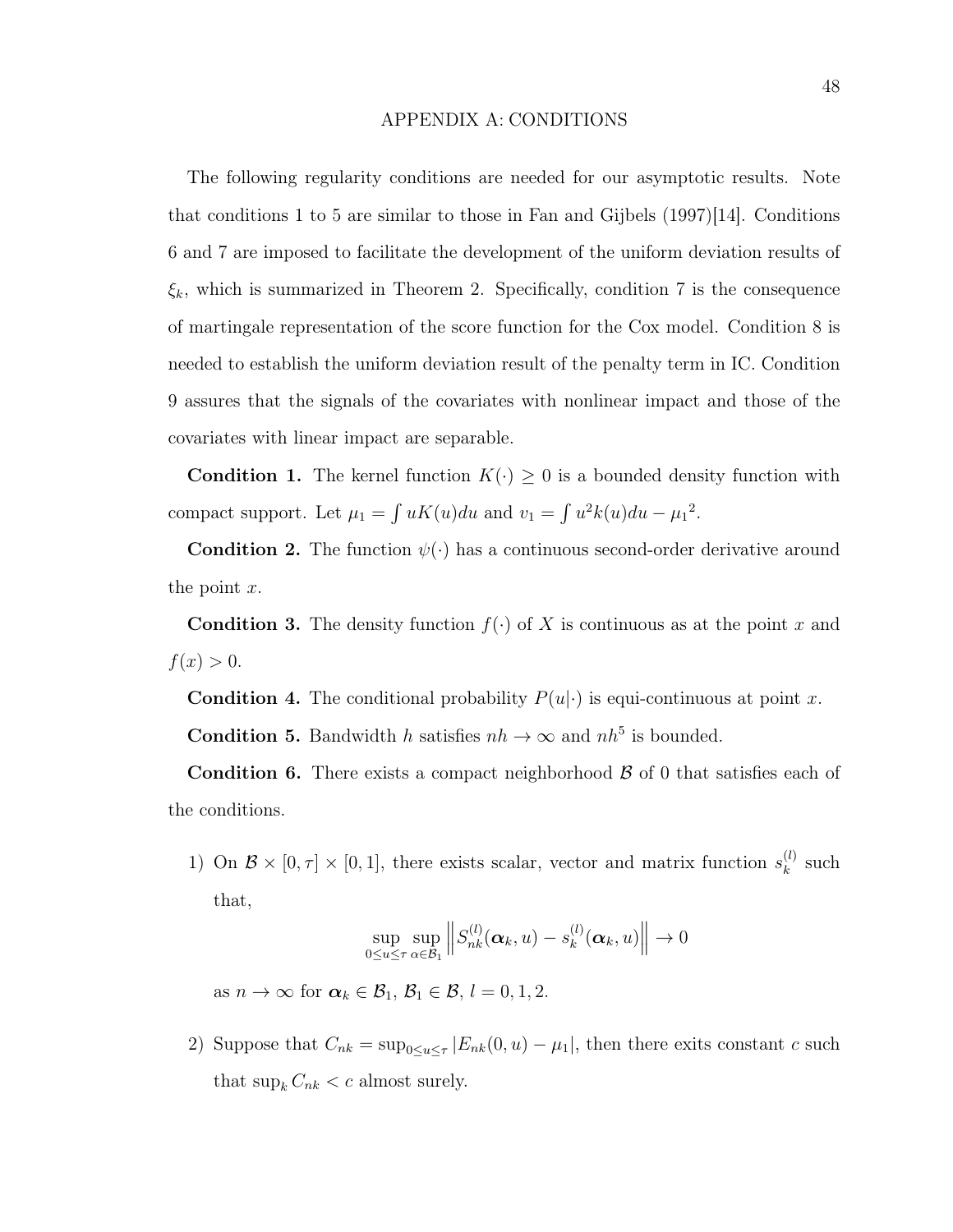**Condition 7.** Define  $\epsilon_{ik} = \int_0^{\tau} K_h(X_{ik} - x)(U_{ik} - \mu_1)dM_{ik}(u)$ . Suppose  $\epsilon_{ik}$  satisfies the Cramer condition, that is,

$$
E|\epsilon_{ik}|^m \leq m! M^{m-2} \sigma_k^2/2
$$

for all k, where  $m \ge 2$ , M is a positive constant and  $\sigma_k^2 = var(\epsilon_{ik}) < \infty$ .

**Condition 8.** Let  $P_{ik}^* = \delta_i \tilde{\Sigma}_k(\tau, X_{ik})^{-1} G_{ik}/D_{ik} - \Omega_k$ . Assume  $E|P_{ik}^*|^m < m!M^{m-2}v_i/2$ for every  $m \geq 2$  and all *i* and some constants M and  $v_i$ .

**Condition 9.** There exists sequences  $\tilde{C}_n$  and  $\tilde{D}_n$  such that  $\tilde{C}_n \gg (\frac{logp}{n})$  $\left(\frac{\log p}{n}\right)^{\frac{1}{5}} \geq \widetilde{D}_n.$ For all  $k \in S$ ,  $E\{\delta[\psi_k(x_k) - \log(s_{0k}(z))] \} - E\{\delta[x_k\hat{\beta}_k - \log(s_{0k}^*(z))] \} > \tilde{C}_n$  and for all  $k \notin S$ ,  $E\{\delta[\psi_k(x_k) - log(s_{0k}(z))] \} - E\{\delta[x_k\tilde{\beta}_k - log(s_{0k}^*(z))] \} < \tilde{D}_n$ .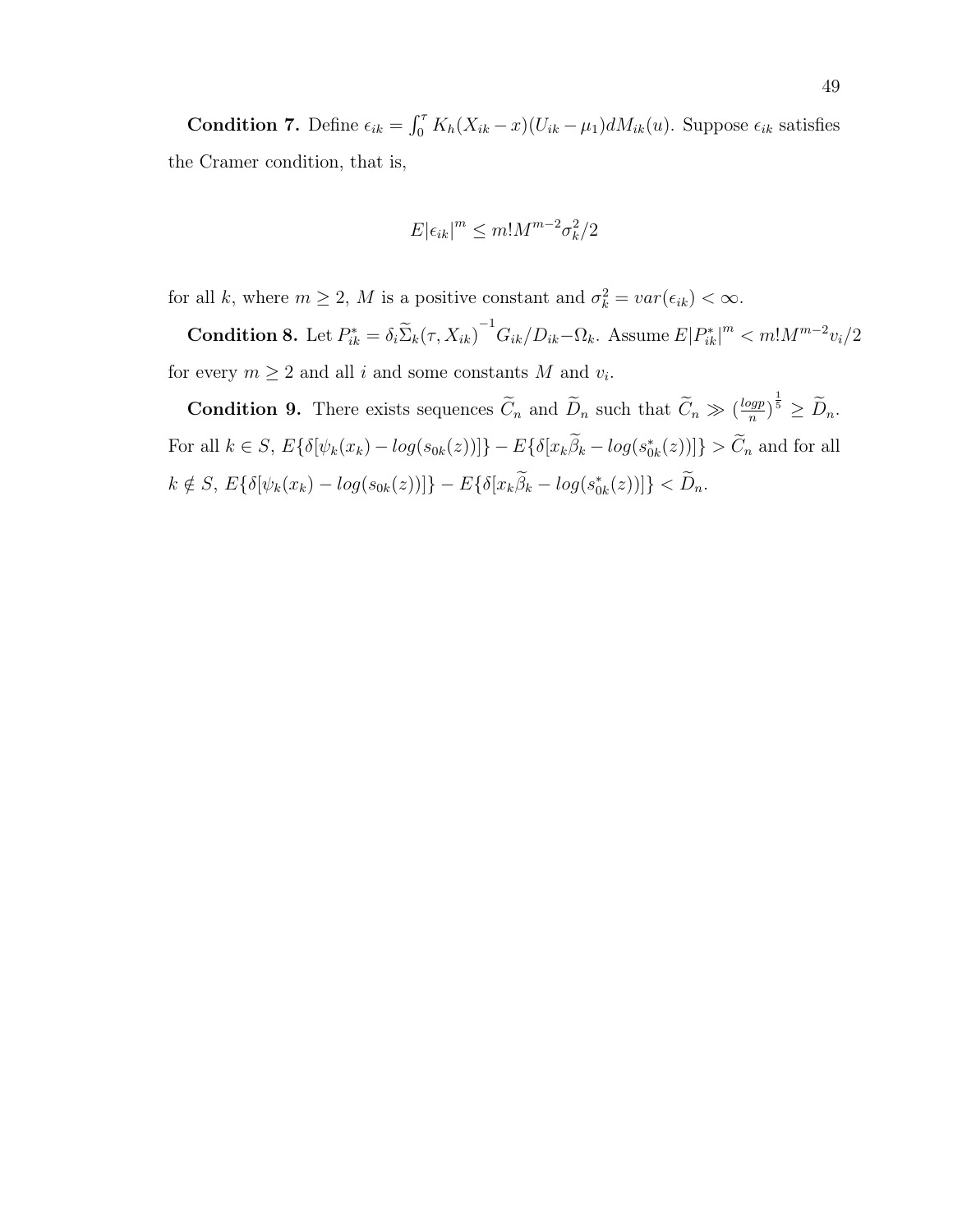# APPENDIX B: PROOFS OF THEOREMS

To facilitate our arguments for proofs, we first introduce some lemmas and propositions.

Lemma 1. (Besrstein's inequality, Lemma 2.2.11, Van Der Vaar and Wellner (1996)[41]). Let  $Y_1, \ldots, Y_n$  be independent random variables with zero mean such that  $E[Y_i]^m \leq m! M^{m-2}v_i/2$ , for every  $m \geq 2$  (and all i) and some constants M and  $v_i$ . Then

$$
P(|Y_1 + ... Y_n| > x) \le 2exp{-x^2/(2(v+Mx))},
$$

for  $v > v_1 + \ldots + v_n$ .

**Lemma 2.** (Lemma 1, Fan and Gijbels  $(1997)[14]$ ). Suppose that function K is bounded and compactly supported. If  $g(\cdot)$  is continuous at the point x and  $P(t|\cdot)$  is equi-contious at the point x and  $h \to 0$  in such a way that  $nh/log(n) \to \infty$ , then

$$
\sup_{0 \le t \le \tau} |c_n(t) - c(t)| \stackrel{\text{P}}{\longrightarrow} 0,
$$

where  $c_n(t) = \frac{1}{n} \sum_{i=1}^n Y_i(t) g(X_i) K_h(X_i - x)$ , and  $c(t) = f(x) g(x) P(t|x) \int K(u) du$ with  $Y_i(t) = \mathcal{I}(Z_i \geq t)$ .

**Lemma 3.** (Martingale Inequality, Van de Geer (1995)[42]). Let  $\{M_t\}_{t\geq 0}$  be a locally square integrable martingale with respect to the filtration  $\{\mathcal{F}_t\}_{t\geq 0}$ . Denote the jump of  $\{M_t\}$  by  $\Delta M_t = M_t - M_{t^-}$  and the predictable variation by  $V_t = \langle M_t \rangle$ . Suppose that  $|\Delta M_t| \leq m$  for all  $t > 0$  and some  $0 \leq m < \infty$ . Then for each  $a > 0$ ,  $b > 0$ ,

$$
P(M_t \ge a \text{ and } V_t^2 \le b^2 \text{ for some t}) \le \exp\left\{\frac{-a^2}{2(am+b^2)}\right\}.
$$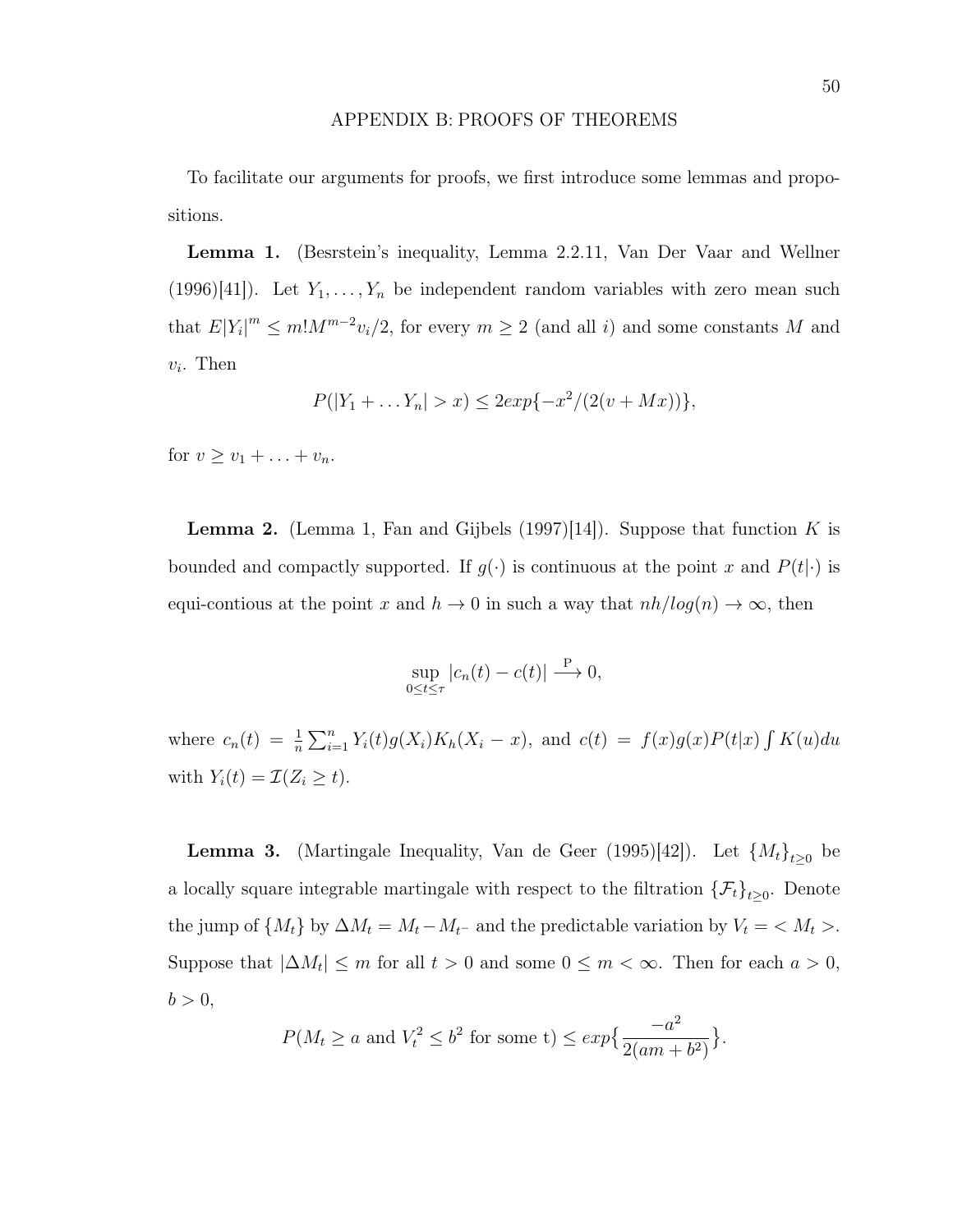Next we study the uniform property of  $\mathcal{L}(\hat{\psi}_k)$  defined in (2.12), where  $\mathcal{L}(\cdot)$  denotes the global partial likelihood.

**Proposition 1.** Assume Conditions 1-7 holds. We define  $\hat{\psi}_k(x)$  as the estimator of local partial likelihood of Cox's proportional model estimated at point x. And for  $k = 1, \cdots, d$ , we define

$$
\mathcal{L}(\hat{\psi}_k) = \frac{1}{n} \sum_{i=1}^n \delta_i [\hat{\psi}_k(X_{ik}) - \log \{ \sum_{j=1}^n Y_j(Z_i) \exp(\hat{\psi}_k(X_{jk})) \}],
$$
  

$$
\mathcal{L}(\psi_k) = \frac{1}{n} \sum_{i=1}^n \delta_i [\psi_k(X_{ik}) - \log \{ \sum_{j=1}^n Y_j(Z_i) \exp(\psi_k(X_{jk})) \}],
$$

where  $\boldsymbol{\psi}_k = (\psi_k(X_{1k}), \cdots, \psi_k(X_{nk}))^T$  is the true risk function. There exists a set  $\mathcal{A}_1$ with  $P(\mathcal{A}_1) \to 1$  and a constant  $A_1 > 0$  such that on set  $\mathcal{A}_1$ , for  $k = 1, ..., d$ ,

$$
|\mathcal{L}(\hat{\psi}_k) - \mathcal{L}(\psi_k)| \leq A_1 a_n^*,
$$

where  $a_n^* = \sqrt{\frac{log p}{nh^3}} + h$ .

*Proof.* It follows from Theorem 3 that there exists a set  $A_1$  with  $P(A_1) \rightarrow 1$  such that on set  $\mathcal{A}_1$ , for  $k = 1, ..., d$  and any  $i = 1, ..., n$ ,

$$
|\hat{\psi}_k(X_{ik}) - \psi_k(X_{ik})| \le a_n^*.
$$

Define

$$
\hat{L}_{ik} = \delta_i \big[ \hat{\psi}_k(X_{ik}) - \log \{ \sum_{j=1}^n Y_j(Z_i) \exp(\hat{\psi}_k(X_{jk})) \} \big]
$$

and

$$
L_{ik} = \delta_i \big[ \psi_k(X_{ik}) - \log \{ \sum_{j=1}^n Y_j(Z_i) \exp(\psi_k(X_{jk})) \} \big]
$$

.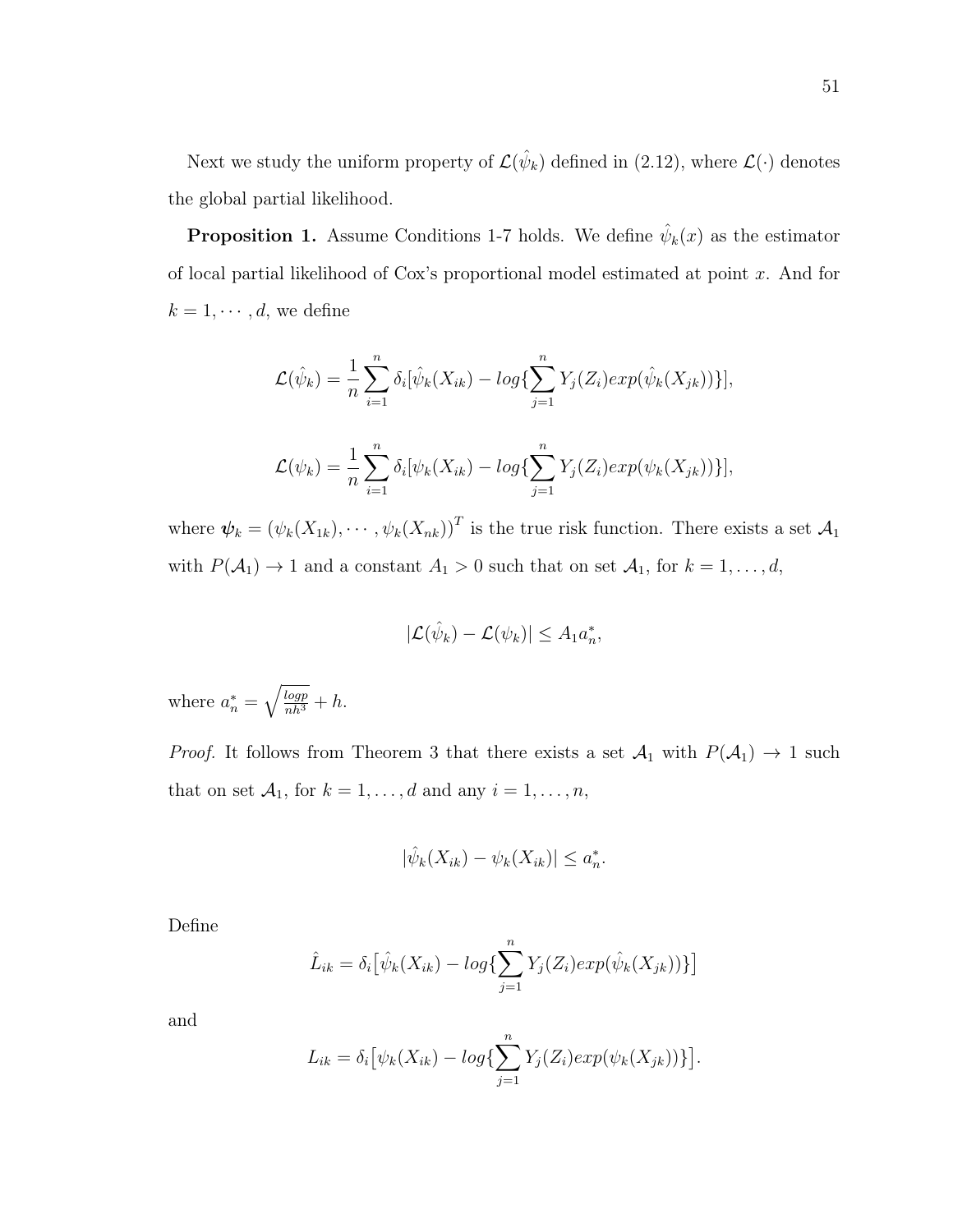Then

$$
|\mathcal{L}(\hat{\psi}_k) - \mathcal{L}(\psi_k)| \leq \frac{1}{n} \sum_{i=1}^n |\hat{L}_{ik} - L_{ik}|.
$$

We observe that

$$
\left| \hat{L}_{ik} - L_{ik} \right| \leq \left| \delta_i [\hat{\psi}_k(X_{ik}) - \psi_k(X_{ik}) - \log \{ \sum_{j=1}^n Y_j(Z_i) \exp(\hat{\psi}_k(X_{jk})) \} + \log \{ \sum_{j=1}^n Y_j(Z_i) \exp(\psi_k(X_{jk})) \} \right|
$$
  

$$
\leq \left| [\hat{\psi}_k(X_{ik}) - \psi_k(X_{ik})] \right| + \left| \log \{ \frac{\sum_{j=1}^n Y_j(Z_i) \exp(\psi_k(X_{jk}))}{\sum_{j=1}^n Y_j(Z_i) \exp(\hat{\psi}_k(X_{jk}))} \} \right|.
$$

Since

$$
\log\{\frac{\sum_{j=1}^{n} Y_j(Z_i) \exp(\psi_k(X_{jk}))}{\sum_{j=1}^{n} Y_j(Z_i) \exp(\hat{\psi}_k(X_{jk}))}\} = \log\{\sum_{j=1}^{n} Y_j(Z_i) \exp[\psi_k(X_{jk}) - \hat{\psi}_k(X_{jk})] \exp(\hat{\psi}_k(X_{jk}))\}
$$
  

$$
- \log\{\sum_{j=1}^{n} Y_j(Z_i) \exp(\hat{\psi}_k(X_{jk}))\}
$$
  

$$
\leq \log\{\exp(a_n^*) \frac{\sum_{j=1}^{n} Y_j(Z_i) \exp(\hat{\psi}_k(X_{jk}))}{\sum_{j=1}^{n} Y_j(Z_i) \exp(\hat{\psi}_k(X_{jk}))}\}
$$
  

$$
= a_n^*.
$$

Then, we get

$$
\left| \hat{L}_{ik} - L_{ik} \right| \le \left| \left[ \hat{\psi}_k(X_{ik}) - \psi_k(X_{ik}) \right] \right| + a_n^*
$$
  

$$
\le 2a_n^*.
$$

As a result, on set  $\mathcal{A}_1$ , there exist a constant  $A_1 > 0$  such that  $|\hat{\psi}_k(X_{ik}) - \psi_k(X_{ik})| \leq$  $A_1 a_n^*$  for  $k = 1, ..., d$ .  $\Box$ 

Proposition 2. We now define

$$
S_{0k}(Z_i) = \frac{1}{n} \sum_{j=1}^n Y_j(Z_i) exp(\psi_k(X_{jk})) \text{ and } s_{0k}(z) = E\{Y(z) exp(\psi_k(x_k))\}.
$$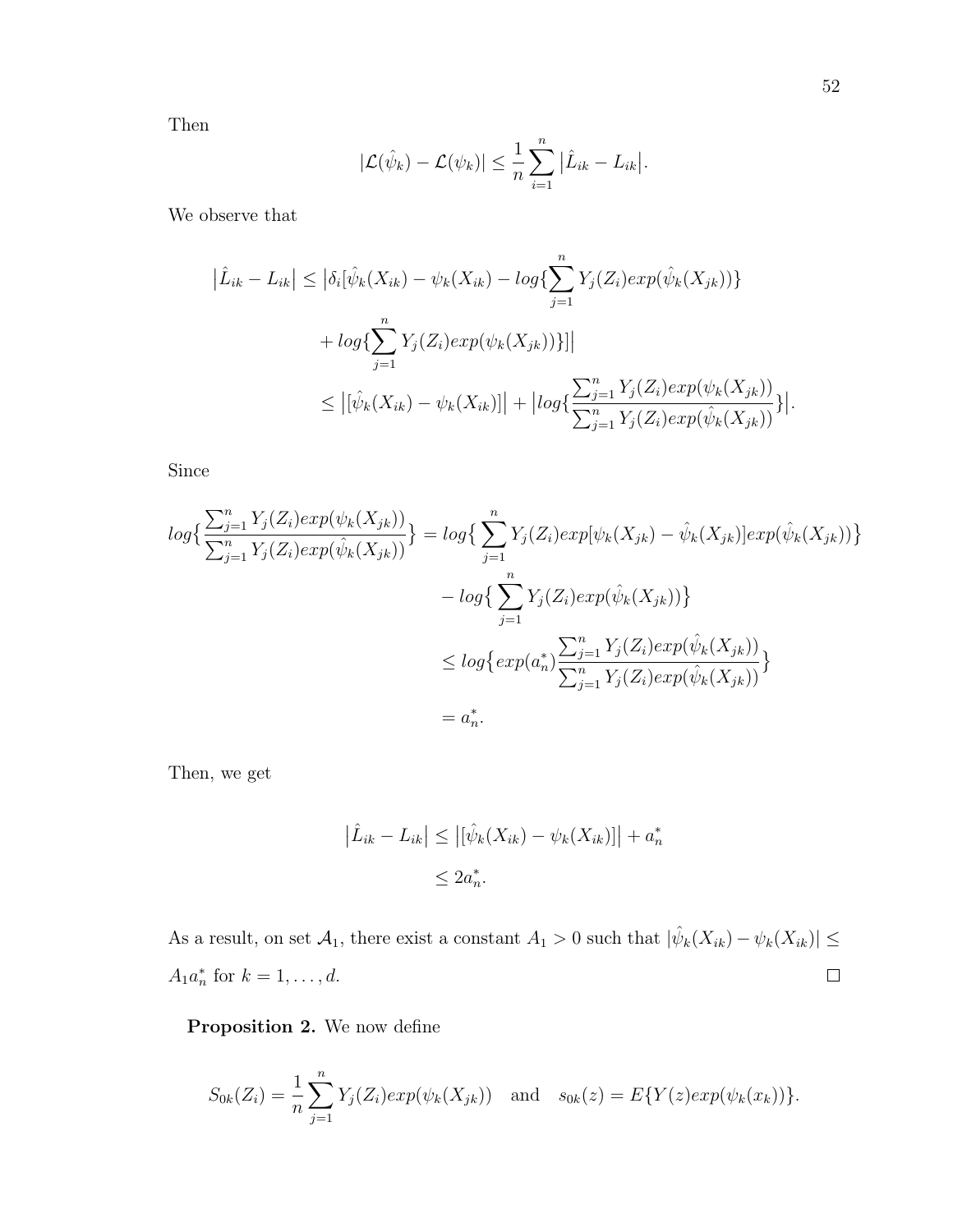Then

$$
\mathcal{L}(\boldsymbol{\psi}_k) = -log(n)E\delta(1+o_p(1)) + E\{\delta[\psi_k(x_k) - log(s_{0k}(z))]\},
$$

where  $\mathcal{L}(\cdot)$  denotes the global partial likelihood.

*Proof.* Based on the definition of  $\mathcal{L}(\cdot)$  in 2.12, we have

$$
\mathcal{L}(\psi_k) = \frac{1}{n} \sum_{i=1}^n \delta_i \big[ \psi_k(X_{ik}) - \log \{ \sum_{j=1}^n Y_j(Z_i) \exp(\psi_k(X_{jk})) \} \big]
$$
  
= 
$$
\frac{1}{n} \sum_{i=1}^n \delta_i \big[ \psi_k(X_{ik}) - \log \{ \frac{1}{n} \sum_{j=1}^n Y_j(Z_i) \exp(\psi_k(X_{jk})) \} - \log(n) \big]
$$
  
= 
$$
- \log(n) E \delta(1 + o_p(1)) + \frac{1}{n} \sum_{i=1}^n \delta_i \big[ \psi_k(X_{ik}) - \log(s_{0k}(z)) + \log \frac{s_{0k}(z)}{S_{0k}(Z_i)} \big].
$$

Since  $s_{0k}(z)/S_{0k}(Z_i) \stackrel{\text{P}}{\longrightarrow} 1$ , then we prove that

$$
\mathcal{L}(\boldsymbol{\psi}_k) = -log(n)E\delta(1+o_p(1)) + E\{\delta[\psi_k(x_k) - log(s_{0k}(z))]\}.
$$

 $\Box$ 

Next we study the property of the global partial likelihood estimated at  $h = \infty$ . Recall that maximizing the local partial likelihood when  $p = 1$  is equivalent to maximize the global partial likelihood of Cox model with parametric risk effect, thus the estimate of coefficient is a constant. We denote the estimated coefficient by  $\widetilde{\beta}_k$  and the corresponding estimated risk function by  $\widetilde{\psi}_k$ , then we have  $\widetilde{\psi}_k(x) = \widetilde{\beta}_k x$ .

**Proposition 3.** Let  $\widetilde{\psi}_k$  denote the estimated risk function for the case  $h = \infty$ , that is  $\widetilde{\psi}_k = (\widetilde{\psi}_k(X_{1k}), \ldots, \widetilde{\psi}_k(X_{nk}))^T$  and  $\widetilde{\psi}_k(X_{ik}) = X_{ik}\widetilde{\beta}_k$  for  $i = 1, \ldots, n$ . We further define

$$
S_{0k}^*(Z_i) = \frac{1}{n} \sum_{j=1}^n Y_j(Z_i) exp(X_{jk} \widetilde{\beta}_k) \text{ and } s_{0k}^*(z) = E[Y(z) exp(x_k \widetilde{\beta}_k)].
$$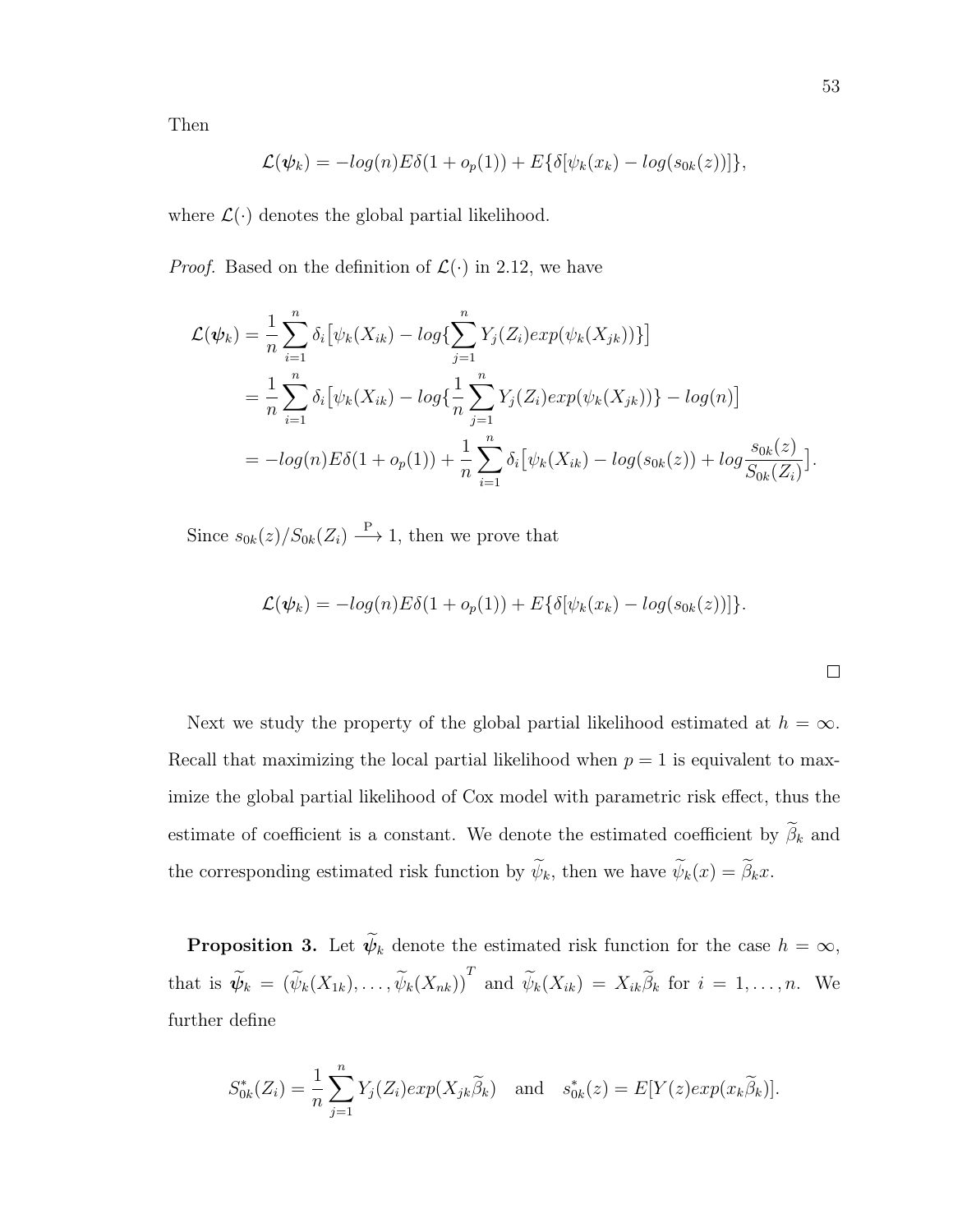Then we get

$$
\mathcal{L}(\widetilde{\psi}_k) = -log(n)E\delta(1 + o_p(1)) + E\{\delta[x_k\widetilde{\beta}_k - log(s_{0k}^*(z))]\}
$$

Proof. Proposition 3 can be proved following the similar arguments as in Proposition 2.  $\hfill \square$ 

Remark. Based on the results of Proposition 2 and Proposition 3, we can reach the following conclusions:

$$
\mathcal{L}(\boldsymbol{\psi}_k) - \mathcal{L}(\widetilde{\boldsymbol{\psi}}_k) = E\{\delta[\psi_k(x_k) - log(s_{0k}(z))]\} - E\{\delta[x_k\widetilde{\beta}_k - log(s^*_{0k}(z))]\}.
$$

- 1. If the true risk function  $\psi_k(\cdot)$  is linear, then  $\mathcal{L}(\psi_k) \mathcal{L}(\widetilde{\psi}_k) = o_p(1)$ .
- 2. If the true risk function  $\psi_k(\cdot)$  is not linear, then  $\mathcal{L}(\psi_k) \mathcal{L}(\widetilde{\psi}_k) \neq 0$ .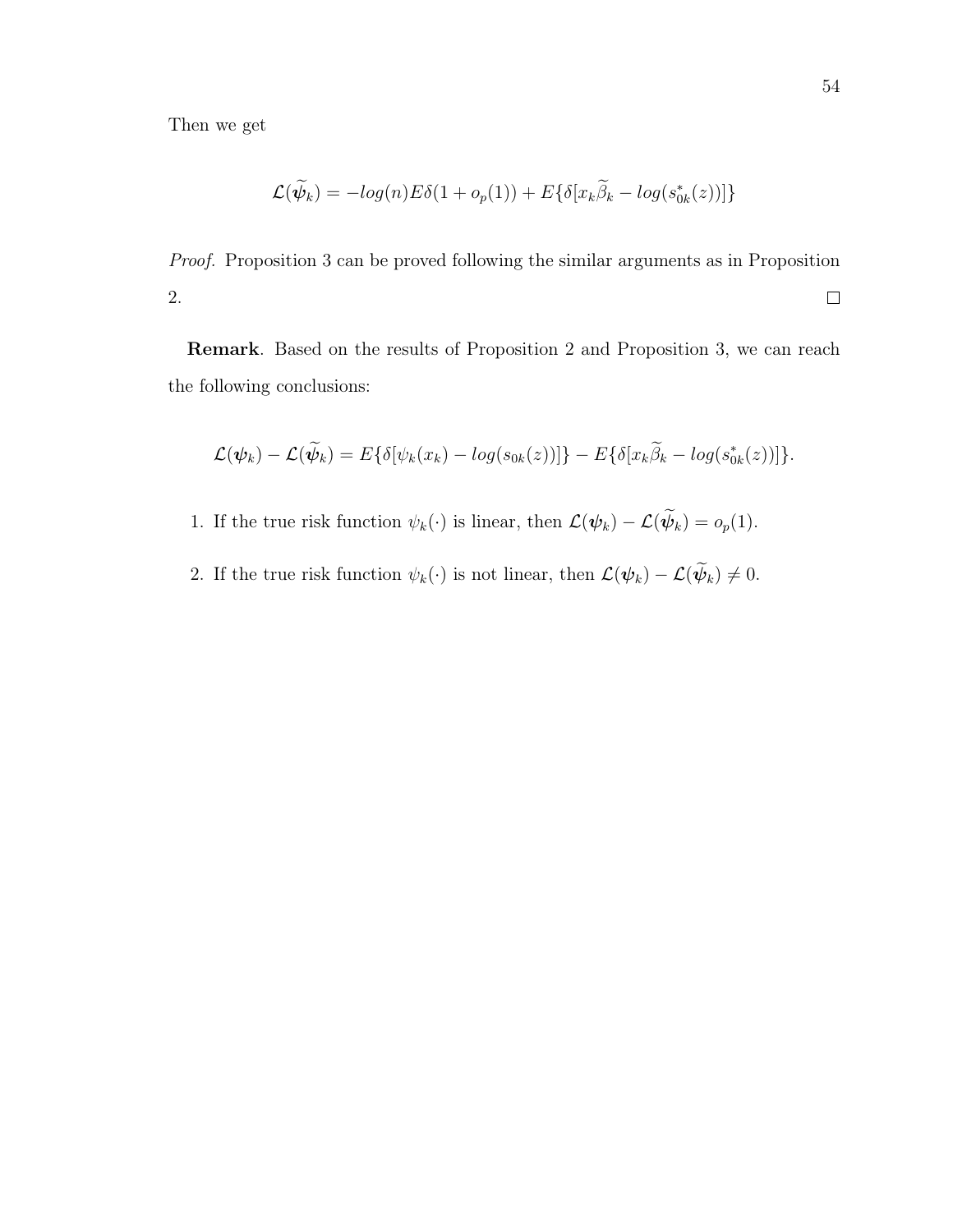# Theorem 1

*Proof.* of Theorem 1. Recall that  $\hat{\alpha}_k$  is the maximizer of

$$
\mathcal{L}_x(\boldsymbol{\alpha}_k, \tau) = \frac{1}{n} \int_o^{\tau} \sum_{i=1}^n K_h(X_{ik} - x) \Big[ \widetilde{X}_{ik}^* \boldsymbol{\beta}_k^0 + \mathbf{U}_{ik}^T \boldsymbol{\alpha}_k - log\Big\{ \sum_{j=1}^n Y_j(Z_i) exp(\widetilde{\mathbf{X}}_{ik}^{*T} + \mathbf{U}_{ik}^T \boldsymbol{\alpha}_k) K_h(X_{jk} - x) \Big\} \Big] dN_i(u).
$$

with respect to  $\alpha_k$  with  $\tau = \infty$ , where  $\tau$  denotes the observation ending time. We consider the local linear estimator, that is,  $p = 1$ , then  $\hat{\alpha}_k$  is a scalar in this case.

Fan (1997) provides the consistency for  $\hat{\alpha}_k$  as

$$
\hat{\alpha}_k \stackrel{\text{P}}{\longrightarrow} 0.
$$

By Taylor Expansion round 0,

$$
0 = \mathcal{L}'_x(\hat{\alpha}_k, \tau) = \mathcal{L}'_x(0, \tau) + \mathcal{L}''_x(\hat{\alpha}_k^*, \tau)(\hat{\alpha}_k - 0),
$$

where  $\hat{\alpha}_k^*$  is between 0 and  $\hat{\alpha}_k$ . Thus,

$$
\hat{\alpha}_k = -\mathcal{L}_x''(\hat{\alpha}_k^*, \tau)^{-1} \mathcal{L}_x'(0, \tau). \tag{B.1}
$$

It is easy to see that  $\hat{\alpha}_k^*$  $\stackrel{\text{P}}{\longrightarrow} 0$ . Under the continuity assumption, we have  $\mathcal{L}''_x(\hat{\alpha}_k^*, \tau) =$  $\mathcal{L}_x''(0,\tau) + o_p(1)$ . Recall that,

$$
\mathcal{L}_x''(\alpha_k, \tau) = -\int_0^{\tau} \frac{S_{nk}^{(2)}(\alpha_k, \tau)S_{nk}^{(0)}(\alpha_k, \tau) - S_{nk}^{(1)}(\alpha_k, \tau)^2}{S_{nk}^{(0)}(\alpha_k, \tau)^2} \frac{1}{n} \sum_{i=1}^n K_h(X_{ik} - x) dN_i(u).
$$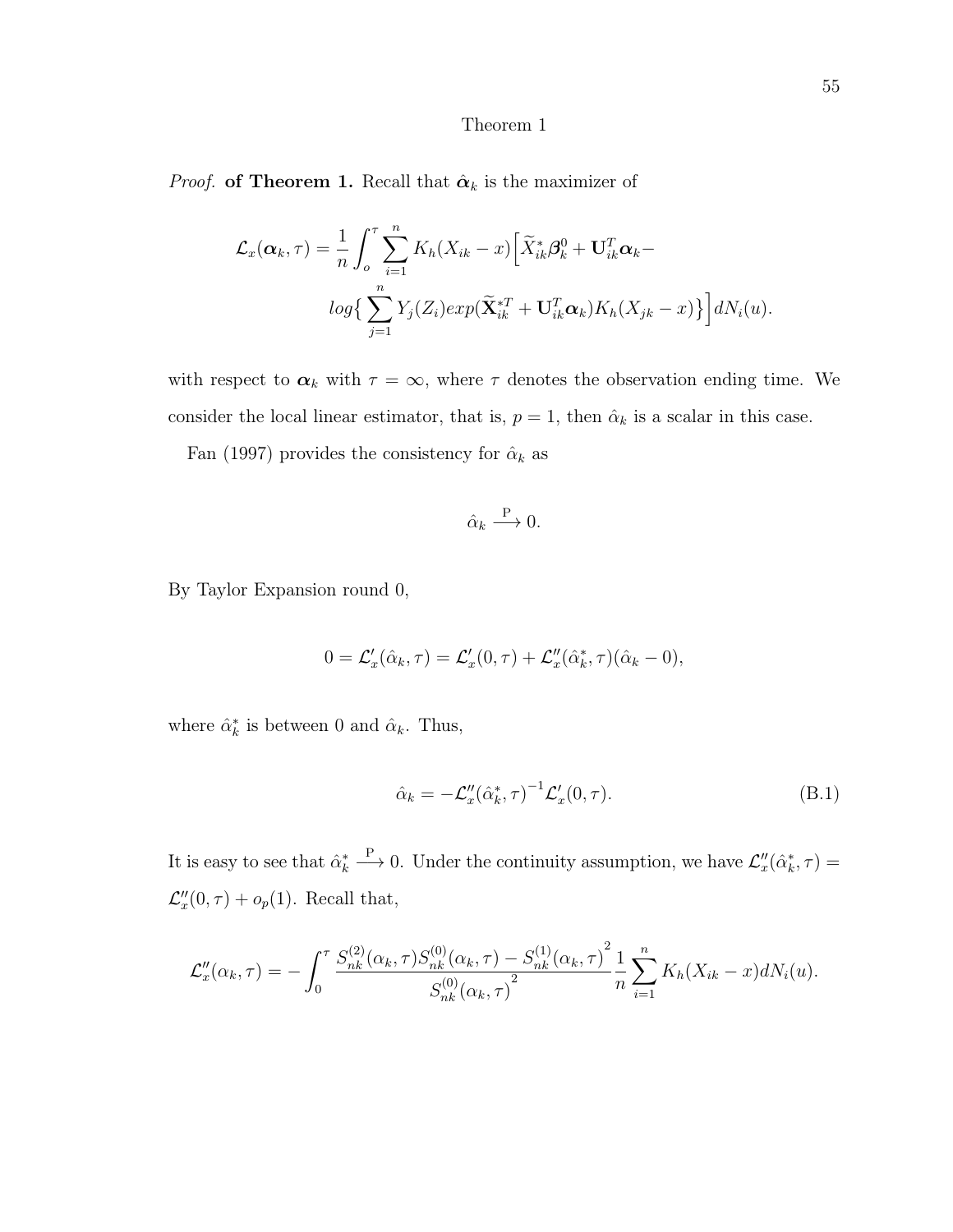By Lemma 2, we have

$$
\sup_{0 \le u \le \tau} \left| \frac{S_{nk}^{(2)}(\alpha_k, \tau) S_{nk}^{(0)}(\alpha_k, \tau) - S_{nk}^{(1)}(\alpha_k, \tau)}{S_{nk}^{(0)}(\alpha_k, \tau)} \right|^2 - v_1 \right| = o_p(1),
$$

where  $v_1 = \int u^2 k(u) du - \mu_1^2$ . Then according to the result in Fan and Gijbels  $(1997)[14]$ , we have

$$
\mathcal{L}_x''(0,\tau) = -v_1 f_k(x) \Psi_k(x) \Lambda_k(\tau,x) + o_p(1) \equiv -\widetilde{\Sigma}_k(\tau,x) + o_p(1). \tag{B.2}
$$

Now we work on  $\mathcal{L}'_x(0, \tau)$ . We see that

$$
\mathcal{L}'_x(0,\tau) = \frac{1}{n} \sum_{i=1}^n \int_0^\tau K_h(X_{ik} - x) \{ U_{ik} - E_{nk}(0,u) \} dN_i(u).
$$
 (B.3)

Since  $M_{ik}(u) = N_i(u) - \int_0^{\tau} Y_i(u) exp{\psi_k(X_{ik})}\}\lambda_0(u) du$  is a martingale with respect to  $\mathcal{F}_{ik}$ . Then we can rewrite (B.3) as

$$
\mathcal{L}'_x(0,\tau) = \frac{1}{n} \sum_{i=1}^n \int_0^\tau K_h(X_{ik} - x) \{ U_{ik} - E_{nk}(0,u) \} dM_{ik}(u) + \frac{1}{n} \sum_{i=1}^n \int_0^\tau K_h(X_{ik} - x) \{ U_{ik} - E_{nk}(0,u) \} Y_i(u) exp{\psi_k(X_{ik})} \lambda_0(u) du.
$$

Denote the first term by  $B_{1k}(\tau, x)$  and the second term by  $B_{2k}(\tau, x)$ . By Lemma 2,

$$
\sup_{0 \le u \le \tau} |E_{nk}(0, u) - \mu_1| \stackrel{\text{P}}{\longrightarrow} 0,
$$

where  $\mu_1 = \int uK(u)du$ . Based on the results in Fan and Gijbels (1997)[14], we get

$$
B_{2k}(\tau, x) = f_k(x)\Psi_k(x)\frac{\psi_k^{(2)}(x)}{2}\Lambda_k(\tau, x)\int K^2(u)(u - \mu_1)u^2 du h^2 + o_p(h^2) = O_p(h^2).
$$
\n(B.4)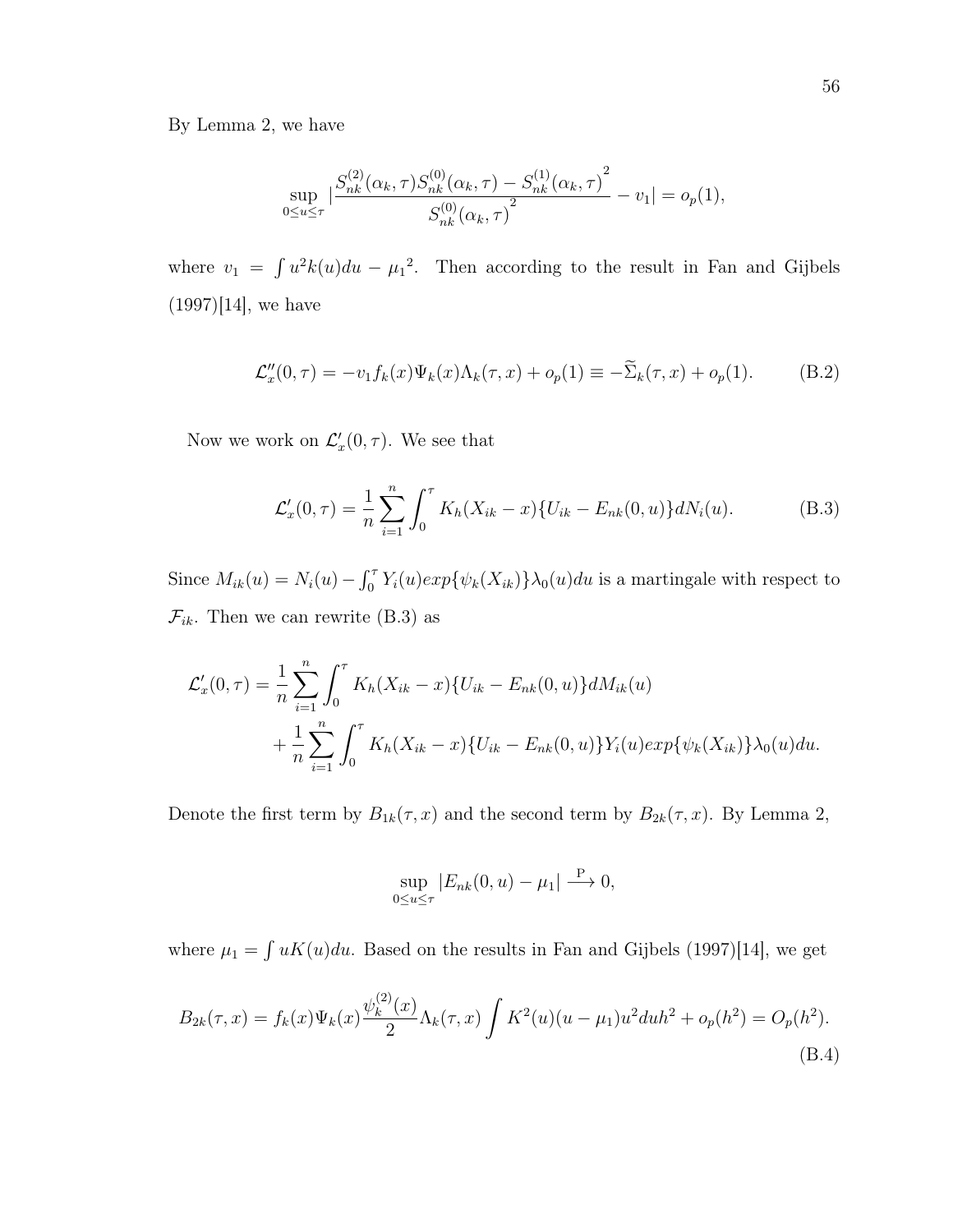Then (B.3) can be written as

$$
\mathcal{L}'_x(0,\tau) = \frac{1}{n} \sum_{i=1}^n \int_0^\tau K_h(X_{ik} - x) \{ U_{ik} - E_{nk}(0,u) \} dM_{ik}(u) + O_p(h^2).
$$
 (B.5)

Combine  $(B.1)$ ,  $(B.2)$  and  $(B.5)$ , we get

$$
\hat{\alpha}_k = \tilde{\Sigma}_k(\tau, x)^{-1} \frac{1}{n} \sum_{i=1}^n \int_0^{\tau} K_h(X_{ik} - x) \{ U_{ik} - E_{nk}(0, u) \} dM_{ik}(u) + O_p(h^2).
$$

Recall  $\xi_k(x) \equiv \sum_{i=1}^n \int_0^{\tau} K_h(X_{ik} - x) \{U_{ik} - E_{nk}(0, u)\} dM_{ik}(u)$ . As a result,

$$
\hat{\alpha}_k = \frac{1}{n} \tilde{\Sigma}_k(\tau, x)^{-1} \xi_k(x) + B_{2k}(\tau, x) = \frac{1}{n} \tilde{\Sigma}_k(\tau, x)^{-1} \xi_k(x) + O_p(h^2).
$$
 (B.6)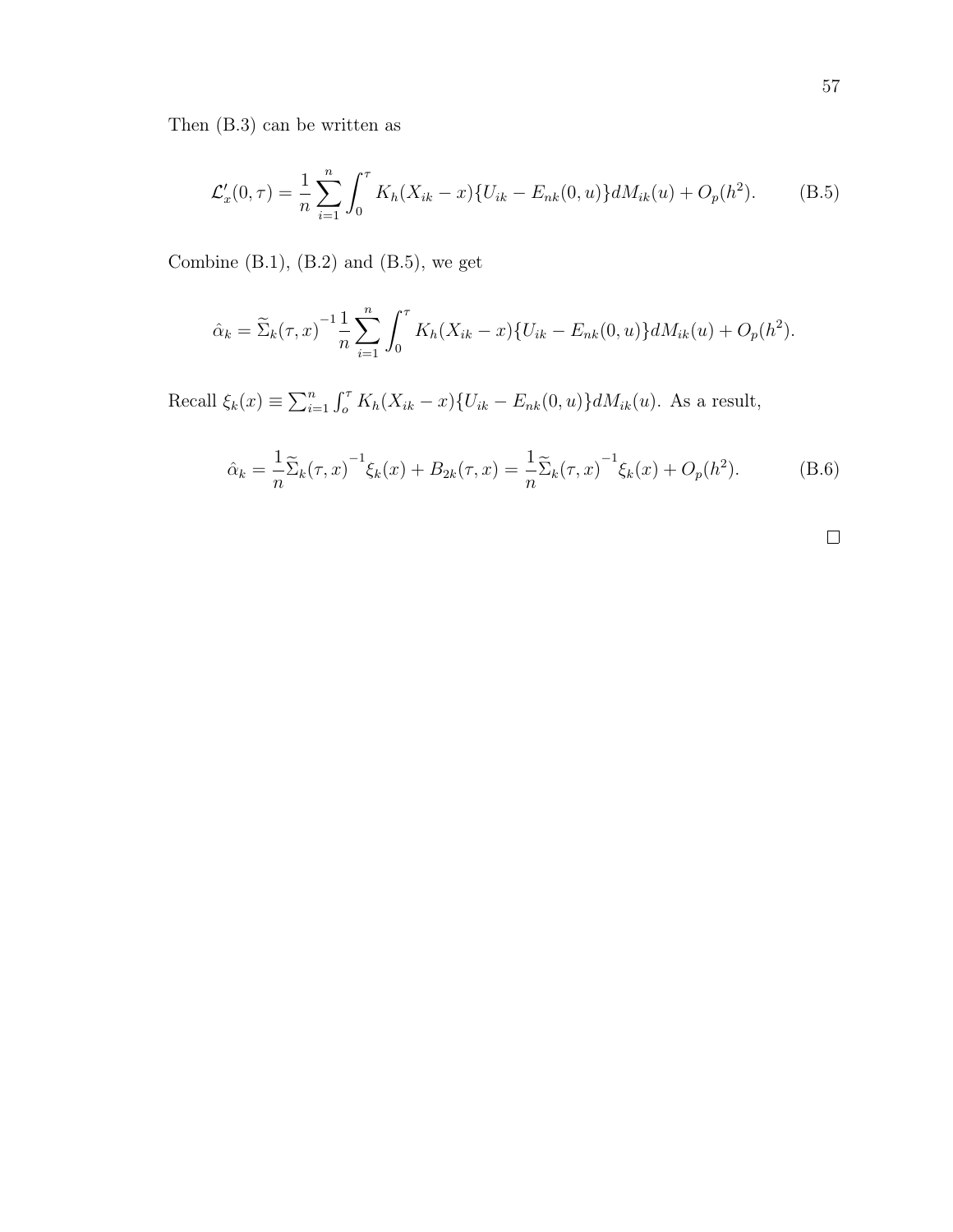#### Theorem 2

*Proof.* of Theorem 2. Recall  $\xi_k(x) = \sum_{i=1}^n \int_0^{\tau} K_h(X_{ik}-x) \{U_{ik}-E_{nk}(0,u)\} dM_{ik}(u)$ . Then  $\xi_k(x)$  can be written as,

$$
\xi_k(x) = \sum_{i=1}^n \int_0^\tau K_h(X_{ik} - x) \{ U_{ik} - \mu_1 \} dM_{ik}(u)
$$
  

$$
- \sum_{i=1}^n \int_0^\tau K_h(X_{ik} - x) \{ E_{nk}(0, u) - \mu_1 \} dM_{ik}(u)
$$
  

$$
\equiv \xi_{k1}(\tau, x) - \xi_{k2}(\tau, x).
$$

To establish the exponential inequality for  $\xi_k(x)$ , we work on establishing the exponential inequalities for  $\xi_{k1}(\tau, x)$  and  $\xi_{k2}(\tau, x)$  in the following.

Note that  $\xi_{k1}(\tau, x) = \sum_{i=1}^n \epsilon_{ik}$ , where  $\{\epsilon_{ik}\}_{i=1}^n$  is a sequence of i.i.d. random variables with mean 0. Then by Condition 7, we have the Berstein's exponential inequality,

$$
P(|\xi_{k1}(x)| > a) \le 2\exp\{-a^2/2(n\sigma_k^2 + Ma)\}.
$$
 (B.7)

Now consider the counting process  $N_i(t)$ . For covariate  $X_k$ , the intensity process is defined as  $\lambda_{ik}(t) = Y_i(t) exp{\psi_k(X_{ik})}\lambda_0(t)$ . The continuous compensator for martingale  $M_i(t)$  is defined as  $\Lambda_{ik}(t) = \int_0^t \lambda_{ik}(u)du$ . We denote  $\bar{\Lambda}_k(t) = \sum_{i=1}^n \Lambda_{ik}(t)$  and by the continuity of compensator, we have  $|\Delta \bar{\Lambda}_k(t)| = 0$ .

Let  $\bar{N}(t) = \sum_{i=1}^{n} N_i(t)$ , then  $\Delta \bar{N}(t) = \sum_{i=1}^{n} \Delta N_i(t)$ , where  $\Delta N_i(t) = N_i(t) - N_i(t^{-})$ indicates the number of events that occurs at time t. Since no two counting process jump at the same time, we have  $|\Delta \bar{N}(t)| \leq 1$ . Note that  $\bar{M}(t) = \bar{N}(t) - \bar{\Lambda}(t)$ , then, we get

$$
|\Delta(h^{\frac{1}{2}}n^{-\frac{1}{2}}\xi_{k2}(u,x))| \leq h^{\frac{1}{2}}n^{-\frac{1}{2}}\max_{i=1,\dots,n}|K_h(X_{ik}-x)|\sup_{0\leq u\leq \tau}|E_{nk}(0,u)-\mu_1|
$$
  

$$
\equiv h^{\frac{1}{2}}n^{-\frac{1}{2}}\max_{i=1,\dots,n}|K_h(X_{ik}-x)|C_{nk}.
$$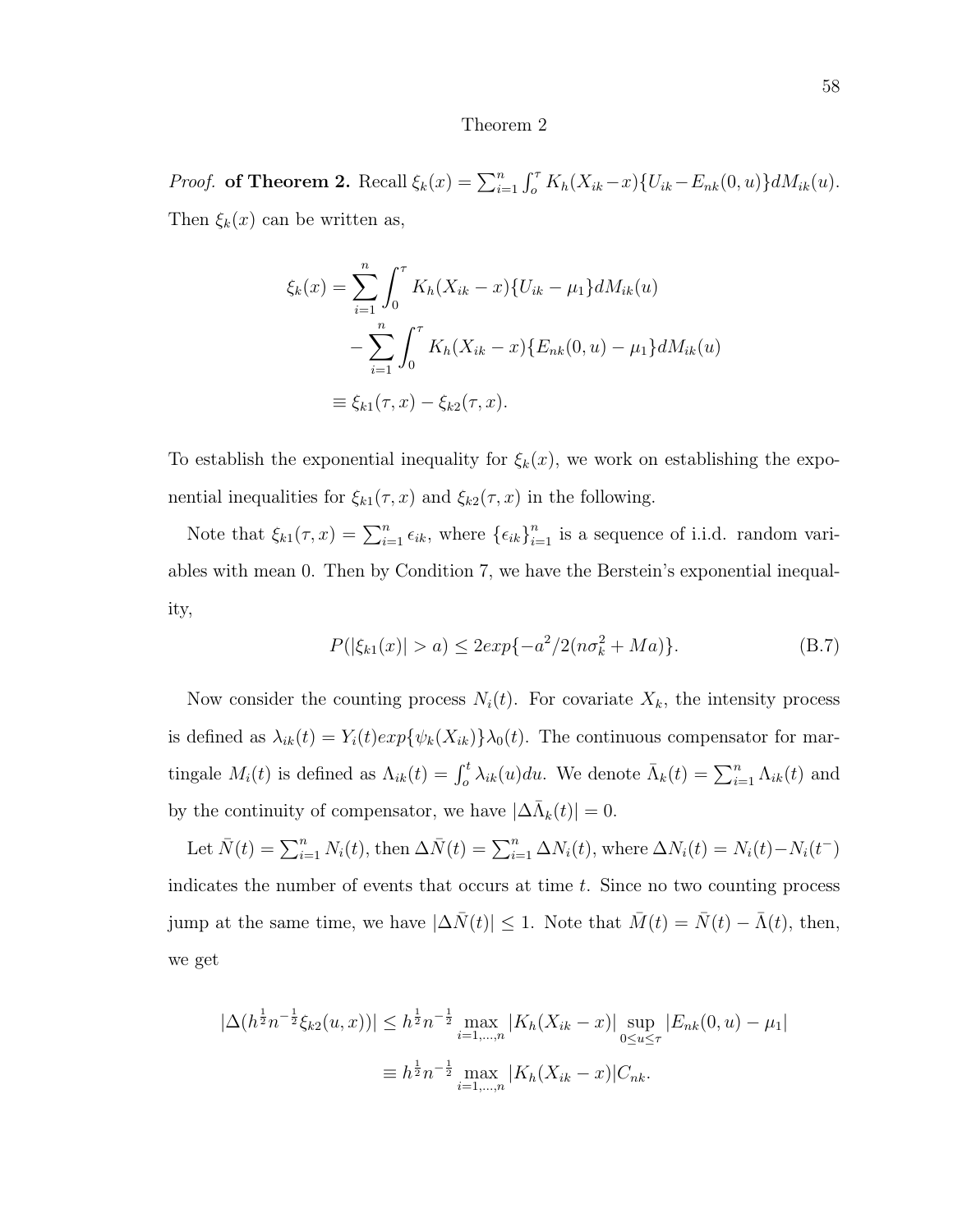By Condition 6 (2), this is bounded almost surely.

We denote the quadratic variation of martingale of  $M_i(t)$  by  $\langle M_i(t) \rangle$ . Then the predictable quadratic variation of  $h^{\frac{1}{2}}n^{-\frac{1}{2}}\xi_{k2}(t,x)$  is

$$
\langle h^{\frac{1}{2}} n^{-\frac{1}{2}} \xi_{k2}(u, x) \rangle = h n^{-1} \sum_{i=1}^{n} \int_{0}^{u} K_{h}^{2}(X_{ik} - x) \{ E_{nk}(0, t) - \mu_{1} \}^{2} d \langle M_{i}(t) \rangle
$$
  

$$
= h n^{-1} \sum_{i=1}^{n} \int_{0}^{u} K_{h}^{2}(X_{ik} - x) \{ E_{nk}(0, t) - \mu_{1} \}^{2} Y_{i}(t)
$$
  

$$
exp{\{\psi_{k}(X_{ik})\}} \lambda_{0}(t) dt
$$
  

$$
\equiv b_{nk}^{2}(u).
$$

It is clear that

$$
b_{nk}^2(u) \leq b_{nk}^2(\tau) \leq C_{nk}^2 h n^{-1} \sum_{i=1}^n \int_0^\tau K_h^2(X_{ik} - x) Y_i(u) exp\{\psi_k(X_{ik})\} \lambda_0(u) du.
$$

By Lemma 2,

$$
hn^{-1} \sum_{i=1}^{n} \int_{0}^{\tau} K_{h}^{2}(X_{ik} - x)Y_{i}(u)exp{\{\psi_{k}(X_{ik})\}}\lambda_{0}(u)du
$$
  
=  $f_{k}(x)\Psi_{k}(x)\Lambda_{k}(\tau, x) \int K^{2}(u)du + o_{p}(1) \equiv \Sigma_{k}(\tau, x) + o_{p}(1),$ 

where  $\Lambda_k(\tau, x) = \int_0^{\tau} P(Z \ge z | X = x_k) \lambda_0(u) du$ .

Assume  $f_k(x)$  and  $\Psi_k(x)$  are bounded for any k. Therefore, there exits positive contants  $0\leq b<\infty$  and  $0< d<\infty$  such that

$$
|\Delta(h^{\frac{1}{2}}n^{-\frac{1}{2}}\xi_{k2}(u,x))| < b
$$
 and  $< h^{\frac{1}{2}}n^{-\frac{1}{2}}\xi_{k2}(u,x) > \leq d^2$ .

As a result, we apply the exponential inequality for martingales as in Lemma 3,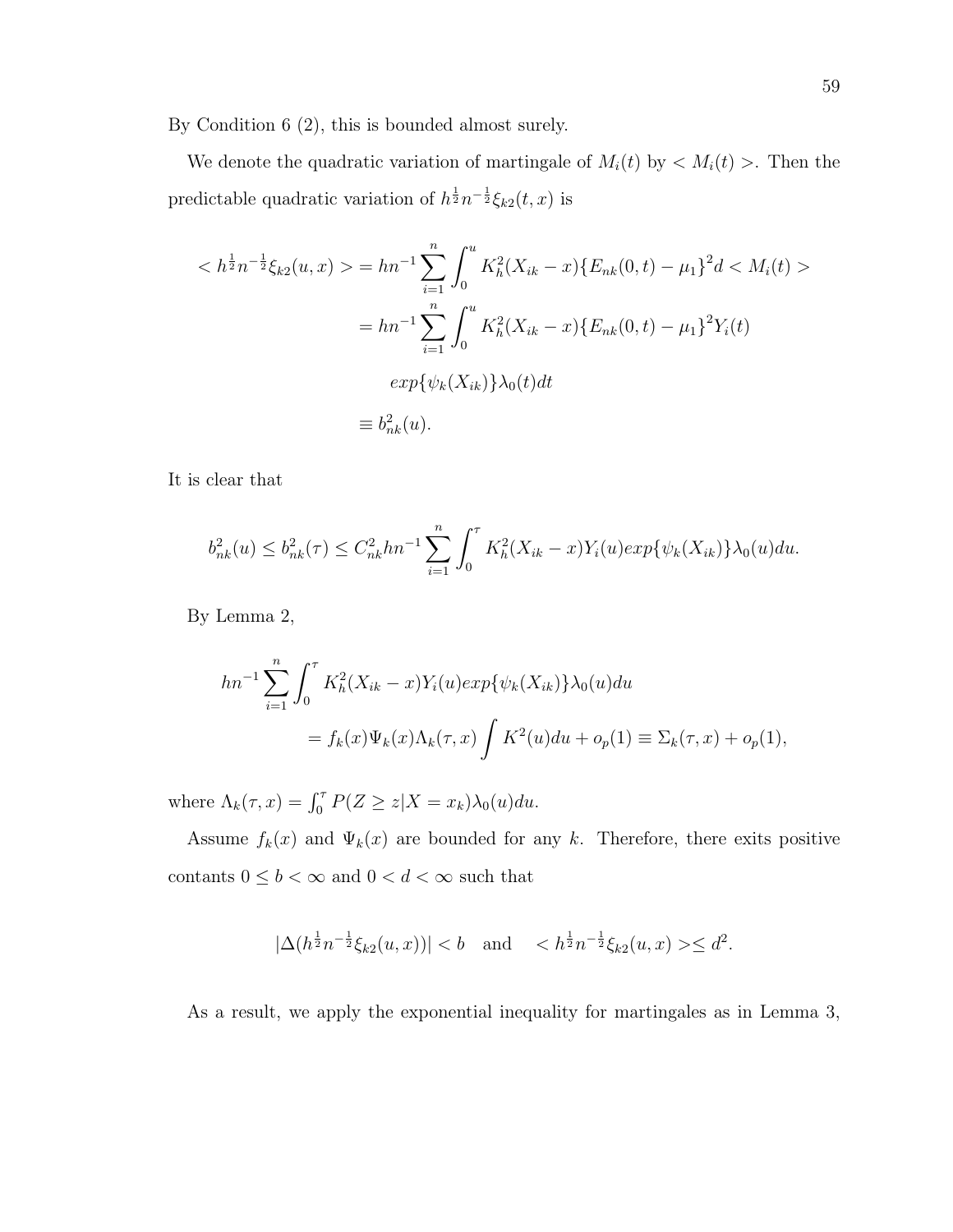for  $u_n > 0$ ,

$$
P(|\xi_{k2}(\tau,x)| > n^{\frac{1}{2}}h^{-\frac{1}{2}}u_n) = P(h^{-\frac{1}{2}}n^{\frac{1}{2}}\xi_{k2}(\tau,x)) \le 2exp\{-\frac{u_n^2}{2(bu_n+d^2)}\}.
$$

Therefore, by Condition 7, then there exists constant  $c > 0$  such that

$$
P(|\xi_{k2}(\tau,x)| > n^{\frac{1}{2}}h^{-\frac{1}{2}}u_n) \le 2\exp\{-cu_n\}
$$
 (B.8)

uniformly over  $k$ . Note that

$$
P(|\xi_k(\tau, x)| > n^{\frac{1}{2}} h^{-\frac{1}{2}} u_n) \le P(|\xi_{k1}(\tau, x)| > 0.5 n^{\frac{1}{2}} h^{-\frac{1}{2}} u_n) + P(|\xi_{k2}(\tau, x)| > 0.5 n^{\frac{1}{2}} h^{-\frac{1}{2}} u_n).
$$

Then by (B.7) and (B.8), we have

$$
P(|\xi_k(\tau, x)| > n^{\frac{1}{2}} h^{-\frac{1}{2}} u_n) \le 2 \exp\left\{-\frac{u_n}{4h(2\sigma_k^2 u_n^{-1} + Mn^{-\frac{1}{2}}h^{-\frac{1}{2}})}\right\}
$$
\n
$$
+ 2 \exp\{-cu_n\}.
$$
\n(B.9)

Then there exists positive constants  $c_0$  and  $c_1$  such that

$$
P(|\xi_k(\tau, x)| > n^{\frac{1}{2}}h^{-\frac{1}{2}}u_n) \le c_0 \exp\{-c_1 u_n\}
$$
 (B.10)

uniformly over  $k$  for given  $x$ .

Taking appropriate  $u_n$ , we get

$$
\sup_{k=1,\dots,d} |\xi_k(\tau, x)| = O_p(n^{\frac{1}{2}}h^{-\frac{1}{2}}u_n).
$$

Let  $u_n = c$ √  $\overline{logp}$ . Consider the ultrahigh-dimensional framework, that is, the dimen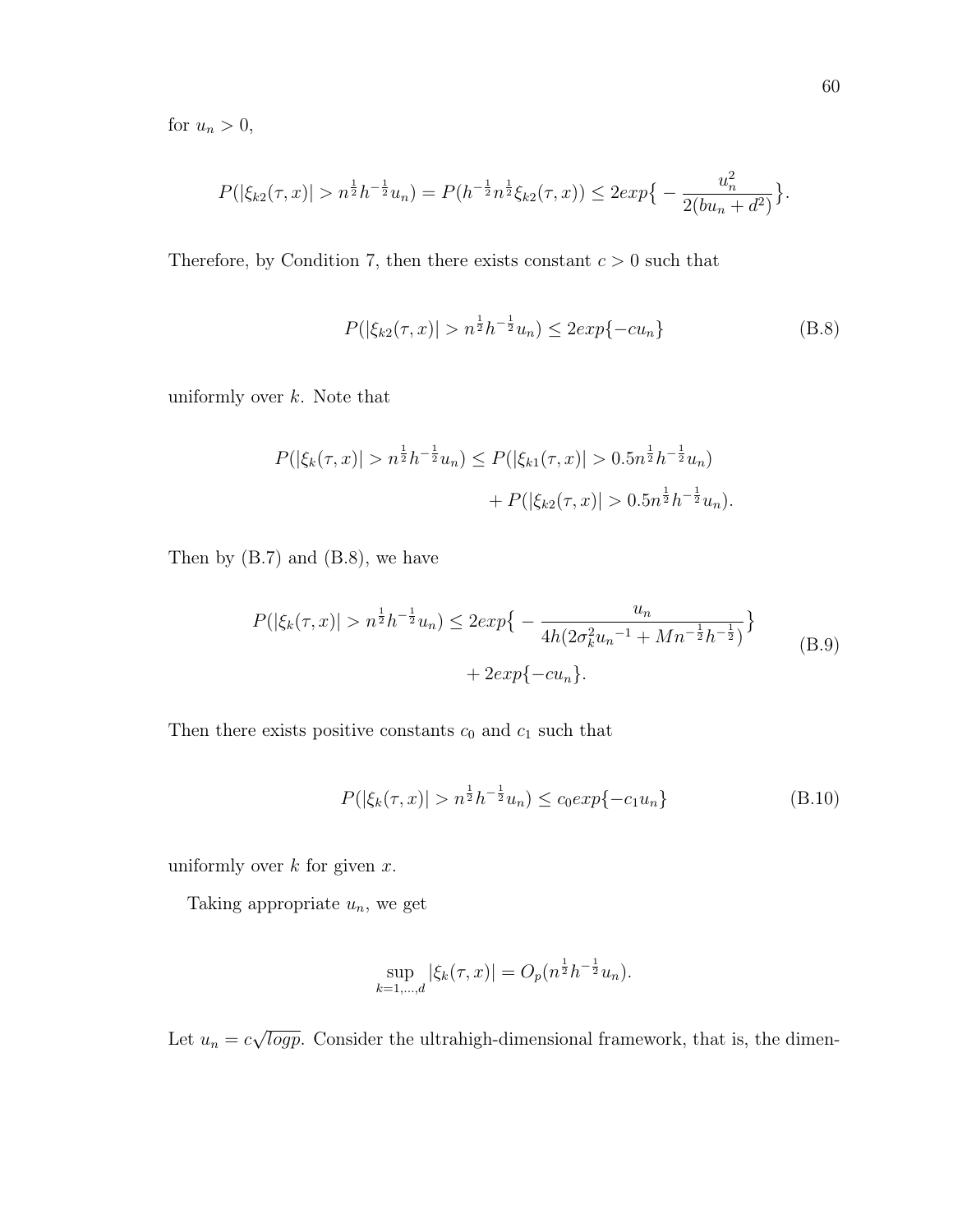sionality grows exponentially with the sample size. Then, we get

$$
P(|\xi_k(\tau, x)| > c\sqrt{nlogp/h}) \to 0
$$

uniformly in k for given x. That is  $P(|\xi_k(\tau,x)\sqrt{h/nlogp}|>c) \to 0$ . Then we have,

$$
\sup_{k=1,\dots,d} |\xi_k(\tau,x)\sqrt{h/nlogp}| = O_p(1).
$$

Thus,

$$
\sup_{k=1,\dots,d} |\xi_k(\tau,x)| = O_p(\sqrt{n \log p/h}).
$$

Let  $a_n = \sqrt{n \log p / h}$ , then we get

$$
\sup_{k=1,\dots,d} |\xi_k(\tau, x)| = O_p(a_n).
$$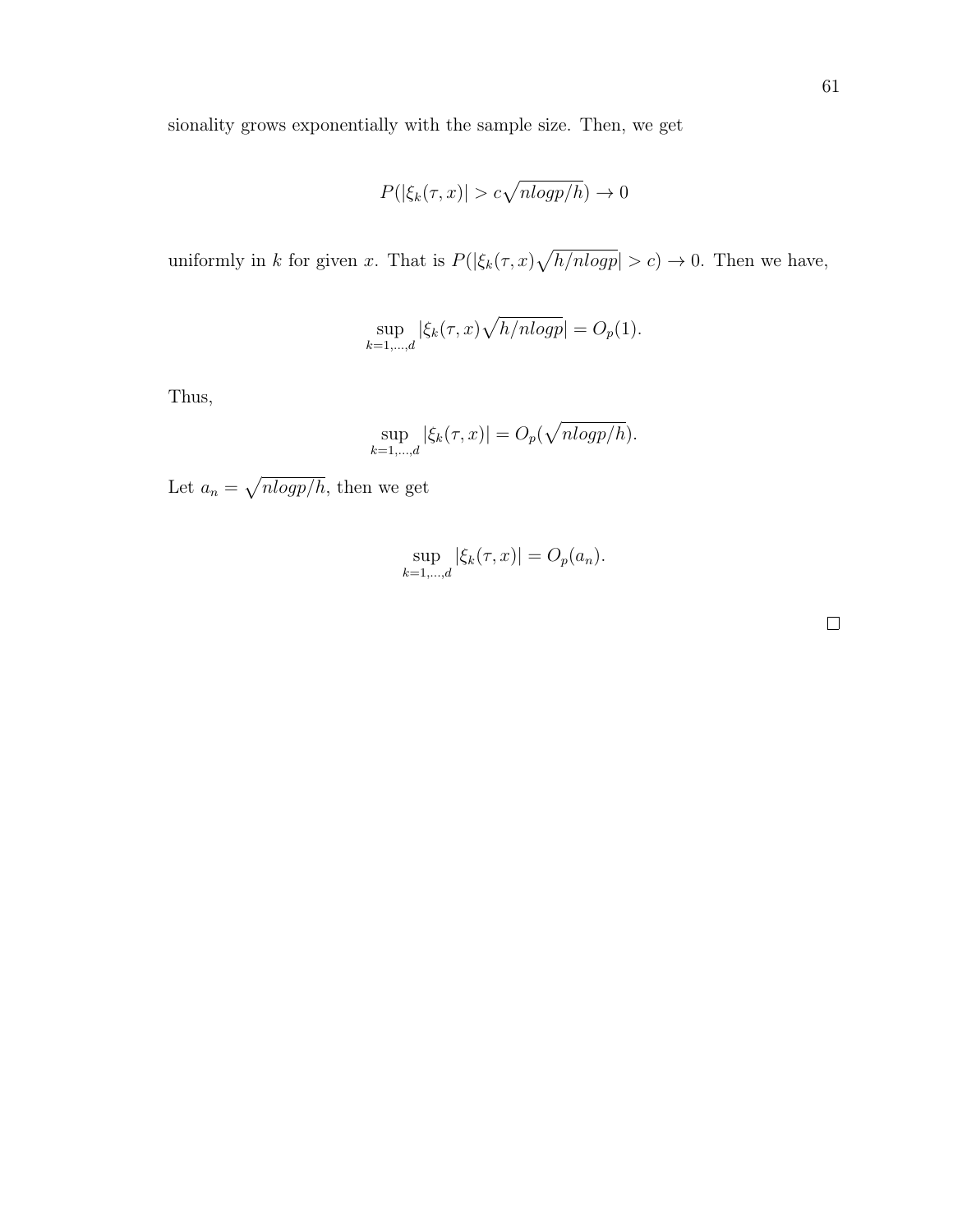# Theorem 3

Theorem 3 shows the uniform consistency results for local partial likelihood estimate over  $k$  predictors and the domain of  $x$ .

*Proof.* of Theorem 3. Recall that when  $p = 1$ ,

$$
\hat{\psi}'_k(x) - \psi'_k(x) = \hat{\beta}_k^*(x) - \beta_k^0(x) = \frac{1}{h}\hat{\alpha}_k(x)
$$

and

$$
\hat{\alpha}_k = \frac{1}{n} \widetilde{\Sigma}_k(\tau, x)^{-1} \xi_k(x) + O_p(h^2).
$$

Then

$$
\hat{\psi}'_k(x) - \psi'_k(x) = \frac{1}{nh} \widetilde{\Sigma}_k(\tau, x)^{-1} \xi_k(x) + O_p(h).
$$

Suppose there exists positive constant c' such that  $\sum_{k}(\tau, x) \leq c' < \infty$  uniformly in k. Then by Theorem 2,

$$
\sup_{k=1,\dots,d} |\hat{\psi}'_k(x) - \psi'_k(x)| = O_p(\sqrt{\frac{\log p}{nh^3}}) + O_p(h). \tag{B.11}
$$

As a result, for  $a_n^* = \sqrt{\frac{logp}{nh^3}} + h$ , we have

$$
\sup_{k=1,\dots,d} |\hat{\psi}'_k(x) - \psi'_k(x)| = O_p(a_n^*)
$$

for given  $x \in [0, 1]$ .

Now partition [0, 1] into M intervals by selecting points  $\{x_0, \ldots, x_M\}$  with  $x_0 = 0$ and  $x_M = 1$  such that  $|x_s - x_{s-1}| < \epsilon$  for some positive  $\epsilon$  for s in  $1, \ldots, M$ . Then,

$$
\max_{1 \le s \le M} \sup_{k=1,\dots,d} |\hat{\psi}'_k(x) - \psi'_k(x)| = O_p(a_n^*).
$$
 (B.12)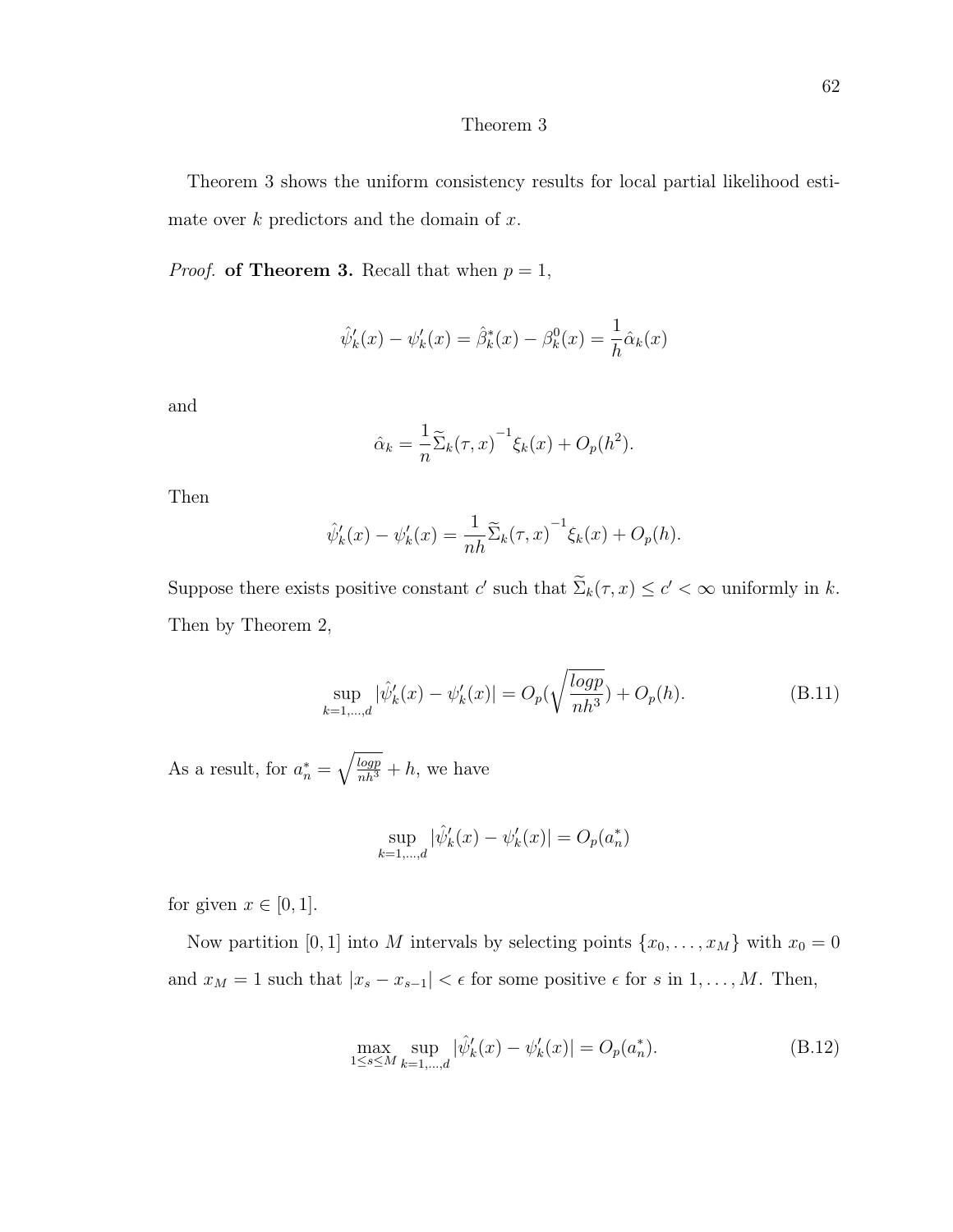Note that

$$
\sup_{x \in [0,1]} \sup_{k=1,\dots,d} |\hat{\psi}'_k(x) - \psi'_k(x)| \le \max_{1 \le s \le M} \sup_{k=1,\dots,d} |\hat{\psi}'_k(x_s) - \psi'_k(x_s)|
$$
  
+ 
$$
\max_{1 \le s \le M} \sup_{x \in [0,1]} \sup_{k=1,\dots,d} |\hat{\psi}'_k(x) - \psi'_k(x) - (\hat{\psi}'_k(x_s) - \psi'_k(x_s))|
$$
  
= 
$$
O_p(a_n^*) + \max_{1 \le s \le M} \sup_{x \in [0,1]} \sup_{k=1,\dots,d} \left| \frac{1}{nh} \widetilde{\Sigma}_k(\tau, x)^{-1} \xi_k(x) - \frac{1}{nh} \widetilde{\Sigma}_k(\tau, x_s)^{-1} \xi_k(x_s) \right|.
$$
  
(B.13)

Now we work on the second term on the right-hand side of (B.13). We have

$$
\max_{1 \leq s \leq M} \sup_{x \in [0,1]} \sup_{k=1,\dots,d} \left| \frac{1}{nh} \widetilde{\Sigma}_k(\tau, x)^{-1} \xi_k(x) - \frac{1}{nh} \widetilde{\Sigma}_k(\tau, x_s)^{-1} \xi_k(x_s) \right|
$$
\n
$$
= \max_{1 \leq s \leq M} \sup_{x \in [0,1]} \sup_{k=1,\dots,d} \left| \frac{1}{nh} (\widetilde{\Sigma}_k(\tau, x)^{-1} - \widetilde{\Sigma}_k(\tau, x_s)^{-1}) \xi_k(x_s) \right|
$$
\n
$$
+ \frac{1}{nh} \widetilde{\Sigma}_k(\tau, x)^{-1} (\xi_k(x) - \xi_k(x_s)) \right|
$$
\n
$$
\leq \max_{1 \leq s \leq M} \sup_{x \in [0,1]} \sup_{k=1,\dots,d} \left| \frac{1}{nh} (\widetilde{\Sigma}_k(\tau, x)^{-1} - \widetilde{\Sigma}_k(\tau, x_s)^{-1}) \xi_k(x_s) \right|
$$
\n
$$
+ \max_{1 \leq s \leq M} \sup_{x \in [0,1]} \sup_{k=1,\dots,d} \left| \frac{1}{nh} (\widetilde{\Sigma}_k(\tau, x)^{-1} - \widetilde{\Sigma}_k(\tau, x_s)^{-1}) \xi_k(x_s) \right|,
$$

which tends to zero as  $\epsilon \to 0$  by the continuity of  $\tilde{\Sigma}_k(\tau, x)^{-1}$  and  $\xi_k(x)$ .

Thus we have

$$
\sup_{x \in [0,1]} \sup_{k=1,\dots,d} |\hat{\psi}'_k(x) - \psi'_k(x)| = O_p(a_n^*).
$$
 (B.14)

Since

$$
|\hat{\psi}_k(x) - \psi_k(x)| \le \int_0^x |\hat{\psi}'_k(t) - \psi'_k(t)| dt \le \sup_{x \in [0,1]} |\hat{\psi}'_k(x) - \psi'_k(x)|
$$

for any  $k$ . As a result, we prove the result

$$
|\hat{\psi}_k(x) - \psi_k(x)| = O_p(a_n^*).
$$

This result shows the uniform consistency of local linear estimator of local partial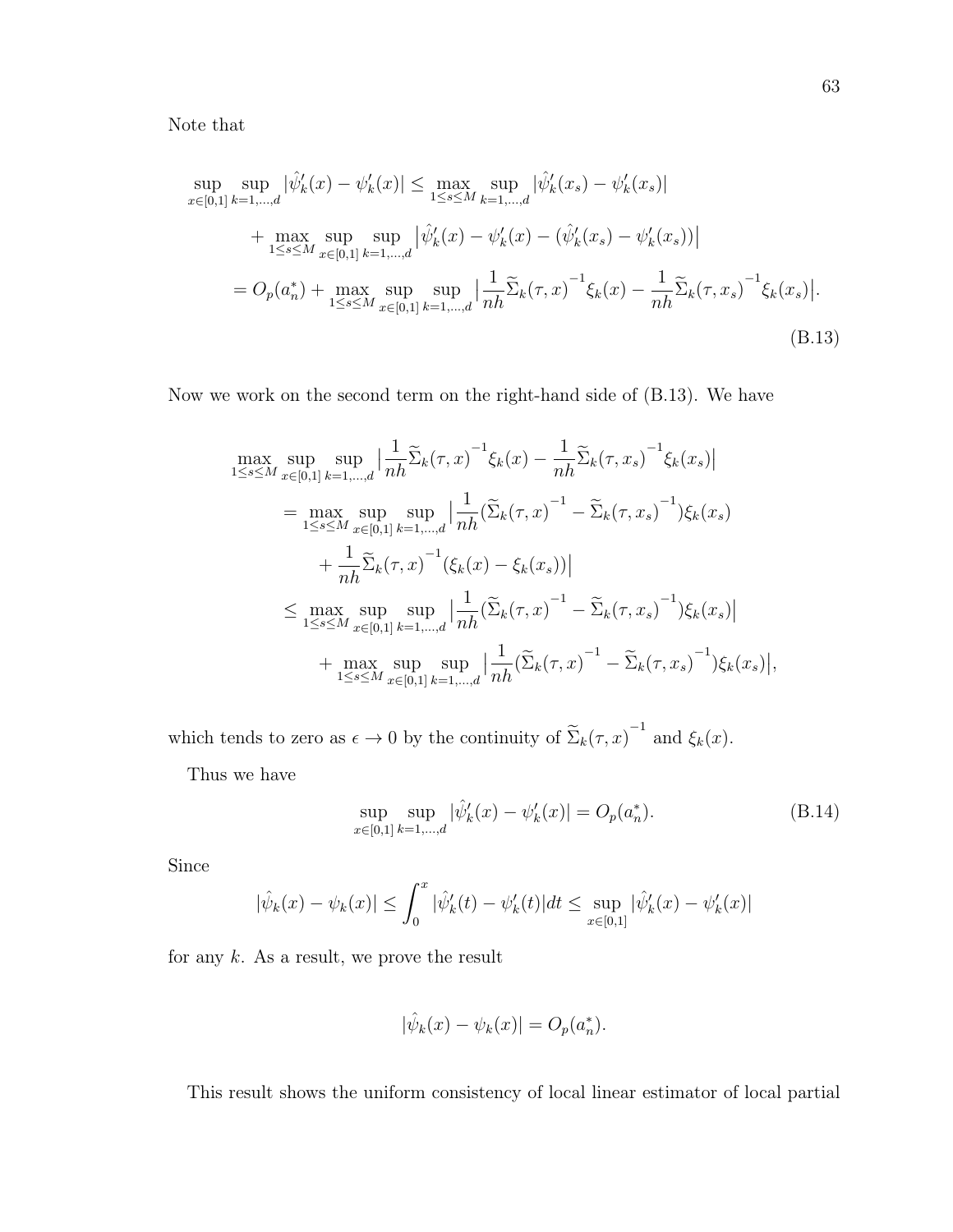|                                                                                | 64 |
|--------------------------------------------------------------------------------|----|
| likelihood for Cox's proportional model over dimension $k$ and domain of $x$ . |    |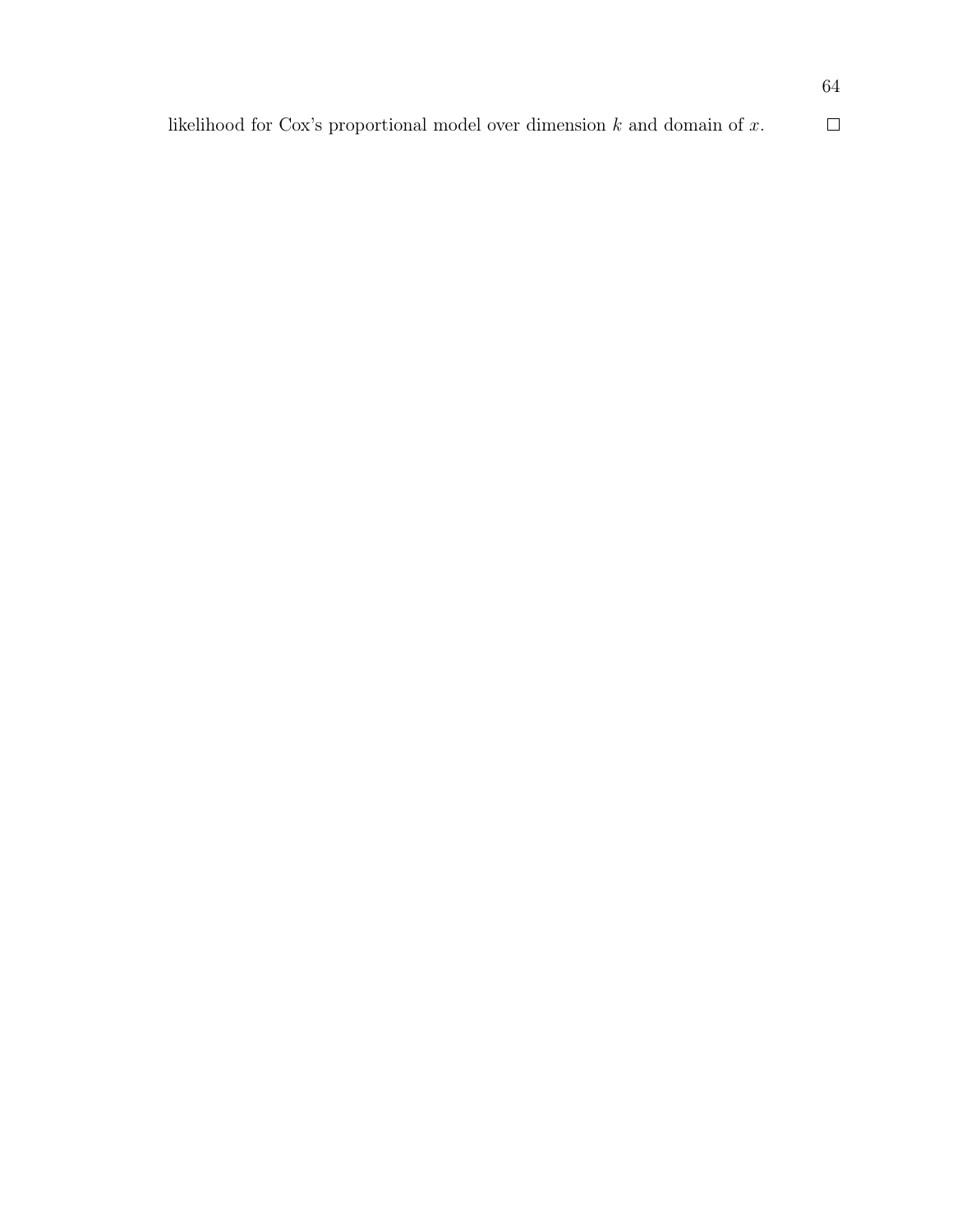# Theorem 4

# Proof. of Theorem 4. Recall that

$$
P_k = \frac{1}{n} \sum_{i=1}^n \delta_i \Big[ \frac{1}{h} r_{ik}(X_{ik}) + \log \Big\{ 1 - \frac{\sum_{j=1}^n Y_j(Z_i) e^{\hat{\psi}_k(X_{jk})} r_{ik}(X_{jk})}{h \sum_{j=1}^n Y_j(Z_i) e^{\hat{\psi}_k(X_{jk})}} \Big\} \Big],
$$

where

$$
r_{ik}(x) = \int_0^x H_k(t, \tau)^{-1} Q_{ik}(t, \tau) dt,
$$
  

$$
H_k(x, \tau) = -\mathcal{L}_x''(\alpha_k, \tau)|_{\alpha_k = \hat{\alpha}_k}
$$

and

$$
Q_{ik}(x,\tau) = \frac{\partial}{\partial \alpha_k} \left[ \mathcal{L}_x(\alpha_k, \tau) - \mathcal{L}_{x,-i}(\alpha_k, \tau) \right] |_{\alpha_k = \hat{\alpha}_k}
$$
  
\n
$$
= \frac{1}{n} \delta_i K_h(X_{ik} - x) \mathbf{U}_{ik} - \frac{1}{n} \int_0^{\tau} \sum_{l=1}^n K_h(X_{lk} - x) \left[ \frac{S_{nk}^{(1)}(\alpha_k, \tau)}{S_{nk}^{(0)}(\alpha_k, \tau)} \right] dN_l(u)
$$
  
\n
$$
+ \frac{1}{n} \int_0^{\tau} \sum_{l=1, l \neq i}^n K_h(X_{lk} - x) \left[ \frac{S_{nk, -i}^{(1)}(\alpha_k, \tau)}{S_{nk, -i}^{(0)}(\alpha_k, \tau)} \right] dN_l(u).
$$

In our case  $\tau = \infty$ . Consider the case  $p = 1$ , since  $\hat{\alpha}_k \stackrel{\text{P}}{\longrightarrow} 0$ , we now define

$$
H_k^*(x) = -\mathcal{L}_x''(0,\infty),
$$

$$
Q_{ik}^*(x) = \frac{\partial}{\partial \alpha_k} \left[ \mathcal{L}_x(\alpha_k, \infty) - \mathcal{L}_{x, -i}(\alpha_k, \infty) \right] \Big|_{\alpha_k = 0}
$$
  
=  $\frac{1}{n} \delta_i K_h (X_{ik} - x) U_{ik} - \frac{1}{n} \int_0^\infty \sum_{l=1}^n K_h (X_{lk} - x) \Big[ \frac{S_{nk}^{(1)}(0, \infty)}{S_{nk}^{(0)}(0, \infty)} \Big] dN_l(u)$   
+  $\frac{1}{n} \int_0^\infty \sum_{l=1, l \neq i}^n K_h (X_{lk} - x) \Big[ \frac{S_{nk, -i}^{(1)}(0, \infty)}{S_{nk, -i}^{(0)}(0, \infty)} \Big] dN_l(u).$ 

and

$$
r_{ik}^*(x) \equiv r_{ik}^*(x, \infty) = \int_0^x H_k^*(t)^{-1} Q_{ik}^*(t) dt.
$$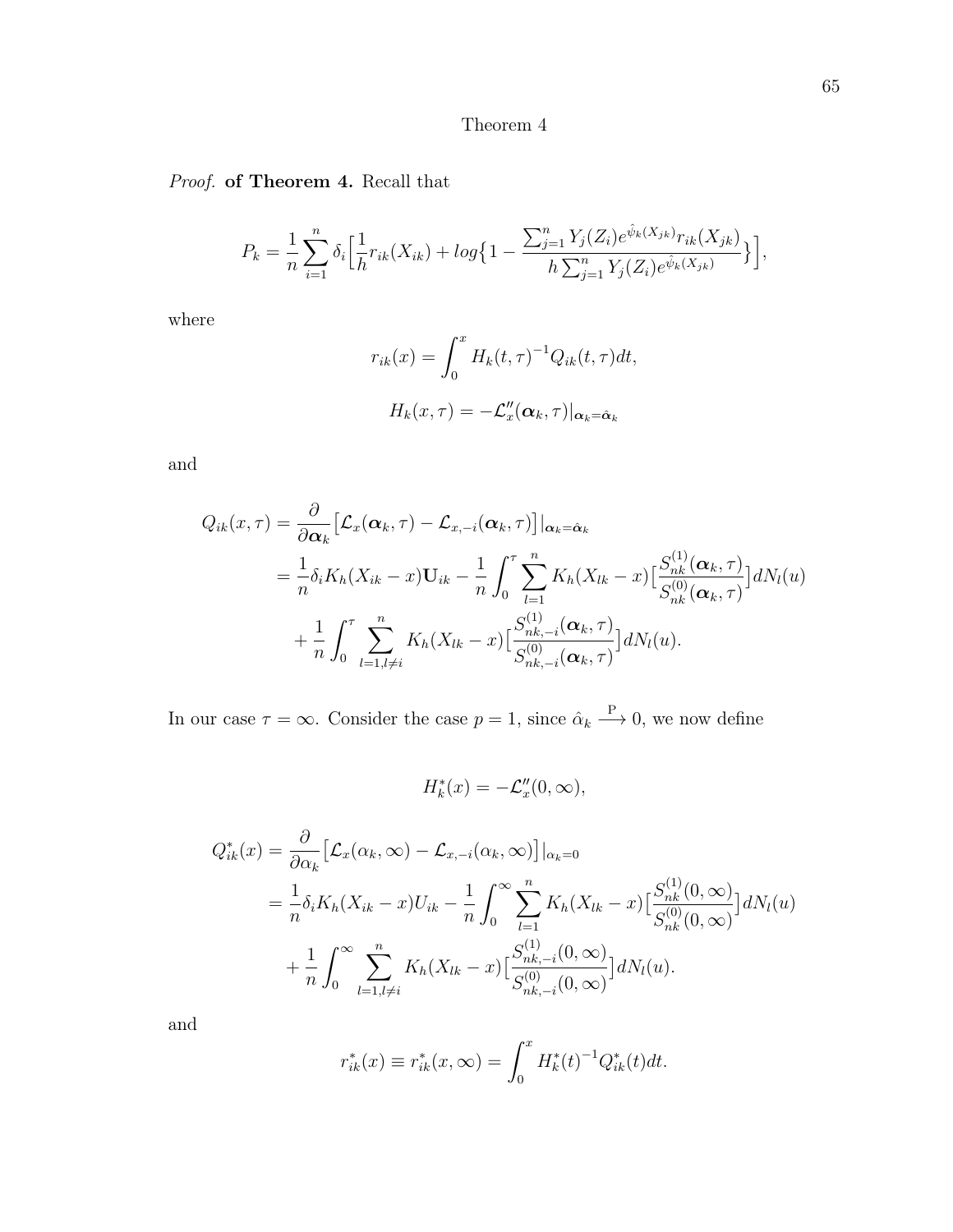Then  $P_k$  can be written as

$$
P_k = \frac{1}{n} \sum_{i=1}^n \delta_i \Big[ \frac{1}{h} r_{ik}^*(X_{ik}) + \log \Big\{ 1 - \frac{\sum_{j=1}^n Y_j(Z_i) e^{\hat{\psi}_k(X_{jk})} r_{ik}^*(X_{jk})}{h \sum_{j=1}^n Y_j(Z_i) e^{\hat{\psi}_k(X_{jk})}} \Big\} \Big] (1 + o_p(1))
$$
  
\n
$$
\equiv P_k^*(1 + o_p(1)).
$$

In the following, we work on  $P_k^*$ . By Lemma 2, we get

$$
\sup_{0\leq u\leq \tau}\big|\frac{S_{nk}^{(1)}(0,u)}{S_{nk}^{(0)}(0,u)}-\mu_1\big|\overset{\mathcal{P}}{\longrightarrow} 0,
$$

where  $\mu_1 = \int uK(u)du$ . Then

$$
Q_{ik}^*(x) = \frac{1}{n} \delta_i K_h (X_{ik} - x) U_{ik} - \frac{1}{n} \int_0^\tau \sum_{l=1}^n K_h (X_{lk} - x) \mu_1 dN_l(u)
$$
  
+ 
$$
\frac{1}{n} \int_0^\tau \sum_{l=1, l \neq i}^n K_h (X_{lk} - x) \mu_1 dN_l(u) + o_p(1)
$$
  
= 
$$
\frac{1}{n h} \delta_i K_h (X_{ik} - x) (X_{ik} - x) - \frac{1}{n} \delta_i K_h (X_{ik} - x) \mu_1 + o_p(1).
$$

Define  $K_h^{(1)}$  $h_h^{(1)}(x) = K_h(x/h)(x/h)$ . Then  $Q_{ik}^*(x)$  can be represented as

$$
Q_{ik}^*(x) = \frac{1}{n} \delta_i K_h^{(1)}(X_{ik} - x) - \frac{1}{n} \delta_i K_h(X_{ik} - x) \mu_1.
$$
 (B.15)

Recall that

$$
\mathcal{L}_x''(0,\tau) = -\widetilde{\Sigma}_k(\tau,x) + o_p(1),
$$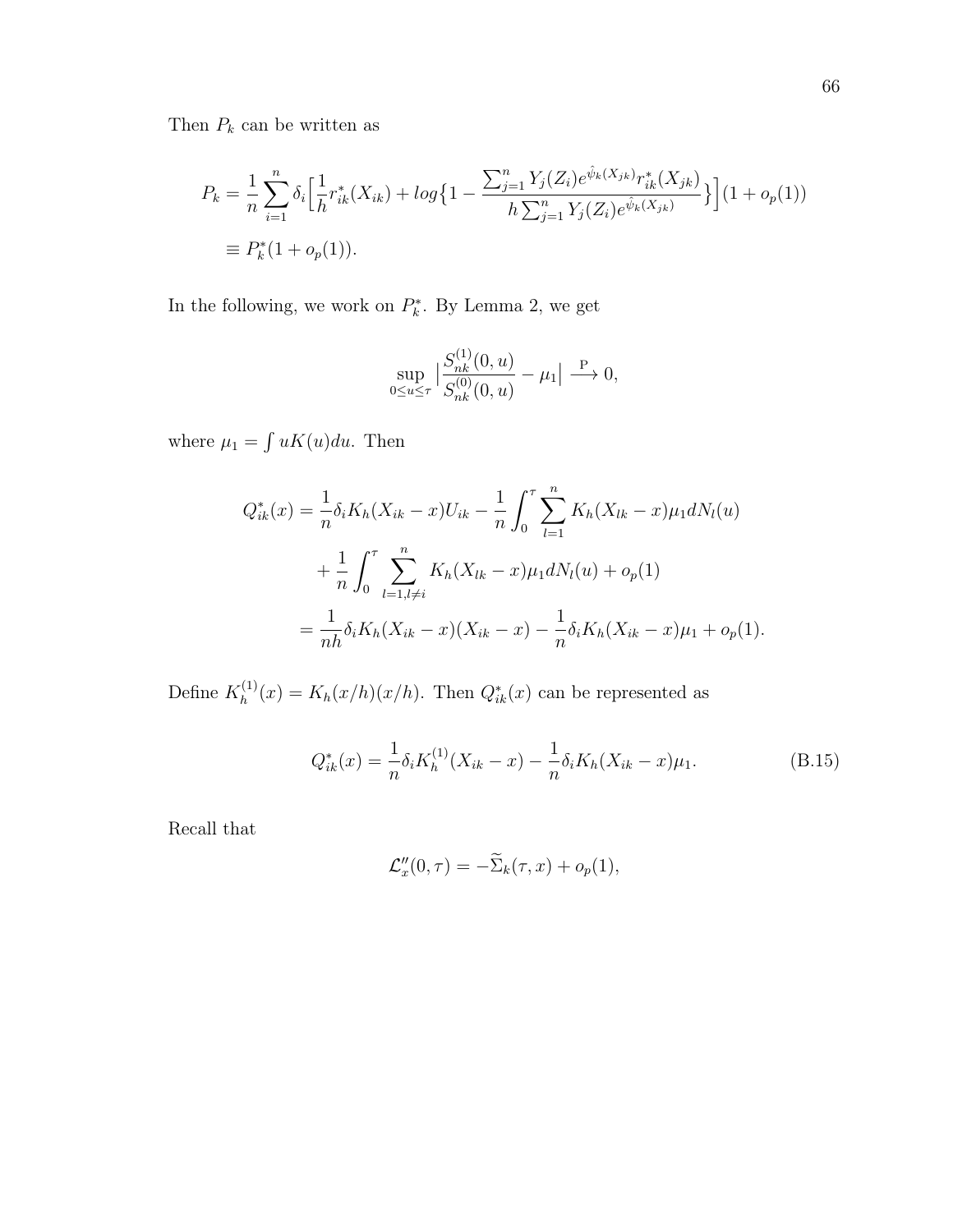where  $\widetilde{\Sigma}_k(\tau, x) = v_1 f_k(x) \Psi_k(x) \Lambda_k(\tau, x)$ . Thus,

$$
r_{ik}^{*}(x) = \int_{0}^{x} H_{k}^{*}(t)^{-1} Q_{ik}^{*}(t) dt
$$
  
\n
$$
= \int_{0}^{x} (\widetilde{\Sigma}_{k}(\tau, t)^{-1} + o_{p}(1)) [\frac{1}{n} \delta_{i} K_{h}^{(1)}(X_{ik} - t) - \frac{1}{n} \delta_{i} K_{h}(X_{ik} - t) \mu_{1}] dt
$$
  
\n
$$
= \int_{0}^{x} \widetilde{\Sigma}_{k}(\tau, t)^{-1} [\frac{1}{n} \delta_{i} K_{h}^{(1)}(X_{ik} - t) - \frac{1}{n} \delta_{i} K_{h}(X_{ik} - t) \mu_{1}] dt
$$
  
\n
$$
+ o_{p}(1) \frac{1}{n} \delta_{i} \int_{0}^{x} [K_{h}^{(1)}(X_{ik} - t) - K_{h}(X_{ik} - t) \mu_{1}] dt.
$$

Let  $u \equiv (X_{ik} - t)/h$ , then  $t = X_{ik} - uh$  and  $(X_{ik} - x)/h \le u \le X_{ik}/h$ . Thus

$$
r_{ik}^{*} = \int_{(X_{ik}-x)/h}^{X_{ik}/h} -\widetilde{\Sigma}_{k}(\tau, X_{ik} - uh)^{-1} \left[\frac{1}{n} \delta_{i} K(u)u - \frac{1}{n} \delta_{i} \mu_{1} K(u)\right] du + o_{p}(\frac{1}{n})
$$
  
= 
$$
\frac{1}{n} \delta_{i} \int_{(X_{ik}-x)/h}^{X_{ik}/h} \widetilde{\Sigma}_{k}(\tau, X_{ik} - uh)^{-1} K(u) (\mu_{1} - u) du + o_{p}(\frac{1}{n}).
$$

Since  $h\to 0,$  by Taylor expansion, we have

$$
\widetilde{\Sigma}_k(\tau, X_{ik} - uh)^{-1} = \widetilde{\Sigma}_k(\tau, X_{ik})^{-1} + O_p(uh).
$$

As a result, we obtain

$$
r_{ik}^{*} = \frac{1}{n} \delta_i \widetilde{\Sigma}_k(\tau, X_{ik})^{-1} \int_{(X_{ik} - x)/h}^{X_{ik}/h} (\mu_1 - u) K(u) du + o_p(\frac{1}{n}).
$$
 (B.16)

Plug the result (B.15) and (B.16) back into the definition of  $P_k^*$  and by Taylor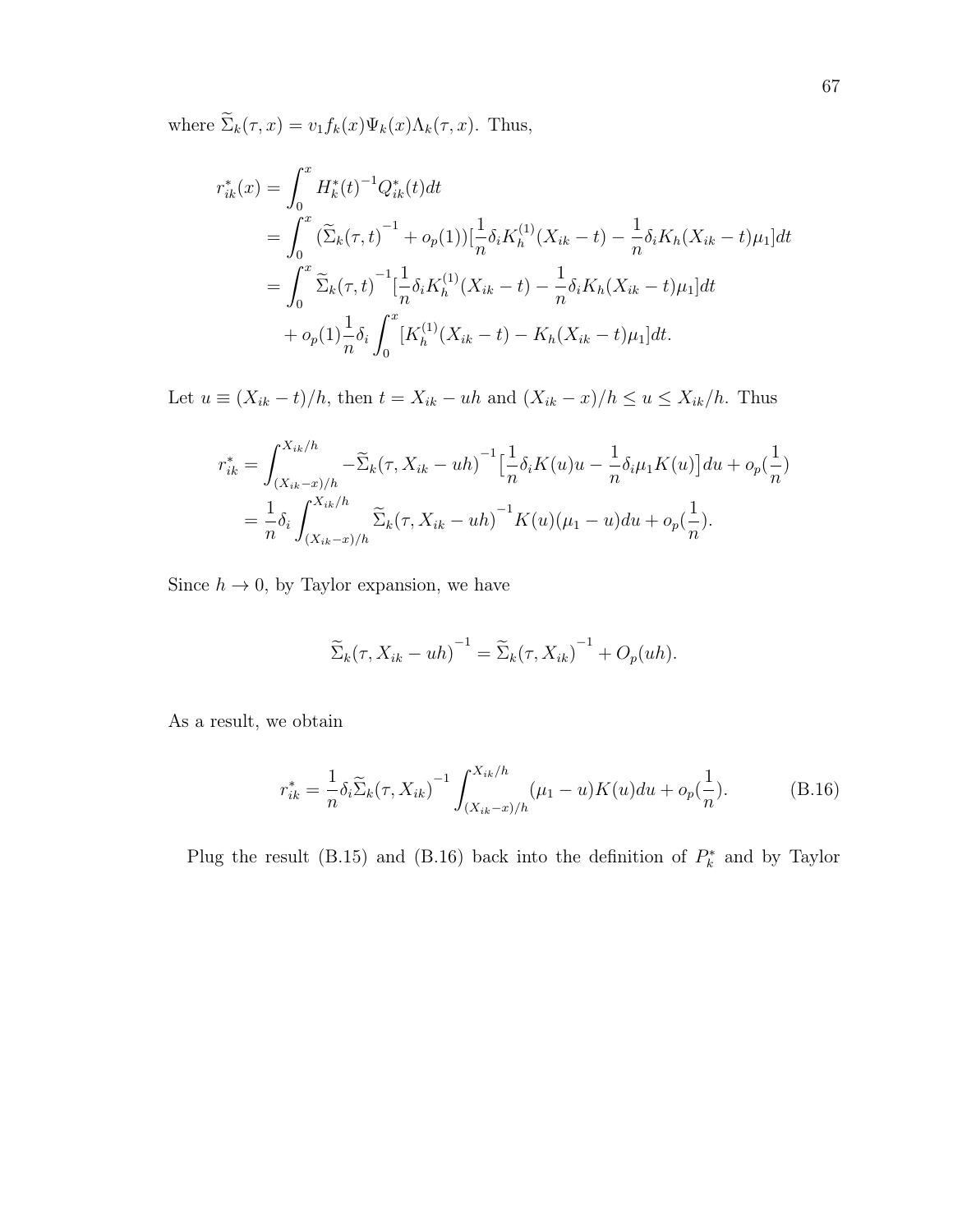expansion of  $log(1 - x)$ ,

$$
P_{k}^{*} = \frac{1}{n} \sum_{i=1}^{n} \delta_{i} \Big[ \frac{1}{nh} \delta_{i} \widetilde{\Sigma}_{k}(\tau, X_{ik})^{-1} \int_{0}^{X_{ik}/h} (\mu_{1} - u) K(u) du
$$
  

$$
- \frac{\frac{1}{n} \sum_{j=1}^{n} Y_{j}(Z_{i}) exp(\psi_{k}(X_{jk})) \delta_{i} \widetilde{\Sigma}_{k}(\tau, X_{ik})^{-1} \int_{(X_{ik} - X_{jk})/h}^{X_{ik}/h} (\mu_{1} - u) K(u) du}{h \sum_{j=1}^{n} Y_{j}(Z_{i}) exp(\psi_{k}(X_{jk}))} \Big] + o_{p}(\frac{1}{nh})
$$
  

$$
= \frac{1}{n^{2} h} \sum_{i=1}^{n} \delta_{i} \widetilde{\Sigma}_{k}(\tau, X_{ik})^{-1} \Big[ \int_{0}^{X_{ik}/h} (\mu_{1} - u) K(u) du
$$
  

$$
- \frac{\sum_{j=1}^{n} Y_{j}(Z_{i}) exp(\psi_{k}(X_{jk})) \int_{(X_{ik} - X_{jk})/h}^{X_{ik}/h} (\mu_{1} - u) K(u) du}{\sum_{j=1}^{n} Y_{j}(Z_{i}) exp(\psi_{k}(X_{jk}))} \Big] + o_{p}(\frac{1}{nh}).
$$

Note that

$$
\int_{(X_{ik}-X_{jk})/h}^{X_{ik}/h} (\mu_1 - u)K(u)du = \int_0^{X_{ik}/h} (\mu_1 - u)K(u)du - \int_0^{(X_{ik}-Xjk)/h} (\mu_1 - u)K(u)du.
$$

Then

$$
\int_0^{X_{ik}/h} (\mu_1 - u) K(u) du - \frac{\sum_{j=1}^n Y_j(Z_i) exp(\psi_k(X_{jk})) \int_{(X_{ik} - X_{jk})/h}^{X_{ik}/h} (\mu_1 - u) K(u) du}{\sum_{j \in R_i} exp(\psi_k(X_{jk}))}
$$
  
= 
$$
\frac{\sum_{j=1}^n Y_j(Z_i) exp(\psi_k(X_{jk})) \int_0^{(X_{ik} - X_{jk})/h} (\mu_1 - u) K(u) du}{\sum_{j=1}^n Y_j(Z_i) exp(\psi_k(X_{jk}))}.
$$

As a result,

$$
P_k^* = \frac{1}{n} \sum_{i=1}^n \delta_i \left[ \frac{1}{nh} \delta_i \widetilde{\Sigma}_k(\tau, X_{ik})^{-1} \right] \frac{\sum_{j=1}^n Y_j(Z_i) exp(\psi_k(X_{jk})) \int_0^{(X_{ik} - X_{jk})/h} (\mu_1 - u) K(u) du}{\sum_{j=1}^n Y_j(Z_i) exp(\psi_k(X_{jk}))} + o_p(\frac{1}{nh}).
$$
\n(B.17)

Now we define

$$
g_{nk}(Z_i, X_{ik}) = \frac{1}{n-1} \sum_{j=1, j \neq i}^{n} Y_j(Z_i) exp(\psi_k(X_{jk})) \int_0^{(X_{ik} - X_{jk})/h} (\mu_1 - u) K(u) du
$$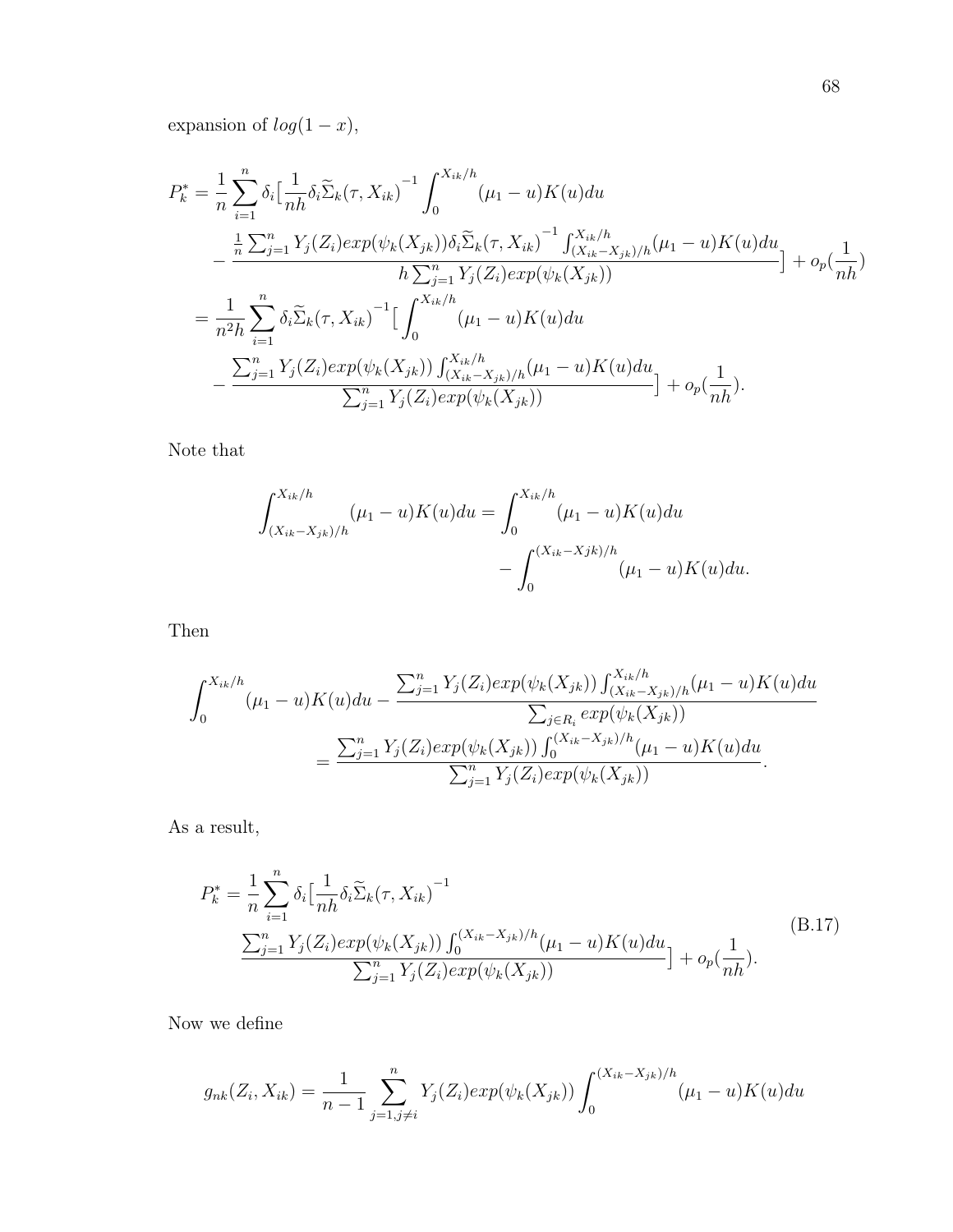and

$$
d_{nk}(Z_i) = \frac{1}{n-1} \sum_{j=1, j \neq i}^{n} Y_j(Z_i) exp(\psi_k(X_{jk})).
$$

Then

$$
P_k^* = \frac{1}{nh^2} \sum_{i=1}^n \delta_i \widetilde{\Sigma}_k(\tau, X_{ik})^{-1} \left[ \frac{E\{g_{nk}(Z_i, X_{ik}) | Z_i\}}{E\{d_{nk}(Z_i) | Z_i\}} + \left(\frac{g_{nk}(Z_i, X_{ik})}{d_{nk}(Z_i)}\right) - \frac{E\{g_{nk}(Z_i, X_{ik}) | Z_i\}}{E\{d_{nk}(Z_i) | Z_i\}} \right) \right] + o_p(\frac{1}{nh})
$$
  
= 
$$
\frac{1}{nh^2} \delta_i \widetilde{\Sigma}_k(\tau, X_{ik})^{-1} \frac{E\{g_{nk}(Z_i, X_{ik}) | Z_i\}}{E\{d_{nk}(Z_i,)| Z_i\}} + o_p(\frac{1}{nh}).
$$

Note that

$$
E\{d_{nk}(Z_i)|Z_i\} = E\{\mathcal{I}(Z_j \ge Z_i)exp(\psi_k(X_{jk}))|Z_i\}
$$
  
\n
$$
= E\{E\{\mathcal{I}(Z_j \ge Z_i|X_{jk})exp(\psi_k(X_{jk}))\}
$$
  
\n
$$
= E\{P(Z_j \ge Z_i|X_{jk})exp(\psi_k(X_{jk})\}
$$
  
\n
$$
= \int \int_{Z_i}^{\infty} \widetilde{f}_k(z|x)exp(\psi_k(x))f_k(x)dzdx
$$
  
\n
$$
\equiv D_{ik},
$$

where  $\widetilde{f}_k(z|x)$  is the conditional density of z given x for predictor  $X_k$ . Similarly,

$$
E\{g_{nk}(Z_i, X_{ik})|Z_i\} = E\{P(Z_j \ge Z_i|X_{jk})exp(\psi_k(X_{jk}) \int_0^{\frac{(X_{ik}-X_{jk})}{h}} (\mu_1 - u)K(u)du\}
$$
  

$$
= \int \int_{Z_i}^{\infty} \int_0^{\frac{(X_{ik}-x)}{h}} \widetilde{f}_k(z|x)exp(\psi_k(x))(\mu_1 - u)K(u)f_k(x)dudzdx
$$
  

$$
\equiv G_{ik}.
$$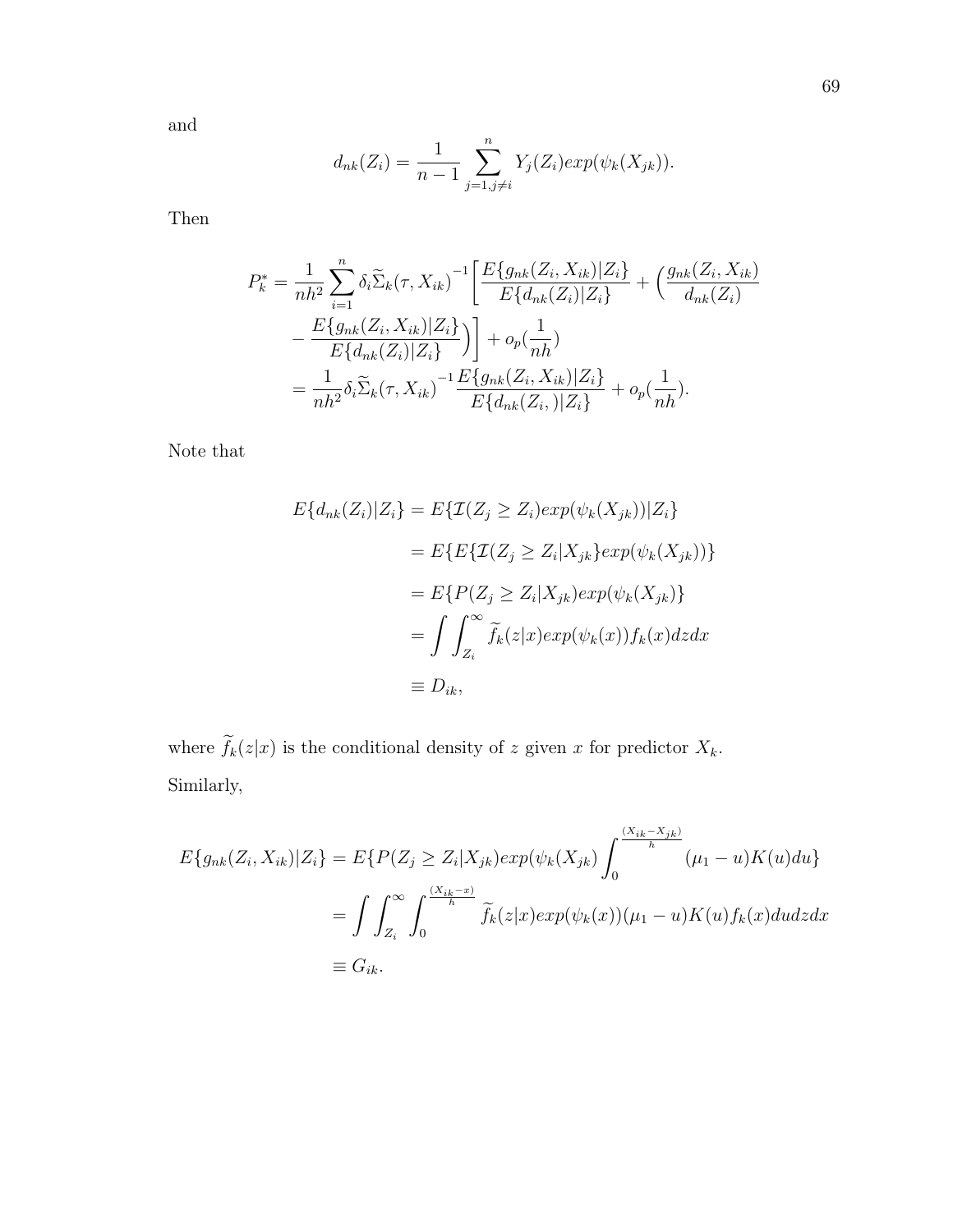$$
P_k^* = \frac{1}{nh^2} \sum_{i=1}^n \delta_i \widetilde{\Sigma}_k (\tau, X_{ik})^{-1} G_{ik} / D_{ik} + o_p(\frac{1}{nh})
$$
  
= 
$$
\frac{1}{nh} (\frac{1}{n} \sum_{i=1}^n \delta_i \widetilde{\Sigma}_k (\tau, X_{ik})^{-1} G_{ik} / D_{ik} + o_p(1)).
$$

Put

$$
\Omega_k = E\{\frac{1}{n}\sum_{i=1}^n \delta_i \widetilde{\Sigma}_k(\tau, X_{ik})^{-1} G_{ik}/D_{ik}\}
$$

and

$$
P_{ik}^* = \delta_i \widetilde{\Sigma}_k (\tau, X_{ik})^{-1} G_{ik} / D_{ik} - \Omega_k,
$$

then

$$
P_{ik}^* - \frac{1}{nh}\Omega_k = \frac{1}{nh}(\frac{1}{n}\sum_{i=1}^n P_{ik}^* + o_p(1)).
$$

It is clear that

$$
E\{P_{ik}^*\} = E\{E(P_{ik}^*|X)\} = 0.
$$

Then assume Condition 8 holdes and we apply the Berstien exponential inequality , we have for  $k=1,\ldots,d$ 

$$
P(|\sum_{i=1}^{n} P_{ik}^{*}| > x) \leq 2exp(-\frac{x^{2}}{2[E(P_{ik}^{*2} + Mx])} ).
$$

Choose  $x = n^2 hc$ , then

$$
P(\frac{1}{nh^2}|\sum_{i=1}^n P_{ik}^*| > c) \leq 2exp(-\frac{n^3h^2c^2}{2[E(P_{ik}^{*2}+nhMc]}),
$$

That is, for  $k=1,\ldots,d$ 

$$
P(|P_k^* - \frac{1}{nh}\Omega_k| > c) \le 2exp(-\frac{n^3h^2c^2}{2[E(P_{ik}^{*2} + nhMc]}).
$$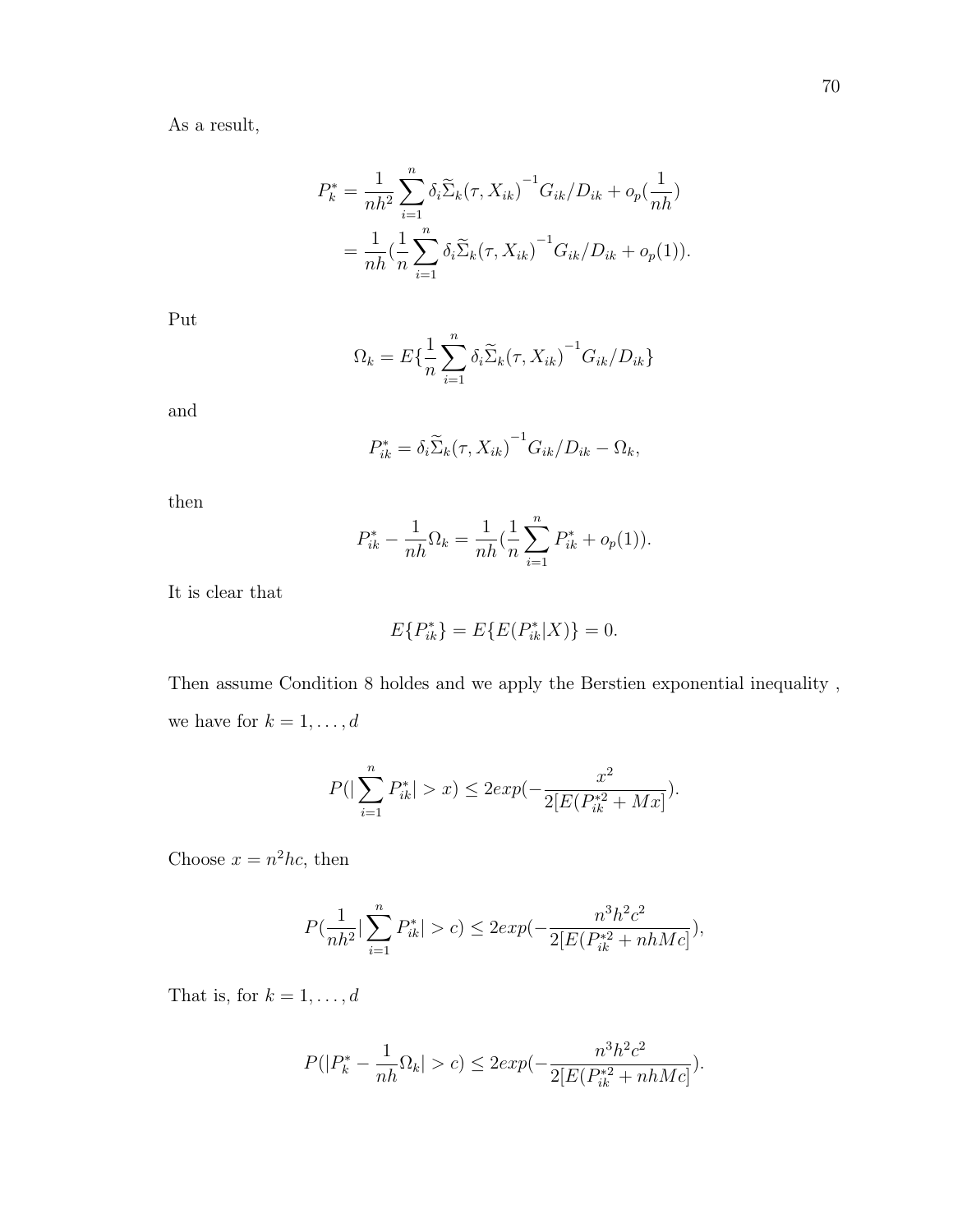Then we can prove that

$$
\sup_{k=1,\dots,d}|P_k - \frac{\Omega_k}{nh}| \xrightarrow{\mathbf{P}} 0.
$$

 $\Box$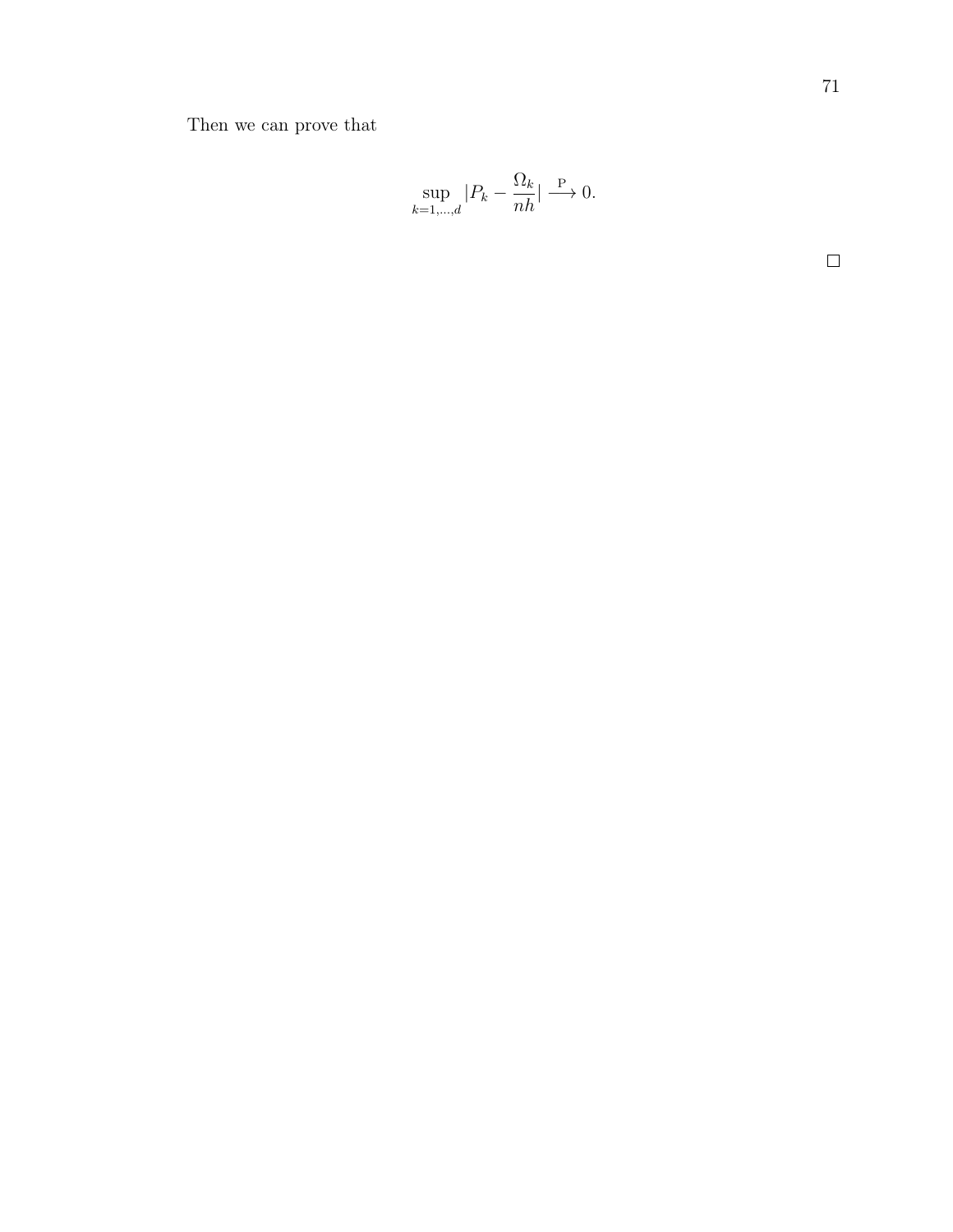## Theorem 5

*Proof.* of Theorem 5. We decompose  $\hat{S} = S$  into d terms,

$$
P(\hat{S} = S) = P(\cap_{k \in S} [IC_k(h^*) < IC_k(\infty)] \cap_{k \notin S} [IC_k(h^*) > IC_k(\infty)]
$$
\n
$$
\geq 1 - \sum_{k \in S} P(IC_k(h^*) > IC_k(\infty)) - \sum_{k \notin S} P(IC_k(h^*) < IC_k(\infty))
$$
\n
$$
\geq 1 - \sum_{k=1}^d P(F_k),
$$

where  $F_k = \{ IC_k(h^*) > IC_k(\infty) \}$  if  $k \in S$  and  $F_k = \{ IC_k(h^*) < IC_k(\infty) \}$  if  $k \notin S$ . Then it suffices to prove for  $k \in S, IC_k(h^*) < IC_k(\infty)$  with high probability and for  $k \notin S$ ,  $IC_k(h^*) > IC_k(\infty)$  with high probability.

Recall the definition of IC as in (2.25). When  $h = \infty$ ,

$$
IC_k(\infty) = -\mathcal{L}(\widetilde{\psi}_k) = -\frac{1}{n} \sum_{i=1}^n \delta_i \Big[ \widetilde{\psi}_k(X_{ik}) - \log \Big\{ \sum_{j=1}^n Y_j(Z_i) \exp(\widetilde{\psi}_k(X_{jk})) \Big\} \Big].
$$

When  $h = h^* = \left(\frac{log p}{n}\right)^{\frac{1}{5}}$ , we have

$$
IC_k(h) = -\mathcal{L}(\hat{\psi}_k) + \frac{1}{n} \sum_{i=1}^n \delta_i \Big[ \frac{1}{h} r_{ik}(X_{ik}) +
$$
  
\n
$$
log\Big\{1 - \frac{\sum_{j=1}^n Y_j(Z_i) e^{\hat{\psi}_k(X_{jk})} r_{ik}(X_{jk})}{h \sum_{j=1}^n Y_j(Z_i) e^{\hat{\psi}_k(X_{jk})}}\Big\} \Big] \tau(\frac{nlogp}{h})^{\frac{1}{2}}
$$
  
\n
$$
= -\mathcal{L}(\hat{\psi}_k) + P_k \tau(\frac{nlogp}{h})^{\frac{1}{2}}.
$$

We have the uniform deviation of  $\mathcal{L}(\hat{\psi}_k)$  and  $\mathcal{L}(\tilde{\psi}_k)$  from Proposition 1 that there exists a set  $\mathcal{B}_1$  with  $P(\mathcal{B}_1) \to 1$  and a universal constant  $B_1 > 0$  such that on set  $\mathcal{B}_1$ , we have

$$
|\mathcal{L}(\hat{\psi}_k) - \mathcal{L}(\psi_k)| \le B_1 a_n^*,\tag{B.18}
$$

for all  $k = 1, \ldots, d$ .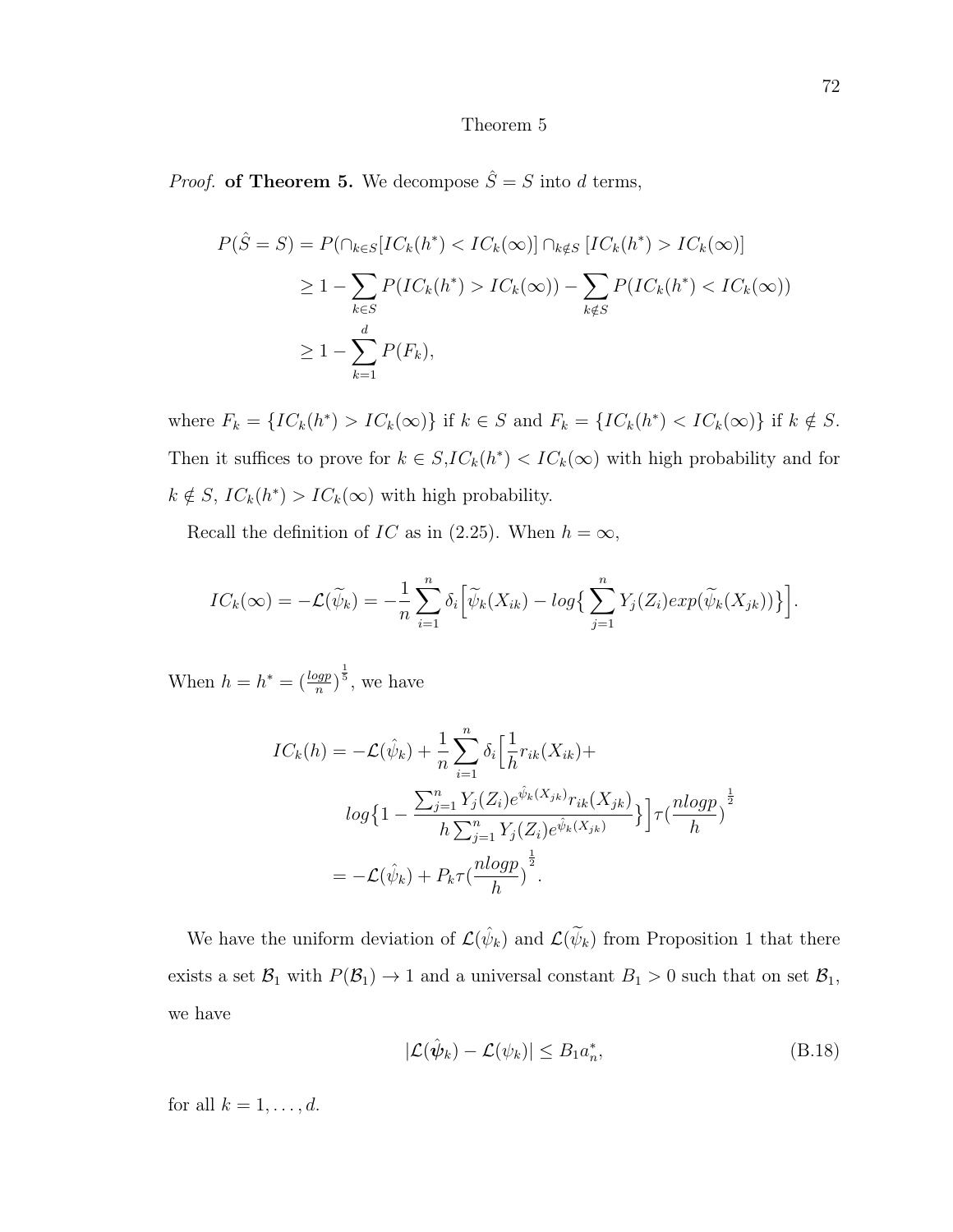From Lemma 4, for any given  $B_2 > 0$ , there exists a set  $\mathcal{B}_2$  with  $P(\mathcal{B}_2) \to 1$  as  $n \to \infty$  such that on the set  $\mathcal{B}_2$ , we have

$$
|P_k - \frac{\Omega_k}{nh}| \le B_2,\tag{B.19}
$$

for all  $k = 1, \ldots, d$ .

Then for all  $k = 1, ..., d$  on set  $\mathcal{B} = \mathcal{B}_1 \cap \mathcal{B}_2$ ,

$$
-\mathcal{L}(\psi_k) + \frac{\tau \Omega_k a_n}{nh} - B_1 a_n^* < IC_k(h) < -\mathcal{L}(\psi_k) + \frac{\tau \Omega_k a_n}{nh} + B_1 a_n^*,\tag{B.20}
$$

where  $a_n = \left(\frac{n \log p}{h}\right)^{\frac{1}{2}}$ .

Now for each variable, we compare the IC for the two different bandwidth  $h = h^*$ and  $h = \infty$ . Assume  $h \to 0$  and  $nh \to \infty$ , then for  $k \in S$ , we have

$$
IC_k(h) - IC_k(\infty) < \mathcal{L}(\widetilde{\psi}_k) - \mathcal{L}(\psi_k) + \frac{\tau \Omega_k a_n}{nh} + B_1 a_n^*.
$$

With  $h = \left(\frac{log p}{n}\right)^{\frac{1}{5}}$  and for large *n*, we have

$$
IC_k(h) - IC_k(\infty) < \mathcal{L}(\widetilde{\psi}_k) - \mathcal{L}(\psi_k) + \tau \Omega_k \left(\frac{\log p}{n}\right)^{\frac{1}{5}} + B_1 \left(\frac{\log p}{n}\right)^{\frac{1}{5}}.\tag{B.21}
$$

From Proposition 2 and Proposition 3, we get

$$
\mathcal{L}(\widetilde{\psi}_k) - \mathcal{L}(\psi_k) = E\{\delta[x_k^T \widetilde{\beta}_k - logS_{0k}^*(z)]\} - E\{\delta[\psi_k(x_k) - logS_{0k}(z)]\}.
$$

Using Condition 9 on the signal level,  $IC_k(h) - IC_k(\infty) < 0$  for all  $k \in S$  with high probability. This proves that for the variables with nonlinear impact, the favored bandwidth is  $h = h^*$ . Next, we consider  $k \notin S$ . Similarly, for  $k \notin S$ ,

$$
IC_k(h) - IC_k(\infty) > \mathcal{L}(\widetilde{\psi}_k) - \mathcal{L}(\psi_k) + \frac{\tau \Omega_k a_n}{nh} - B_1 a_n^*.
$$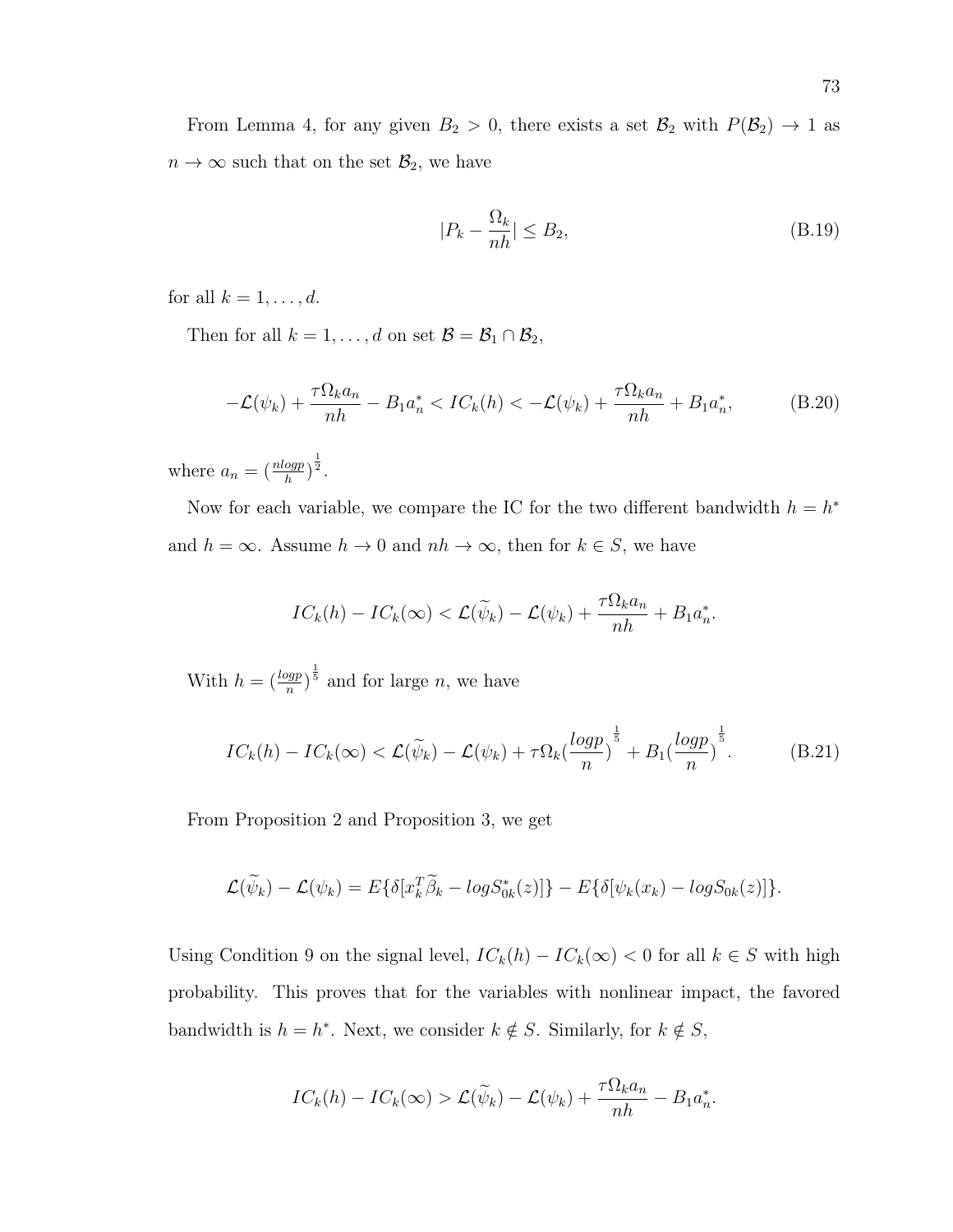With  $h = \left(\frac{log p}{n}\right)^{\frac{1}{5}}$  and for large *n*, we have

$$
IC_k(h) - IC_k(\infty) > \mathcal{L}(\widetilde{\psi}_k) - \mathcal{L}(\psi_k) + (\tau \Omega_k - B_1) \left(\frac{\log p}{n}\right)^{\frac{1}{5}}.
$$
 (B.22)

For  $k \notin S$ , on set B if  $\tau \Omega_k > B_1$ , using Condition 9 for  $k \notin S$ , we get  $IC_k(h)$  –  $IC_k(\infty) > 0$  with high probability. This shows that for variables with linear impact, the favored bandwidth is  $h = \infty$ . Together, we prove that the proposed method achieves the selection consistency in the scenario that that the dimensionality grows at an exponential rate of sample size, i.e.,  $p = o(exp(n^{\alpha}))$  with  $0 < \alpha < 1$ .  $\Box$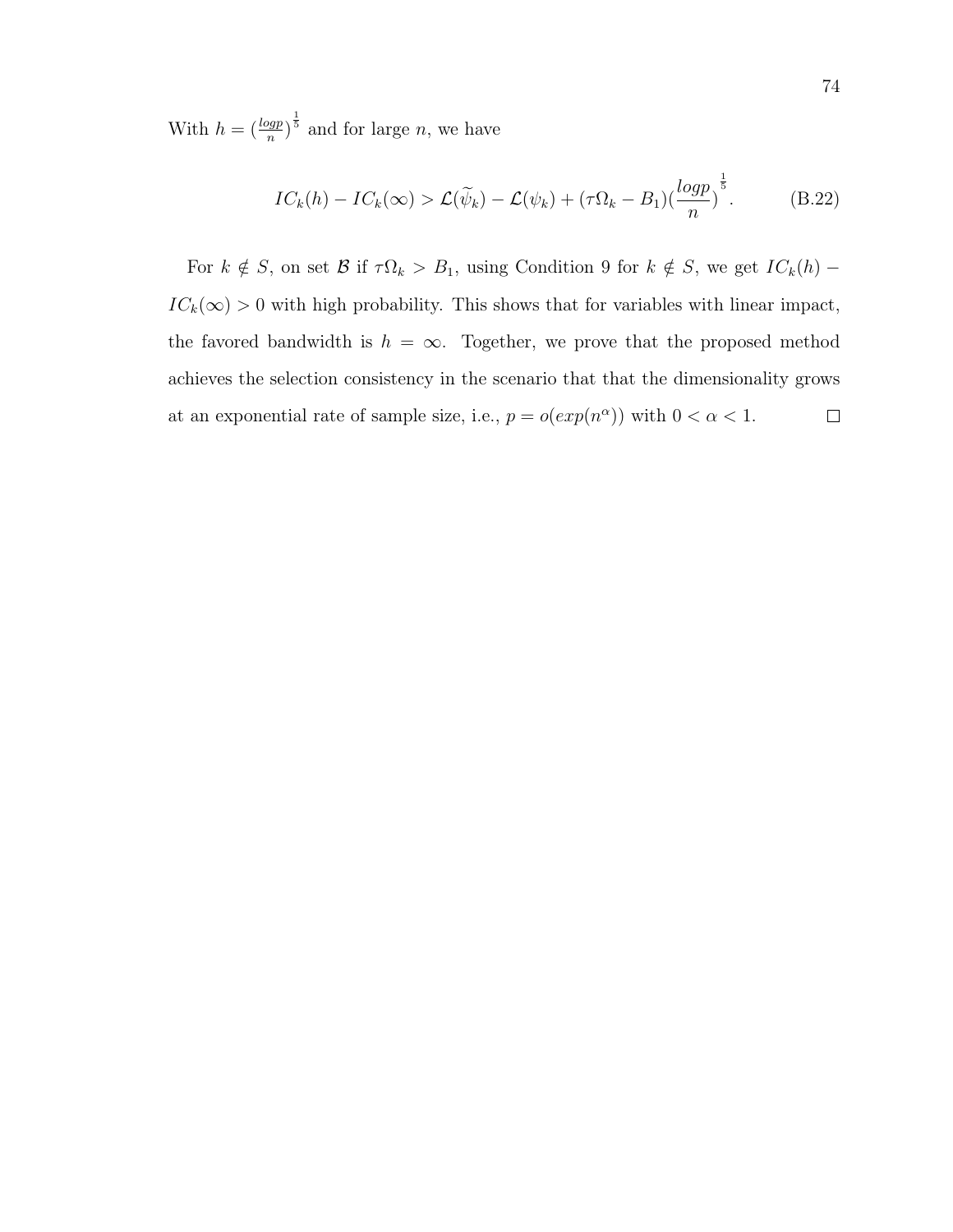## APPENDIX C: DERIVATION OF THE INFLUENCE FUNCTION

We extend the idea in N. Reid and H. Crepeau (1985)[35] to derive the influence function for Cox's proportional model with nonparametric risk effect. We apply the method of random covariates used in regression models (Krasker and Welsch, 1982[43]) to nonparametric proportional hazard model.

To simplify the notations, we consider the case for a general X. Denote  $H(z, x, \delta)$ as the joint cumulative distribution function for  $(Z, X, \delta)$ , where Z is the survival time, X is the covariate and  $\delta$  is the censoring indicator. Denote  $H_n(z, x, \delta)$  as the corresponding empirical distribution function. Similarly, Denote  $H(z, x)$  as the joint marginal distribution function of  $(Z, X)$  and  $H_n(z, x)$  as the corresponding distribution function.

Then at a local point  $x_0$ , the local partial likelihood estimator  $\beta^*$  satisfies

$$
\sum_{i=1}^{n} \delta_i K_h(X_i - x_0) \left[ \tilde{X}_i^* - \frac{\sum_{j=1}^{n} Y_j(Z_i) K_h(X_j - x_0) exp(\tilde{X}_j^{*T} \beta^*) \tilde{X}_j^*}{\sum_{j=1}^{n} Y_j(Z_i) K_h(X_j - x_0) exp(\tilde{X}_j^{*T} \beta^*)} \right] = 0.
$$
 (C.1)

To simply the notation, we rewrite

$$
\widetilde{X}_i^* = \{X_i - x_0, \dots, (X_i - x_0)^p\}^T \equiv X_i(x_0).
$$

Since

$$
H_n(z, x, \delta) = \frac{1}{n} \sum_{i=1}^n \delta_{(Z_i, X_i, \delta_i)}(z, x, \delta) \quad \text{and} \quad H_n(\widetilde{z}, \widetilde{x}) = \frac{1}{n} \sum_{i=1}^n \delta_{(Z_i, X_i)}(z, x),
$$

where

$$
\delta_{(Z_i, X_i, \delta_i)}(z, x, \delta) = \begin{cases} 1 & \text{if } z = Z_i, x = X_i, \delta = \delta_i \\ 0 & \text{otherwise} \end{cases}
$$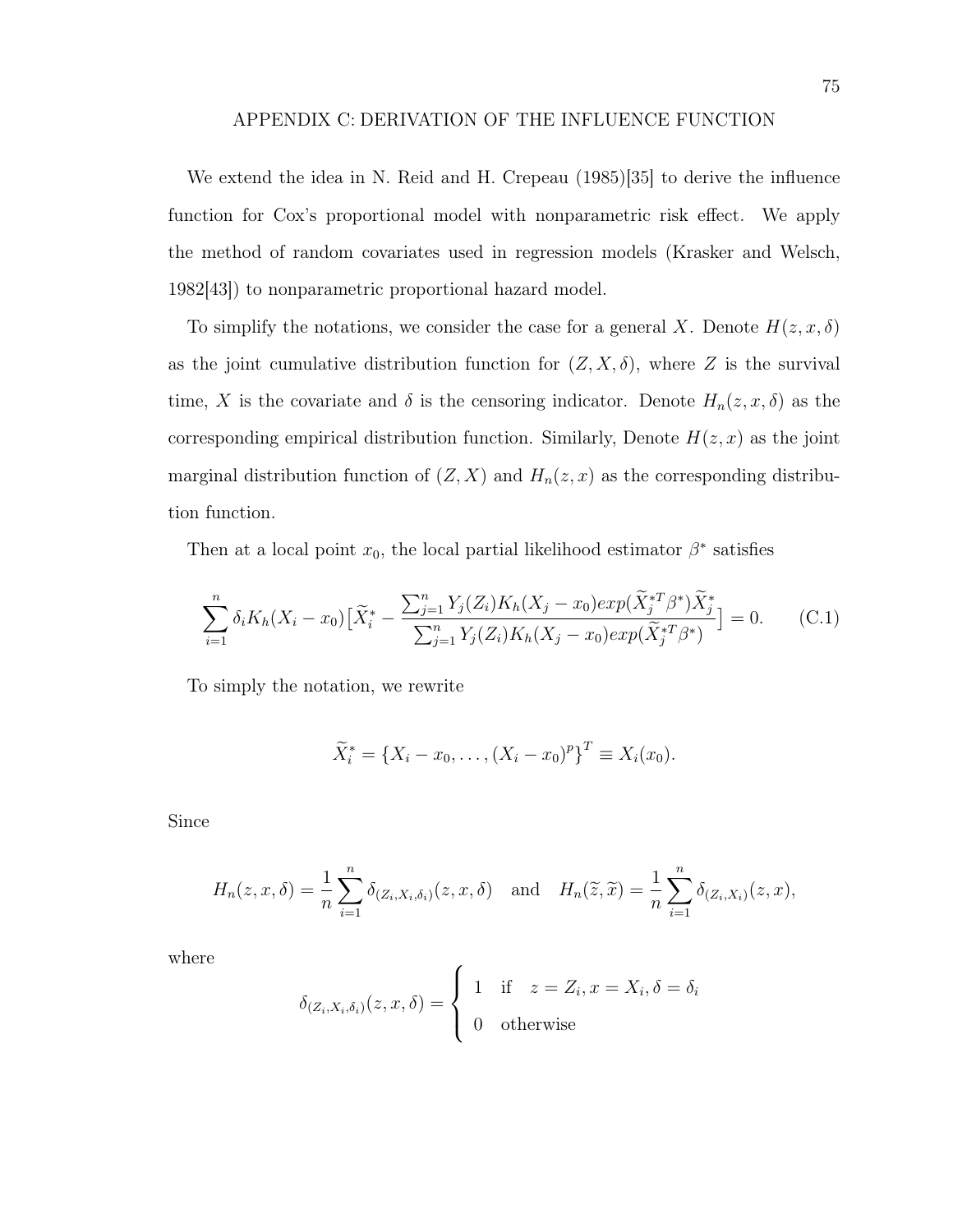and

$$
\delta_{(Z_i, X_i)}(z, x) = \begin{cases} 1 & \text{if } z = Z_i, x = X_i \\ 0 & \text{otherwise.} \end{cases}
$$

Then (C.1) becomes

$$
\int \delta K_h(x - x_0) \left[ x(x_0) - \frac{\int K_h(\tilde{x} - x_0) exp(\tilde{x}(x_0)^T \beta^*) \tilde{x}(x_0) \mathcal{I}(\tilde{z} \ge z) dH_n(\tilde{z}, \tilde{x})}{\int K_h(\tilde{x} - x_0) exp(\tilde{x}(x_0)^T \beta^*) \mathcal{I}(\tilde{z} \ge z) dH_n(\tilde{z}, \tilde{x})} \right]
$$
\n
$$
(C.2)
$$
\n
$$
dH_n(z, x, \delta) = 0.
$$

Replace the empirical distribution function in (C.2) by the population distribution function, we get the infinite sample version as:

$$
\int \delta K_h(x - x_0) \left[ x(x_0) - \frac{\int_{\tilde{z} \ge z} K_h(\tilde{x} - x_0) exp(\tilde{x}(x_0)^T \beta^*(H)) \tilde{x}(x_0) dH(\tilde{z}, \tilde{x})}{\int_{\tilde{z} \ge z} K_h(\tilde{x} - x_0) exp(\tilde{x}(x_0)^T \beta^*(H)) dH(\tilde{z}, \tilde{x})} \right]
$$
\n
$$
(C.3)
$$
\n
$$
dH(z, x, \delta) = 0.
$$

The above equation defines  $\beta^*$  as a functional  $\beta^*(H)$ .

The definition of influence function of  $T$  at  $F$  is (Hample, 1974[44]):

$$
\hat{IF}(X_i) = \lim_{\epsilon \to 0} \{ T[(1 - \epsilon)F + \epsilon \delta_x] - T(F) \} / \epsilon
$$

at the point  $x$ , where  $\delta_x$  is a point mass at  $x$ .

Replace H in (C.3) by  $(1 - \epsilon)H + \epsilon \delta_{(Z_i, X_i, \delta_i)}$ , then  $\beta^*[(1 - \epsilon)H + \epsilon \delta_{(Z_i, X_i, \delta_i)}]$  satisfies

$$
\int \delta K_h(x - x_0) \left[ x(x_0) - \int_{\tilde{z} \ge z} K_h(\tilde{x} - x_0) exp(\tilde{x}(x_0)^T \beta^* [(1 - \epsilon)H + \epsilon \delta_{(Z_i, X_i, \delta_i)}]) \tilde{x}(x_0) [(1 - \epsilon)H]
$$
  

$$
dH(\tilde{x}, \tilde{z}) + \epsilon d\delta_{Z_i, X_i, \delta_i}(\tilde{x}, \tilde{z}) \right] / \int_{\tilde{z} \ge z} K_h(\tilde{x} - x_0) exp(\tilde{x}(x_0)^T \beta^* [(1 - \epsilon)H + \epsilon \delta_{(Z_i, X_i, \delta_i)}])
$$
  

$$
[(1 - \epsilon)dH(\tilde{x}, \tilde{z}) + \epsilon d\delta_{(Z_i, X_i, \delta_i)}(\tilde{x}, \tilde{z})] \left[ (1 - \epsilon)dH(z, x, \delta) + \epsilon d\delta_{(Z_i, X_i, \delta_i)}(z, x, \delta) \right] = 0
$$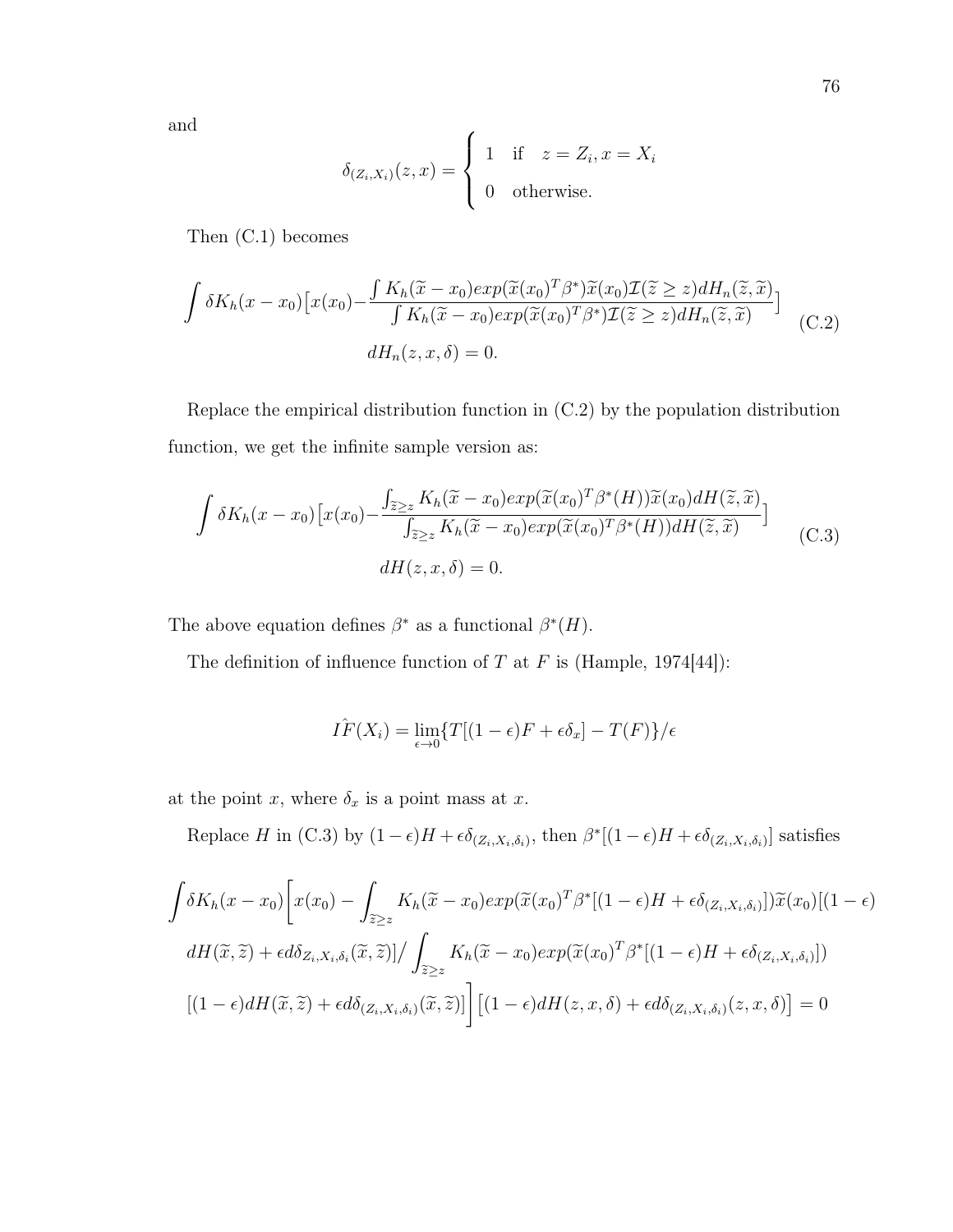To simply the notations, we now write

$$
\beta^*(\epsilon) \equiv \beta^*[(1-\epsilon)H + \epsilon \delta_{(Z_i, X_i, \delta_i)}],
$$

$$
\alpha_0(z, \beta^*(\epsilon), x_0) \equiv \int_{\tilde{z} \ge z} K_h(\tilde{x} - x_0) exp(\tilde{x}(x_0)^T \beta^*(\epsilon) dH(\tilde{z}, \tilde{x}),
$$
  

$$
\alpha_1(z, \beta^*(\epsilon), x_0) \equiv \frac{\partial}{\partial \beta^*} \alpha_0(z, \beta^*(\epsilon), x_0) \quad \text{and} \quad \alpha_2(z, \beta^*(\epsilon), x_0) \equiv \frac{\partial}{\partial \beta^*} \alpha_1(z, \beta^*(\epsilon), x_0).
$$

Then we have

$$
\int \delta K_h(x - x_0) \Big[ x(x_0) - \left\{ (1 - \epsilon)\alpha_1(z, \beta^*(\epsilon), x_0) + \epsilon K_h(X_i - x_0) \exp(\tilde{X}_i^{*T}\beta^*) \mathcal{I}(z_i \ge z) \tilde{X}_i^* \right\} / \Big]
$$
  

$$
\Big\{ (1 - \epsilon)\alpha_0(z, \beta^*(\epsilon), x_0) + \epsilon K_h(X_i - x_0) \exp(\tilde{X}_i^{*T}\beta^*) \mathcal{I}(z_i \ge z) \Big\} \Big]
$$
  

$$
\Big[ dH(z, x, \delta)(1 - \epsilon) + \epsilon d\delta_{(Z_i, X_i, \delta_i)} \Big] = 0.
$$

Further, we get

$$
(1 - \epsilon) \int \delta K_h(x - x_0) \Big[ x(x_0) - \left\{ (1 - \epsilon) \alpha_1(z, \beta^*(\epsilon), x_0) + \epsilon K_h(X_i - x_0) \exp(\tilde{X}_i^{*T} \beta^*) \right\}
$$
  

$$
\mathcal{I}(z_i \ge z) \tilde{X}_i^* \Big] / \left\{ (1 - \epsilon) \alpha_0(z, \beta^*(\epsilon), x_0) + \epsilon K_h(X_i - x_0) \exp(\tilde{X}_i^{*T} \beta^*) \mathcal{I}(z_i \ge z) \right\} \Big]
$$
  

$$
dH(z, x, \delta) + \epsilon \delta_i K_h(X_i - x_0) \Big[ \tilde{X}_i^* - \left\{ (1 - \epsilon) \alpha_1(z, \beta^*(\epsilon), x_0) + \epsilon K_h(X_i - x_0) \right\}
$$
  

$$
\exp(\tilde{X}_i^{*T} \beta^*) \tilde{X}_i^* \right) / \left\{ (1 - \epsilon) \alpha_0(z, \beta^*(\epsilon), x_0) + \epsilon K_h(X_i - x_0) \exp(\tilde{X}_i^{*T} \beta^*) \right\} \Big] = 0.
$$
  
(C.4)

Denote the first term in (C.4) as  $K_1(\beta^*, \epsilon, x_0)$  and the second term as  $K_2(\beta^*, \epsilon, x_0)$ . Then take derivative with respect to  $\epsilon$  on both sides of (C.4) and evaluate at  $\epsilon = 0$ , we have

$$
\left[ \left( \frac{\partial K_1(\beta^*, \epsilon, x_0)}{\partial \beta^{*T}} + \frac{\partial K_2(\beta^*, \epsilon, x_0)}{\partial \beta^{*T}} \right) \frac{\partial \beta^*}{\partial \epsilon} + \frac{\partial K_1(\beta^*, \epsilon, x_0)}{\partial \epsilon} + \frac{\partial K_1(\beta^*, \epsilon, x_0)}{\partial \epsilon} \right] \Big|_{\epsilon=0} = 0.
$$
\n(C.5)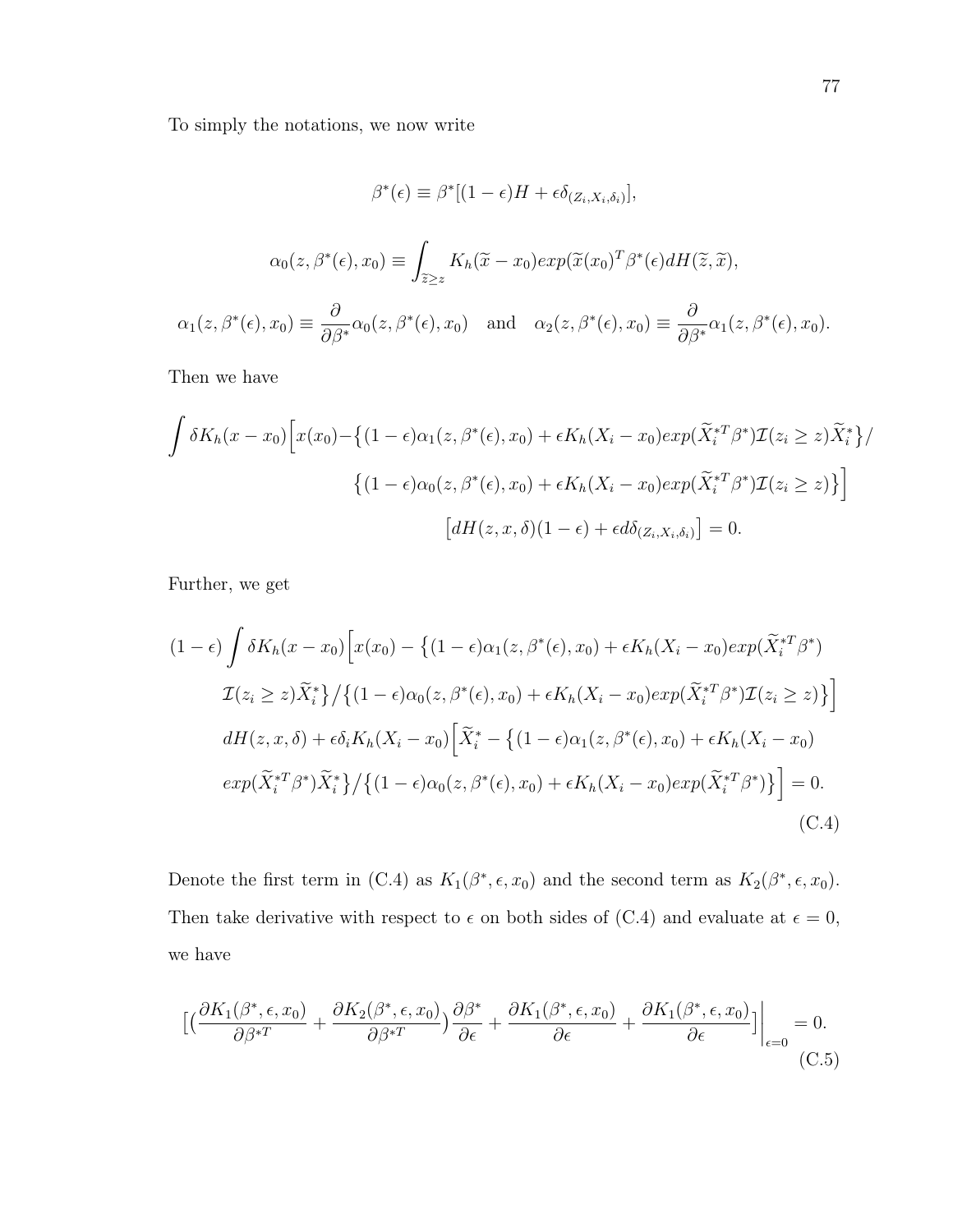Since

$$
\frac{\partial K_1(\beta^*,\epsilon,x_0)}{\partial \epsilon}\Big|_{\epsilon=0} = -\int \delta K_h(X_i - x_0) \left[x(x_0) - \frac{\alpha_1(z,\beta^*(H),x_0)}{\alpha_0(z,\beta^*(H),x_0)}\right] dH(z,x,\delta)
$$

$$
-\int \delta K_h(X_i - x_0) \Big\{ \left[\alpha_1(z,\beta^*(H),x_0) + K_h(X_i - x_0)exp(\tilde{X}_i^{*T}\beta^*)\right]
$$

$$
\mathcal{I}(z_i \ge z) \tilde{X}_i^* \Big] \alpha_0(z,\beta^*(H),x_0) - \alpha_1(z,\beta^*(H),x_0) \Big[ -\alpha_0(z,\beta^*(H),x_0) \Big]
$$

$$
+ K_h(X_i - x_0)exp(\tilde{X}_i^{*T}\beta^*) \mathcal{I}(z_i \ge z) \Big\} / \alpha_0^2(z,\beta^*(H),x_0) dH(z,x,\delta)
$$

$$
= -\int \frac{\delta K_h(x - x_0)}{\alpha_0(z,\beta^*(H),x_0)} \Big[K_h(X_i - x_0)exp(\tilde{X}_i^{*T}\beta^*) \mathcal{I}(z_i \ge z) \tilde{X}_i^* - \frac{\alpha_1(z,\beta^*(H),x_0)}{\alpha_0(z,\beta^*(H),x_0)} K_h(X_i - x_0)exp(\tilde{X}_i^{*T}\beta^*) \mathcal{I}(z_i \ge z) \Big] dH(z,x,\delta),
$$

$$
\frac{\partial K_2(\beta^*,\epsilon,x_0)}{\partial \epsilon} \Big|_{\epsilon=0} = \delta_i K_h(X_i - x_0) \Big[\tilde{X}_i^* - \frac{\alpha_1(z,\beta^*(H),x_0)}{\alpha_0(z,\beta^*(H),x_0)}\Big],
$$

and

$$
\frac{\partial K_1(\beta^*,\epsilon,x_0)}{\partial \beta^{*T}}\Big|_{\epsilon=0} = -\int \delta K_h(X_i - x_0) \Big[ \frac{\alpha_2(z,\beta^*(H),x_0)}{\alpha_0(z,\beta^*(H),x_0)} - \frac{\alpha_1(z,\beta^*(H),x_0)}{\alpha_0(z,\beta^*(H),x_0)} \Big]
$$

$$
\left(\frac{\alpha_1(z,\beta^*(H),x_0)}{\alpha_0(z,\beta^*(H),x_0)}\right)^T \Big] dH(z,x,\delta)
$$

$$
\equiv A^*.
$$

Plug these into (C.5) produces

$$
A^* \frac{\partial \beta^* [(1-\epsilon)H + \epsilon \delta_{(Z_i, X_i, \delta_i)}]}{\partial \epsilon} \bigg|_{\epsilon=0} = \delta_i K_h (X_i - x_0) \Big[ \tilde{X}_i^* - \frac{\alpha_1(z, \beta^*(H), x_0)}{\alpha_0(z, \beta^*(H), x_0)} \Big] -
$$

$$
\int \big[ K_h (X_i - x_0) exp(\tilde{X}_i^{*T} \beta^*) \mathcal{I}(z_i \ge z) \tilde{X}_i^* - \frac{\alpha_1(z, \beta^*(H), x_0)}{\alpha_0(z, \beta^*(H), x_0)} K_h (X_i - x_0) \quad \text{(C.6)}
$$

$$
exp(\tilde{X}_i^{*T} \beta^*) \mathcal{I}(z_i \ge z) \big] \frac{\delta K_h (X_i - x_0)}{\alpha_0(z, \beta^*(H), x_0)} dH(z, x, \delta) = 0.
$$

Replace  $H(z, x, \delta)$  by  $H_n(z, x, \delta)$  in (C.6), then we get the finite sample version of  $I\hat{F}$